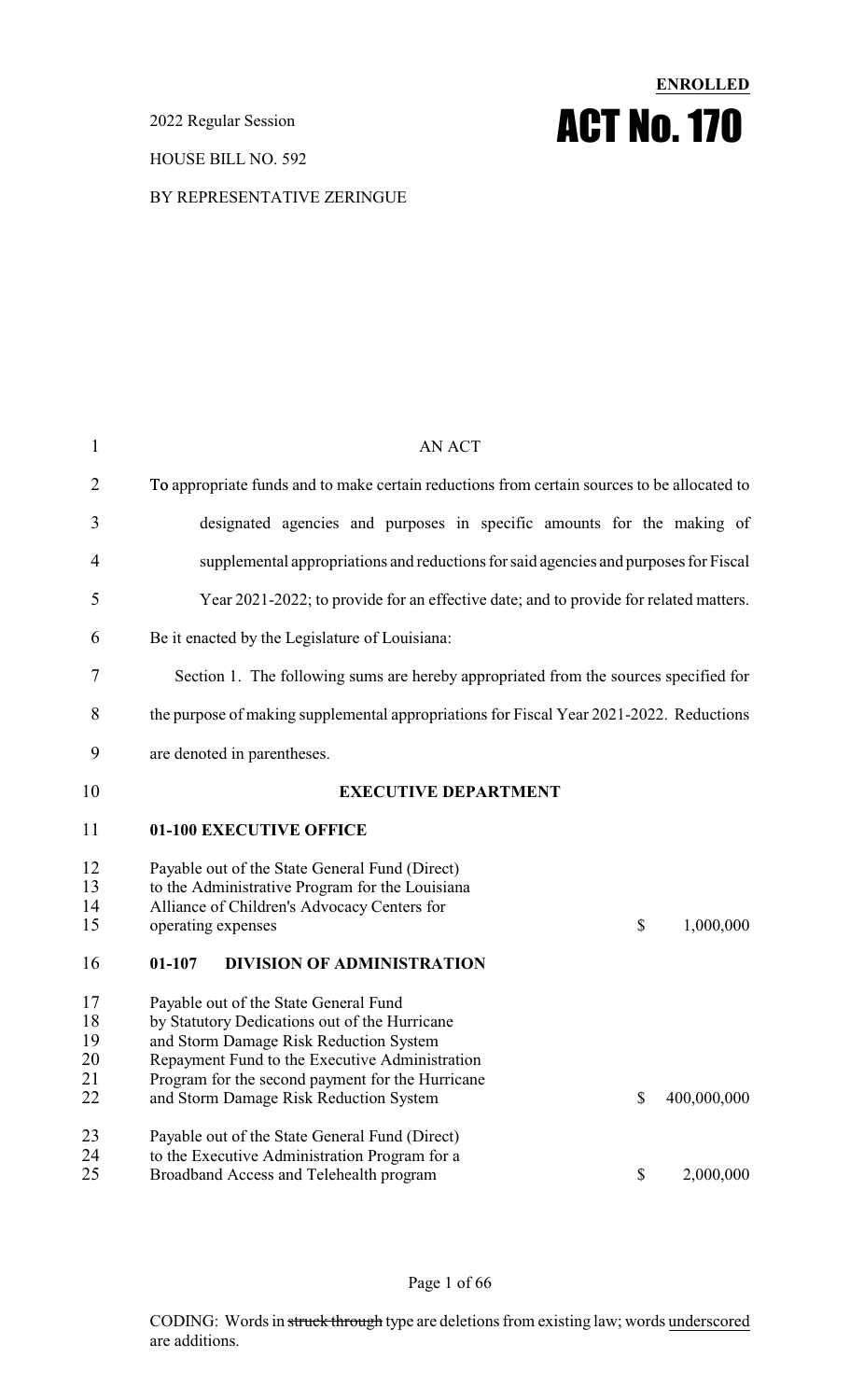| $\mathbf{1}$   | 01-109 COASTAL PROTECTION AND RESTORATION AUTHORITY                                |                    |
|----------------|------------------------------------------------------------------------------------|--------------------|
| $\overline{c}$ | Payable out of the State General Fund (Direct)                                     |                    |
| $\overline{3}$ | to the Implementation Program for climate                                          |                    |
| 4              | initiatives for the Water Institute                                                | \$<br>254,975      |
|                |                                                                                    |                    |
| 5              | Payable out of the State General Fund (Direct)                                     |                    |
| 6              | to the Implementation Program for the Amite                                        |                    |
| 7              | River Basin Commission for the Amite River                                         |                    |
| 8              | Basin Flood Risk Reduction Study                                                   | \$<br>8,000,000    |
| 9<br>10        | 01-111 GOVERNOR'S OFFICE OF HOMELAND SECURITY AND<br><b>EMERGENCY PREPAREDNESS</b> |                    |
| 11             | Payable out of the State General Fund (Direct)                                     |                    |
| 12             | to the Administrative Program for the Public                                       |                    |
| 13             | Assistance state share costs for emergency response                                |                    |
| 14             | efforts related to Hurricane Ida                                                   | \$<br>59, 535, 535 |
| 15             | Payable out of the State General Fund (Direct)                                     |                    |
| 16             | to the Administrative Program for payment to the                                   |                    |
| 17             | Federal Emergency Management Agency for the                                        |                    |
| 18             | state share cost associated with Individual Assistance                             |                    |
|                |                                                                                    |                    |
| 19             | for Other Needs Assistance/Immediate Needs                                         |                    |
| 20             | Assistance/Transitional Sheltering Assistance of the                               |                    |
| 21             | August 2016 flood event                                                            | \$<br>5,862,787    |
| 22             | Payable out of the State General Fund (Direct)                                     |                    |
| 23             | to the Administrative Program for payment to the                                   |                    |
| 24             | Federal Emergency Management Agency for the                                        |                    |
| 25             | state share cost associated with Individual Assistance for                         |                    |
| 26             | Other Needs Assistance/Immediate Needs                                             |                    |
| 27             | Assistance/Transitional Sheltering Assistance and Mission                          |                    |
| 28             | Assignments for Hurricane Ida                                                      | \$<br>59,826,799   |
| 29             | Payable out of the State General Fund (Direct)                                     |                    |
| 30             | to the Administrative Program for payment to the                                   |                    |
| 31             | Federal Emergency Management Agency for the                                        |                    |
| 32             | state share cost associated with Individual Assistance                             |                    |
| 33             | for Other Needs Assistance for Hurricane Laura                                     | \$<br>7,908,543    |
| 34             | Payable out of the State General Fund (Direct)                                     |                    |
| 35             | to the Administrative Program for payment to the                                   |                    |
| 36             | Federal Emergency Management Agency for the                                        |                    |
| 37             | state share cost associated with Individual Assistance                             |                    |
| 38             | for Other Needs Assistance for Severe Storms, Tornadoes,                           |                    |
| 39             | and Flooding                                                                       | \$<br>855,974      |
| 40             | Payable out of the State General Fund (Direct)                                     |                    |
| 41             | to the Administrative Program for payment to the                                   |                    |
| 42             | Federal Emergency Management Agency for the                                        |                    |
| 43             | state share cost associated with Individual Assistance                             |                    |
| 44             | for Other Needs Assistance for Severe Winter Storms                                | \$<br>170,926      |
|                |                                                                                    |                    |
| 45             | Payable out of the State General Fund (Direct)                                     |                    |
| 46             | to the Administrative Program for payment to the                                   |                    |
| 47             | Federal Emergency Management Agency for the                                        |                    |
| 48             | state share cost associated with Individual Assistance                             |                    |
| 49             | for Other Needs Assistance for Hurricane Delta                                     | \$<br>1,419,326    |

Page 2 of 66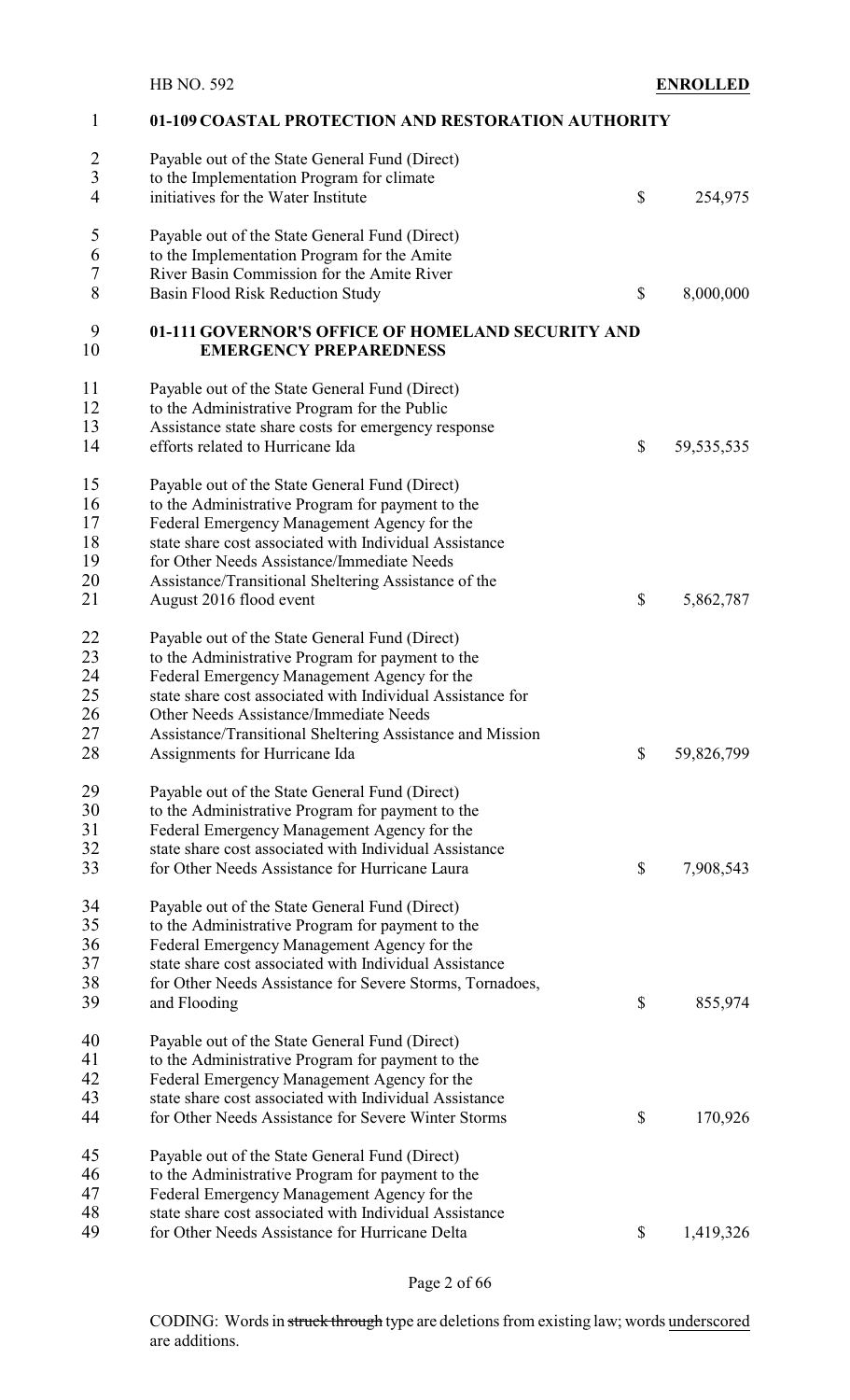|                                                                       | HB NO. 592                                                                                                                                                                                                                                                   | <b>ENROLLED</b>   |
|-----------------------------------------------------------------------|--------------------------------------------------------------------------------------------------------------------------------------------------------------------------------------------------------------------------------------------------------------|-------------------|
| 1<br>$\overline{c}$<br>$\overline{\mathbf{3}}$<br>$\overline{4}$<br>5 | Payable out of the State General Fund (Direct)<br>to the Administrative Program for payment to the<br>Federal Emergency Management Agency for the<br>state share cost associated with Individual Assistance<br>for Other Needs Assistance for Hurricane Zeta | \$<br>270,784     |
| 6<br>7<br>8                                                           | Payable out of the State General Fund (Direct)<br>to the Administrative Program for the closeout<br>of Tropical Storm Nate                                                                                                                                   | \$<br>11,586      |
| 9<br>10<br>11                                                         | Payable out of the State General Fund (Direct)<br>to the Administrative Program for the closeout<br>of Severe Storms and Flooding in FY 2022-2023                                                                                                            | \$<br>1,962,340   |
| 12<br>13<br>14                                                        | Payable out of the State General Fund (Direct)<br>to the Administrative Program for the closeout<br>of Hurricane Harvey in FY 2022-2023                                                                                                                      | \$<br>63,211      |
| 15<br>16<br>17                                                        | Payable out of the State General Fund (Direct)<br>to the Administrative Program for the closeout<br>of Hurricane Rita in FY 2022-2023                                                                                                                        | \$<br>5,941,779   |
| 18<br>19<br>20                                                        | Payable out of the State General Fund (Direct)<br>to the Administrative Program for the closeout<br>of Hurricane Ike in FY 2022-2023                                                                                                                         | \$<br>947,630     |
| 21<br>22<br>23                                                        | Payable out of the State General Fund (Direct)<br>to the Administrative Program for the closeout<br>of Hurricane Isaac in FY 2022-2023                                                                                                                       | \$<br>14,448,837  |
| 24<br>25<br>26                                                        | Payable out of the State General Fund (Direct)<br>to the Administrative Program for the closeout<br>of Tropical Storm Cristobal in FY 2022-2023                                                                                                              | \$<br>8,308       |
| 27<br>28<br>29                                                        | Payable out of the State General Fund (Direct)<br>to the Administrative Program for the closeout<br>of Hurricane Gustav in FY 2022-2023                                                                                                                      | \$<br>19,753,878  |
| 30<br>31<br>32<br>33                                                  | Payable out of the State General Fund (Direct)<br>to the Administrative Program for the closeout<br>of Louisiana Severe Storms and Flooding<br>in FY 2021-2022                                                                                               | \$<br>20,690,732  |
| 34<br>35<br>36<br>37                                                  | Payable out of the State General Fund (Direct)<br>to the Administrative Program for outstanding<br>Hazard Mitigation Grant Program project reseed<br>balance                                                                                                 | \$<br>26,397,113  |
| 38<br>39<br>40<br>41                                                  | Payable out of the State General Fund by<br>Statutory Dedications out of the Louisiana Rescue<br>Plan Fund for a radio tower in Thibodaux for<br>the LWIN system                                                                                             | \$<br>1,500,000   |
| 42<br>43<br>44<br>45                                                  | Payable out of the Federal Funds to the<br>Administrative Program to reimburse Louisiana<br>Department of Health - Office of Public Health<br>for surge protection hospital staffing contracts                                                               | \$<br>318,820,244 |
|                                                                       |                                                                                                                                                                                                                                                              |                   |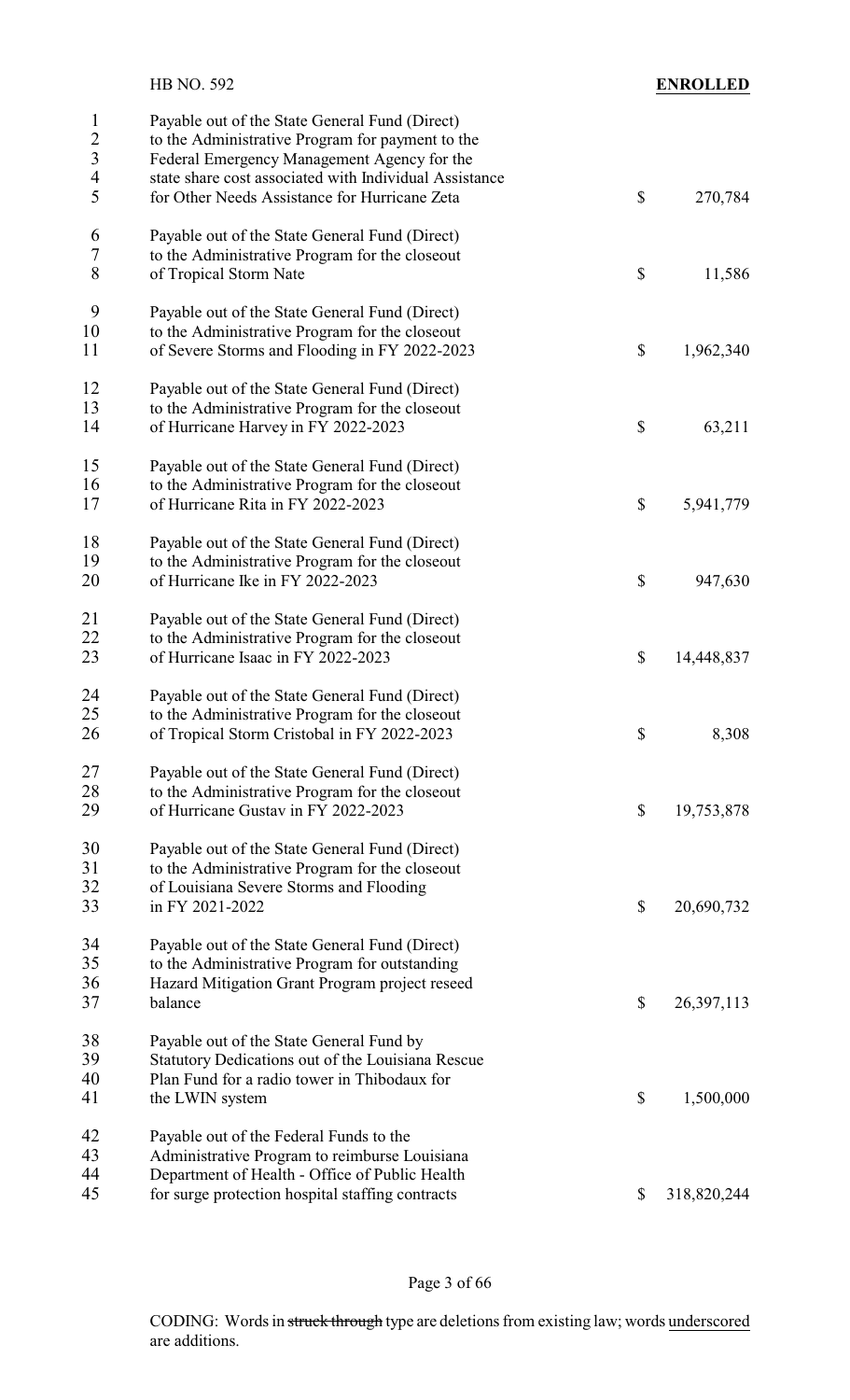|                      | <b>HB NO. 592</b>      |                                                                                                                                                                                                              |                           | <b>ENROLLED</b> |
|----------------------|------------------------|--------------------------------------------------------------------------------------------------------------------------------------------------------------------------------------------------------------|---------------------------|-----------------|
| 1                    | $01 - 112$             | <b>DEPARTMENT OF MILITARY AFFAIRS</b>                                                                                                                                                                        |                           |                 |
| $\frac{2}{3}$        |                        | Payable out of the State General Fund (Direct)<br>to the Military Affairs Program for                                                                                                                        |                           |                 |
| $\overline{4}$       |                        | National Guard death benefit payments                                                                                                                                                                        | \$                        | 3,500,000       |
| 5<br>6<br>7          |                        | Payable out of the State General Fund (Direct)<br>to the Military Affairs Program for Regional<br><b>Staging Area Master Plan improvements</b>                                                               | $\boldsymbol{\mathsf{S}}$ | 120,000         |
|                      |                        |                                                                                                                                                                                                              |                           |                 |
| 8<br>9<br>10         |                        | Payable out of the State General Fund (Direct)<br>to the Military Affairs Program for replacement<br>of a mobile command post vehicle                                                                        | $\boldsymbol{\mathsf{S}}$ | 495,000         |
| 11<br>12<br>13<br>14 |                        | Payable out of the State General Fund (Direct)<br>to the Military Affairs Program for emergency response<br>missions associated with Hurricane Ida, Tropical Storm<br>Nicholas, and Tropical Storm Claudette | $\boldsymbol{\mathsf{S}}$ | 1,101,702       |
| 15<br>16<br>17       |                        | Payable out of the State General Fund (Direct)<br>to the Military Affairs Program for emergency<br>response missions associated with Hurricane Ida,                                                          |                           |                 |
| 18<br>19<br>20       |                        | March 2022 severe weather, and an Emergency<br>Management Assistance Compact<br>with California to combat wildfires                                                                                          | \$                        | 158,929         |
| 21                   |                        | 01-116 LOUISIANA PUBLIC DEFENDER BOARD                                                                                                                                                                       |                           |                 |
| 22<br>23<br>24<br>25 | Public Defender        | Payable out of the State General Fund (Direct)<br>to Louisiana Public Defender Board Program for<br>the purchase of an office building for the 14th JDC                                                      | $\mathbb{S}$              | 2,250,000       |
| 26                   |                        | 01-124 LOUISIANA STADIUM AND EXPOSITION DISTRICT                                                                                                                                                             |                           |                 |
| 27<br>28<br>29<br>30 |                        | Payable out of the State General Fund by<br>Statutory Dedications out of the New Orleans<br>Sports Franchise Assistance Fund to the<br>Administrative Program for contract obligations                       | $\boldsymbol{\mathsf{S}}$ | 1,985,000       |
| 31<br>32<br>33       |                        | Payable out of the State General Fund by Statutory<br>Dedications out of the Sports Facility Assistance<br>Fund to the Administrative Program                                                                |                           |                 |
| 34                   | for expenses           |                                                                                                                                                                                                              | \$                        | 924,069         |
| 35<br>36             | $01-129$               | <b>LOUISIANA COMMISSION ON LAW ENFORCEMENT AND THE</b><br><b>ADMINISTRATION OF CRIMINAL JUSTICE</b>                                                                                                          |                           |                 |
| 37<br>38             |                        | Payable out of the State General Fund (Direct)<br>to the State Program for POST training modules                                                                                                             | \$                        | 267,900         |
| 39                   |                        | Payable out of the State General Fund (Direct) to                                                                                                                                                            |                           |                 |
| 40<br>41             | <b>Truancy Program</b> | the State Program for the St. Landry Parish                                                                                                                                                                  | $\boldsymbol{\mathsf{S}}$ | 100,000         |
| 42                   |                        | 01-133 OFFICE OF ELDERLY AFFAIRS                                                                                                                                                                             |                           |                 |
| 43                   |                        | Payable out of the State General Fund (Direct)                                                                                                                                                               |                           |                 |
| 44                   |                        | to the Parish Councils on Aging Program for the                                                                                                                                                              |                           |                 |
| 45                   |                        | Calcasieu Parish Council on Aging                                                                                                                                                                            | $\boldsymbol{\mathsf{S}}$ | 10,000          |

Page 4 of 66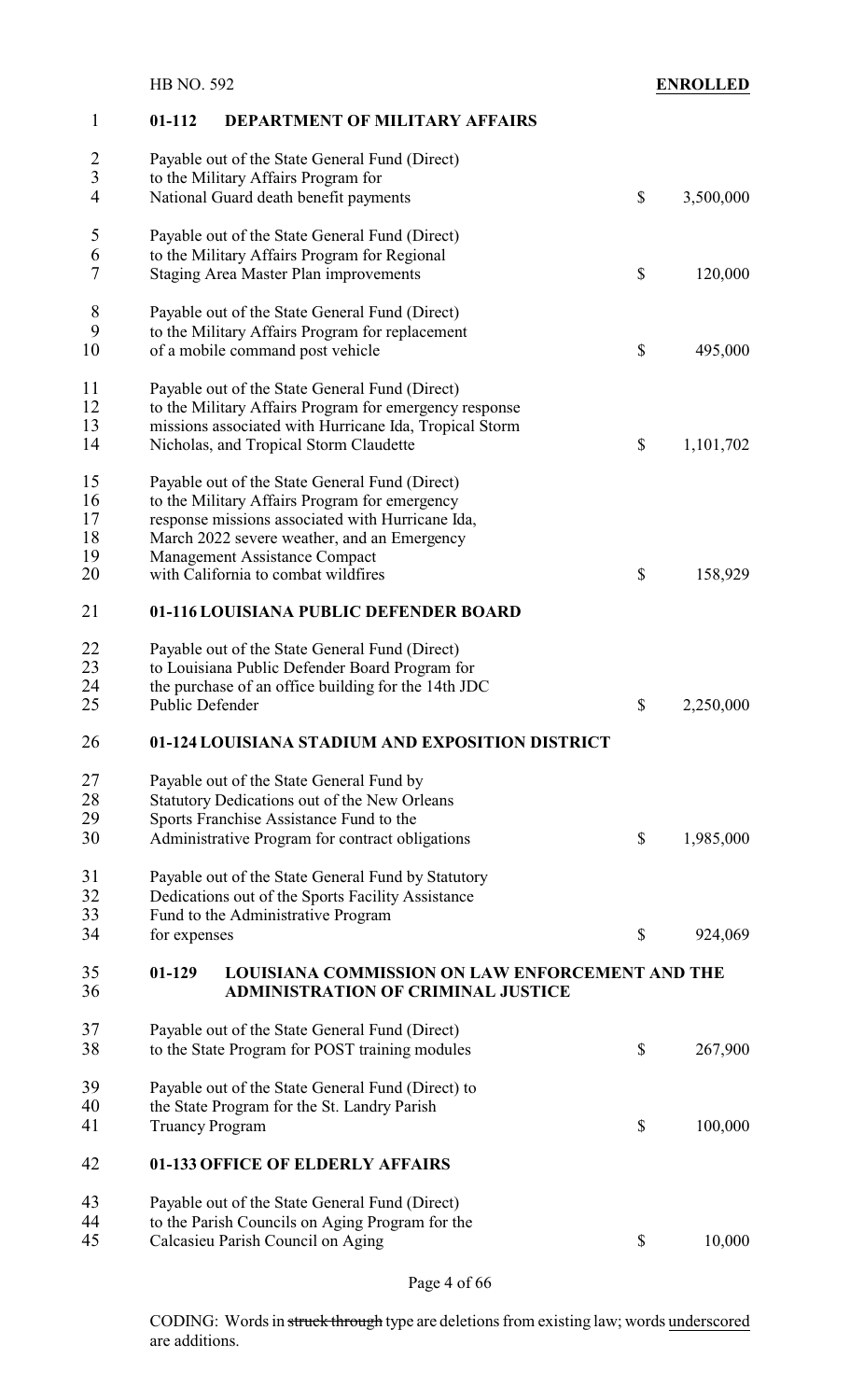|                                     | <b>HB NO. 592</b>                                                                                                                                                                                                                                                                                                 | <b>ENROLLED</b> |
|-------------------------------------|-------------------------------------------------------------------------------------------------------------------------------------------------------------------------------------------------------------------------------------------------------------------------------------------------------------------|-----------------|
| $\mathbf{1}$<br>$\overline{2}$<br>3 | Payable out of the State General Fund (Direct)<br>to Parish Councils on Aging Program for the<br>Jefferson Davis Parish Council on Aging                                                                                                                                                                          | \$<br>10,000    |
| 4<br>5<br>6                         | Payable out of the State General Fund (Direct)<br>to the Parish Councils on Aging Program for the<br>Tangipahoa Voluntary Council on Aging                                                                                                                                                                        | \$<br>20,000    |
| $\tau$<br>$\,$ $\,$<br>9            | Payable out of the State General Fund (Direct)<br>to the Parish Councils on Aging Program for the<br>Ascension Parish Council on Aging                                                                                                                                                                            | \$<br>1,000,000 |
| 10<br>11<br>12<br>13                | Payable out of Federal Funds to the Title III, V,<br>VII, and NSIP Program from the Department of<br>Health and Human Services for disaster<br>response and Elderly Protective Services                                                                                                                           | \$<br>483,304   |
| 14                                  | <b>DEPARTMENT OF VETERANS AFFAIRS</b>                                                                                                                                                                                                                                                                             |                 |
| 15                                  | 03-130 DEPARTMENT OF VETERANS AFFAIRS                                                                                                                                                                                                                                                                             |                 |
| 16<br>17<br>18                      | Payable out of the State General Fund (Direct)<br>to the Administrative Program for the Ponchatoula<br>American Legion Post #47                                                                                                                                                                                   | \$<br>50,000    |
| 19<br>20<br>21                      | Payable out of the State General Fund (Direct)<br>to the Department of Veterans Affairs for the<br>American Legion Post No. 504 in Lafayette                                                                                                                                                                      | \$<br>150,000   |
| 22<br>23<br>24<br>25                | Payable out of the State General Fund (Direct)<br>to the Administrative Program from the Contact<br>Assistance Program for the Louisiana Veterans<br>Memorial Park monument project                                                                                                                               | \$<br>100,000   |
| 26<br>27<br>28<br>29                | The commissioner of administration is hereby authorized and directed to adjust the<br>means of finance for the Contact Assistance Program, as contained in Act No. 119 of the<br>2021 Regular Session of the Legislature, by reducing the appropriation out of the State<br>General Fund (Direct) by (\$100,000). |                 |
| 30<br>31<br>32<br>33                | The commissioner of administration is hereby authorized and directed to adjust the<br>means of finance for the Contact Assistance Program, as contained in Act No. 119 of the<br>2021 Regular Session of the Legislature, by reducing the appropriation out of the State<br>General Fund (Direct) by (\$400,000). |                 |
| 34                                  | <b>ELECTED OFFICIALS</b>                                                                                                                                                                                                                                                                                          |                 |
| 35                                  | <b>DEPARTMENT OF STATE</b>                                                                                                                                                                                                                                                                                        |                 |
| 36                                  | 04-139<br><b>SECRETARY OF STATE</b>                                                                                                                                                                                                                                                                               |                 |
| 37<br>38<br>39                      | Payable out of the State General Fund (Direct)<br>to the Museum and Other Operations Program<br>for Old Governor's Mansion expenses                                                                                                                                                                               | \$<br>200,000   |
| 40<br>41<br>42<br>43                | Payable out of the State General Fund (Direct)<br>to the Museum and Other Operations Program for<br>refurbishments at the Louisiana Old State Capitol<br>building                                                                                                                                                 | \$<br>200,000   |
|                                     |                                                                                                                                                                                                                                                                                                                   |                 |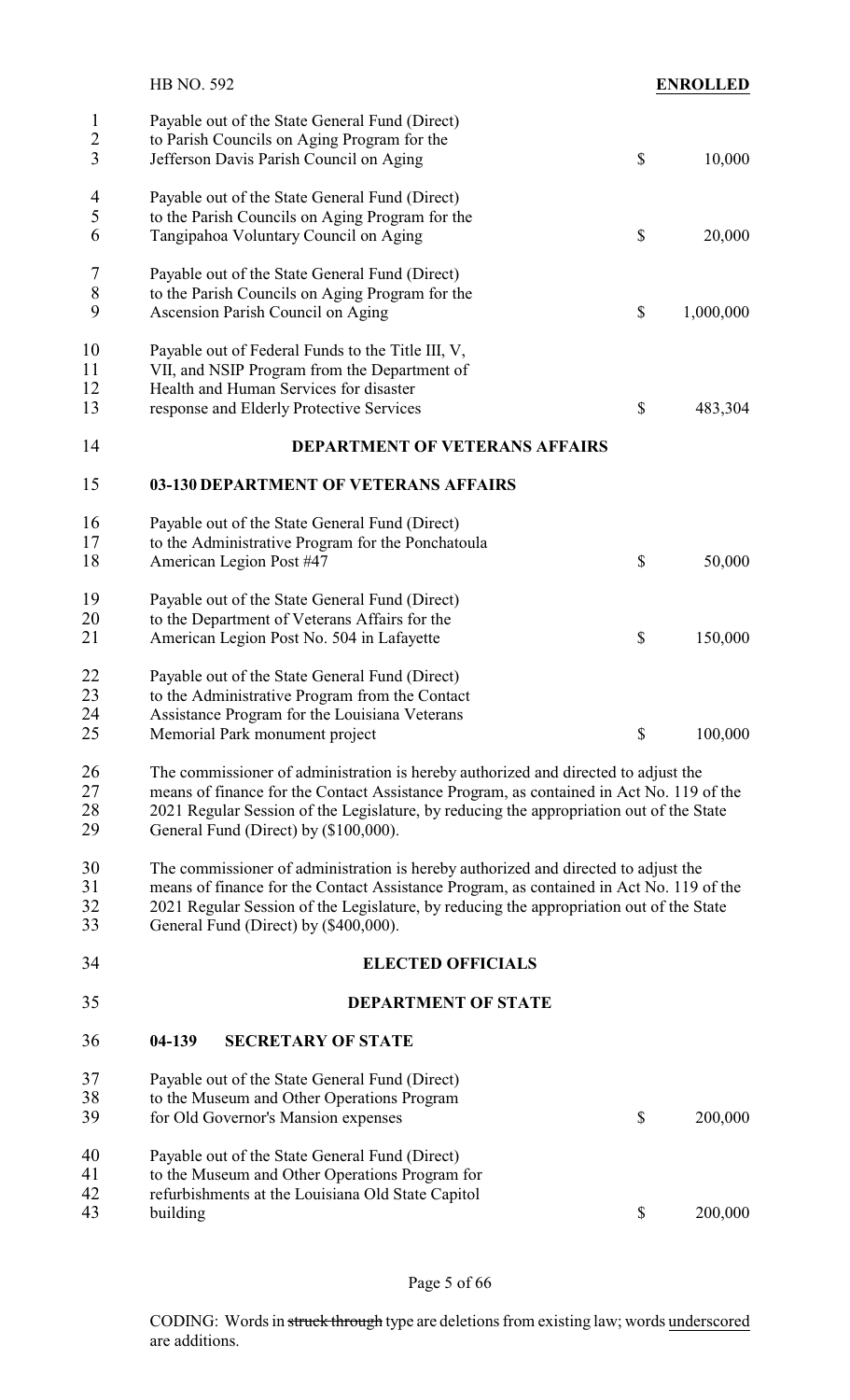| $\mathbf{1}$ | <b>DEPARTMENT OF JUSTICE</b>                                                                                                                             |          |                 |
|--------------|----------------------------------------------------------------------------------------------------------------------------------------------------------|----------|-----------------|
| 2            | 04-141 OFFICE OF THE ATTORNEY GENERAL                                                                                                                    |          |                 |
| 3<br>4       | Payable out of the State General Fund<br>by Fees and Self-generated Revenues to the                                                                      |          |                 |
| 5            | Criminal Law and Medicaid Fraud Program                                                                                                                  |          |                 |
| 6            | from the Civil Law Program for the purchase of                                                                                                           |          |                 |
| 7            | a new vehicle and tracking and locating equipment                                                                                                        |          |                 |
| 8            | in the Fugitive Apprehension Unit                                                                                                                        | \$       | 1,160,425       |
| 9            | The commissioner of administration is hereby authorized and directed to adjust the                                                                       |          |                 |
| 10           | means of finance for the Civil Law Program, as contained in Act No. 119 of the 2021                                                                      |          |                 |
| 11<br>12     | Regular Session of the Legislature, by reducing the appropriation out of the State General<br>Fund by Fees and Self-generated Revenues by (\$1,160,425). |          |                 |
| 13           | <b>DEPARTMENT OF TREASURY</b>                                                                                                                            |          |                 |
| 14           | 04-147<br><b>STATE TREASURER</b>                                                                                                                         |          |                 |
| 15           | <b>EXPENDITURES:</b>                                                                                                                                     |          |                 |
| 16           | Financial Accountability and Control Program                                                                                                             | \$       | 59,689          |
| 17           | <b>TOTAL EXPENDITURES</b>                                                                                                                                |          | 59,689          |
| 18           | <b>MEANS OF FINANCE:</b>                                                                                                                                 |          |                 |
| 19           | State General Fund by:                                                                                                                                   |          |                 |
| 20           | <b>Statutory Dedications:</b>                                                                                                                            |          |                 |
| 21           | Louisiana Quality Education Support Fund<br><b>Education Excellence Fund</b>                                                                             | \$<br>\$ | 28,923<br>8,692 |
| 22<br>23     | Health Excellence Fund                                                                                                                                   |          | 8,692           |
| 24           | <b>TOPS Fund</b>                                                                                                                                         | \$<br>\$ | 8,729           |
| 25           | Medicaid Trust Fund for the Elderly                                                                                                                      | P        | 4,653           |
| 26           | TOTAL MEANS OF FINANCING                                                                                                                                 |          | 59,689          |
| 27           | The commissioner of administration is hereby authorized and directed to adjust the means                                                                 |          |                 |
| 28           | of finance for the Investment Management Program, as contained in Act No. 119 of the 2021                                                                |          |                 |
| 29           | Regular Session of the Legislature, by reducing the appropriation out of the State General                                                               |          |                 |
| 30           | Fund by Statutory Dedications out of the Louisiana Quality Education Support Fund by                                                                     |          |                 |
| 31           | (\$28,923), out of the Education Excellence Fund by (\$8,692), out of the Health Excellence                                                              |          |                 |
| 32<br>33     | Fund by (\$8,692), out of the TOPS Fund by (\$8,729), and out of the Medicaid Trust Fund<br>for the Elderly by $(\$4,653)$ .                             |          |                 |
| 34           | DEPARTMENT OF AGRICULTURE AND FORESTRY                                                                                                                   |          |                 |
| 35           | 04-160 AGRICULTURE AND FORESTRY                                                                                                                          |          |                 |
| 36           | Payable out of the State General Fund (Direct)                                                                                                           |          |                 |
| 37           | to the Forestry Program for the replacement of                                                                                                           |          |                 |
| 38           | ten (10) bulldozers                                                                                                                                      | \$       | 2,115,000       |
| 39           | Payable out of the State General Fund (Direct)                                                                                                           |          |                 |
| 40           | to the Animal Health and Food Safety Program                                                                                                             |          |                 |
| 41           | for the state's share of emergency response efforts                                                                                                      |          |                 |
| 42           | related to Hurricane Ida                                                                                                                                 | \$       | 89,683          |

Page 6 of 66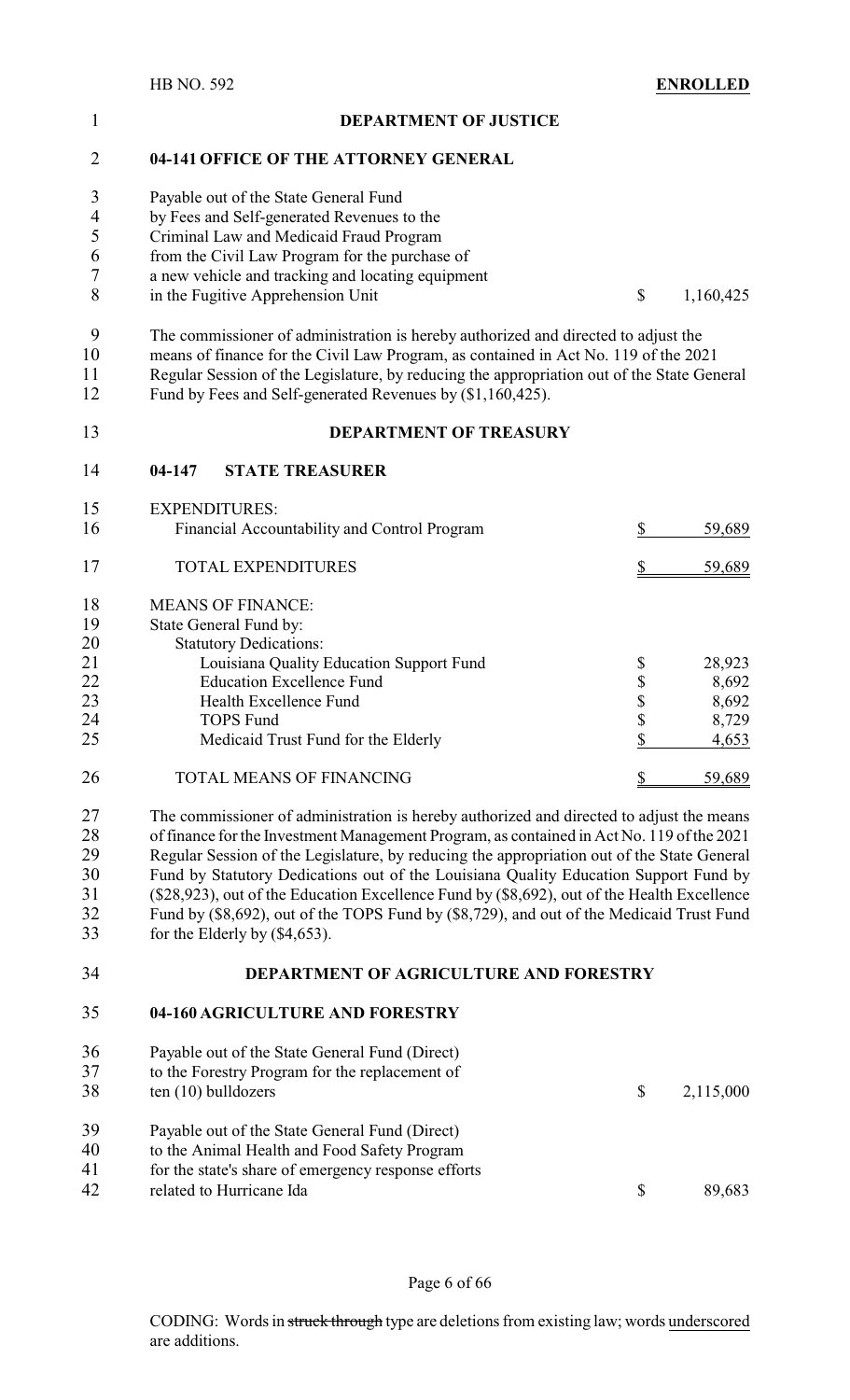|                                                                | <b>HB NO. 592</b>                                                                                                                                                                                                                                                                                         | <b>ENROLLED</b>  |
|----------------------------------------------------------------|-----------------------------------------------------------------------------------------------------------------------------------------------------------------------------------------------------------------------------------------------------------------------------------------------------------|------------------|
| $\mathbf{1}$<br>$\overline{2}$<br>$\overline{\mathbf{3}}$<br>4 | Payable out of the State General Fund by<br>Statutory Dedications out of the Weights and<br>Measures Fund to the Agro-Consumer Services<br>Program for operating expenses                                                                                                                                 | \$<br>309,592    |
| 5<br>6<br>$\sqrt{ }$<br>$\,8\,$<br>9                           | Payable out of Federal Funds<br>to the Forestry Program for the acquisition of five<br>$(5)$ ATV's, three $(3)$ mulching heads, two $(2)$ dump<br>trailers, two (2) Ford F-350 trucks, one (1) John<br>Deere Backhoe, and one (1) JLG Scissor Lift                                                        | \$<br>425,000    |
| 10                                                             | DEPARTMENT OF ECONOMIC DEVELOPMENT                                                                                                                                                                                                                                                                        |                  |
| 11                                                             | OFFICE OF BUSINESS DEVELOPMENT<br>$05 - 252$                                                                                                                                                                                                                                                              |                  |
| 12<br>13<br>14<br>15<br>16                                     | Payable out of the State General Fund by<br>Interagency Transfers from the Department<br>of Culture, Recreation and Tourism to the<br>Business Development Program for travel<br>and business expenses                                                                                                    | \$<br>20,000     |
| 17<br>18<br>19                                                 | Payable out of Federal Funds to the Business<br>Development Program for the State Trade<br><b>Expansion Program</b>                                                                                                                                                                                       | \$<br>200,000    |
| 20<br>21<br>22<br>23<br>24                                     | Payable out of the State General Fund<br>by Interagency Transfers to the Business<br>Development Program for expenses associated with<br>the 2022 Small Business Summit for<br>Louisiana business owners                                                                                                  | \$<br>2,500      |
| 25<br>26<br>27<br>28<br>29                                     | Payable out of the State General Fund (Direct)<br>to the Business Development Program for grant<br>program funding in the event House Bill No. 724<br>of the 2022 Regular Session of the<br>Legislature is enacted into law                                                                               | \$<br>8,000,000  |
| 30                                                             | DEPARTMENT OF CULTURE, RECREATION AND TOURISM                                                                                                                                                                                                                                                             |                  |
| 31                                                             | 06-261 OFFICE OF THE SECRETARY                                                                                                                                                                                                                                                                            |                  |
| 32<br>33<br>34                                                 | Payable out of the State General Fund (Direct)<br>to the Administrative Program for the microbial<br>mitigation and restoration of state buildings                                                                                                                                                        | \$<br>14,564,665 |
| 35<br>36<br>37<br>38<br>39<br>40                               | Payable out of the State General Fund (Direct)<br>for the Dew Drop-America's Rock and Roll Museum<br>Program, including one (1) authorized unclassified<br>position, for operating expenses in the event that<br>House Bill No. 889 of the 2022 Regular Session of<br>the Legislature is enacted into law | \$<br>1,000,000  |
| 41                                                             | 06-263 OFFICE OF STATE MUSEUM                                                                                                                                                                                                                                                                             |                  |
| 42<br>43                                                       | Payable out of the State General Fund (Direct)<br>to the Museum Program for operating expenses                                                                                                                                                                                                            | \$<br>350,000    |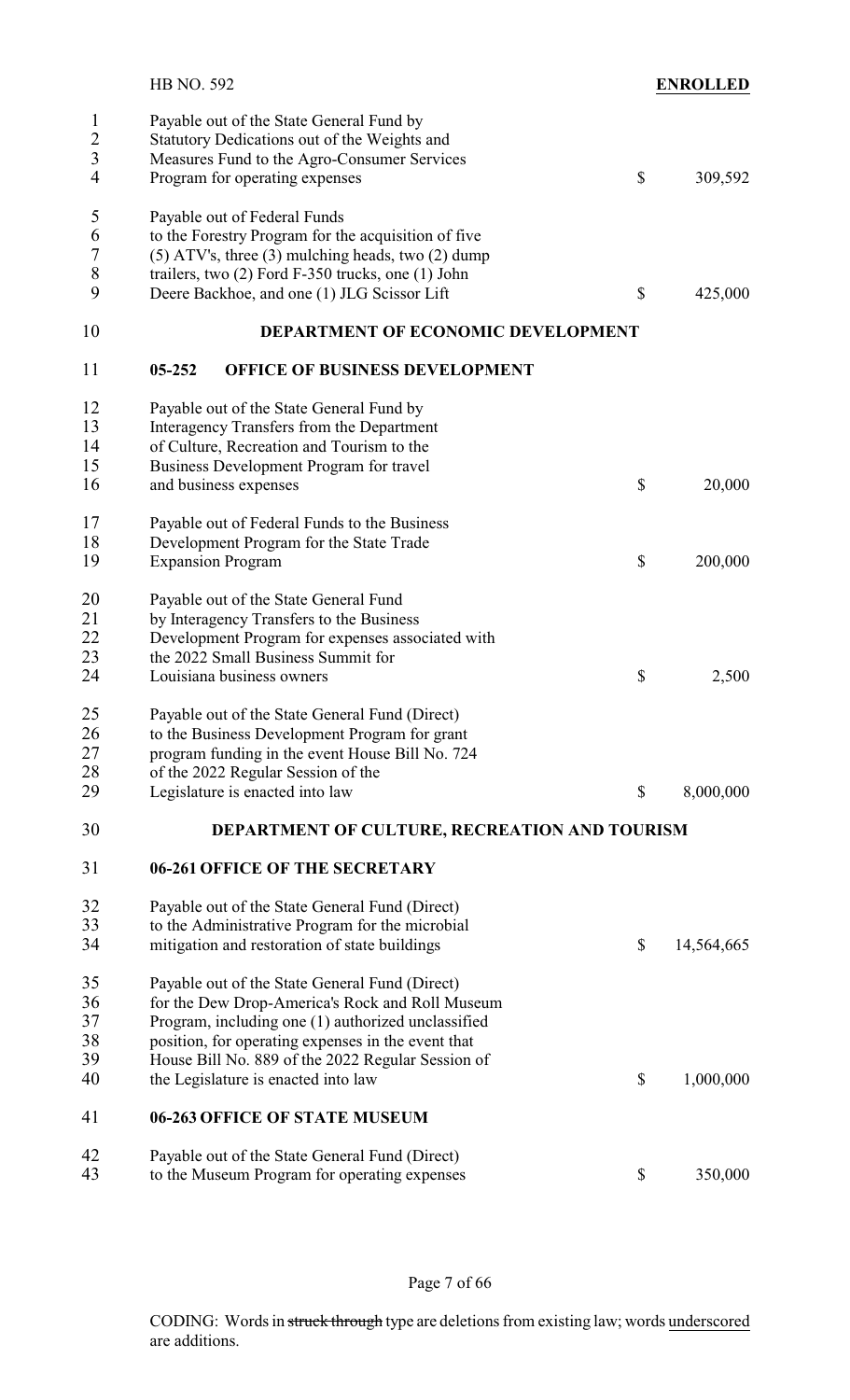#### **06-264 OFFICE OF STATE PARKS**

| $\overline{2}$<br>$\overline{3}$<br>$\overline{4}$<br>5<br>6<br>7 | Payable out of the State General Fund<br>by Statutory Dedications out of the Poverty Point<br>Reservoir Development Fund to the Parks and<br>Recreation Program for expenses related to the new<br>conference center and ground<br>improvements to the golf course            | \$<br>100,000   |
|-------------------------------------------------------------------|-------------------------------------------------------------------------------------------------------------------------------------------------------------------------------------------------------------------------------------------------------------------------------|-----------------|
| 8                                                                 | 06-265 OFFICE OF CULTURAL DEVELOPMENT                                                                                                                                                                                                                                         |                 |
| 9<br>10<br>11<br>12<br>13<br>14                                   | Payable out of Federal Funds<br>from the U.S. Department of Interior -<br>National Park Service to the Cultural<br>Development Program for the revitalization<br>of historic commercial structures<br>in Louisiana's main street districts                                    | \$<br>250,000   |
| 15                                                                | 06-267 OFFICE OF TOURISM                                                                                                                                                                                                                                                      |                 |
| 16<br>17<br>18                                                    | Payable out of the State General Fund (Direct)<br>to the Administrative Program for New Orleans<br>& Company                                                                                                                                                                  | \$<br>500,000   |
| 19                                                                | DEPARTMENT OF TRANSPORTATION AND DEVELOPMENT                                                                                                                                                                                                                                  |                 |
| 20                                                                | 07-276 ENGINEERING AND OPERATIONS                                                                                                                                                                                                                                             |                 |
| 21<br>22<br>23<br>24                                              | Payable out of the State General Fund (Direct)<br>to the Operations Program for State Highway<br>District 3 for overlay on La. Highway 714<br>in Vermilion Parish from La. Highway 91 to Alvie Road                                                                           | \$<br>300,000   |
| $25\,$<br>26<br>27<br>28                                          | Payable out of the State General Fund (Direct)<br>to the Operations Program for State Highway<br>District 3 for a surface overlay on Highway 82<br>from Highway 333 to Theall Road                                                                                            | \$<br>300,000   |
| 29<br>30<br>31                                                    | Payable out of the State General Fund (Direct)<br>to the Office of Multimodal Commerce<br>for Port Security Projects                                                                                                                                                          | \$<br>2,000,000 |
| 32<br>33<br>34                                                    | Provided, however, that the funds appropriated herein for Port Security Projects shall be<br>made available by the Department of Transportation and Development through a separate<br>grant mechanism to Louisiana Ports that are eligible recipients of Port Program Awards. |                 |
| 35                                                                | DEPARTMENT OF PUBLIC SAFETY AND CORRECTIONS                                                                                                                                                                                                                                   |                 |
| 36                                                                | 08-400<br><b>CORRECTIONS - ADMINISTRATION</b>                                                                                                                                                                                                                                 |                 |
| 37<br>38<br>39                                                    | Payable out of the State General Fund (Direct)<br>to the Office of the Secretary Program for<br>job appointments                                                                                                                                                              | \$<br>209,000   |
| 40<br>41<br>42                                                    | Payable out of the State General Fund (Direct)<br>to the Board of Pardons and Parole Program for<br>job appointments                                                                                                                                                          | \$<br>119,000   |

Page 8 of 66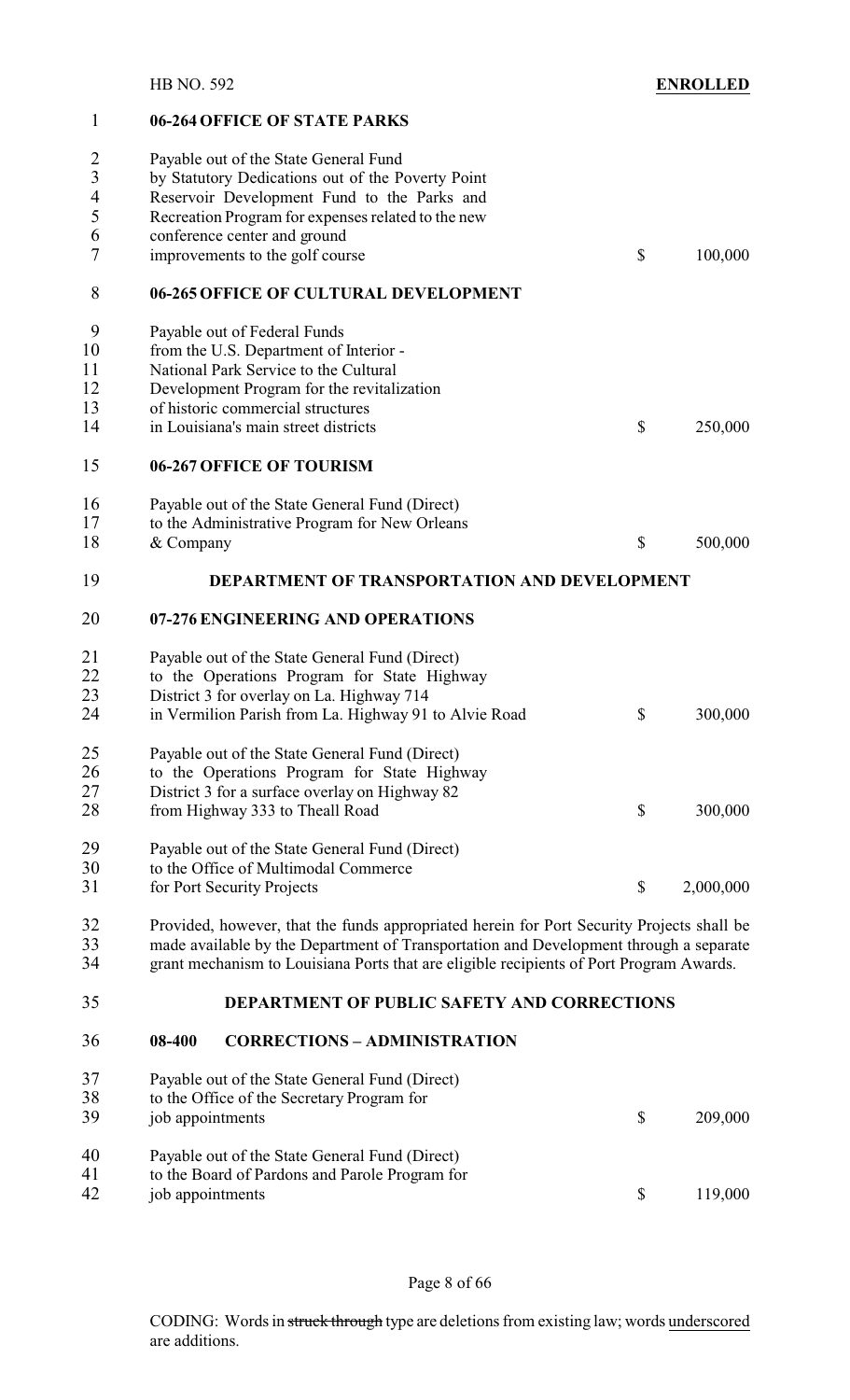1 The commissioner of administration is hereby authorized and directed to adjust the means<br>2 of finance for the Office of Adult Services Program, as contained in Act No. 119 of the 2021 2 of finance for the Office of Adult Services Program, as contained in Act No. 119 of the 2021<br>2 Regular Session of the Legislature, by reducing the appropriation out of the State General 3 Regular Session of the Legislature, by reducing the appropriation out of the State General<br>4 Fund (Direct) by (\$328,000)

Fund (Direct) by (\$328,000).

| 5              | Payable out of the State General Fund (Direct)                                                                                                        |                 |
|----------------|-------------------------------------------------------------------------------------------------------------------------------------------------------|-----------------|
| 6<br>7         | to the Office of Management and Finance Program<br>for the NoteActive software system                                                                 | \$<br>193,613   |
| 8<br>9<br>10   | Payable out of the State General Fund (Direct)<br>to the Office of Management and Finance Program<br>for the Offender Management System (CIPRIS)      | \$<br>4,500,000 |
| 11<br>12<br>13 | Payable out of the State General Fund (Direct)<br>to the Office of Management and Finance Program<br>for the Allen Parish Clerk of Court for payments |                 |
| 14             | owed pursuant to R.S. 13:793                                                                                                                          | \$<br>6,000     |
| 15<br>16<br>17 | Payable out of the State General Fund (Direct)<br>to the Adult Services Program for reentry<br>services for offenders                                 | \$<br>150,000   |
| 18             | 08-402<br><b>LOUISIANA STATE PENITENTIARY</b>                                                                                                         |                 |
| 19<br>20<br>21 | Payable out of the State General Fund (Direct)<br>to the Administration Program for<br>increased utility costs                                        | \$<br>1,672,000 |
|                |                                                                                                                                                       |                 |

 The commissioner of administration is hereby authorized and directed to adjust the means of finance for the Incarceration Program, as contained in Act No. 119 of the 2021 Regular 24 Session of the Legislature, by reducing the appropriation out of the State General Fund<br>25 (Direct) by (\$1,672,000). (Direct) by (\$1,672,000).

#### **08-405 RAYMOND LABORDE CORRECTIONAL CENTER**

| 27<br>28             | Payable out of the State General Fund (Direct)<br>to the Incarceration Program for                                                                                                                                                                                                                            |                 |
|----------------------|---------------------------------------------------------------------------------------------------------------------------------------------------------------------------------------------------------------------------------------------------------------------------------------------------------------|-----------------|
| 29                   | salaries for overtime                                                                                                                                                                                                                                                                                         | \$<br>173,000   |
| 30<br>31<br>32<br>33 | The commissioner of administration is hereby authorized and directed to adjust the means<br>of finance for the Administration Program, as contained in Act No. 119 of the 2021 Regular<br>Session of the Legislature, by reducing the appropriation out of the State General Fund<br>(Direct) by (\$173,000). |                 |
| 34<br>35<br>36<br>37 | Payable out of the State General Fund<br>by Fees & Self-generated Revenues<br>to the Auxiliary Account Program<br>due to increased revenues                                                                                                                                                                   | \$<br>225,000   |
| 38                   | <b>LOUISIANA CORRECTIONAL INSTITUTE FOR WOMEN</b><br>08-406                                                                                                                                                                                                                                                   |                 |
| 39                   | Payable out of the State General Fund (Direct)                                                                                                                                                                                                                                                                |                 |
| 40                   | to the Administration Program for                                                                                                                                                                                                                                                                             |                 |
| 41                   | increased utility costs                                                                                                                                                                                                                                                                                       | \$<br>105,000   |
| 42                   | Payable out of the State General Fund (Direct)                                                                                                                                                                                                                                                                |                 |
| 43                   | to the Incarceration Program for overtime expenses                                                                                                                                                                                                                                                            | \$<br>1,281,000 |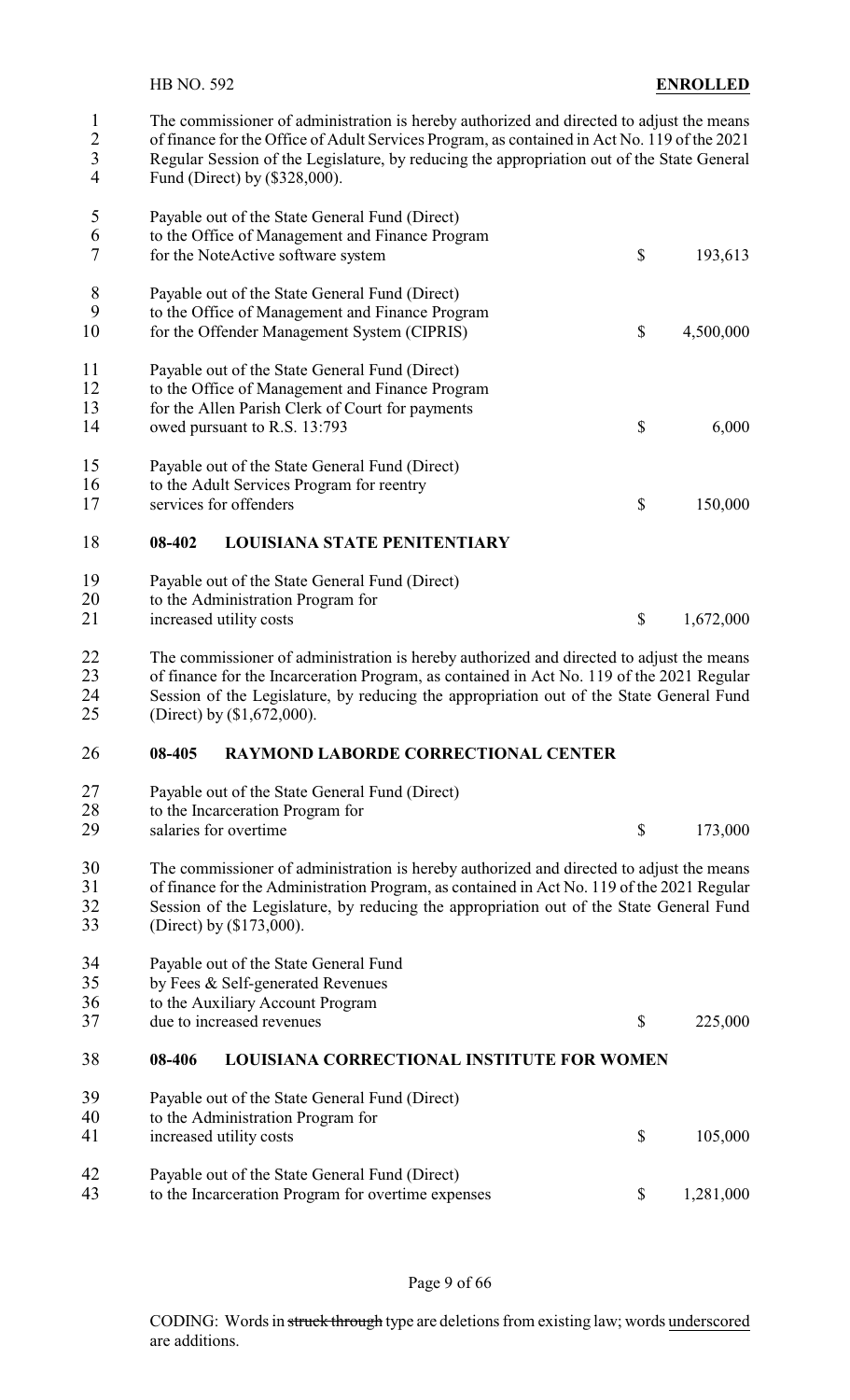|                                  | <b>HB NO. 592</b>                                                                                                                                                                                                                                                                                             |                                                  | <b>ENROLLED</b> |
|----------------------------------|---------------------------------------------------------------------------------------------------------------------------------------------------------------------------------------------------------------------------------------------------------------------------------------------------------------|--------------------------------------------------|-----------------|
| 1                                | 08-408 ALLEN CORRECTIONAL CENTER                                                                                                                                                                                                                                                                              |                                                  |                 |
| $\overline{2}$<br>$\overline{3}$ | Payable out of the State General Fund (Direct)<br>to the Incarceration Program for overtime and                                                                                                                                                                                                               |                                                  |                 |
| $\overline{4}$                   | related benefits expenses                                                                                                                                                                                                                                                                                     | $\boldsymbol{\mathsf{S}}$                        | 695,000         |
| 5<br>6<br>7<br>8                 | The commissioner of administration is hereby authorized and directed to adjust the means<br>of finance for the Administration Program, as contained in Act No. 119 of the 2021 Regular<br>Session of the Legislature, by reducing the appropriation out of the State General Fund<br>(Direct) by (\$570,000). |                                                  |                 |
| 9                                | <b>08-409 DIXON CORRECTIONAL INSTITUTE</b>                                                                                                                                                                                                                                                                    |                                                  |                 |
| 10<br>11<br>12                   | Payable out of the State General Fund (Direct)<br>to the Incarceration Program for overtime<br>expenses                                                                                                                                                                                                       | $\boldsymbol{\mathsf{S}}$                        | 2,018,000       |
| 13                               | 08-413<br><b>ELAYN HUNT CORRECTIONAL CENTER</b>                                                                                                                                                                                                                                                               |                                                  |                 |
| 14                               | Payable out of the State General Fund                                                                                                                                                                                                                                                                         |                                                  |                 |
| 15                               | by Fees & Self-generated Revenues                                                                                                                                                                                                                                                                             |                                                  |                 |
| 16                               | to the Auxiliary Account Program                                                                                                                                                                                                                                                                              |                                                  |                 |
| 17                               | due to increased revenues                                                                                                                                                                                                                                                                                     | \$                                               | 325,000         |
| 18                               | <b>DAVID WADE CORRECTIONAL CENTER</b><br>08-414                                                                                                                                                                                                                                                               |                                                  |                 |
| 19                               | Payable out of the State General Fund (Direct)                                                                                                                                                                                                                                                                |                                                  |                 |
| 20                               | to the Administration Program for                                                                                                                                                                                                                                                                             |                                                  |                 |
| 21                               | increased utility costs                                                                                                                                                                                                                                                                                       | \$                                               | 532,000         |
| 22                               | Payable out of the State General Fund (Direct)                                                                                                                                                                                                                                                                |                                                  |                 |
| 23                               | to the Incarceration Program for overtime                                                                                                                                                                                                                                                                     |                                                  |                 |
| 24                               | expenses                                                                                                                                                                                                                                                                                                      | $\boldsymbol{\mathsf{S}}$                        | 1,573,000       |
| 25                               | <b>ADULT PROBATION AND PAROLE</b><br>08-415                                                                                                                                                                                                                                                                   |                                                  |                 |
| 26                               | Payable out of the State General Fund (Direct)                                                                                                                                                                                                                                                                |                                                  |                 |
| 27                               | to the Administration Program for                                                                                                                                                                                                                                                                             |                                                  |                 |
| 28                               | vehicle financing payments                                                                                                                                                                                                                                                                                    | $\boldsymbol{\mathsf{S}}$                        | 271,000         |
| 29                               | Payable out of the State General Fund (Direct)                                                                                                                                                                                                                                                                |                                                  |                 |
| 30                               | to the Administration Program for salaries,                                                                                                                                                                                                                                                                   |                                                  |                 |
| 31                               | overtime, other compensation, and related                                                                                                                                                                                                                                                                     |                                                  |                 |
| 32                               | benefits                                                                                                                                                                                                                                                                                                      | $\boldsymbol{\mathsf{S}}$                        | 104,000         |
| 33                               | Payable out of the State General Fund (Direct)                                                                                                                                                                                                                                                                |                                                  |                 |
| 34                               | to the Field Services Program for overtime,                                                                                                                                                                                                                                                                   |                                                  |                 |
| 35                               | other compensation, and related benefits                                                                                                                                                                                                                                                                      | \$                                               | 4,687,000       |
| 36                               | 08-416                                                                                                                                                                                                                                                                                                        | <b>B. B. "SIXTY" RAYBURN CORRECTIONAL CENTER</b> |                 |
| 37                               | Payable out of the State General Fund (Direct)                                                                                                                                                                                                                                                                |                                                  |                 |
| 38                               | to the Administration Program for                                                                                                                                                                                                                                                                             |                                                  |                 |
| 39                               | increased utility costs                                                                                                                                                                                                                                                                                       | \$                                               | 219,000         |
| 40                               | Payable out of the State General Fund                                                                                                                                                                                                                                                                         |                                                  |                 |
| 41                               | by Fees & Self-generated Revenues                                                                                                                                                                                                                                                                             |                                                  |                 |
| 42                               | to the Auxiliary Account Program                                                                                                                                                                                                                                                                              |                                                  |                 |
| 43                               | due to increased revenues                                                                                                                                                                                                                                                                                     | \$                                               | 225,000         |

Page 10 of 66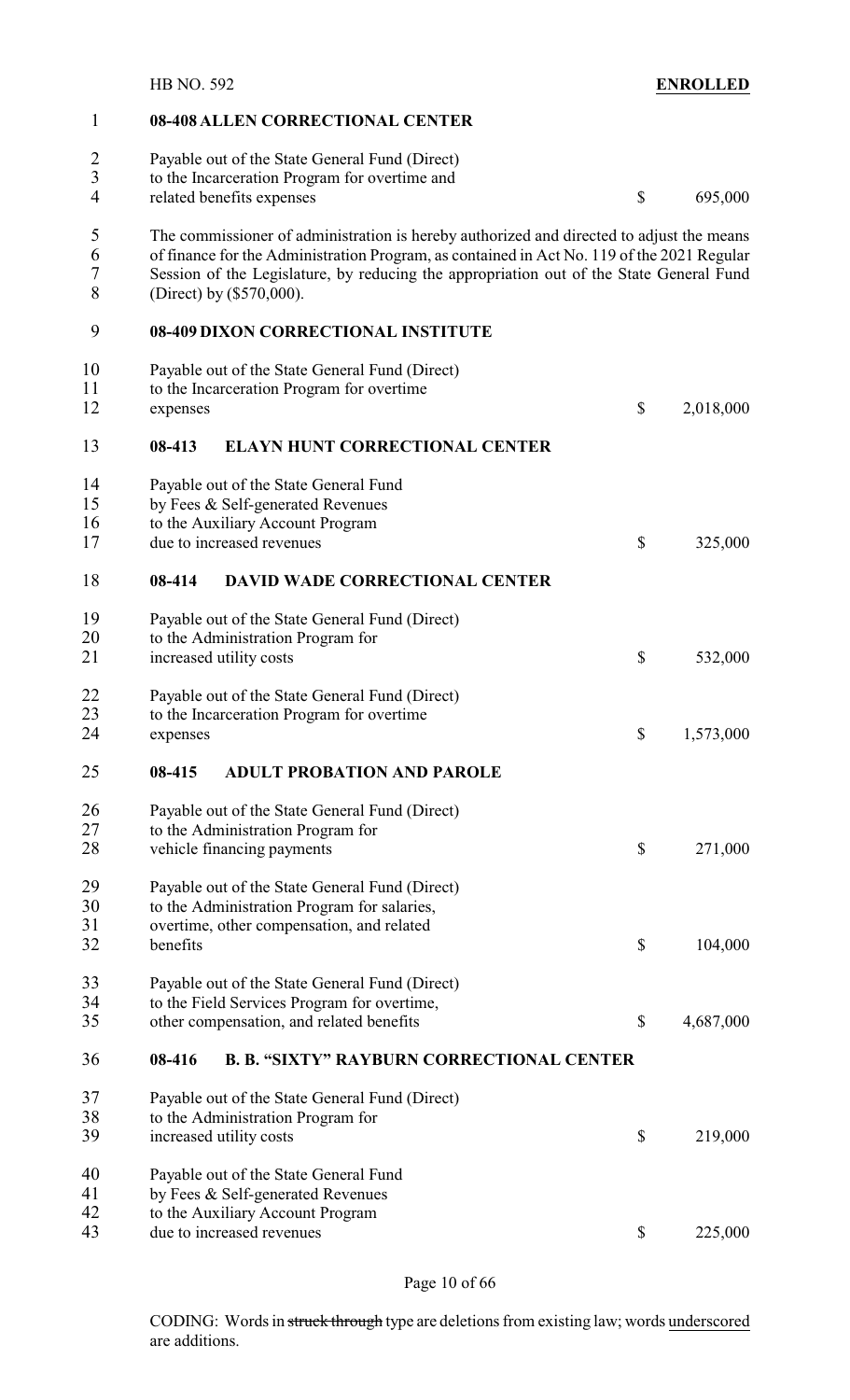| $\mathbf{1}$<br>$\overline{2}$ |                  | Payable out of the State General Fund (Direct)<br>to the Incarceration Program for overtime expenses | \$<br>1,641,000 |
|--------------------------------|------------------|------------------------------------------------------------------------------------------------------|-----------------|
| 3                              |                  | <b>PUBLIC SAFETY SERVICES</b>                                                                        |                 |
| 4                              | 08-418           | OFFICE OF MANAGEMENT AND FINANCE                                                                     |                 |
| 5                              |                  | Payable out of the State General Fund (Direct)                                                       |                 |
| 6                              |                  | to the Management and Finance Program for                                                            |                 |
| $\overline{7}$                 |                  | replacement of legacy payment system for                                                             |                 |
| 8                              |                  | supplemental pay programs                                                                            | \$<br>1,675,000 |
| 9                              | 08-419           | <b>OFFICE OF STATE POLICE</b>                                                                        |                 |
| 10                             |                  | Payable out of the State General Fund                                                                |                 |
| 11                             |                  | by Fees & Self-generated Revenues                                                                    |                 |
| 12                             |                  | out of the Motorcycle Safety, Awareness,                                                             |                 |
| 13                             |                  | and Operator Training Dedicated Fund                                                                 |                 |
| 14                             |                  | Account to the Traffic Enforcement Program                                                           | \$<br>292,077   |
| 15                             |                  | The commissioner of administration is hereby authorized and directed to adjust the means             |                 |
| 16                             |                  | of finance for the Traffic Enforcement Program, as contained in Act No. 119 of the 2021              |                 |
| 17                             |                  | Regular Session of the Legislature, by reducing the appropriation out of the State General           |                 |
| 18                             |                  | Fund by Fees and Self-generated Revenues by (\$292,077).                                             |                 |
| 19                             |                  | Payable out of the State General Fund                                                                |                 |
| 20                             |                  | by Statutory Dedications out of the                                                                  |                 |
| 21                             |                  | Sports Gaming Enforcement Fund                                                                       |                 |
| 22                             |                  | to the Gaming Enforcement Program                                                                    | \$<br>2,009,385 |
|                                |                  |                                                                                                      |                 |
| 23                             |                  | The commissioner of administration is hereby authorized and directed to adjust the means             |                 |
| 24                             |                  | of finance for the Gaming Enforcement Program, as contained in Act No. 119 of the 2021               |                 |
| 25<br>26                       |                  | Regular Session of the Legislature, by reducing the appropriation out of the State General           |                 |
| 27                             | $(\$2,009,385).$ | Fund by Statutory Dedications out of the Riverboat Gaming Enforcement Fund by                        |                 |
|                                |                  |                                                                                                      |                 |
| 28                             |                  | Payable out of the State General Fund (Direct)                                                       |                 |
| 29                             |                  | to the Operational Support Program for                                                               |                 |
| 30                             |                  | crime lab equipment                                                                                  | \$<br>701,944   |
| 31                             |                  | Payable out of the State General Fund (Direct)                                                       |                 |
| 32                             |                  | to the Operational Support Program for the                                                           |                 |
| 33                             |                  | North Louisiana Crime Lab                                                                            | \$<br>1,500,000 |
| 34                             |                  | Payable out of the State General Fund (Direct)                                                       |                 |
| 35                             |                  | to the Operational Support Program for the                                                           |                 |
| 36                             |                  | replacement of a generator for the Louisiana                                                         |                 |
| 37                             |                  | <b>State Police Headquarters building</b>                                                            | \$<br>800,000   |
| 38                             |                  | Payable out of the State General Fund (Direct)                                                       |                 |
| 39                             |                  | to the Operational Support Program for the                                                           |                 |
| 40                             |                  | replacement of a generator for Building D                                                            | \$<br>600,000   |
| 41                             |                  | Payable out of the State General Fund (Direct)                                                       |                 |
| 42                             |                  | to the Gaming Enforcement Program for                                                                |                 |
| 43                             |                  | replacement of the Louisiana Integrated Gaming                                                       |                 |
| 44                             |                  | History Tracking System (LIGHTS)                                                                     | \$<br>5,200,000 |
|                                |                  |                                                                                                      |                 |

## Page 11 of 66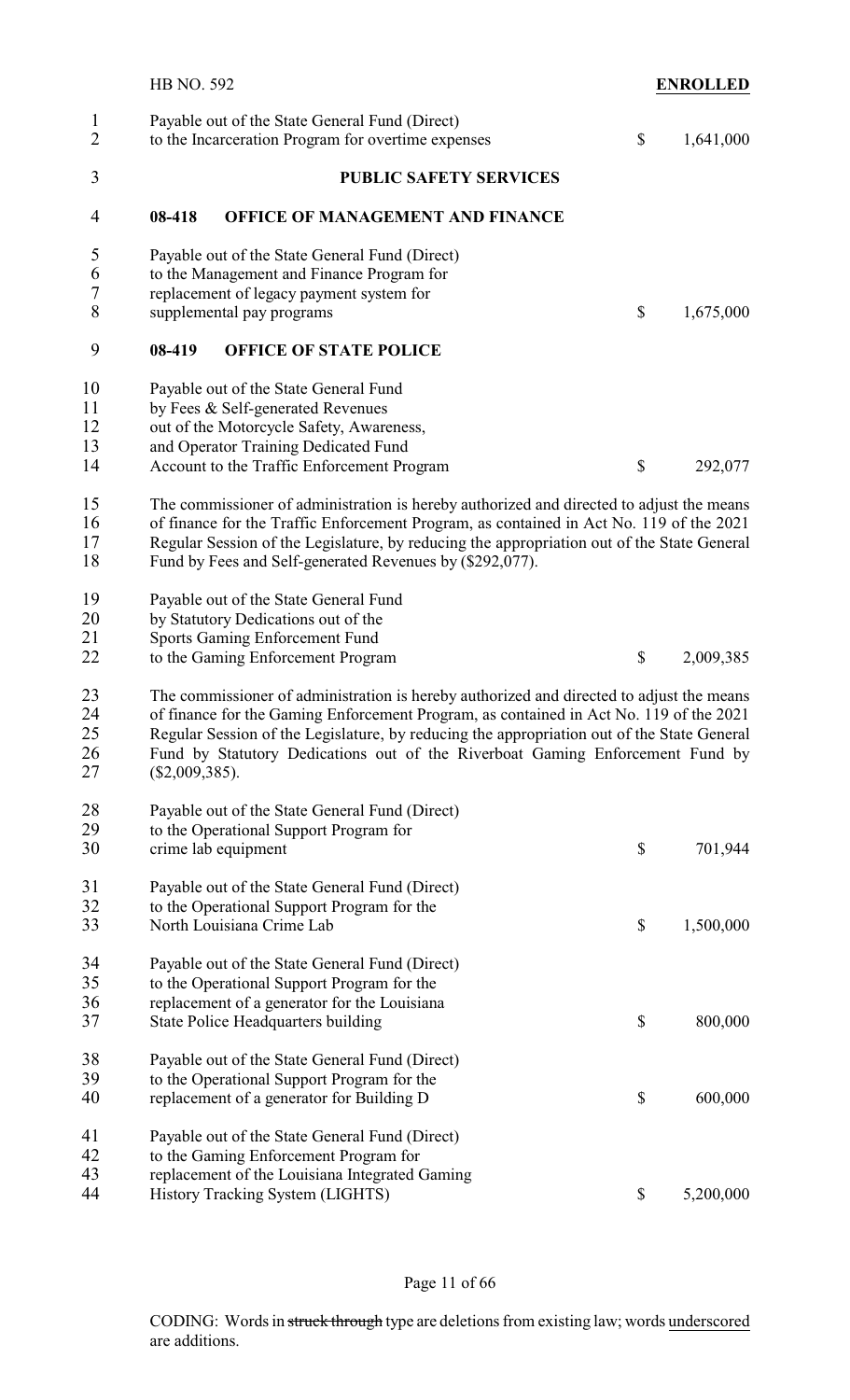|                                        | <b>HB NO. 592</b>                                                                                                                                                                                                                                                                                                                                  | <b>ENROLLED</b> |
|----------------------------------------|----------------------------------------------------------------------------------------------------------------------------------------------------------------------------------------------------------------------------------------------------------------------------------------------------------------------------------------------------|-----------------|
| $\mathbf 1$                            | 08-420 OFFICE OF MOTOR VEHICLES                                                                                                                                                                                                                                                                                                                    |                 |
| 2<br>$\overline{3}$<br>4               | Payable out of the State General Fund (Direct)<br>to the Licensing Program for the Legacy Donor<br>Foundation for organ donor awareness                                                                                                                                                                                                            | \$<br>100,000   |
| 5<br>6<br>7                            | Payable out of the State General Fund (Direct)<br>to the Licensing Program for a generator for the<br>public office on Independence Boulevard in Baton                                                                                                                                                                                             |                 |
| $\,$ $\,$<br>9                         | Rouge to ensure emergency electric<br>power is available                                                                                                                                                                                                                                                                                           | \$<br>450,000   |
| 10<br>11<br>12                         | Payable out of the State General Fund (Direct)<br>to the Licensing Program for a Mobile OMV<br>Office Vehicle                                                                                                                                                                                                                                      | \$<br>450,000   |
| 13<br>14<br>15<br>16<br>17<br>18<br>19 | Payable out of the State General Fund (Direct)<br>to the Licensing Program for conversion of a legacy<br>document imaging system to a consolidated<br>Enterprise Architecture (EA) System for utilization<br>by multiple agencies and sections in the department<br>for document scanning and retention<br>08-422 OFFICE OF THE STATE FIRE MARSHAL | \$<br>7,000,000 |
| 20                                     | Payable out of the State General Fund by Statutory                                                                                                                                                                                                                                                                                                 |                 |
| 21<br>22<br>23<br>24                   | Dedications out of the Louisiana Fire Marshal<br>Fund to the Fire Prevention Program for overtime,<br>other compensation, related benefits, and the purchase<br>of vehicles                                                                                                                                                                        | \$<br>2,200,000 |
| 25                                     | LOUISIANA GAMING CONTROL BOARD<br>08-423                                                                                                                                                                                                                                                                                                           |                 |
| 26<br>27<br>28<br>29                   | Payable out of the State General Fund<br>by Statutory Dedications out of the<br>Sports Gaming Enforcement Fund to the<br>Louisiana Gaming Control Board Program                                                                                                                                                                                    | \$<br>99,020    |
| 30                                     | The commissioner of administration is hereby authorized and directed to adjust the means                                                                                                                                                                                                                                                           |                 |
| 31<br>32<br>33<br>34                   | of finance for the Louisiana Gaming Control Board Program, as contained in Act No. 119<br>of the 2021 Regular Session of the Legislature, by reducing the appropriation out of the State<br>General Fund by Statutory Dedications out of the Riverboat Gaming Enforcement Fund by<br>(\$99,020).                                                   |                 |
| 35                                     | <b>YOUTH SERVICES</b>                                                                                                                                                                                                                                                                                                                              |                 |
| 36                                     | <b>08-403 OFFICE OF JUVENILE JUSTICE</b>                                                                                                                                                                                                                                                                                                           |                 |
| 37<br>38<br>39                         | Payable out of the State General Fund (Direct)<br>to the Office of Juvenile Justice for<br>enhancements to secure facilities                                                                                                                                                                                                                       | \$<br>5,000,000 |
| 40<br>41<br>42                         | Payable out of the State General Fund (Direct)<br>to Office of Juvenile Justice for cabin roof repairs<br>at the Picard Recreational and Education Center                                                                                                                                                                                          | \$<br>50,000    |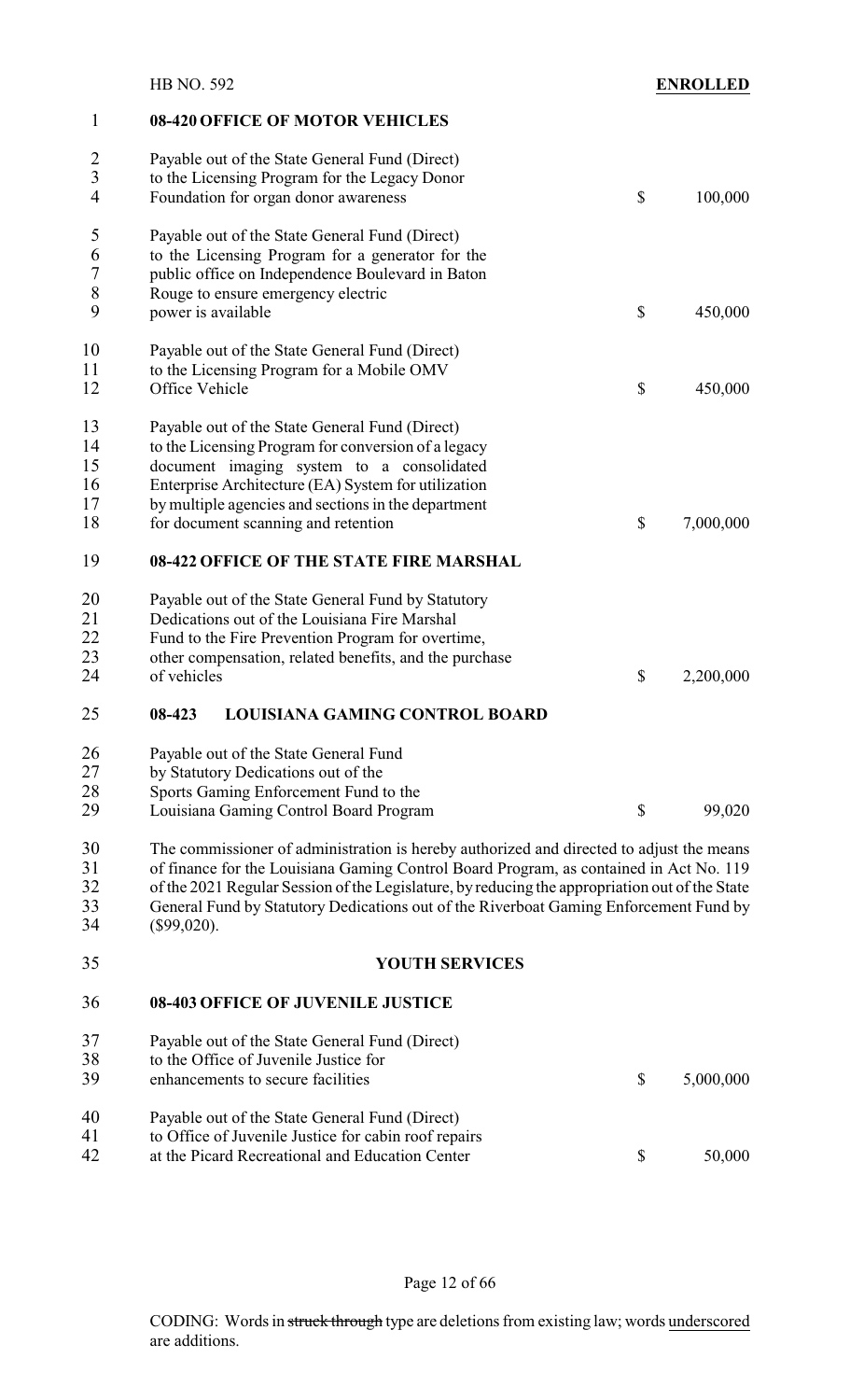| $\mathbf{1}$                         |                    | <b>LOUISIANA DEPARTMENT OF HEALTH</b>                                                                                                                                                                                                                                                                                                                                         |                                                   |
|--------------------------------------|--------------------|-------------------------------------------------------------------------------------------------------------------------------------------------------------------------------------------------------------------------------------------------------------------------------------------------------------------------------------------------------------------------------|---------------------------------------------------|
| $\overline{2}$                       |                    | 09-303 DEVELOPMENTAL DISABILITIES COUNCIL                                                                                                                                                                                                                                                                                                                                     |                                                   |
| $\mathfrak{Z}$<br>$\frac{4}{5}$<br>6 |                    | Payable out of the State General Fund<br>by Fees and Self-generated Revenues to<br>increase the capacity of health programs<br>for disabled individuals during emergencies                                                                                                                                                                                                    |                                                   |
| $\boldsymbol{7}$<br>8                |                    | and disasters and to improve access to<br>COVID-19 vaccines for people with disabilities                                                                                                                                                                                                                                                                                      | \$<br>3,000                                       |
| 9                                    | 09-306             | <b>MEDICAL VENDOR PAYMENTS</b>                                                                                                                                                                                                                                                                                                                                                |                                                   |
| 10<br>11<br>12                       |                    | Payable out of Federal Funds to the Payments<br>to Private Providers Program to realign federal<br>match rates with projected levels                                                                                                                                                                                                                                          | \$<br>204,439,610                                 |
| 13<br>14<br>15<br>16<br>17           | $(\$458,174,541).$ | The commissioner of administration is hereby authorized and directed to adjust the means<br>of finance for the Payments to Private Providers Program, as contained in Act No. 119 of the<br>2021 Regular Session of the Legislature, by reducing the appropriation out of the State<br>General Fund (Direct) by (\$237,924,826) and the appropriation out of Federal Funds by |                                                   |
| 18<br>19<br>20                       |                    | Payable out of Federal Funds to the Payments to<br>Public Providers Program to realign federal<br>match rates with projected levels                                                                                                                                                                                                                                           | \$<br>5,758,045                                   |
| 21<br>22<br>23<br>24<br>25           | $(\$2,483,017).$   | The commissioner of administration is hereby authorized and directed to adjust the means<br>of finance for the Payments to Public Providers Program, as contained in Act No. 119 of the<br>2021 Regular Session of the Legislature, by reducing the appropriation out of the State<br>General Fund (Direct) by (\$15,417,449) and the appropriation out of Federal Funds by   |                                                   |
| 26<br>27<br>28                       |                    | Payable out of Federal Funds to the Medicare<br>Buy-Ins & Supplements Program to realign<br>federal match rates with projected levels                                                                                                                                                                                                                                         | \$<br>14,447,069                                  |
| 29<br>30<br>31                       |                    | Payable out of Federal Funds to the Medicare<br>Buy-Ins & Supplements Program to align<br>budget with projected expenditures                                                                                                                                                                                                                                                  | \$<br>37, 362, 251                                |
| 32<br>33<br>34<br>35                 |                    | The commissioner of administration is hereby authorized and directed to adjust the means<br>of finance for the Medicare Buy-Ins & Supplements Program, as contained in Act No. 119<br>of the 2021 Regular Session of the Legislature, by reducing the appropriation out of the State<br>General Fund (Direct) by (\$41,004,717).                                              |                                                   |
| 36<br>37<br>38                       |                    | Payable out of Federal Funds to the<br>Uncompensated Care Costs Program to realign<br>federal match rates with projected levels                                                                                                                                                                                                                                               | \$<br>35,155,276                                  |
| 39<br>$\Lambda$                      |                    | The commissioner of administration is hereby authorized and directed to adjust the means<br>$c_{\alpha}$ the United States<br>conveniented Cons Contra Ducousse cons                                                                                                                                                                                                          | $\sin 4$ in $\lambda$ at $N_{\alpha}$ 110 a films |

 of finance for the Uncompensated Care Costs Program, as contained in Act No. 119 of the 41 2021 Regular Session of the Legislature, by reducing the appropriation out of the State<br>42 General Fund (Direct) by (\$35,155,276). General Fund (Direct) by (\$35,155,276).

Page 13 of 66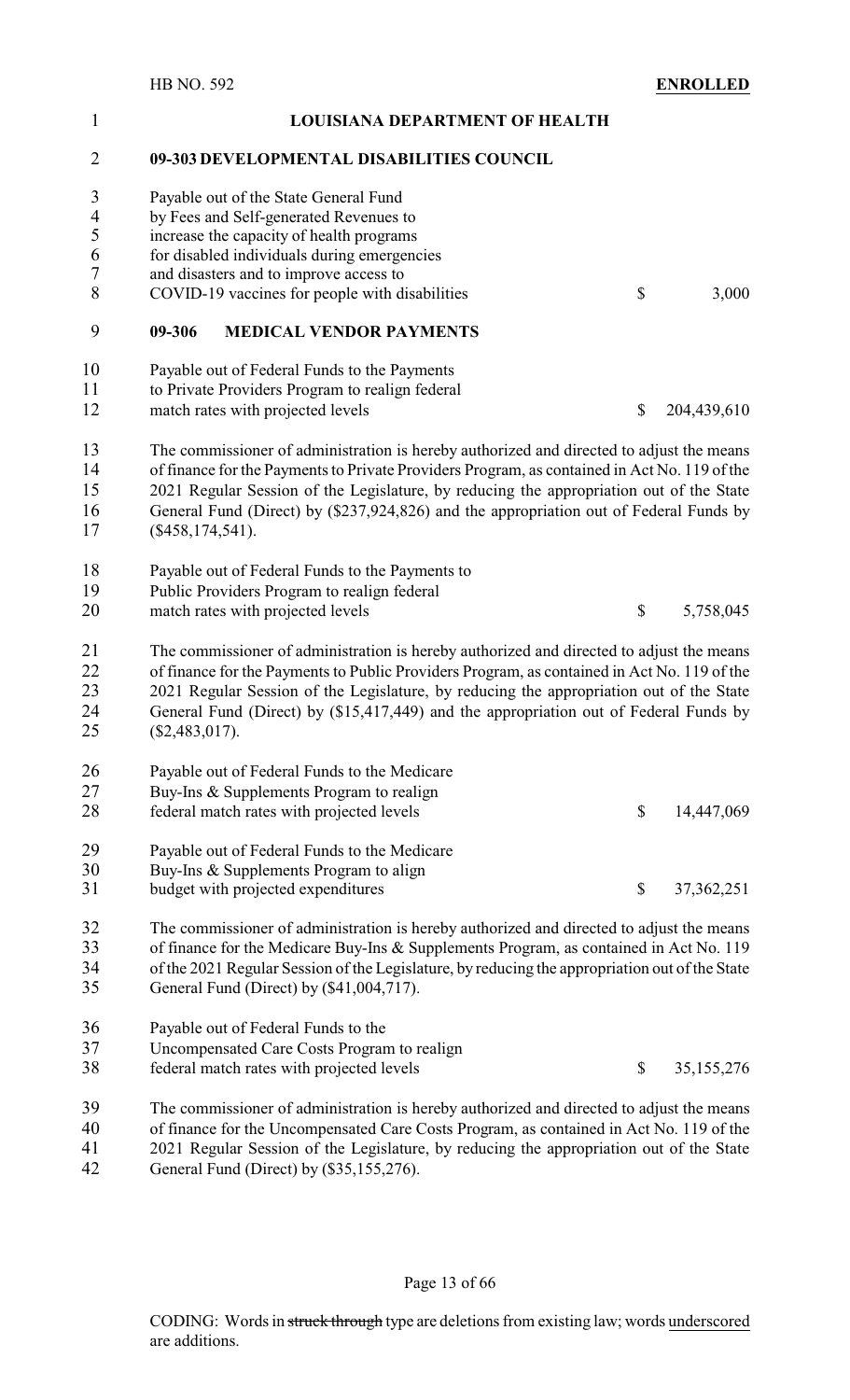| $\mathbf{1}$   | 09-307 OFFICE OF THE SECRETARY                             |                           |             |
|----------------|------------------------------------------------------------|---------------------------|-------------|
| $\overline{c}$ | Payable out of the State General Fund (Direct)             |                           |             |
| $\overline{3}$ | to the Management and Finance Program for the              |                           |             |
| $\overline{4}$ | Mary Bird Perkins Cancer Center to provide cancer          |                           |             |
| 5              |                                                            | $\mathcal{S}$             |             |
|                | screenings                                                 |                           | 250,000     |
| 6              | <b>LOUISIANA EMERGENCY RESPONSE NETWORK</b><br>09-324      |                           |             |
| 7              | Payable out of the State General Fund (Direct)             |                           |             |
| $8\,$          | to the Louisiana Emergency Response Network                |                           |             |
| 9              | Program for care after resuscitation courses               | \$                        | 22,500      |
| 10             | Payable out of the State General Fund (Direct)             |                           |             |
| 11             | to the Louisiana Emergency Response Network                |                           |             |
| 12             | Program for relocation of equipment and system             |                           |             |
| 13             | upgrades                                                   | \$                        | 742,445     |
| 14             | 09-326 OFFICE OF PUBLIC HEALTH                             |                           |             |
| 15             | Payable out of the State General Fund (Direct)             |                           |             |
| 16             | for the state cost of disaster-related expenses for        |                           |             |
| 17             | Hurricane Ida                                              | \$                        | 414,856     |
| 18             | Payable out of the State General Fund (Direct)             |                           |             |
| 19             | for a ten percent increase in the allocation for the St.   |                           |             |
| 20             | Martin Parish School-Based Health Centers                  | \$                        | 40,532      |
| 21             | Payable out of Federal Funds                               |                           |             |
| 22             | for COVID-related epidemiology and lab                     |                           |             |
| 23             | capacity enhancement activities                            | \$                        | 176,820,812 |
| 24             | Payable out of the State General Fund                      |                           |             |
| 25             | by Interagency Transfers from the Governor's Office        |                           |             |
| 26             | of Homeland Security and Emergency Preparedness            |                           |             |
| 27             | for surge hospital staffing contracts                      | \$                        | 67,988,782  |
| 28             | 09-340 OFFICE FOR CITIZENS WITH DEVELOPMENTAL DISABILITIES |                           |             |
| 29             | Payable out of the State General Fund                      |                           |             |
| 30             | by Interagency Transfers for additional                    |                           |             |
| 31             | expenses associated with the transfer of                   |                           |             |
| 32             | the former Louisiana Special Education Center to the       |                           |             |
| 33             | Louisiana Department of Health                             | \$                        | 1,600,723   |
| 34             | DEPARTMENT OF CHILDREN AND FAMILY SERVICES                 |                           |             |
| 35             | 10-360<br>OFFICE OF CHILDREN AND FAMILY SERVICES           |                           |             |
| 36             | Payable out of Federal Funds to the                        |                           |             |
| 37             | Division of Family Support for Jobs                        |                           |             |
| 38             | for America's Graduates (JAG)                              | $\boldsymbol{\mathsf{S}}$ | 1,600,000   |
| 39             | <b>EXPENDITURES:</b>                                       |                           |             |
| 40             | Division of Management and Finance for the                 |                           |             |
| 41             | FileNet conversion project                                 | \$                        | 4,035,050   |
| 42             | <b>TOTAL EXPENDITURES</b>                                  | \$                        | 4,035,050   |
|                |                                                            |                           |             |

#### Page 14 of 66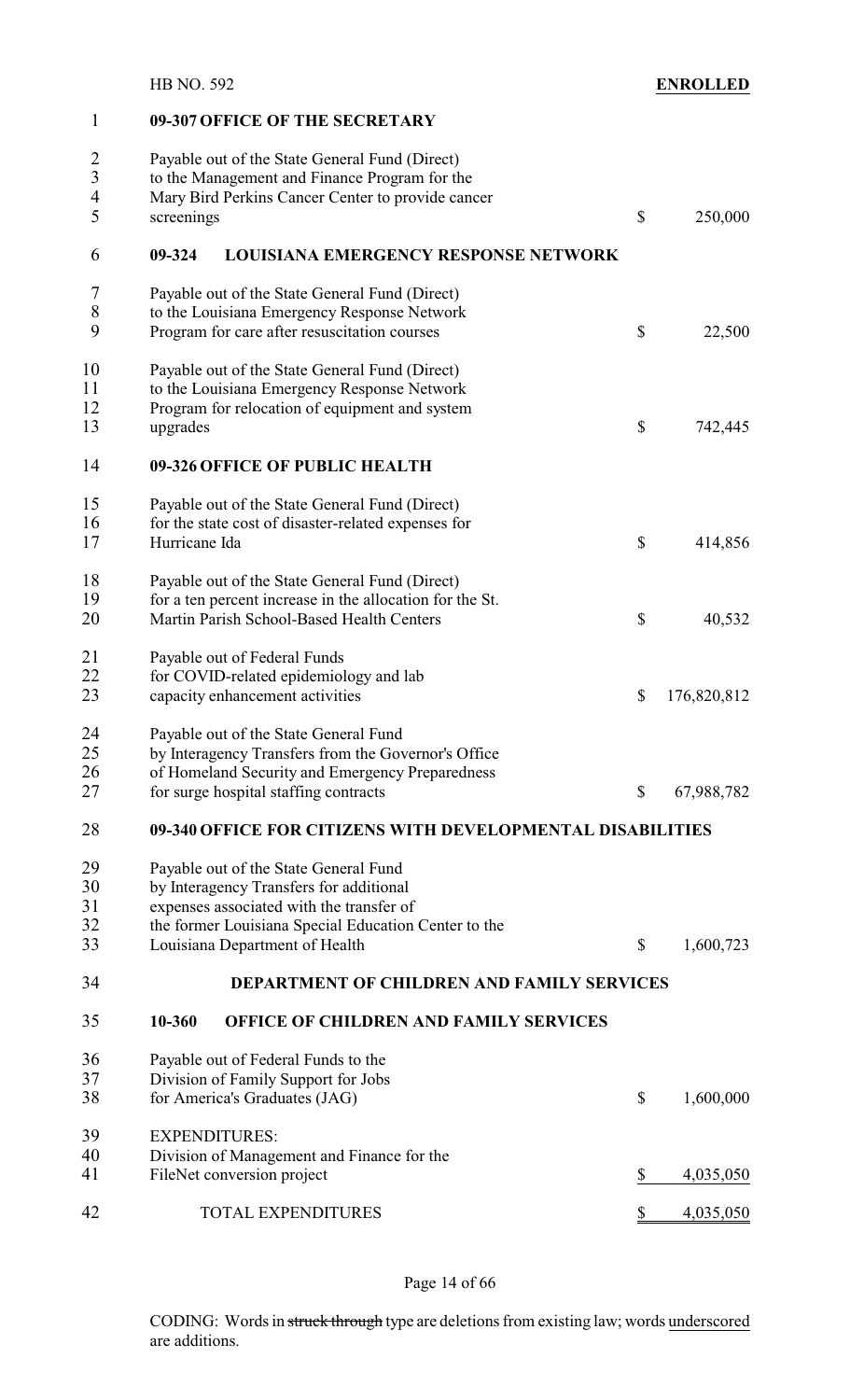|                                | <b>HB NO. 592</b>                                                                                                                                                                                                                                                                                                                                                         | <b>ENROLLED</b>                        |
|--------------------------------|---------------------------------------------------------------------------------------------------------------------------------------------------------------------------------------------------------------------------------------------------------------------------------------------------------------------------------------------------------------------------|----------------------------------------|
| $\mathbf{1}$<br>$\overline{c}$ | <b>MEANS OF FINANCE:</b><br>State General Fund (Direct)                                                                                                                                                                                                                                                                                                                   | 1,657,195<br>\$                        |
| $\overline{3}$                 | Federal Funds                                                                                                                                                                                                                                                                                                                                                             | \$<br>2,377,855                        |
| 4                              | TOTAL MEANS OF FINANCING                                                                                                                                                                                                                                                                                                                                                  | \$<br>4,035,050                        |
| 5                              | Payable out of the State General Fund (Direct)                                                                                                                                                                                                                                                                                                                            |                                        |
| 6<br>7                         | to the Division of Family Support for<br><b>Empowering Families to Live Well</b>                                                                                                                                                                                                                                                                                          | \$<br>225,000                          |
| 8                              | <b>DEPARTMENT OF NATURAL RESOURCES</b>                                                                                                                                                                                                                                                                                                                                    |                                        |
| 9                              | 11-435<br>OFFICE OF COASTAL MANAGEMENT                                                                                                                                                                                                                                                                                                                                    |                                        |
| 10<br>11<br>12<br>13           | The commissioner of administration is hereby authorized and directed to adjust the means<br>of finance for the Coastal Management Program, as contained in Act No. 119 of the 2021<br>Regular Session of the Legislature, by reducing the appropriation out of the State General<br>Fund by Statutory Dedications from the Coastal Resources Trust Fund by (\$3,575,000). |                                        |
| 14<br>15                       | Payable out of Federal Funds<br>to the Coastal Management Program                                                                                                                                                                                                                                                                                                         | \$<br>300,000                          |
| 16                             | <b>LOUISIANA WORKFORCE COMMISSION</b>                                                                                                                                                                                                                                                                                                                                     |                                        |
| 17                             | 14-474<br><b>WORKFORCE SUPPORT AND TRAINING</b>                                                                                                                                                                                                                                                                                                                           |                                        |
| 18                             | Payable out of the State General Fund by                                                                                                                                                                                                                                                                                                                                  |                                        |
| 19                             | Interagency Transfers from the Department                                                                                                                                                                                                                                                                                                                                 |                                        |
| 20                             | of Children and Family Services to the                                                                                                                                                                                                                                                                                                                                    |                                        |
| 21                             | Office of Workforce Development for                                                                                                                                                                                                                                                                                                                                       |                                        |
| 22                             | Jobs for America's Graduates (JAG)                                                                                                                                                                                                                                                                                                                                        | \$<br>1,600,000                        |
| 23                             | Payable out of the State General Fund by                                                                                                                                                                                                                                                                                                                                  |                                        |
| 24                             | Interagency Transfers from the Division                                                                                                                                                                                                                                                                                                                                   |                                        |
| 25                             | of Administration from the Governor's                                                                                                                                                                                                                                                                                                                                     |                                        |
| 26                             | Emergency Education Relief Fund to the                                                                                                                                                                                                                                                                                                                                    |                                        |
| 27                             | Office of Workforce Development for                                                                                                                                                                                                                                                                                                                                       |                                        |
| 28                             | Jobs for America's Graduates (JAG)                                                                                                                                                                                                                                                                                                                                        | \$<br>750,000                          |
| 29                             | Payable out of the State General Fund (Direct) to                                                                                                                                                                                                                                                                                                                         |                                        |
| 30                             | the Office of the Secretary for an actuarial study of                                                                                                                                                                                                                                                                                                                     |                                        |
| 31                             | options for state funded family and medical leave                                                                                                                                                                                                                                                                                                                         | \$<br>500,000                          |
| 32                             | Payable out of Federal Funds                                                                                                                                                                                                                                                                                                                                              |                                        |
| 33                             | to the Office of Workforce Development Program                                                                                                                                                                                                                                                                                                                            |                                        |
| 34                             | for increased demand for the Community Services                                                                                                                                                                                                                                                                                                                           |                                        |
| 35                             | Block Grant (CSBG) and the Disaster Dislocated                                                                                                                                                                                                                                                                                                                            |                                        |
| 36                             | Worker Grant (DDWG) that provides employment                                                                                                                                                                                                                                                                                                                              |                                        |
| 37                             | and training services for adults, youth, and                                                                                                                                                                                                                                                                                                                              |                                        |
| 38                             | businesses due to the COVID-19 pandemic                                                                                                                                                                                                                                                                                                                                   | \$<br>10,539,498                       |
|                                |                                                                                                                                                                                                                                                                                                                                                                           |                                        |
| 39                             | <b>DEPARTMENT OF WILDLIFE AND FISHERIES</b>                                                                                                                                                                                                                                                                                                                               |                                        |
| 40                             | <b>16-511 OFFICE OF MANAGEMENT AND FINANCE</b>                                                                                                                                                                                                                                                                                                                            |                                        |
| 41                             | Payable out of the State General Fund by                                                                                                                                                                                                                                                                                                                                  |                                        |
| 42                             | Statutory Dedications out of the Conservation                                                                                                                                                                                                                                                                                                                             |                                        |
| 43                             | Fund to the Management and Finance                                                                                                                                                                                                                                                                                                                                        |                                        |
| 44                             | Program for IT expenses incurred through                                                                                                                                                                                                                                                                                                                                  |                                        |
| 45                             | the Office of Technology Services                                                                                                                                                                                                                                                                                                                                         | $\boldsymbol{\mathsf{S}}$<br>1,700,000 |

Page 15 of 66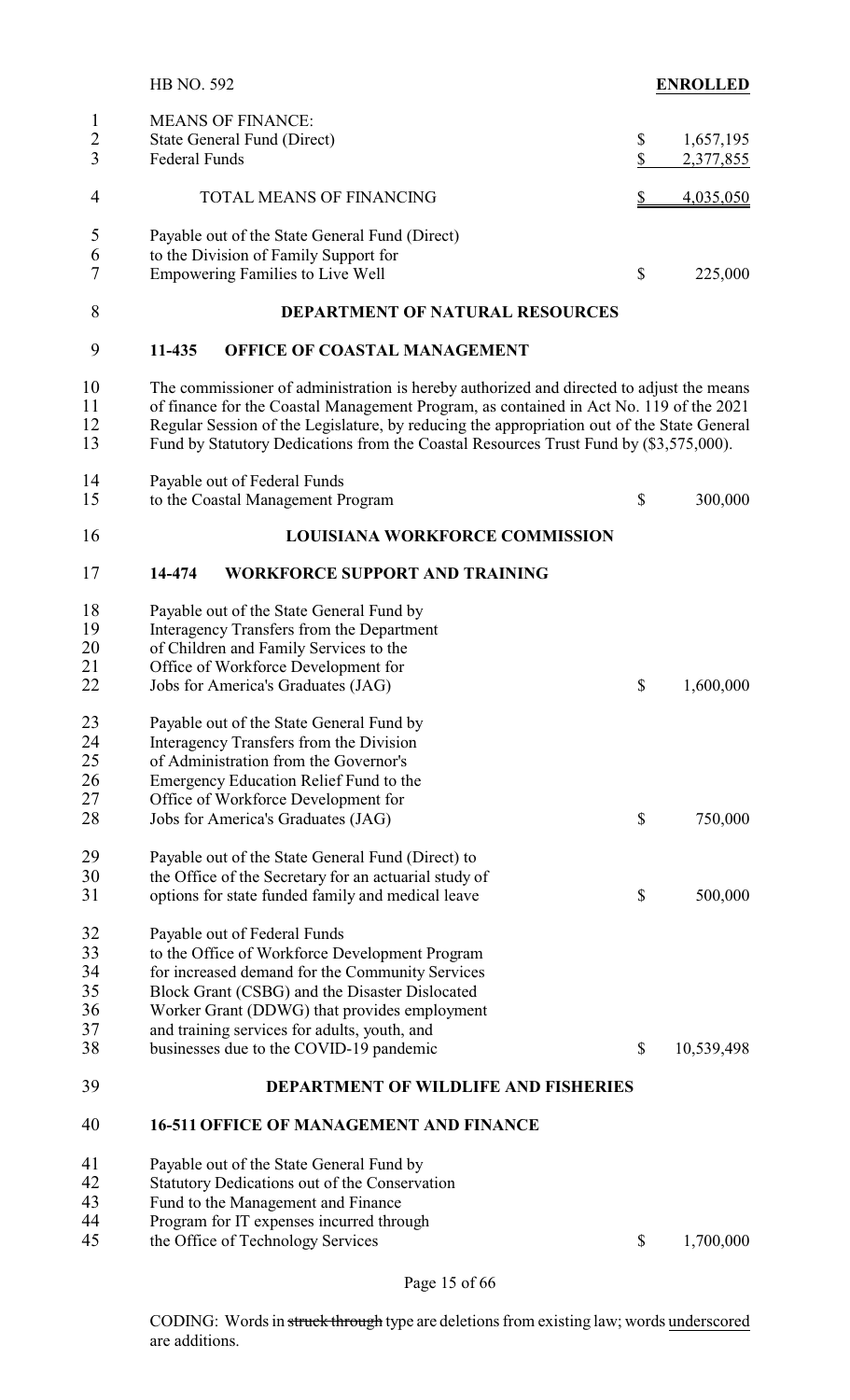## **16-512 OFFICE OF THE SECRETARY**

| $\overline{\mathbf{c}}$ | Payable out of the State General Fund (Direct)                                                    |                           |           |
|-------------------------|---------------------------------------------------------------------------------------------------|---------------------------|-----------|
| $\overline{3}$          | to the Enforcement Program for body cameras                                                       |                           |           |
| $\overline{4}$          | for enforcement officers and related software                                                     | $\boldsymbol{\mathsf{S}}$ | 300,000   |
| 5                       | Payable out of the State General Fund (Direct)                                                    |                           |           |
| 6                       | to the Enforcement Program for a mobile                                                           |                           |           |
| 7                       | command unit                                                                                      | $\boldsymbol{\mathsf{S}}$ | 1,300,000 |
|                         |                                                                                                   |                           |           |
| 8<br>9                  | Payable out of the State General Fund (Direct)<br>to the Enforcement Program for laptop computers | \$                        | 115,000   |
|                         |                                                                                                   |                           |           |
| 10                      | Payable out of the State General Fund (Direct)                                                    |                           |           |
| 11                      | to the Enforcement Program for a data service                                                     |                           |           |
| 12                      | network for handheld devices                                                                      | $\mathbb S$               | 165,000   |
| 13                      | Payable out of the State General Fund (Direct)                                                    |                           |           |
| 14                      | to the Enforcement Program for purchase of                                                        |                           |           |
| 15                      | an airplane                                                                                       | \$                        | 1,900,000 |
|                         |                                                                                                   |                           |           |
| 16                      | Payable out of the State General Fund (Direct) to                                                 |                           |           |
| 17                      | the Office of the Secretary for the acquisition of                                                |                           |           |
| 18                      | approximately two thousand $(2,000)$ acres of land                                                |                           |           |
| 19                      | from Bayou Chevreuil Land Company, LLC located                                                    |                           |           |
| 20                      | in St. James and Lafourche Parishes to be owned by                                                |                           |           |
| 21                      | the University of Louisiana -Lafayette and used for                                               |                           |           |
| 22                      | collaborations on wetland assimilation, mitigation,                                               |                           |           |
| 23                      | as well as ecological, environmental, and carbon                                                  |                           |           |
| 24                      | capture research and operations                                                                   | \$                        | 9,000,000 |
| 25                      | 16-513<br><b>OFFICE OF WILDLIFE</b>                                                               |                           |           |
| 26                      | Payable out of the State General Fund (Direct)                                                    |                           |           |
| 27                      | to the Wildlife Program for three houseboats to                                                   |                           |           |
| 28                      | replace structures damaged by hurricanes                                                          | \$                        | 4,000,000 |
| 29                      | Payable out of the State General Fund (Direct)                                                    |                           |           |
| 30                      | to the Wildlife Program for feral hog management,                                                 |                           |           |
| 31                      | education, research, and control                                                                  | \$                        | 250,000   |
|                         |                                                                                                   |                           |           |
| 32                      | Payable out of the State General Fund (Direct)                                                    |                           |           |
| 33<br>34                | to the Office of Wildlife for the acquisition of two                                              |                           |           |
| 35                      | (2) 36-inch hydraulic pumps and to fund a                                                         |                           |           |
| 36                      | waterfowl research project through the<br>Rockefeller Wildlife Refuge Research program            | \$                        | 640,000   |
|                         |                                                                                                   |                           |           |
| 37                      | <b>16-514 OFFICE OF FISHERIES</b>                                                                 |                           |           |
| 38                      | Payable out of the State General Fund (Direct)                                                    |                           |           |
| 39                      | to the Fisheries Program for the removal of                                                       |                           |           |
| 40                      | abandoned structures at the Larto-Saline complex                                                  | \$                        | 100,000   |
| 41                      | Payable out of the State General Fund (Direct)                                                    |                           |           |
| 42                      | to the Office of Fisheries for the Atchafalaya Basin                                              |                           |           |
| 43                      | <b>Welcome Center Boat Launch Mooring Dock</b>                                                    | \$                        | 250,000   |
|                         |                                                                                                   |                           |           |

Page 16 of 66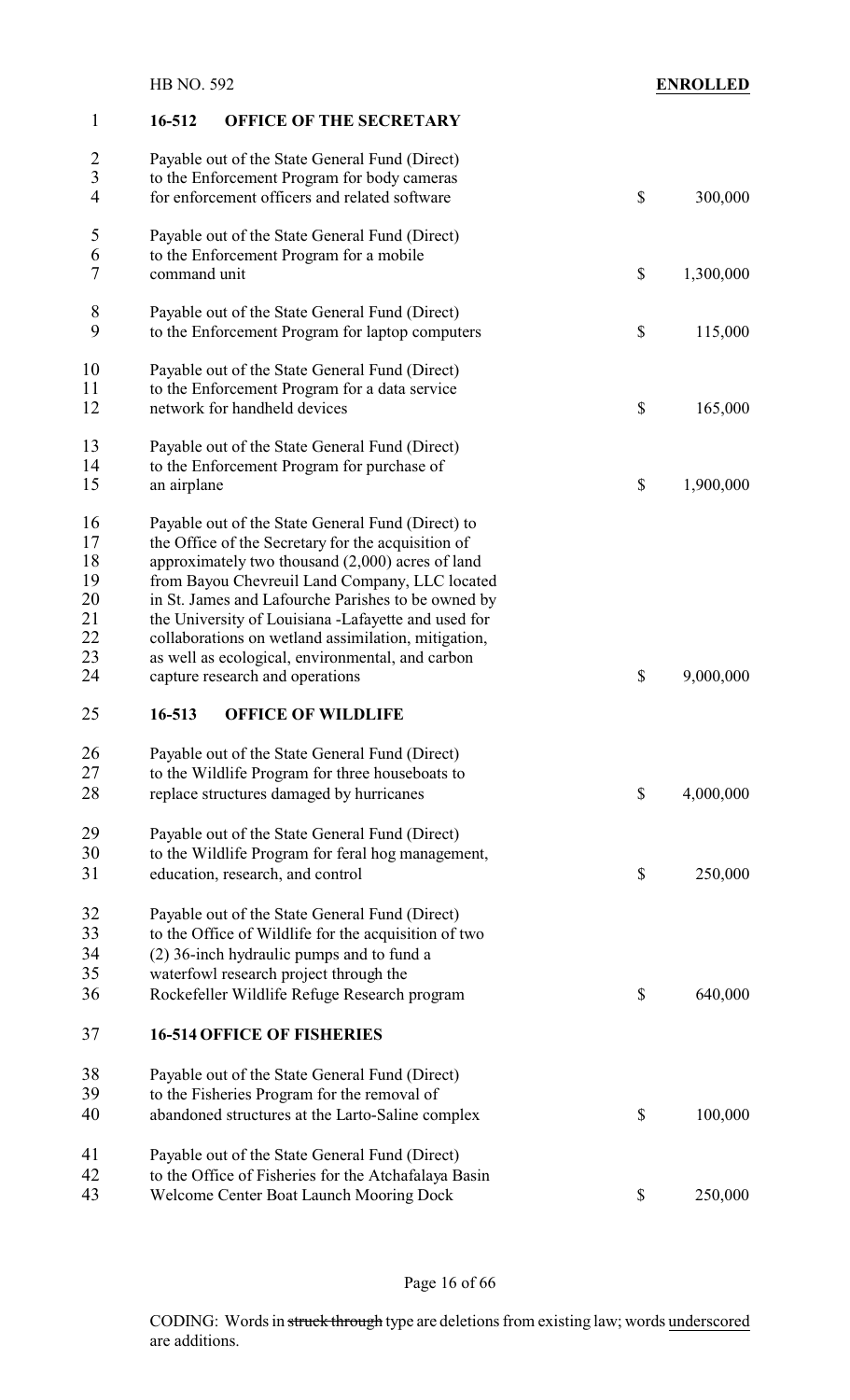| 1              |        | DEPARTMENT OF CIVIL SERVICE                                                                   |                  |
|----------------|--------|-----------------------------------------------------------------------------------------------|------------------|
| $\overline{2}$ |        | <b>17-565 BOARD OF TAX APPEALS</b>                                                            |                  |
| 3              |        | Payable out of the State General Fund by                                                      |                  |
| $\overline{4}$ |        | Interagency Transfers from the Office of                                                      |                  |
| 5              |        | Revenue to the Administrative Program for                                                     |                  |
| 6              |        | operating expenses                                                                            | \$<br>127,234    |
| 7              |        | The commissioner of administration is hereby authorized and directed to adjust the means      |                  |
| 8              |        | of finance for the Administrative Program, as contained in Act No. 119 of the 2021 Regular    |                  |
| 9              |        | Session of the Legislature, by reducing the appropriation out of the State General Fund by    |                  |
| 10             |        | Fees and Self-generated Revenues by (\$127,234).                                              |                  |
| 11             |        | <b>RETIREMENT SYSTEMS</b>                                                                     |                  |
| 12<br>13       | 18-585 | LOUISIANA STATE EMPLOYEES' RETIREMENT SYSTEM -<br><b>CONTRIBUTIONS</b>                        |                  |
| 14             |        | In accordance with Constitution Article VII, Section $10(D)(2)(b)(iii)$ , funding to the      |                  |
| 15             |        | Louisiana State Employees' Retirement System and the Teachers' Retirement System of           |                  |
| 16             |        | Louisiana for application to the balance of the unfunded accrued liability of such systems    |                  |
| 17             |        | existing as of June 30, 1988, in proportion to the balance of such unfunded accrued liability |                  |
| 18             |        | of each such system as of June 30, 2021.                                                      |                  |
| 19             |        | <b>EXPENDITURES:</b>                                                                          |                  |
| 20             |        | To the Louisiana State Employees' Retirement System                                           | \$<br>21,829,362 |
| 21             |        | <b>TOTAL EXPENDITURES</b>                                                                     | \$<br>21,829,362 |
| 22             |        | <b>MEANS OF FINANCE:</b>                                                                      |                  |
| 23             |        | State General Fund (Direct) from the FY 2020-2021                                             |                  |
| 24             |        | surplus certified by the commissioner of administration                                       |                  |
| 25             |        | at the January 25, 2022, meeting of the Joint Legislative                                     |                  |
| 26             |        | Committee on the Budget and recognized by the                                                 |                  |
| 27             |        | <b>Revenue Estimating Conference</b>                                                          | \$<br>21,829,362 |
| 28             |        | <b>TOTAL MEANS OF FINANCING</b>                                                               | \$<br>21,829,362 |
| 29             | 18-586 | <b>TEACHERS' RETIREMENT SYSTEM-CONTRIBUTIONS</b>                                              |                  |
| 30             |        | <b>EXPENDITURES:</b>                                                                          |                  |
| 31             |        | To the Teachers' Retirement System of Louisiana                                               | \$<br>48,092,612 |
| 32             |        | <b>TOTAL EXPENDITURES</b>                                                                     | \$<br>48,092,612 |
| 33             |        | <b>MEANS OF FINANCE:</b>                                                                      |                  |
| 34             |        | State General Fund (Direct) from the FY 2020-2021                                             |                  |
| 35             |        | surplus certified by the commissioner of administration                                       |                  |
| 36             |        | at the January 25, 2022, meeting of the Joint Legislative                                     |                  |
| 37             |        | Committee on the Budget and recognized by the                                                 |                  |
| 38             |        | <b>Revenue Estimating Conference</b>                                                          | \$<br>48,092,612 |
| 39             |        | TOTAL MEANS OF FINANCING                                                                      | \$<br>48,092,612 |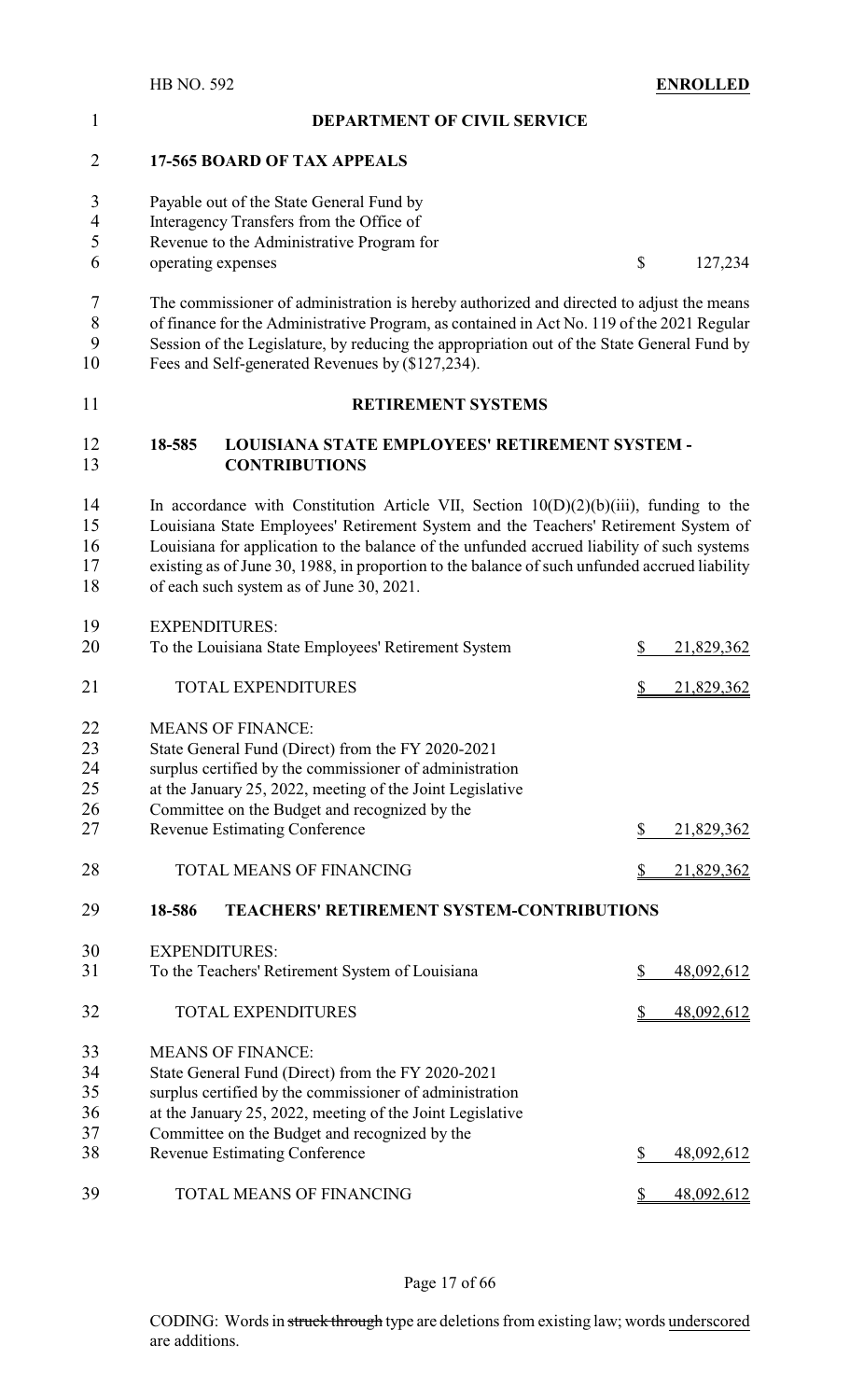| $\mathbf{1}$             | <b>HIGHER EDUCATION</b>                                                                  |                  |
|--------------------------|------------------------------------------------------------------------------------------|------------------|
| $\overline{2}$           | <b>19-671 BOARD OF REGENTS</b>                                                           |                  |
| 3                        | Payable out of the State General Fund (Direct)                                           |                  |
| $\overline{\mathcal{A}}$ | to the Board of Regents Program for administrative                                       |                  |
| 5                        | expenses associated with the creation                                                    |                  |
| 6                        | of the M. J. Foster Promise Program                                                      | \$<br>150,000    |
| 7                        | Payable out of the State General Fund                                                    |                  |
| 8                        | by Statutory Dedications out of the TOPS                                                 |                  |
| 9                        | Fund to the Office of Student Financial Assistance                                       |                  |
| 10                       | Program for the TOPS Program                                                             | \$<br>7,199,366  |
| 11                       | The commissioner of administration is hereby authorized and directed to adjust the       |                  |
| 12                       | means of finance for the Office of Student Financial Assistance Program, as contained in |                  |
| 13                       | Act No. 119 of the 2021 Regular Session of the Legislature, by reducing the              |                  |
| 14                       | appropriation out of the State General Fund (Direct) by (\$20,668,102).                  |                  |
| 15                       | <b>19-600 LOUISIANA STATE UNIVERSITY BOARD OF SUPERVISORS</b>                            |                  |
| 16                       | Payable out of the State General Fund (Direct)                                           |                  |
| 17                       | to the Louisiana State University Board of                                               |                  |
| 18                       | Supervisors for the Pennington Biomedical                                                |                  |
| 19                       | Research Center for faculty recruitment startup                                          |                  |
| 20                       | packages                                                                                 | \$<br>750,000    |
| 21                       | Payable out of the State General Fund                                                    |                  |
| 22                       | by Interagency Transfers from the Department of                                          |                  |
| 23                       | Education - Minimum Foundation Program to the                                            |                  |
| 24                       | Louisiana State University Board of Supervisors for                                      |                  |
| 25                       | the Louisiana State University                                                           |                  |
| 26                       | laboratory school                                                                        | \$<br>323,391    |
| 27                       | Payable out of the State General Fund (Direct)                                           |                  |
| 28                       | to the Louisiana State University Board of Supervisors                                   |                  |
| 29                       | for the Louisiana State University A&M College                                           |                  |
| 30                       | athletic department                                                                      | \$<br>125,000    |
| 31                       | Payable out of the State General Fund (Direct)                                           |                  |
| 32                       | to the Louisiana State University Board                                                  |                  |
| 33                       | of Supervisors for Louisiana State University -                                          |                  |
| 34                       | Agricultural Center for feral hog eradication                                            | \$<br>50,000     |
| 35                       | Payable out of the State General Fund (Direct)                                           |                  |
| 36                       | to the Louisiana State University Board                                                  |                  |
| 37                       | of Supervisors for Louisiana State University -                                          |                  |
| 38                       | A&M College for an artificial intelligence super                                         |                  |
| 39                       | computer to be operated under the authority of the                                       |                  |
| 40                       | Louisiana Optical Network Infrastructure for research purposes                           | \$<br>12,500,000 |
| 41                       | Payable out of the State General Fund (Direct)                                           |                  |
| 42                       | to the Louisiana State University Board                                                  |                  |
| 43                       | of Supervisors for the Louisiana State University                                        |                  |
| 44                       | Health Sciences Center – Shreveport for the                                              |                  |
| 45                       | Ochsner LSU Health - Monroe Medical Center                                               |                  |
| 46                       | <b>Cancer Center</b>                                                                     | \$<br>5,000,000  |
| 47                       | Payable out of the State General Fund (Direct)                                           |                  |
| 48                       | to the Louisiana State University Board of                                               |                  |
| 49                       | Supervisors for Louisiana State University -                                             |                  |
| 50                       | Shreveport for operating expenses                                                        | \$<br>1,000,000  |
|                          |                                                                                          |                  |

Page 18 of 66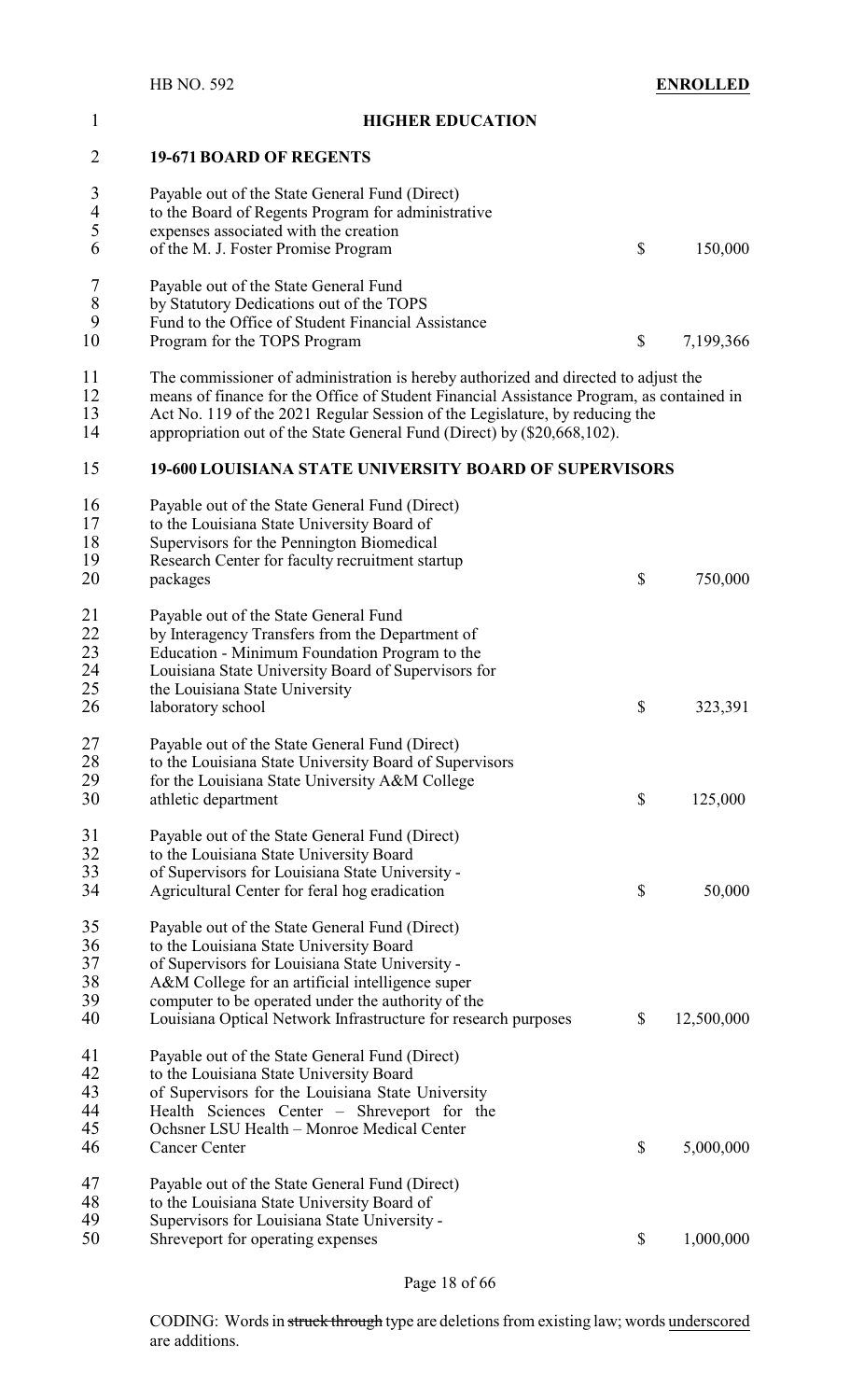|                                                                                       | HB NO. 592                                                                                                                                                                                                                | <b>ENROLLED</b> |
|---------------------------------------------------------------------------------------|---------------------------------------------------------------------------------------------------------------------------------------------------------------------------------------------------------------------------|-----------------|
| $\mathbf{1}$<br>$\overline{c}$<br>$\overline{\mathbf{3}}$<br>$\overline{\mathcal{A}}$ | Payable out of the State General Fund (Direct)<br>to the Louisiana State University Board of<br>Supervisors for the Louisiana State University<br>Health Sciences Center - New Orleans for the                            |                 |
| 5<br>6                                                                                | replacement of dental chairs at the School of<br><b>Dentistry Public Clinics</b>                                                                                                                                          | \$<br>2,000,000 |
| $\tau$<br>8<br>9                                                                      | Payable out of the State General Fund (Direct)<br>to the Louisiana State University Board of<br>Supervisors for Louisiana State University -                                                                              |                 |
| 10                                                                                    | Alexandria for the startup cost of a dental hygienist program                                                                                                                                                             | \$<br>270,000   |
| 11<br>12<br>13                                                                        | Payable out of the State General Fund (Direct)<br>to the Louisiana State University Board of<br>Supervisors for the Louisiana State University -                                                                          |                 |
| 14<br>15                                                                              | A&M College for the National Cancer Institute<br>designation effort                                                                                                                                                       | \$<br>1,000,000 |
| 16<br>17<br>$18\,$<br>19                                                              | Payable out of the State General Fund (Direct)<br>to the Louisiana State University Board of<br>Supervisors for the Louisiana State University -<br>A&M College for the carbon capture and                                |                 |
| 20                                                                                    | hydrogen fuel initiative                                                                                                                                                                                                  | \$<br>5,000,000 |
| 21                                                                                    | 19-615<br>SOUTHERN UNIVERSITY BOARD OF SUPERVISORS                                                                                                                                                                        |                 |
| 22<br>23                                                                              | Payable out of the State General Fund by Fees and<br>Self-generated Revenues to the Southern University                                                                                                                   |                 |
| 24                                                                                    | Board of Supervisors due to changes in enrollment                                                                                                                                                                         | \$<br>6,225,036 |
| 25<br>26                                                                              | Provided, however, that the amount appropriated above from Fees and Self-generated<br>Revenues shall be allocated as follows:                                                                                             |                 |
| 27                                                                                    | Southern University - Law Center                                                                                                                                                                                          | \$<br>6,225,036 |
| 28<br>29<br>30<br>31<br>32                                                            | Payable out of the State General Fund (Direct)<br>to the Southern University Board of Supervisors<br>for the Southern University Agricultural<br>& Mechanical College for planning and design<br>of new nursing buildings | \$<br>1,000,000 |
| 33<br>34<br>35<br>36<br>37                                                            | Payable out of the State General Fund (Direct)<br>to the Southern University Board of Supervisors<br>for the Southern University-Agricultural $\&$<br>Mechanical College for seating upgrades at<br>A.W. Mumford Stadium  | \$<br>525,000   |
| 38<br>39<br>40<br>41                                                                  | Payable out of the State General Fund (Direct)<br>to the Southern University Board of Supervisors<br>for Southern University New Orleans for the<br>Office of the Chancellor                                              | \$<br>100,000   |
| 42<br>43<br>44                                                                        | Payable out of the State General Fund (Direct)<br>to the Southern University Board of Supervisors<br>for the Southern University Law Center                                                                               | \$<br>15,000    |
| 45<br>46<br>47<br>48                                                                  | Payable out of the State General Fund (Direct)<br>to the Southern University Board of Supervisors<br>for the Southern University Agricultural<br>& Mechanical College for the Nelson Mandela                              |                 |
| 49                                                                                    | College of Government and Social Sciences                                                                                                                                                                                 | \$<br>10,000    |

Page 19 of 66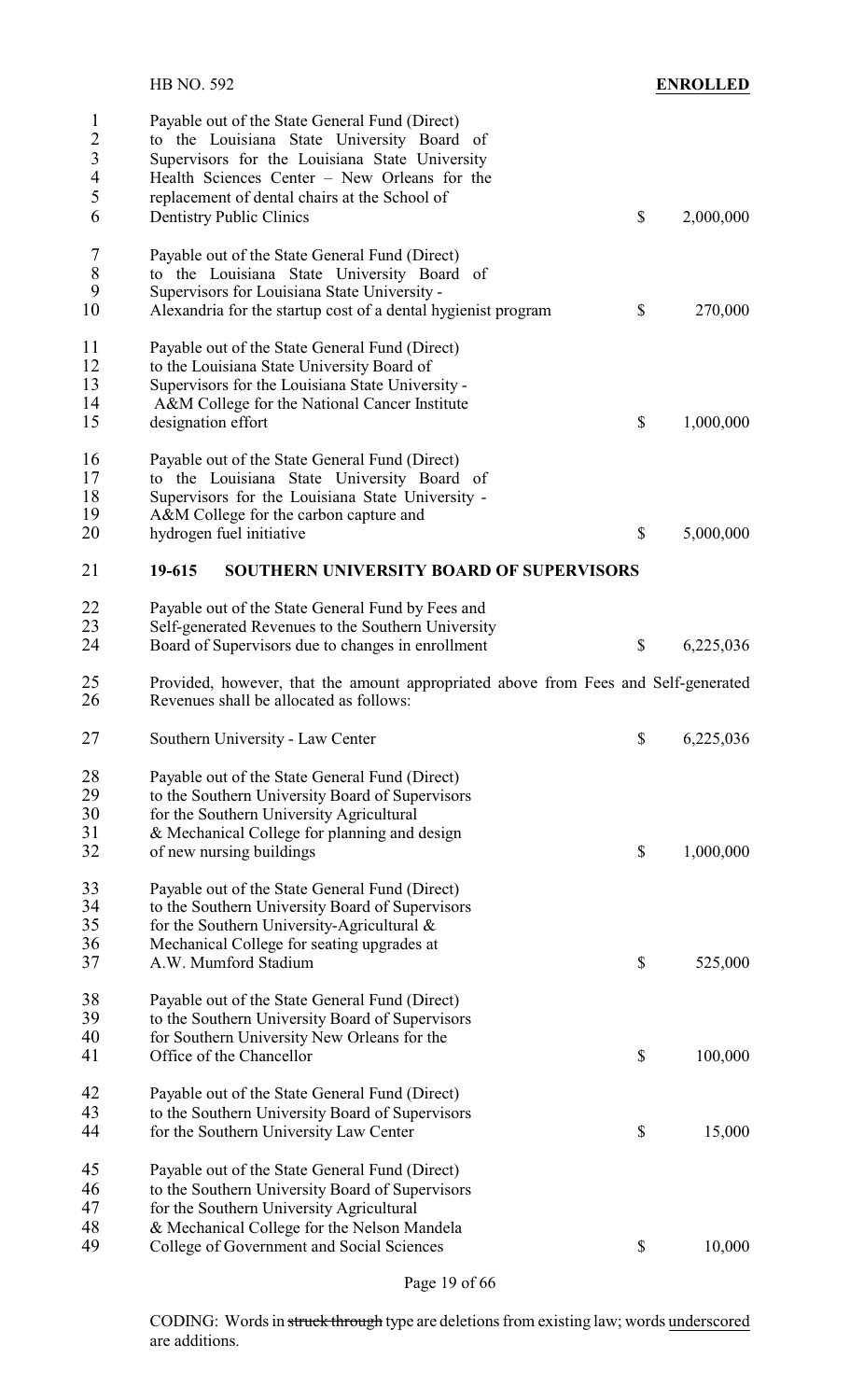| $\mathbf{1}$<br>Payable out of the State General Fund (Direct)<br>$\frac{2}{3}$<br>to the Southern University Board of Supervisors<br>for the Southern University Agricultural<br>$\overline{4}$<br>& Mechanical College for the Global Innovation<br>5<br>and Welcome Center<br>$\boldsymbol{\mathsf{S}}$<br>6<br>Payable out of the State General Fund<br>$\tau$<br>by Interagency Transfers from the Department of<br>8<br>Education - Minimum Foundation Program to the<br>9<br>Southern University Board of Supervisors<br>10<br>\$<br>for the Southern University laboratory school | <b>ENROLLED</b> |
|-------------------------------------------------------------------------------------------------------------------------------------------------------------------------------------------------------------------------------------------------------------------------------------------------------------------------------------------------------------------------------------------------------------------------------------------------------------------------------------------------------------------------------------------------------------------------------------------|-----------------|
|                                                                                                                                                                                                                                                                                                                                                                                                                                                                                                                                                                                           | 850,000         |
|                                                                                                                                                                                                                                                                                                                                                                                                                                                                                                                                                                                           | 45,893          |
| 11<br>Payable out of the State General Fund<br>12<br>by Fees and Self-generated Revenues to the<br>13<br>Southern University Board of Supervisors for the<br>14<br>Southern University Agricultural &<br>15<br>$\boldsymbol{\mathsf{S}}$<br>Mechanical College for operating expenses                                                                                                                                                                                                                                                                                                     | 6,800,000       |
| 16<br><b>19-620 UNIVERSITY OF LOUISIANA BOARD OF SUPERVISORS</b>                                                                                                                                                                                                                                                                                                                                                                                                                                                                                                                          |                 |
| 17<br>Payable out of the State General Fund (Direct)<br>18<br>to the University of Louisiana Board of<br>19<br>Supervisors for Louisiana Tech University for<br>20<br>the not-in-construction cost of the Louisiana<br>\$<br>21<br>Technology Research Institute building                                                                                                                                                                                                                                                                                                                 | 3,600,000       |
| 22<br>Payable out of the State General Fund (Direct)<br>23<br>to the University of Louisiana Board of Supervisors<br>24<br>for the Grambling State University Cybersecurity<br>25<br>$\boldsymbol{\mathsf{S}}$<br>Program                                                                                                                                                                                                                                                                                                                                                                 | 150,000         |
| 26<br>Payable out of the State General Fund (Direct)<br>27<br>to the University of Louisiana Board of Supervisors<br>28<br>for the University of Louisiana at<br>29<br>\$<br>Monroe for generators at the activity center                                                                                                                                                                                                                                                                                                                                                                 | 468,500         |
| 30<br>Payable out of the State General Fund (Direct)<br>31<br>to the University of Louisiana Board of Supervisors<br>32<br>for McNeese State University for<br>$\boldsymbol{\mathsf{S}}$<br>33<br>Hurricane Recovery and Stabilization                                                                                                                                                                                                                                                                                                                                                    | 5,000,000       |
| 34<br>Payable out of the State General Fund (Direct)<br>35<br>to the University of Louisiana Board of Supervisors<br>36<br>for Southeastern Louisiana University for ERP<br>37<br>$\boldsymbol{\mathsf{S}}$<br>upgrades and implementation                                                                                                                                                                                                                                                                                                                                                | 1,500,000       |
| 38<br>Payable out of the State General Fund (Direct)<br>39<br>to the University of Louisiana Board of Supervisors<br>40<br>for University of New Orleans for ERP<br>41<br>\$<br>upgrades and implementation                                                                                                                                                                                                                                                                                                                                                                               | 1,500,000       |
| 42<br>Payable out of the State General Fund (Direct)<br>43<br>to the University of Louisiana System Board of<br>44<br>Supervisors for Louisiana Tech University for<br>\$<br>45<br>ERP upgrades and implementation                                                                                                                                                                                                                                                                                                                                                                        | 1,500,000       |
| 46<br>Payable out of the State General Fund (Direct)<br>47<br>to the University of Louisiana Board of Supervisors<br>48<br>for the University of Louisiana at Lafayette for the<br>49<br>$\mathbb S$<br>Cajun Advanced Picosatellite Experiment                                                                                                                                                                                                                                                                                                                                           | 250,000         |

Page 20 of 66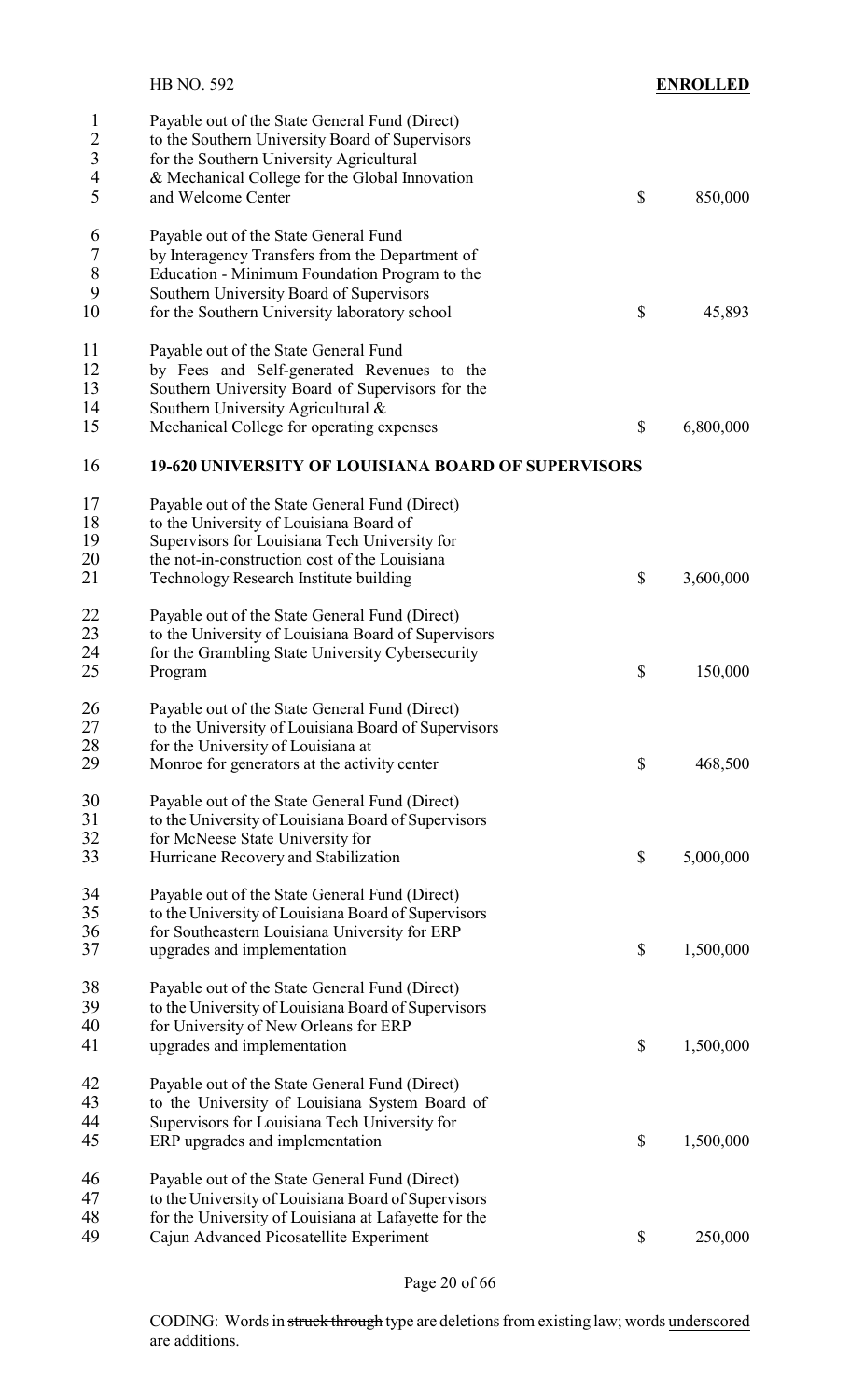|                                                 | <b>HB NO. 592</b>                                                                                                                                                                                                                  | <b>ENROLLED</b> |
|-------------------------------------------------|------------------------------------------------------------------------------------------------------------------------------------------------------------------------------------------------------------------------------------|-----------------|
| $\mathbf{1}$<br>$\frac{2}{3}$<br>$\overline{4}$ | Payable out of the State General Fund (Direct)<br>to the University of Louisiana Board of Supervisors<br>for Nicholls State University for the<br>baseball sports complex                                                          | \$<br>500,000   |
| $\mathfrak s$<br>6<br>7<br>8                    | Payable out of the State General Fund (Direct)<br>to the University of Louisiana Board of Supervisors<br>for Nicholls State University for Hurricane<br>Recovery and Stabilization                                                 | \$<br>1,000,000 |
| 9<br>10<br>11<br>12                             | Payable out of the State General Fund (Direct)<br>to the University of Louisiana Board of Supervisors<br>for Southeastern Louisiana University for<br>Hurricane Recovery and Stabilization                                         | \$<br>1,000,000 |
| 13<br>14<br>15<br>16                            | Payable out of the State General Fund (Direct)<br>to the University of Louisiana Board of Supervisors<br>for University of New Orleans for Hurricane<br>Recovery and Stabilization                                                 | \$<br>1,000,000 |
| 17<br>18<br>19<br>20                            | Payable out of the State General Fund (Direct)<br>to the University of Louisiana Board of Supervisors<br>for the University of Louisiana at Lafayette for the<br>Louisiana C1 extension service                                    | \$<br>200,000   |
| 21<br>22                                        | 19-649 LOUISIANA COMMUNITY AND TECHNICAL COLLEGES BOARD OF<br><b>SUPERVISORS</b>                                                                                                                                                   |                 |
| 23<br>24<br>25                                  | Payable out of the State General Fund (Direct)<br>to the Louisiana Community and Technical Colleges<br>Board of Supervisors for the SkillsUSA program                                                                              | \$<br>100,000   |
| 26<br>27<br>28<br>29                            | Payable out of the State General Fund (Direct)<br>to the Louisiana Community and Technical College<br>Board of Supervisors for Bossier<br>Parish Community College                                                                 | \$<br>500,000   |
| 30<br>31<br>32<br>33                            | Payable out of the State General Fund<br>by Fees and Self-generated Revenues to the<br>Louisiana Community and Technical College Board<br>of Supervisors for River Parishes Community                                              |                 |
| 34<br>35                                        | College for the petroleum engineering<br>technology facility                                                                                                                                                                       | \$<br>2,500,000 |
| 36<br>37<br>38<br>39                            | Payable out of the State General Fund<br>by Fees and Self-generated Revenues to the<br>Louisiana Community and Technical College Board<br>of Supervisors for Louisiana Delta Community                                             |                 |
| 40<br>41<br>42<br>43<br>44                      | College for operating expenses<br>Payable out the State General Fund (Direct)<br>to the Louisiana Community and Technical<br>Colleges Board of Supervisors for L. E. Fletcher<br><b>Technical Community College for resiliency</b> | \$<br>400,000   |
| 45<br>46                                        | upgrades at the Schriever and Houma-Dickson<br>Road campuses                                                                                                                                                                       | \$<br>750,000   |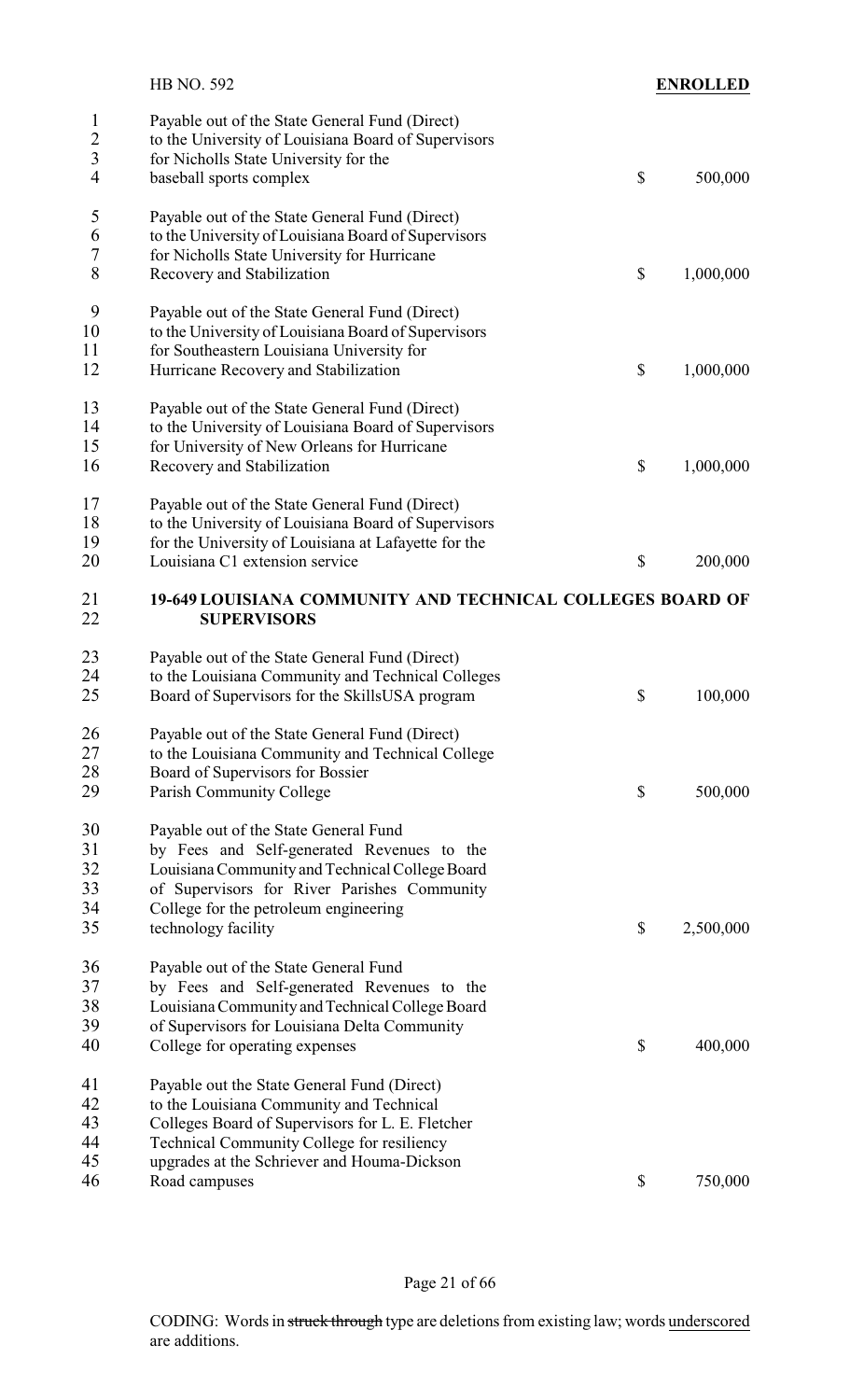| $\mathbf{1}$   | <b>SPECIAL SCHOOLS AND COMMISSIONS</b>                                                   |                           |           |  |
|----------------|------------------------------------------------------------------------------------------|---------------------------|-----------|--|
| $\overline{2}$ | <b>19-656 SPECIAL SCHOOL DISTRICT</b>                                                    |                           |           |  |
| 3              | Payable out of the State General Fund                                                    |                           |           |  |
| 4              | by Statutory Dedications out of the Education                                            |                           |           |  |
| 5              | Excellence Fund to the Louisiana School for the                                          |                           |           |  |
| 6              | Deaf for operating expenses                                                              | $\boldsymbol{\mathsf{S}}$ | 47        |  |
| 7              | Payable out of the State General Fund (Direct)                                           |                           |           |  |
| $\,8\,$        | to the Special Schools Program for the River                                             |                           |           |  |
| 9              | Oaks Hospital in New Orleans and Brentwood                                               |                           |           |  |
| 10             | Hospital in Shreveport                                                                   | $\boldsymbol{\mathsf{S}}$ | 460,000   |  |
| 11             | <b>19-658 THRIVE ACADEMY</b>                                                             |                           |           |  |
| 12             | Payable out of the State General Fund (Direct)                                           |                           |           |  |
| 13             | to Thrive Academy for expenses related to student                                        |                           |           |  |
| 14             | transportation and operating costs                                                       | \$                        | 428,000   |  |
|                |                                                                                          |                           |           |  |
| 15             | Payable out of the State General Fund                                                    |                           |           |  |
| 16             | by Statutory Dedications out of the Education                                            |                           |           |  |
| 17             | Excellence Fund to the Instruction Program                                               |                           |           |  |
| 18             | for operating expenses                                                                   | \$                        | 445       |  |
|                |                                                                                          |                           |           |  |
| 19             | 19-662<br><b>LOUISIANA EDUCATIONAL TELEVISION AUTHORITY</b>                              |                           |           |  |
| 20             | The commissioner of administration is hereby authorized and directed to adjust the means |                           |           |  |
| 21             | of finance for the Broadcasting Program, as contained in Act No. 119 of the 2021 Regular |                           |           |  |
| 22             | Session of the Legislature, by reducing the appropriation out of the State General Fund  |                           |           |  |
| 23             | (Direct) by (\$873,125).                                                                 |                           |           |  |
| 24             | Payable out of the State General Fund (Direct)                                           |                           |           |  |
| 25             | to the Broadcasting Program for a                                                        |                           |           |  |
| 26             | secondary boiler                                                                         | \$                        | 250,000   |  |
|                |                                                                                          |                           |           |  |
| 27             | Payable out of the State General Fund (Direct)                                           |                           |           |  |
| 28             | to the Broadcasting Program for replacement of the                                       |                           |           |  |
| 29             | Baton Rouge transmitter                                                                  | \$                        | 873,125   |  |
|                |                                                                                          |                           |           |  |
| 30             | Payable out of the State General Fund (Direct)                                           |                           |           |  |
| 31             | to the Broadcasting Program for elevator replacement                                     | \$                        | 75,000    |  |
| 32             | Payable out of the State General Fund (Direct)                                           |                           |           |  |
| 33             | to the Broadcasting Program for WYES                                                     |                           |           |  |
| 34             | television equipment to convert to NextGen TV                                            | \$                        | 1,500,000 |  |
| 35             | Payable out of the State General Fund (Direct)                                           |                           |           |  |
| 36             | to the Broadcasting Program for the Tele-                                                |                           |           |  |
| 37             | Louisiane French programing with LPB                                                     | \$                        | 264,000   |  |
| 38             |                                                                                          |                           |           |  |
| 39             | Payable out of the State General Fund (Direct)                                           |                           |           |  |
| 40             | to the Broadcasting Program for improvements                                             | \$                        | 350,000   |  |
|                | and repairs to the KLPA transmitter in Dry Prong                                         |                           |           |  |
| 41             | Payable out of the State General Fund (Direct)                                           |                           |           |  |
| $\Delta$       | to the Broadcasting Program for improvements                                             |                           |           |  |

#### 42 to the Broadcasting Program for improvements<br>43 to the WLPB transmitter and antenna to the WLPB transmitter and antenna  $\qquad$  \$ 475,704

## Page 22 of 66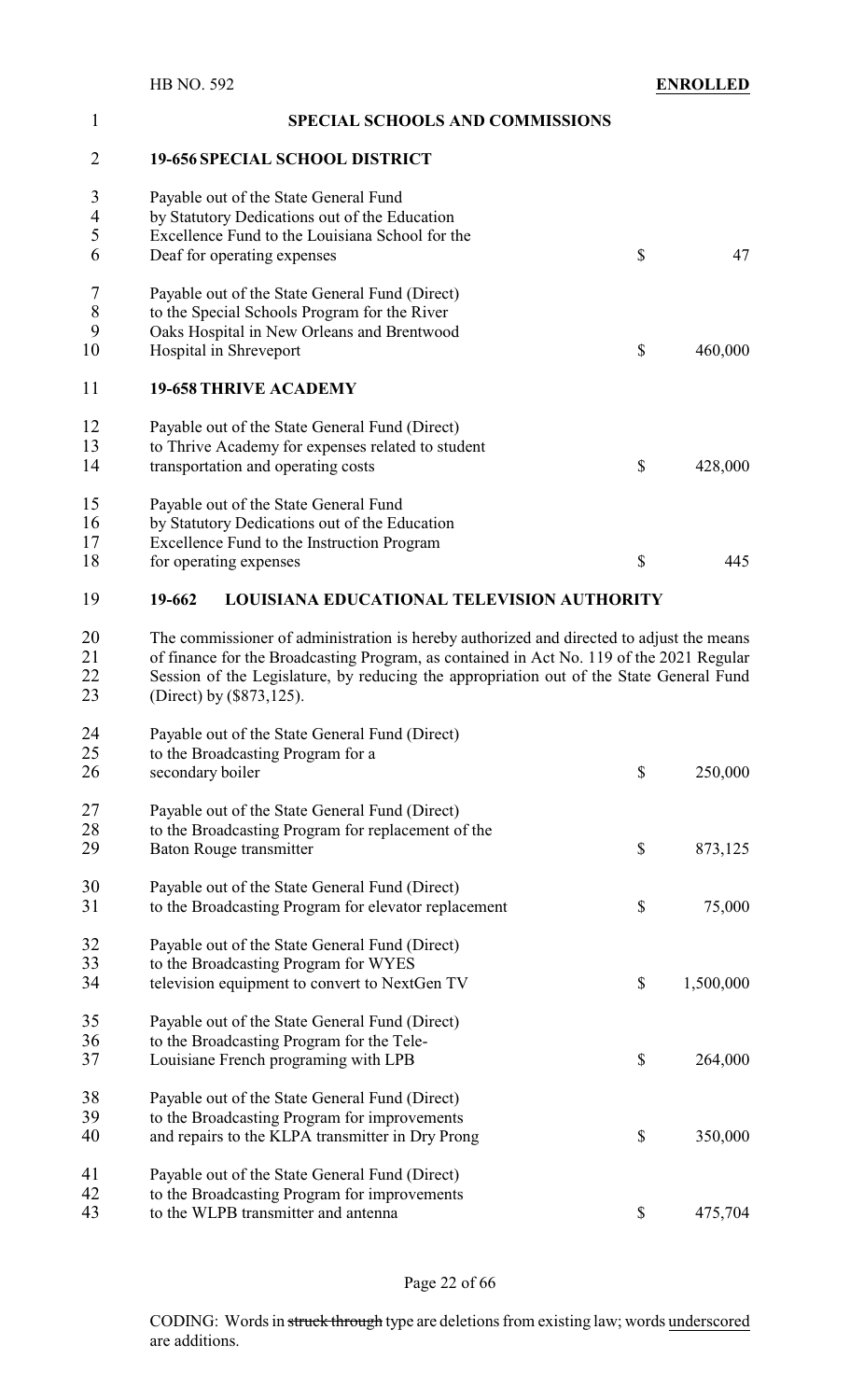|                                     | <b>HB NO. 592</b>                                                                                                                                                                                                                                                                                                                                                      |                           | <b>ENROLLED</b> |
|-------------------------------------|------------------------------------------------------------------------------------------------------------------------------------------------------------------------------------------------------------------------------------------------------------------------------------------------------------------------------------------------------------------------|---------------------------|-----------------|
| $\mathbf{1}$<br>$\overline{2}$<br>3 | Payable out of the State General Fund (Direct)<br>to the Broadcasting Program for studio equipment,<br>building repair and ground maintenance supplies                                                                                                                                                                                                                 | $\boldsymbol{\mathsf{S}}$ | 1,450,000       |
| 4<br>5<br>6                         | Payable out of the State General Fund (Direct)<br>to the Broadcasting Program for the WLAE<br>television station                                                                                                                                                                                                                                                       | $\boldsymbol{\mathsf{S}}$ | 250,000         |
| 7<br>$\,8\,$<br>9                   | Payable out of the State General Fund (Direct)<br>to the Broadcasting Program for the WYES<br>television station                                                                                                                                                                                                                                                       | \$                        | 250,000         |
| 10                                  | 19-673 NEW ORLEANS CENTER FOR THE CREATIVE ARTS                                                                                                                                                                                                                                                                                                                        |                           |                 |
| 11<br>12<br>13<br>14                | Payable out of the State General Fund<br>by Statutory Dedications out of the Education<br>Excellence Fund to the NOCCA Instruction<br>Program for operating expenses                                                                                                                                                                                                   | \$                        | 132             |
| 15                                  | <b>DEPARTMENT OF EDUCATION</b>                                                                                                                                                                                                                                                                                                                                         |                           |                 |
| 16                                  | 19-681<br><b>SUBGRANTEE ASSISTANCE</b>                                                                                                                                                                                                                                                                                                                                 |                           |                 |
| 17<br>18<br>19<br>20                | The commissioner of administration is hereby authorized and directed to adjust the means<br>of finance for the Non Federal Support Program, as contained in Act No. 119 of the 2021<br>Regular Session of the Legislature, by reducing the appropriation out of the State General<br>Fund by Statutory Dedications out of the Education Excellence Fund by (\$43,650). |                           |                 |
| 21<br>22<br>23<br>24                | Payable out of the State General Fund by<br>Interagency Transfers to the Non-Federal Support<br>Program for educational programs and student<br>devices and connectivity                                                                                                                                                                                               | \$                        | 7,352,458       |
| 25<br>26                            | Payable out of the State General Fund by Fees and<br>Self-generated Revenues to the Federal Support                                                                                                                                                                                                                                                                    |                           |                 |
| 27<br>28                            | Program for Carl D. Perkins Career and Technical<br><b>Education</b> programs                                                                                                                                                                                                                                                                                          | \$                        | 593,797         |
|                                     |                                                                                                                                                                                                                                                                                                                                                                        |                           |                 |

| 40 | Euucation programs                                     | ل                         | JJJ, IJ I   |
|----|--------------------------------------------------------|---------------------------|-------------|
| 29 | Payable out of the State General Fund (Direct)         |                           |             |
| 30 | to the Non-Federal Support Program to                  |                           |             |
| 31 | Communities in Schools of the Gulf South, Inc. for     |                           |             |
| 32 | operating expenses in East Baton Rouge, Iberia,        |                           |             |
| 33 | Jefferson, Lafayette, Orleans, and Terrebone           |                           |             |
| 34 | Parishes                                               | $\boldsymbol{\mathsf{S}}$ | 450,000     |
| 35 | Payable out of the State General Fund (Direct)         |                           |             |
| 36 | to the Non-Federal Support Program for Ecole           |                           |             |
| 37 | Saint-Landry School for operating expenses             | \$                        | 60,000      |
| 38 | Payable out of the State General Fund (Direct)         |                           |             |
| 39 | to the Non-Federal Support Program for Math            |                           |             |
| 40 | Nation                                                 | \$                        | 3,500,000   |
| 41 | Payable out of the Federal Funds                       |                           |             |
| 42 | to the Federal Support Program for flow-through        |                           |             |
| 43 | expenditures related to Covid-19 and U.S.              |                           |             |
| 44 | Department of Agriculture, Food and Nutrition Services | \$                        | 305,041,256 |

Page 23 of 66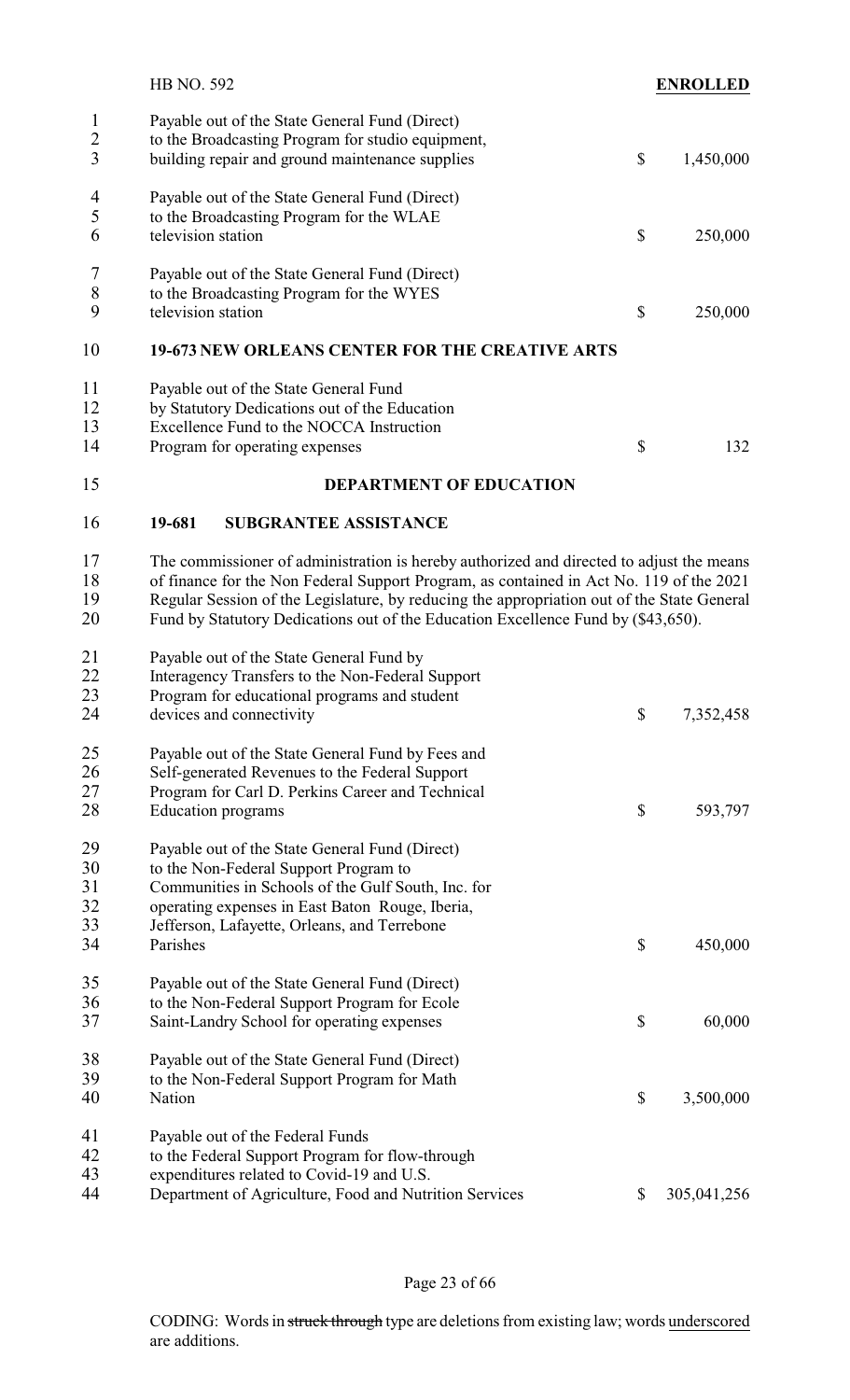Payable out of the State General Fund by Statutory Dedications out of the Education 3 Excellence Fund for the Non-Federal Support<br>4 Program for instructional enhancement to stud Program for instructional enhancement to students  $\qquad$  \$ 729,875

 The commissioner of administration is hereby authorized and directed to adjust the means of finance for the Non Federal Support Program, as contained in Act 119 of the 2021 7 Regular Session of the Legislature, by reducing the appropriation out of the State General<br>8 Fund (Direct) by (\$1,000,000). Fund (Direct) by (\$1,000,000).

#### **19-695 MINIMUM FOUNDATION PROGRAM**

| 10<br>11 | <b>EXPENDITURES:</b><br>Minimum Foundation Program | 34,507,333        |
|----------|----------------------------------------------------|-------------------|
| 12       | <b>TOTAL EXPENDITURES</b>                          | <u>34,507,333</u> |
| 13       | <b>MEANS OF FINANCE:</b>                           |                   |
| 14       | State General Fund by:                             |                   |
| 15       | <b>Statutory Dedications:</b>                      |                   |
| 16       | Lottery Proceeds Fund                              | \$<br>23,500,000  |
| 17       | Support Education in Louisiana First Fund          | 11,007,333        |
| 18       | TOTAL MEANS OF FINANCING                           | 34,507,333        |

 The commissioner of administration is hereby authorized and directed to adjust the means of finance for the Minimum Foundation Program, as contained in Act No. 119 of the 2021 Regular Session of the Legislature, by reducing the appropriation out of the State General Fund (Direct) by (\$34,507,333).

 The commissioner of administration is hereby authorized and directed to adjust the means of finance for the Minimum Foundation Program, as contained in Act No. 119 of the 2021 25 Regular Session of the Legislature, by reducing the appropriation out of the State General<br>26 Fund (Direct) by (\$60.276.719). Fund (Direct) by (\$60,276,719).

| 27 | Payable out of the State General Fund |  |  |
|----|---------------------------------------|--|--|
|    |                                       |  |  |

| 28  | by Statutory Dedications out of the Lottery  |              |           |
|-----|----------------------------------------------|--------------|-----------|
| 29  | Proceeds Fund for the Minimum Foundation     |              |           |
| 30  | Program                                      | <sup>S</sup> | 1,138,188 |
| 31  | Payable out of the State General Fund        |              |           |
| 32  | by Statutory Dedications out of the Support  |              |           |
| 33  | Education in Louisiana First (SELF) Fund for |              |           |
| - - |                                              |              |           |

34 the Minimum Foundation Program  $\qquad \qquad$  \$ 1,203,291

 The commissioner of administration hereby authorized and directed to adjust the means of finance for the Minimum Foundation Program, as contained in Act No. 119 of the 2021 Regular Session of the Legislature, by reducing the appropriation out of the State General Fund (Direct) by (\$2,341,479).

### **OTHER REQUIREMENTS**

#### **20-451 LOCAL HOUSING OF STATE ADULT OFFENDERS**

 The commissioner of administration is hereby authorized and directed to adjust the means of finance for the Local Housing of Adult Offenders Program, as contained in Act No. 119 of the 2021 Regular Session of the Legislature, by reducing the appropriation out of the State General Fund (Direct) by (\$9,015,000).

Page 24 of 66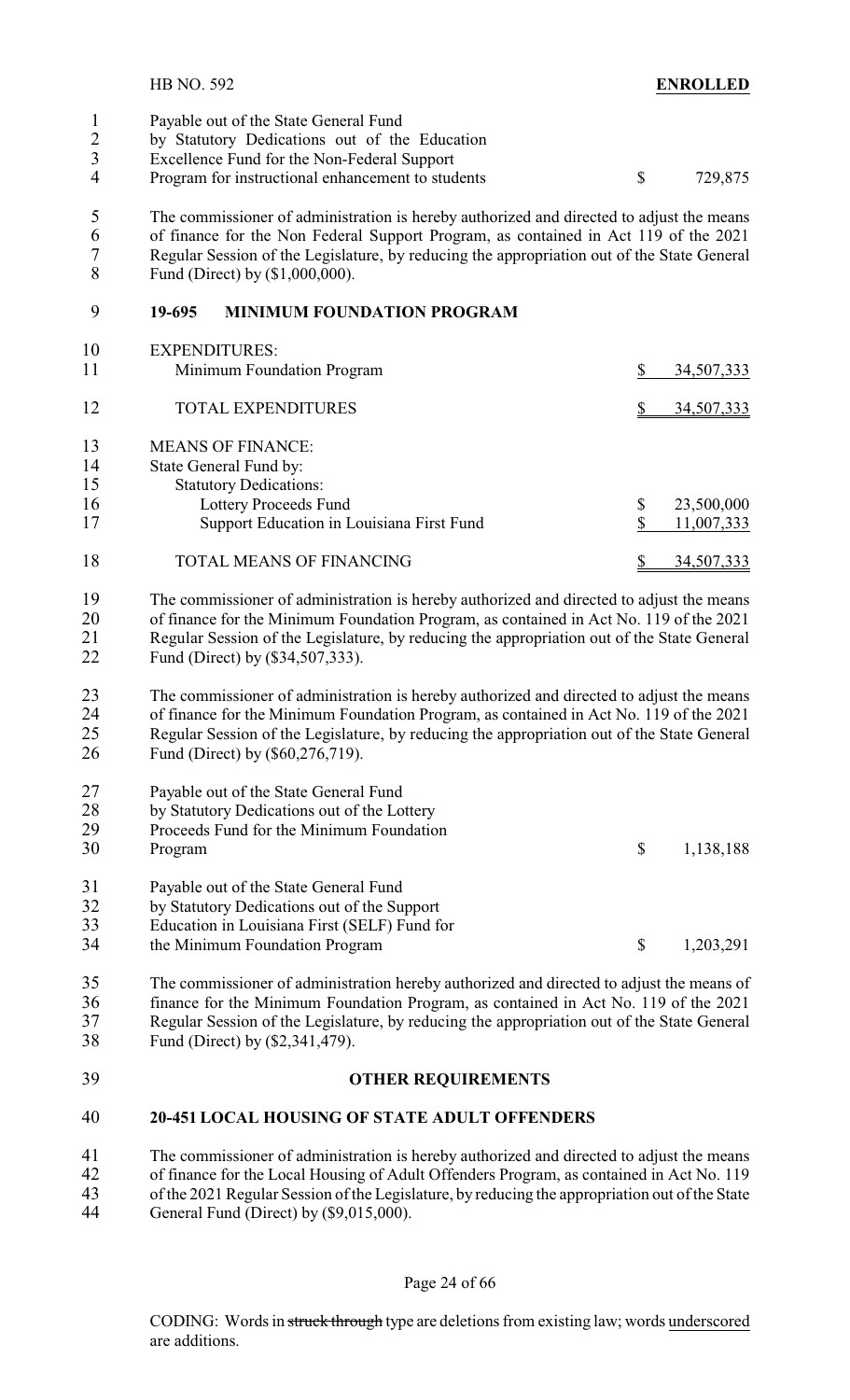The commissioner of administration is hereby authorized and directed to adjust the means of finance for the Transitional Work Program, as contained in Act No. 119 of the 2021

- 3 Regular Session of the Legislature, by reducing the appropriation out of the State General<br>4 Fund (Direct) by (\$4.032.000)
- Fund (Direct) by (\$4,032,000).

#### **20-452 LOCAL HOUSING OF JUVENILE OFFENDERS**

| 34,071  |
|---------|
|         |
|         |
|         |
|         |
| 359,899 |
|         |

#### **20-923 CORRECTIONS DEBT SERVICE**

 The commissioner of administration is hereby authorized and directed to adjust the means of finance for the Corrections Debt Service Program, as contained in Act No. 119 of the 2021 Regular Session of the Legislature, by reducing the appropriation out of the State General Fund (Direct) by (\$897,425).

#### **20-924 VIDEO DRAW POKER**

| 26 | Payable out of the State General Fund |
|----|---------------------------------------|
|----|---------------------------------------|

- by Statutory Dedications out of the Video
- 28 Draw Poker Device Fund to Video Draw Poker -<br>29 Local Government Aid due to the most recent
- 29 Local Government Aid due to the most recent<br>30 Revenue Estimating Conference (REC) forecas
- Revenue Estimating Conference (REC) forecast \$ 10,613,746

#### **20-931 LOUISIANA ECONOMIC DEVELOPMENT – DEBT SERVICE AND STATE COMMITMENTS**

- 33 Payable out of the State General Fund<br>34 by Statutory Dedications out of the
- 34 by Statutory Dedications out of the<br>35 Louisiana Economic Development
- Louisiana Economic Development Fund
- to the Debt Service and State Commitments Program \$ 2,000,000
- The commissioner of administration is hereby authorized and directed to adjust the means
- of finance for the Debt Service and State Commitments Program, as contained in Act No.
- 119 of the 2021 Regular Session of the Legislature, by reducing the appropriation out of the
- State General Fund (Direct) by (\$2,000,000).
- Payable out of the State General Fund by Fees and
- Self-generated Revenues to the Debt Service and
- State Commitments Program for the New Orleans
- 44 BioInnovation Center \$ 250,000

Page 25 of 66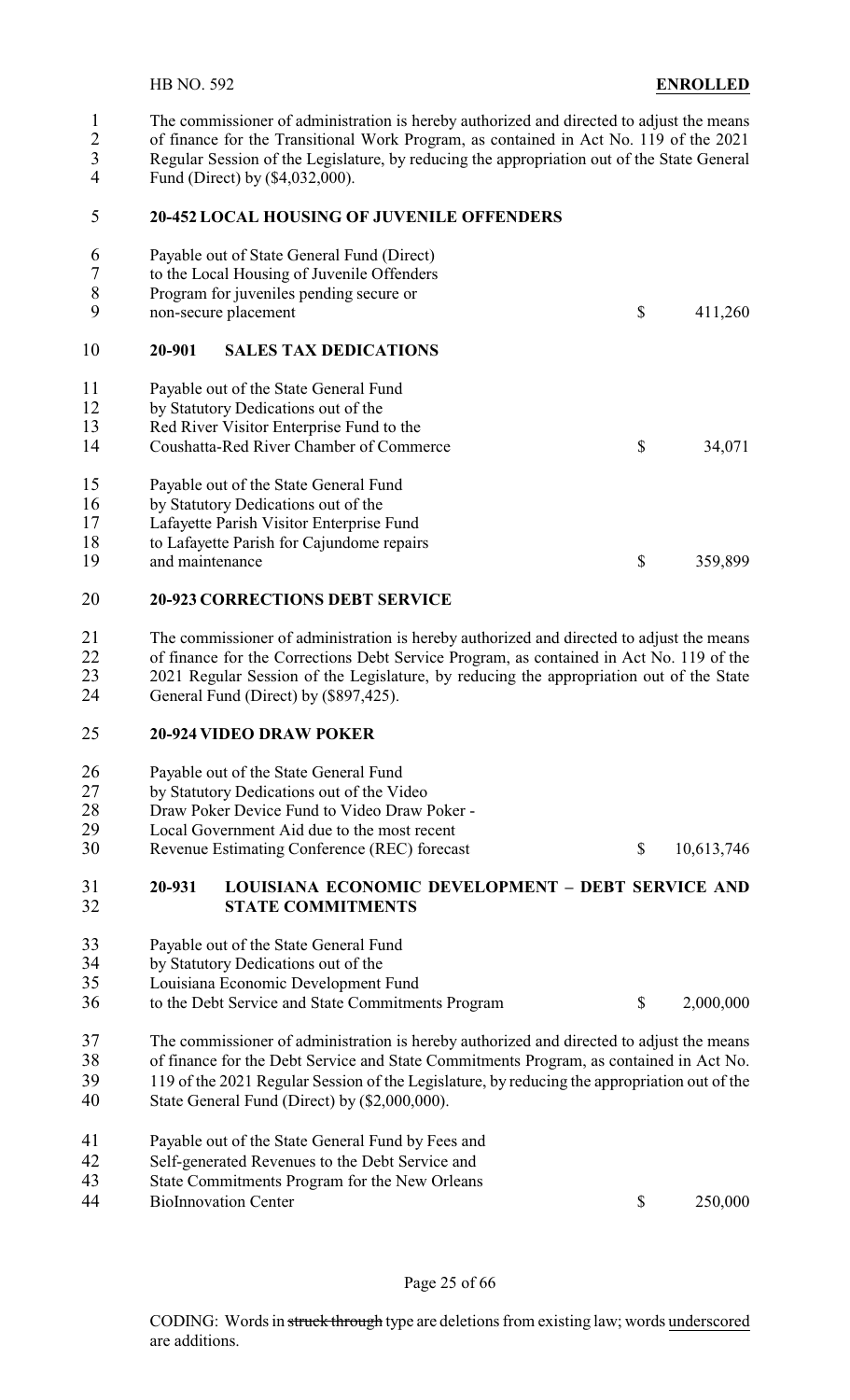|                | <b>HB NO. 592</b>                                           | <b>ENROLLED</b>  |
|----------------|-------------------------------------------------------------|------------------|
| 1              | <b>20-932 TWO PERCENT FIRE INSURANCE FUND</b>               |                  |
|                | Payable out of the State General Fund                       |                  |
| $\frac{2}{3}$  | by Statutory Dedications out of the Two Percent             |                  |
| $\overline{4}$ | Fire Insurance Fund to the State Aid Program                | \$<br>11,918,835 |
| 5              | <b>20-941 AGRICULTURE AND FORESTRY - PASS THROUGH FUNDS</b> |                  |
| 6              | Payable out of State General Fund (Direct)                  |                  |
| 7              | to the Agriculture and Forestry- Pass Through               |                  |
| 8              | Funds Program for Louisiana Agricultural                    |                  |
| 9              | Finance Authority debt payments                             | \$<br>2,400,000  |
| 10             | Payable out of the State General Fund (Direct)              |                  |
| 11             | to the Agriculture and Forestry - Pass Through              |                  |
| 12             | Funds Program for the Terrebonne Churches                   |                  |
| 13             | United Food Bank for operating expenses                     | \$<br>750,000    |
| 14             | Payable out of the State General Fund (Direct)              |                  |
| 15             | to the Agriculture and Forestry - Pass Through              |                  |
| 16             | Funds Program for activities related to expanding           |                  |
| 17             | the feral hog trap leasing program                          | \$<br>325,800    |
| 18             | Payable out of the State General Fund (Direct)              |                  |
| 19             | to the Agriculture and Forestry - Pass Through              |                  |
| 20             | Funds Program for the Louisiana Equine                      |                  |
| 21             | Promotion and Research Advisory Board                       | \$<br>200,000    |
| 22             | <b>20-945 STATE AID TO LOCAL GOVERNMENT ENTITIES</b>        |                  |
| 23             | Payable out of the State General Fund (Direct)              |                  |
| 24             | to the Catholic Cemetery Restoration Project, Inc.          |                  |
| 25             | for restoration expenses                                    | \$<br>25,000     |
| 26             | Payable out of the State General Fund (Direct)              |                  |
| 27             | to the Catahoula Parish Sheriff's Department for            |                  |
| 28             | vehicles and equipment                                      | \$<br>347,738    |
| 29             | Payable out of the State General Fund (Direct)              |                  |
| 30             | to the Constable's Office in the Seventh Justice of         |                  |
| 31             | the Peace Court for Jefferson Parish for operating          |                  |
| 32             | expenses                                                    | \$<br>15,000     |
| 33             | Payable out of the State General Fund (Direct)              |                  |
| 34             | to the Constable's Office in the Second Justice of          |                  |
| 35             | the Peace Court for Jefferson Parish for operating          |                  |
| 36             | expenses                                                    | \$<br>30,000     |
| 37             | Payable out of the State General Fund (Direct)              |                  |
| 38             | to Hunters for the Hungry for animal processing             | \$<br>250,000    |
| 39             | Payable out of the State General Fund (Direct)              |                  |
| 40             | to the Avoyelles Parish Police Jury for erosion and         |                  |
| 41             | drainage improvements                                       | \$<br>160,000    |
| 42             | Payable out of the State General Fund (Direct)              |                  |
| 43             | to Avoyelles Parish for road repairs to Curry               |                  |
| 44             | Moreau Road and Dewey Bernard Road                          | \$<br>350,000    |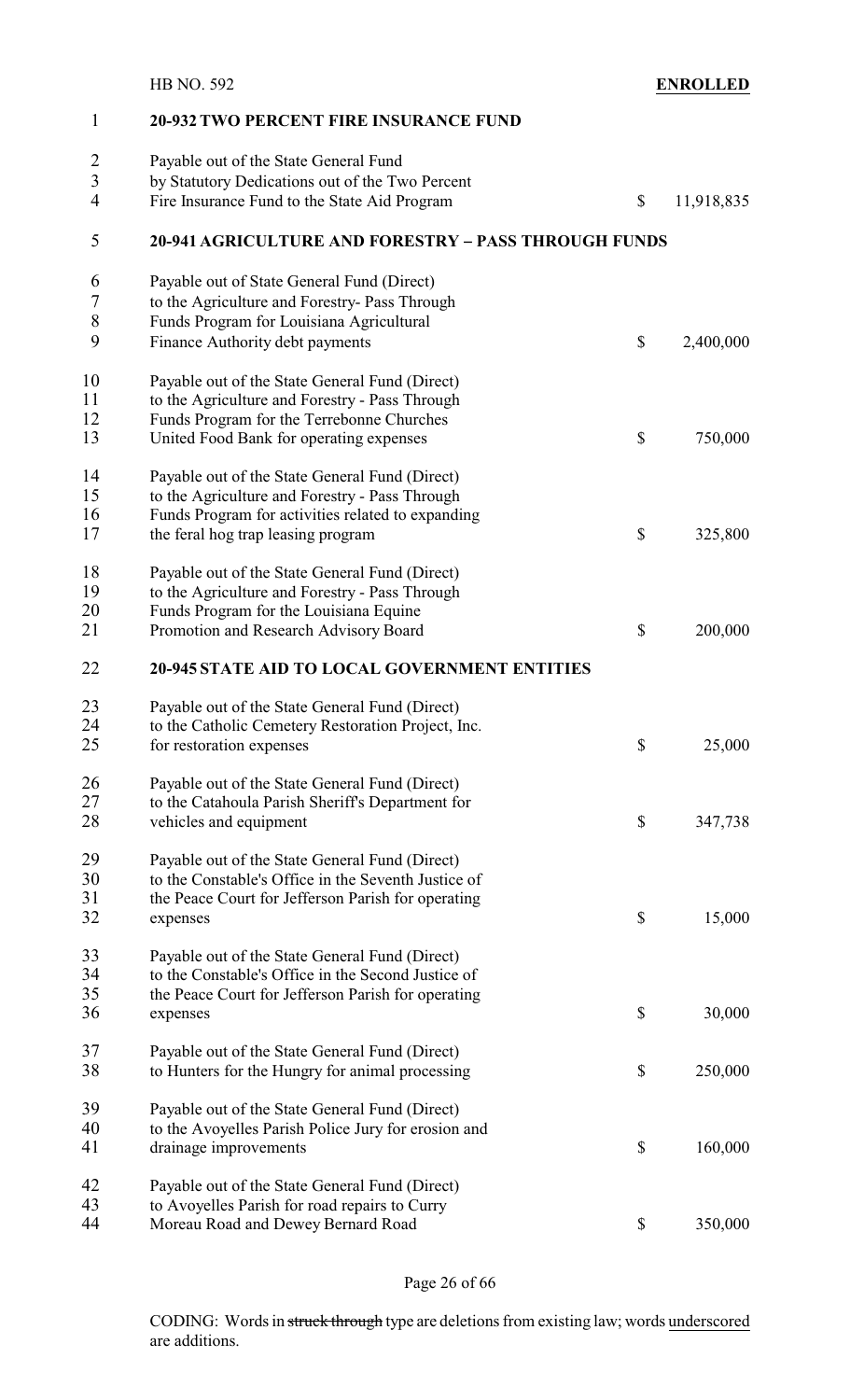|                                     | <b>HB NO. 592</b>                                                                                                                        | <b>ENROLLED</b> |
|-------------------------------------|------------------------------------------------------------------------------------------------------------------------------------------|-----------------|
| $\mathbf{1}$<br>$\overline{2}$<br>3 | Payable out of the State General Fund (Direct)<br>to the town of Jean Lafitte for the Jean Lafitte<br>Seafood Festival                   | \$<br>200,000   |
| $\overline{\mathcal{A}}$<br>5       | Payable out of the State General Fund (Direct)<br>to Jefferson Parish for the fire training center                                       | \$<br>900,000   |
| 6<br>$\overline{7}$<br>8            | Payable out of the State General Fund (Direct)<br>to the town of Jean Lafitte to purchase a tractor<br>and a high-water vehicle          | \$<br>200,000   |
| 9<br>10<br>11                       | Payable out of the State General Fund (Direct)<br>to the city of Bogalusa Police Department for<br>equipment                             | \$<br>48,000    |
| 12<br>13<br>14                      | Payable out of the State General Fund (Direct)<br>to the Washington Parish Sheriff's Office for<br>communications equipment              | \$<br>186,000   |
| 15<br>16<br>17                      | Payable out of the State General Fund (Direct)<br>to the town of Franklinton for communications<br>equipment and services                | \$<br>377,000   |
| 18<br>19<br>20                      | Payable out of the State General Fund (Direct)<br>to the city of Bogalusa Police Department for<br>communications equipment and services | \$<br>176,000   |
| 21<br>22<br>23                      | Payable out of the State General Fund (Direct)<br>to the town of Iowa for police expenses and<br>recreational improvements               | \$<br>30,000    |
| 24<br>25<br>26                      | Payable out of the State General Fund (Direct)<br>to the town of Welsh for police expenses and<br>recreational improvements              | \$<br>30,000    |
| 27<br>28<br>29                      | Payable out of the State General Fund (Direct)<br>to the town of Lake Arthur for police expenses and<br>recreational improvements        | \$<br>30,000    |
| 30<br>31                            | Payable out of the State General Fund (Direct)<br>to village of Fenton for police expenses                                               | \$<br>10,000    |
| 32<br>33<br>34                      | Payable out of the State General Fund (Direct)<br>to the town of Elton for police expenses and<br>recreational improvements              | \$<br>30,000    |
| 35<br>36<br>37                      | Payable out of the State General Fund (Direct)<br>to the city of Jennings for police expenses and<br>recreational improvements           | \$<br>30,000    |
| 38<br>39<br>40                      | Payable out of the State General Fund (Direct)<br>to the Jefferson Davis Police Jury for<br>recreational improvements                    | \$<br>50,000    |
| 41<br>42<br>43                      | Payable out of the State General Fund (Direct)<br>to the Calcasieu Parish Ward 2 Fire District for<br>operating expenses                 | \$<br>10,000    |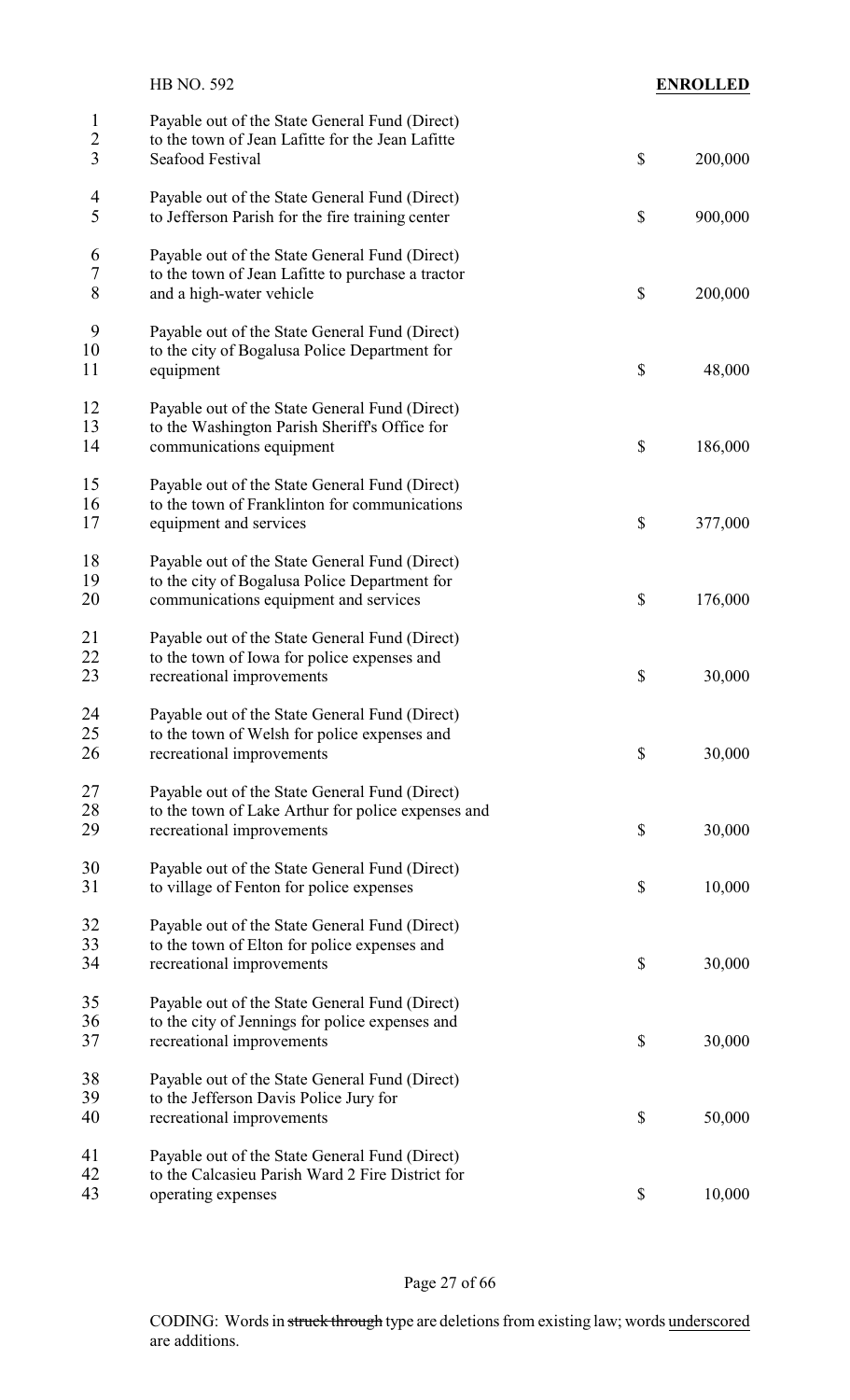|                                                  | HB NO. 592                                                                                                                                                                               |                           | <b>ENROLLED</b> |
|--------------------------------------------------|------------------------------------------------------------------------------------------------------------------------------------------------------------------------------------------|---------------------------|-----------------|
| $\mathbf{1}$<br>$\overline{2}$<br>$\overline{3}$ | Payable out of the State General Fund (Direct)<br>to the Calcasieu Parish LeBleu Settlement Volunteer<br>Fire Department for operating expenses                                          | $\boldsymbol{\mathsf{S}}$ | 10,000          |
| $\overline{4}$<br>5<br>6                         | Payable out of the State General Fund (Direct)<br>to the town of Franklinton for recreational<br>equipment                                                                               | $\boldsymbol{\mathsf{S}}$ | 295,500         |
|                                                  |                                                                                                                                                                                          |                           |                 |
| $\overline{7}$<br>8<br>9                         | Payable out of the State General Fund (Direct)<br>to the Louisiana Alliance of Boys and Girls Clubs for<br>operating expenses                                                            | $\boldsymbol{\mathsf{S}}$ | 500,000         |
| 10<br>11<br>12<br>13                             | Payable out of the State General Fund (Direct)<br>to the Louisiana Association for the Education of<br>Homeless Children and Youth for building<br>improvements                          | $\boldsymbol{\mathsf{S}}$ | 250,000         |
| 14<br>15<br>16                                   | Payable out of the State General Fund (Direct)<br>to Jefferson Parish for the Marrero-Harvey<br>Volunteer Fire Department to outfit a fire truck                                         | \$                        | 33,000          |
| 17<br>18<br>19                                   | Payable out of the State General Fund (Direct)<br>to Jefferson Parish for the Marrero-Ragusa<br>Volunteer Fire Department for bunker gear                                                | $\boldsymbol{\mathsf{S}}$ | 33,000          |
| 20<br>21<br>22                                   | Payable out of the State General Fund (Direct)<br>to Jefferson Parish for the Marrero-Estelle<br>Volunteer Fire Department for bunker gear                                               | \$                        | 33,000          |
| 23<br>24<br>25<br>26                             | Payable out of the State General Fund (Direct)<br>to Jefferson Parish for the Lafitte, Barataria,<br>Crown Point Volunteer Fire Department for<br>equipment purchases                    | \$                        | 120,000         |
| 27<br>28<br>29<br>30                             | Payable out of the State General Fund (Direct)<br>to the town of Washington for sewer, water, and<br>gas infrastructure improvements, drainage<br>improvements, and economic development | \$                        | 45,000          |
| 31<br>32                                         | Payable out of the State General Fund (Direct)<br>to the town of Sunset for police vehicles                                                                                              | \$                        | 45,000          |
| 33<br>34<br>35                                   | Payable out of the State General Fund (Direct)<br>to the city of Opelousas for equipment<br>for the Opelousas City Marshal                                                               | $\boldsymbol{\mathsf{S}}$ | 10,000          |
| 36<br>37<br>38                                   | Payable out of the State General Fund (Direct)<br>to the city of Opelousas for surveillance cameras<br>for the Opelousas Police Department                                               | \$                        | 140,000         |
| 39<br>40                                         | Payable out of the State General Fund (Direct)<br>to Agro Men, Inc. for youth initiatives                                                                                                | $\boldsymbol{\mathsf{S}}$ | 10,000          |
| 41<br>42<br>43                                   | Payable out of the State General Fund (Direct)<br>to the Bayou Cane Fire Protection District for<br>ambulance purchases                                                                  | $\boldsymbol{\mathsf{S}}$ | 600,000         |
| 44<br>45<br>46                                   | Payable out of the State General Fund (Direct)<br>to the Bayou Blue Volunteer Fire Department for<br>radios and equipment                                                                | $\boldsymbol{\mathsf{S}}$ | 200,000         |

Page 28 of 66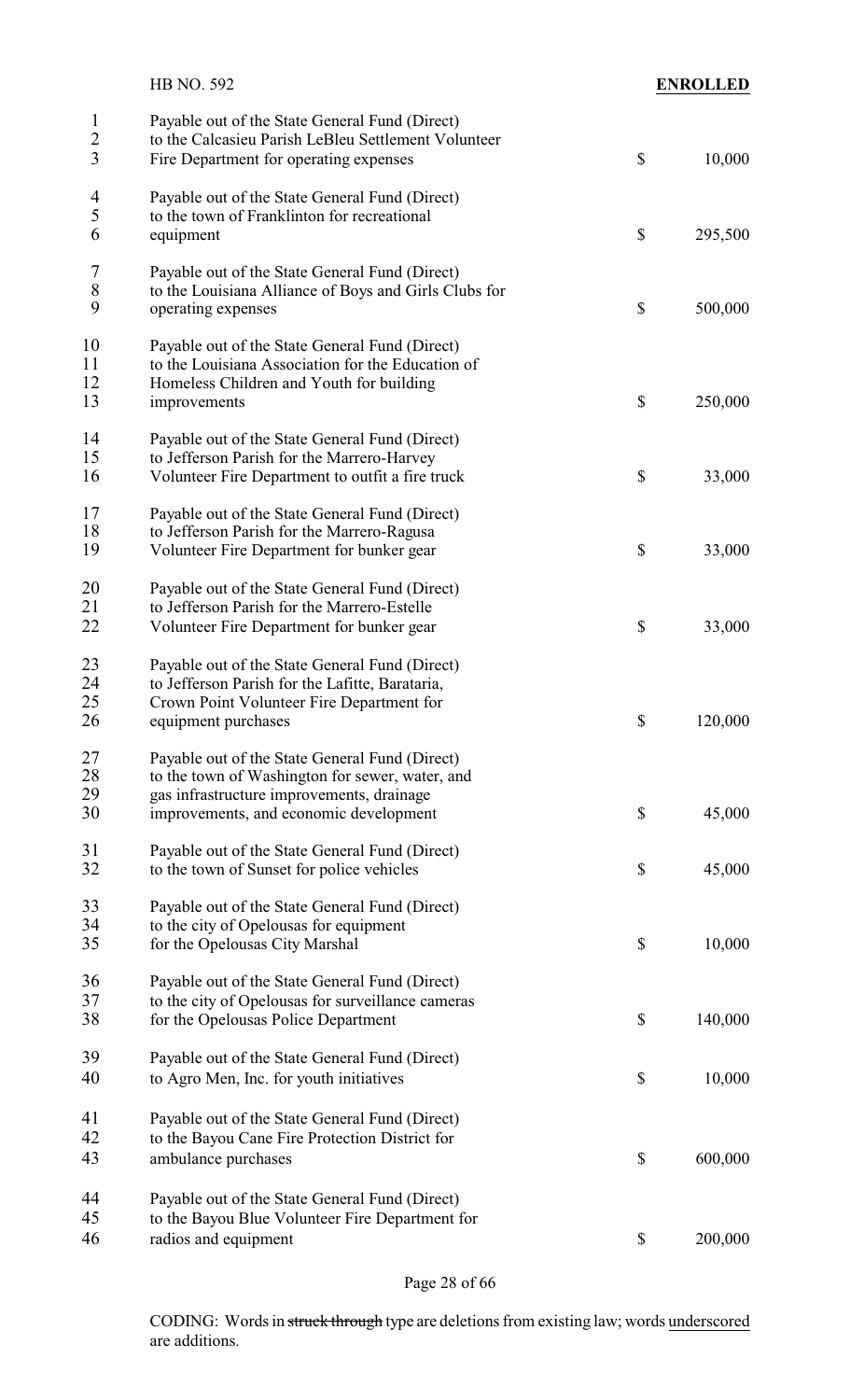|                                                  | HB NO. 592                                                                                                   | <b>ENROLLED</b> |
|--------------------------------------------------|--------------------------------------------------------------------------------------------------------------|-----------------|
| $\mathbf{1}$<br>$\overline{c}$<br>$\overline{3}$ | Payable out of the State General Fund (Direct)<br>to Mu Zeta Foundation, Inc. for feeding of the<br>homeless | \$<br>150,000   |
|                                                  |                                                                                                              |                 |
| 4<br>5                                           | Payable out of the State General Fund (Direct)<br>to Teach for America, Inc. for operating expenses          | \$<br>500,000   |
| 6                                                | Payable out of the State General Fund (Direct)                                                               |                 |
| $\sqrt{ }$<br>8                                  | to West Baton Rouge Parish for a new library in<br>the Brusly/Addis area                                     | \$<br>200,000   |
| 9                                                | Payable out of the State General Fund (Direct)                                                               |                 |
| 10                                               | to the Capitol Education Foundation for                                                                      |                 |
| 11                                               | renovations at the Capitol High School auditorium                                                            | \$<br>250,000   |
| 12                                               | Payable out of the State General Fund (Direct)                                                               |                 |
| 13                                               | to New Horizons for an affordable housing                                                                    |                 |
| 14                                               | program                                                                                                      | \$<br>250,000   |
| 15                                               | Payable out of the State General Fund (Direct)                                                               |                 |
| 16                                               | to the city of Monroe for the community soup                                                                 |                 |
| 17                                               | kitchen                                                                                                      | \$<br>20,000    |
| 18                                               | Payable out of the State General Fund (Direct)                                                               |                 |
| 19                                               | to the town of Rayville for road improvement and                                                             |                 |
| 20                                               | development for Christian Drive and Martin                                                                   |                 |
| 21                                               | Luther King Drive                                                                                            | \$<br>350,000   |
| 22                                               | Payable out of the State General Fund (Direct)                                                               |                 |
| 23                                               | to Richland Parish for road improvement and                                                                  |                 |
| 24                                               | development for Christian Drive and Martin                                                                   |                 |
| 25                                               | Luther King Drive                                                                                            | \$<br>350,000   |
| 26                                               | Payable out of the State General Fund (Direct)                                                               |                 |
| 27                                               | to the Kenner Police Department for mobile unit                                                              |                 |
| 28                                               | upgrades, desktop computers, and network                                                                     |                 |
| 29                                               | infrastructure                                                                                               | \$<br>250,000   |
| 30                                               | Payable out of the State General Fund (Direct)                                                               |                 |
| 31                                               | to the Beauregard Parish Sheriff's Office for                                                                |                 |
| 32                                               | emergency repairs to the jail                                                                                | \$<br>126,000   |
| 33                                               | Payable out of the State General Fund (Direct)                                                               |                 |
| 34                                               | to the town of Jackson for water meters                                                                      | \$<br>40,000    |
| 35                                               | Payable out of the State General Fund (Direct)                                                               |                 |
| 36                                               | to the city of Ponchatoula for expenses associated                                                           |                 |
| 37                                               | with the athletic facility and park                                                                          | \$<br>170,000   |
| 38                                               | Payable out of the State General Fund (Direct)                                                               |                 |
| 39                                               | to the Twin Steeples Creative Arts Center for                                                                |                 |
| 40                                               | operating expenses                                                                                           | \$<br>10,000    |
| 41                                               | Payable out of the State General Fund (Direct)                                                               |                 |
| 42                                               | to the town of Oberlin for equipment for the town                                                            |                 |
| 43                                               | sanitation system                                                                                            | \$<br>50,000    |
|                                                  |                                                                                                              |                 |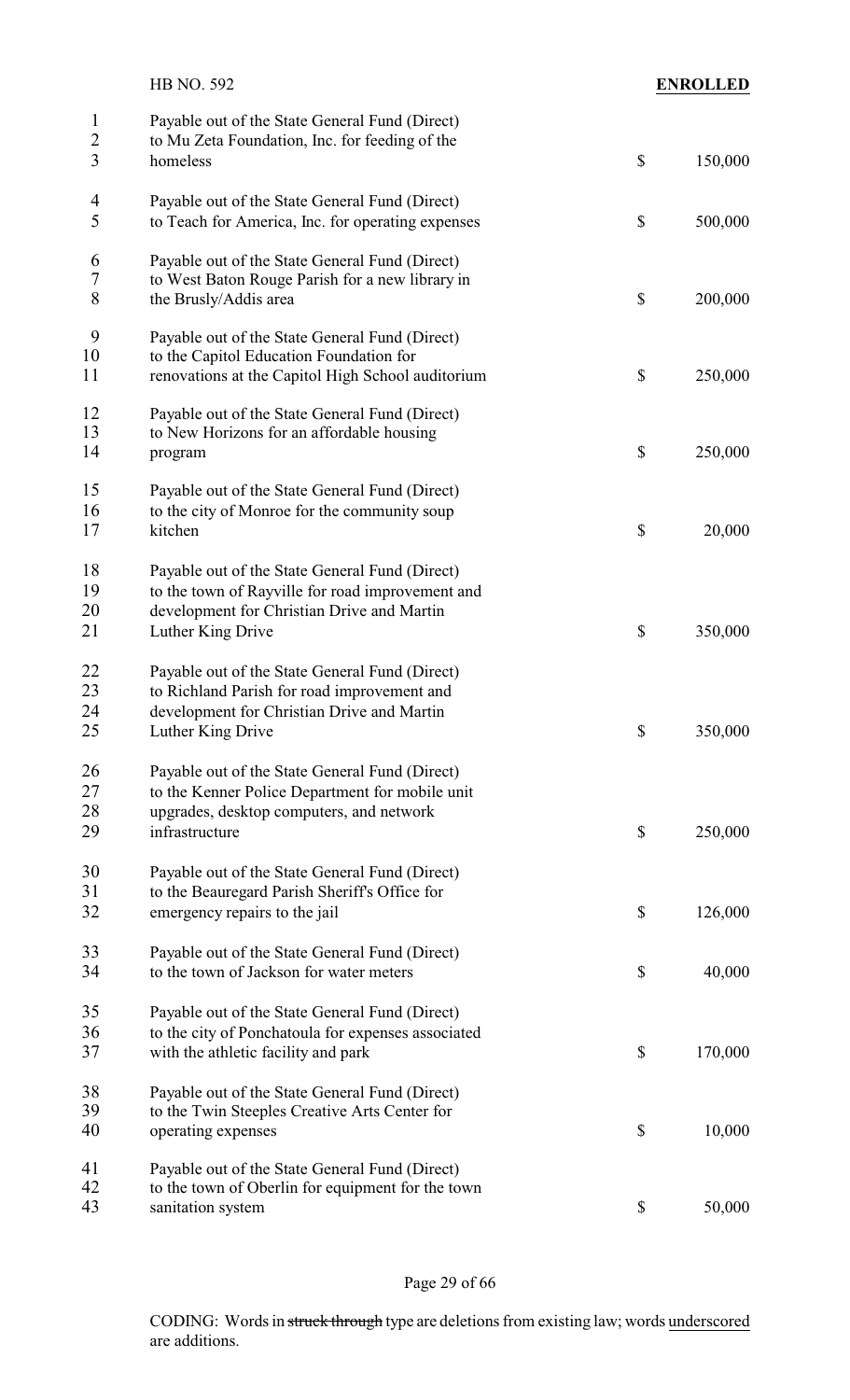| <b>ENROLLED</b> |                           | HB NO. 592                                                                                                    |                                     |
|-----------------|---------------------------|---------------------------------------------------------------------------------------------------------------|-------------------------------------|
| 5,000           | $\boldsymbol{\mathsf{S}}$ | Payable out of the State General Fund (Direct)<br>to the Allen Parish Police Jury for the community<br>center | $\mathbf{1}$<br>$\overline{c}$<br>3 |
|                 |                           |                                                                                                               |                                     |
|                 |                           | Payable out of the State General Fund (Direct)                                                                | $\overline{\mathcal{A}}$            |
|                 |                           | to the town of Oberlin for improvements to the                                                                | 5                                   |
| 25,000          | $\boldsymbol{\mathsf{S}}$ | town park                                                                                                     | 6                                   |
|                 |                           | Payable out of the State General Fund (Direct)                                                                | 7                                   |
| 15,000          | \$                        | to Allen Parish for repairs and improvements                                                                  | 8                                   |
|                 |                           | Payable out of the State General Fund (Direct)                                                                | 9                                   |
|                 |                           | to the city of Oakdale for improvements to the                                                                | 10                                  |
| 50,000          | \$                        | courthouse building                                                                                           | 11                                  |
|                 |                           | Payable out of the State General Fund (Direct)                                                                | 12                                  |
|                 |                           | to the city of Oakdale Police Department for                                                                  | 13                                  |
| 25,000          | \$                        | equipment                                                                                                     | 14                                  |
|                 |                           | Payable out of the State General Fund (Direct)                                                                | 15                                  |
|                 |                           | to Oakdale Dixie Youth, Inc. for renovations and                                                              | 16                                  |
| 25,000          | \$                        | improvements to recreation facilities                                                                         | 17                                  |
|                 |                           | Payable out of the State General Fund (Direct)                                                                | 18                                  |
|                 |                           | to the city of DeQuincy for equipment for the fire                                                            | 19                                  |
| 50,000          | \$                        | department                                                                                                    | 20                                  |
|                 |                           | Payable out of the State General Fund (Direct)                                                                | 21                                  |
|                 |                           | to Jefferson Parish for the Third District Fire                                                               | 22                                  |
| 50,000          | \$                        | Department for operating expenses                                                                             | 23                                  |
|                 |                           | Payable out of the State General Fund (Direct)                                                                | 24                                  |
|                 |                           | to the Ponchartrain Conservancy for operating                                                                 | 25                                  |
| 100,000         | $\boldsymbol{\mathsf{S}}$ | expenses                                                                                                      | 26                                  |
|                 |                           | Payable out of the State General Fund (Direct)                                                                | 27                                  |
|                 |                           | to the city of Harahan for playground equipment                                                               | 28                                  |
| 50,000          | \$                        | and improvements                                                                                              | 29                                  |
|                 |                           | Payable out of the State General Fund (Direct)                                                                | 30                                  |
|                 |                           | to St. John the Baptist Parish for fire and safety                                                            | 31                                  |
| 250,000         | $\boldsymbol{\mathsf{S}}$ | equipment                                                                                                     | 32                                  |
|                 |                           | Payable out of the State General Fund (Direct)                                                                | 33                                  |
|                 |                           | to St. John the Baptist Parish for water and                                                                  | 34                                  |
| 250,000         | \$                        | sewerage infrastructure improvements                                                                          | 35                                  |
|                 |                           | Payable out of the State General Fund (Direct)                                                                | 36                                  |
|                 |                           | to St. Charles Parish for revitalization of East Bank                                                         | 37                                  |
|                 |                           | Bridge Park and revitalization of West Bank Bridge                                                            | 38                                  |
| 500,000         | $\boldsymbol{\mathsf{S}}$ | Park                                                                                                          | 39                                  |
|                 |                           | Payable out of the State General Fund (Direct)                                                                | 40                                  |
|                 |                           | to the Rapides Parish School Board for playground                                                             | 41                                  |
| 1,000,000       | \$                        | equipment and covered pavilions                                                                               | 42                                  |
|                 |                           | Payable out of the State General Fund (Direct)                                                                | 43                                  |
|                 |                           | to the St. George Fire Protection District No. 2 for                                                          | 44                                  |
| 250,000         | \$                        | the Paramedic Sprint Truck Program                                                                            | 45                                  |
|                 |                           |                                                                                                               |                                     |

Page 30 of 66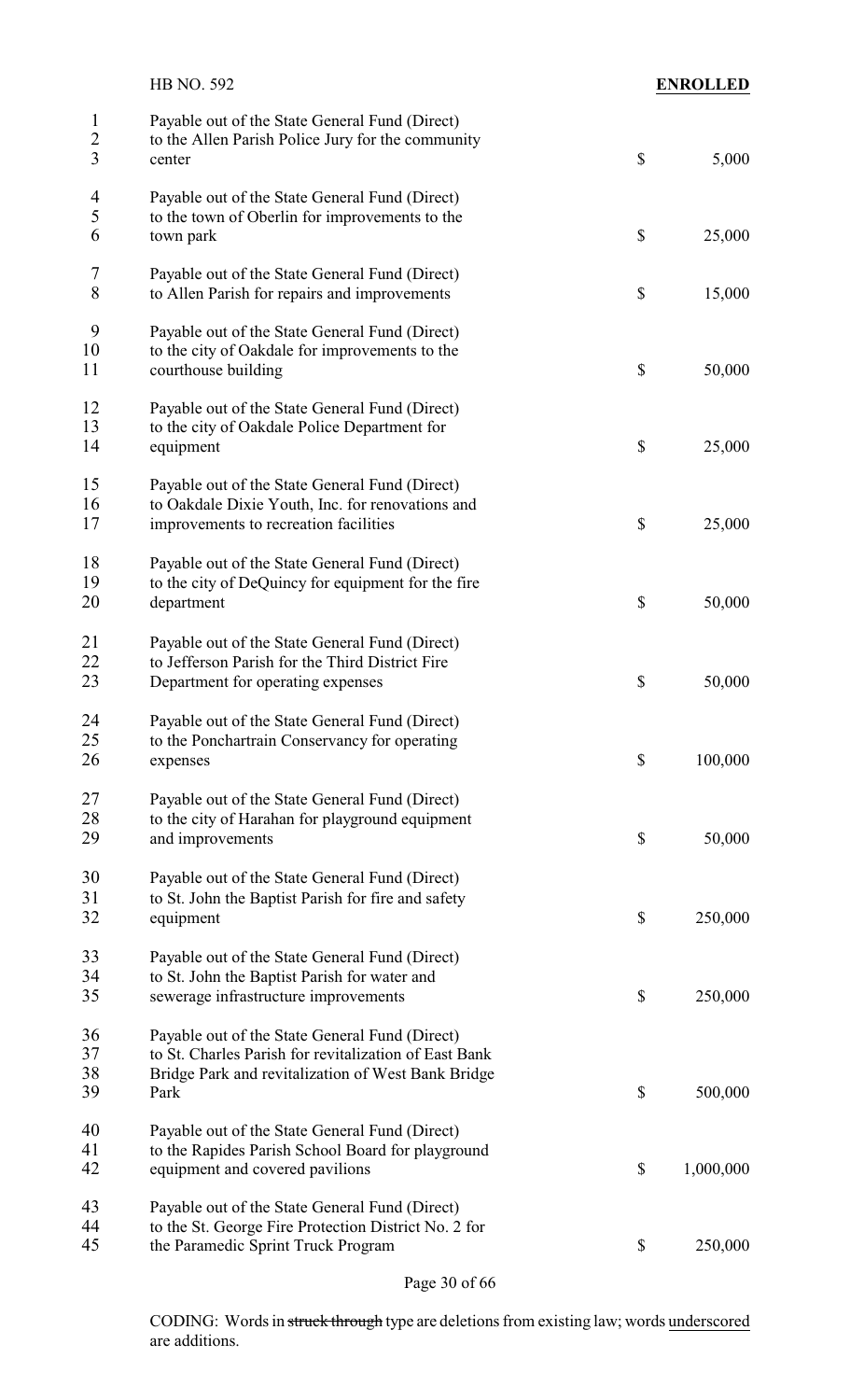|                                                     | HB NO. 592                                                                                                                                                                                             |                           | <b>ENROLLED</b> |
|-----------------------------------------------------|--------------------------------------------------------------------------------------------------------------------------------------------------------------------------------------------------------|---------------------------|-----------------|
| 1<br>$\overline{2}$<br>$\overline{\mathbf{3}}$<br>4 | Payable out of the State General Fund (Direct)<br>to the International Sustainable Resilience Center,<br>Inc., for development of a disaster readiness<br>learning game for elementary school students | $\boldsymbol{\mathsf{S}}$ | 50,000          |
| 5<br>6<br>7                                         | Payable out of the State General Fund (Direct)<br>to the city of Eunice Fire Department for roof<br>replacement                                                                                        | $\boldsymbol{\mathsf{S}}$ | 50,000          |
| 8<br>9                                              | Payable out of the State General Fund (Direct)<br>to the town of Basile for equipment                                                                                                                  | $\boldsymbol{\mathsf{S}}$ | 200,000         |
| 10<br>11<br>12                                      | Payable out of the State General Fund (Direct)<br>to Jefferson Parish for equipment purchases and<br>improvements at the Little Farms Playground                                                       | $\boldsymbol{\mathsf{S}}$ | 25,000          |
| 13<br>14<br>15                                      | Payable out of the State General Fund (Direct)<br>to Jefferson Parish for equipment purchases and<br>improvements at the Delta Playground                                                              | \$                        | 25,000          |
| 16<br>17<br>18                                      | Payable out of the State General Fund (Direct)<br>to the Teche Center for the Arts for operating<br>expenses                                                                                           | $\boldsymbol{\mathsf{S}}$ | 550,000         |
| 19<br>20<br>21                                      | Payable out of the State General Fund (Direct)<br>to the city of Breaux Bridge for expenses associated<br>with the west side park                                                                      | \$                        | 100,000         |
| 22<br>23<br>24                                      | Payable out of the State General Fund (Direct)<br>to the St. Joseph Catholic Church in the village of<br>Parks                                                                                         | \$                        | 60,000          |
| 25<br>26<br>27                                      | Payable out of the State General Fund (Direct)<br>to the St. Francis of Assisi Catholic Church in<br>the city of Breaux Bridge                                                                         | $\boldsymbol{\mathsf{S}}$ | 60,000          |
| 28<br>29<br>30                                      | Payable out of the State General Fund (Direct)<br>to the Knights of Columbus Council No. 4927 in<br>the village of Parks                                                                               | $\boldsymbol{\mathsf{S}}$ | 50,000          |
| 31<br>32<br>33                                      | Payable out of the State General Fund (Direct)<br>to the Lafayette Convention and Visitor's<br>Commission for operating expenses                                                                       | $\boldsymbol{\mathsf{S}}$ | 500,000         |
| 34<br>35<br>36<br>37                                | Payable out of the State General Fund (Direct)<br>to the Lafayette Consolidated Government for<br>Pinhook Road Turn Lane (South College to<br>Bendell Road)                                            | $\mathcal{S}$             | 750,000         |
| 38<br>39<br>40                                      | Payable out of the State General Fund (Direct)<br>to the Louisiana Political Museum and Hall of Fame<br>for operating expenses                                                                         | \$                        | 200,000         |
| 41<br>42<br>43                                      | Payable out of the State General Fund (Direct)<br>to the city of Westlake for Garfield Street<br>drainage improvements                                                                                 | $\boldsymbol{\mathsf{S}}$ | 125,000         |
| 44<br>45<br>46                                      | Payable out of the State General Fund (Direct)<br>to Beauregard Parish for improvements to<br>Magnolia Church Road                                                                                     | \$                        | 125,000         |

Page 31 of 66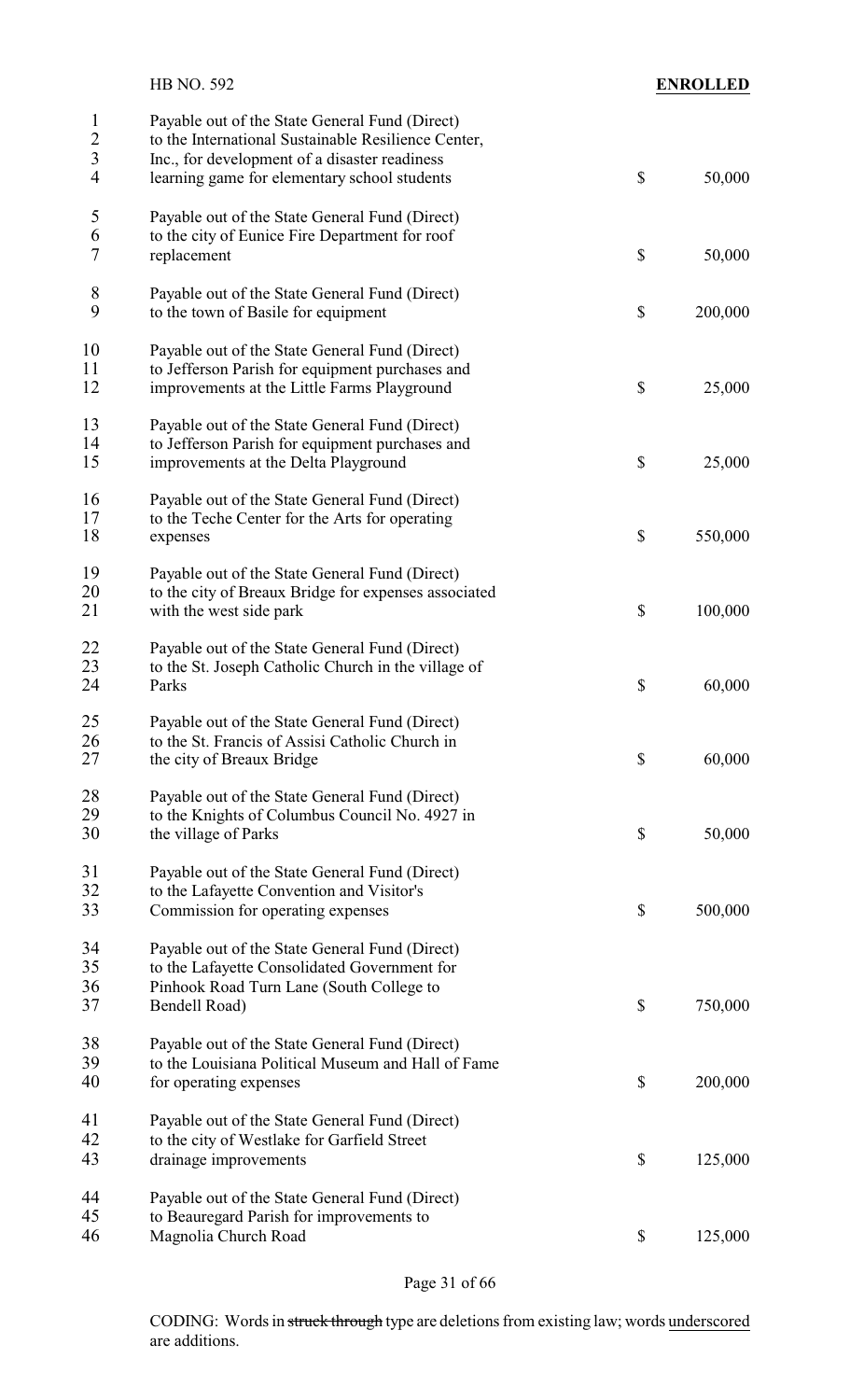|                                | <b>HB NO. 592</b>                                                                                                                                  |                           | <b>ENROLLED</b> |
|--------------------------------|----------------------------------------------------------------------------------------------------------------------------------------------------|---------------------------|-----------------|
| $\mathbf{1}$<br>$\overline{c}$ | Payable out of the State General Fund (Direct)<br>to the town of Bernice for improvements to the                                                   |                           |                 |
| $\overline{3}$                 | town hall                                                                                                                                          | $\boldsymbol{\mathsf{S}}$ | 150,000         |
| 4<br>5                         | Payable out of the State General Fund (Direct)<br>to the town of Marion for improvements                                                           | $\boldsymbol{\mathsf{S}}$ | 15,000          |
| 6<br>$\tau$<br>8               | Payable out of the State General Fund (Direct)<br>to Med-Camps of Louisiana, Inc. for operating<br>expenses                                        | \$                        | 85,000          |
| 9<br>10<br>11                  | Payable out of the State General Fund (Direct)<br>to the Acadia Parish Sheriff's Office for crime<br>prevention cameras and license plate readers  | $\boldsymbol{\mathsf{S}}$ | 300,000         |
| 12<br>13<br>14                 | Payable out of the State General Fund (Direct)<br>to the village of Estherwood for Dupuis Street<br>road improvements                              | \$                        | 150,000         |
| 15<br>16<br>17                 | Payable out of the State General Fund (Direct)<br>to the city of Crowley for parks and recreation<br>improvements                                  | \$                        | 100,000         |
| 18<br>19                       | Payable out of the State General Fund (Direct)<br>to the city of Rayne for equipment purchases                                                     | \$                        | 100,000         |
| 20<br>21                       | Payable out of the State General Fund (Direct)<br>to the village of Morse for sewer improvements                                                   | \$                        | 75,000          |
| 22<br>23<br>24                 | Payable out of the State General Fund (Direct)<br>to the village of Mermentau for road improvements<br>and equipment                               | \$                        | 75,000          |
| 25<br>26<br>27                 | Payable out of the State General Fund (Direct)<br>to the town of Duson for road improvements and<br>equipment                                      | $\boldsymbol{\mathsf{S}}$ | 75,000          |
| 28<br>29<br>30                 | Payable out of the State General Fund (Direct)<br>to the Israelite Community Development<br>Corporation for youth programs                         | \$                        | 25,000          |
| 31<br>32<br>33                 | Payable out of the State General Fund (Direct)<br>to the Knights of Columbus-Bishop Jules B.<br>Jeanmard Council in Breaux Bridge                  | \$                        | 50,000          |
| 34<br>35<br>36                 | Payable out of the State General Fund (Direct)<br>to the St. Bernard Catholic Church in the city of<br><b>Breaux Bridge</b>                        | $\boldsymbol{\mathsf{S}}$ | 50,000          |
| 37<br>38<br>39                 | Payable out of the State General Fund (Direct)<br>to the Breaux Bridge Crawfish Festival<br>Association, Inc.                                      | \$                        | 20,000          |
| 40<br>41<br>42                 | Payable out of the State General Fund (Direct)<br>to the Terrebonne Levee and Conservation District<br>for a satellite emergency operations center | $\boldsymbol{\mathsf{S}}$ | 500,000         |
| 43<br>44<br>45                 | Payable out of the State General Fund (Direct)<br>to Xtreme Measures, LLC, for office equipment for<br>a women's business development center       | \$                        | 300,000         |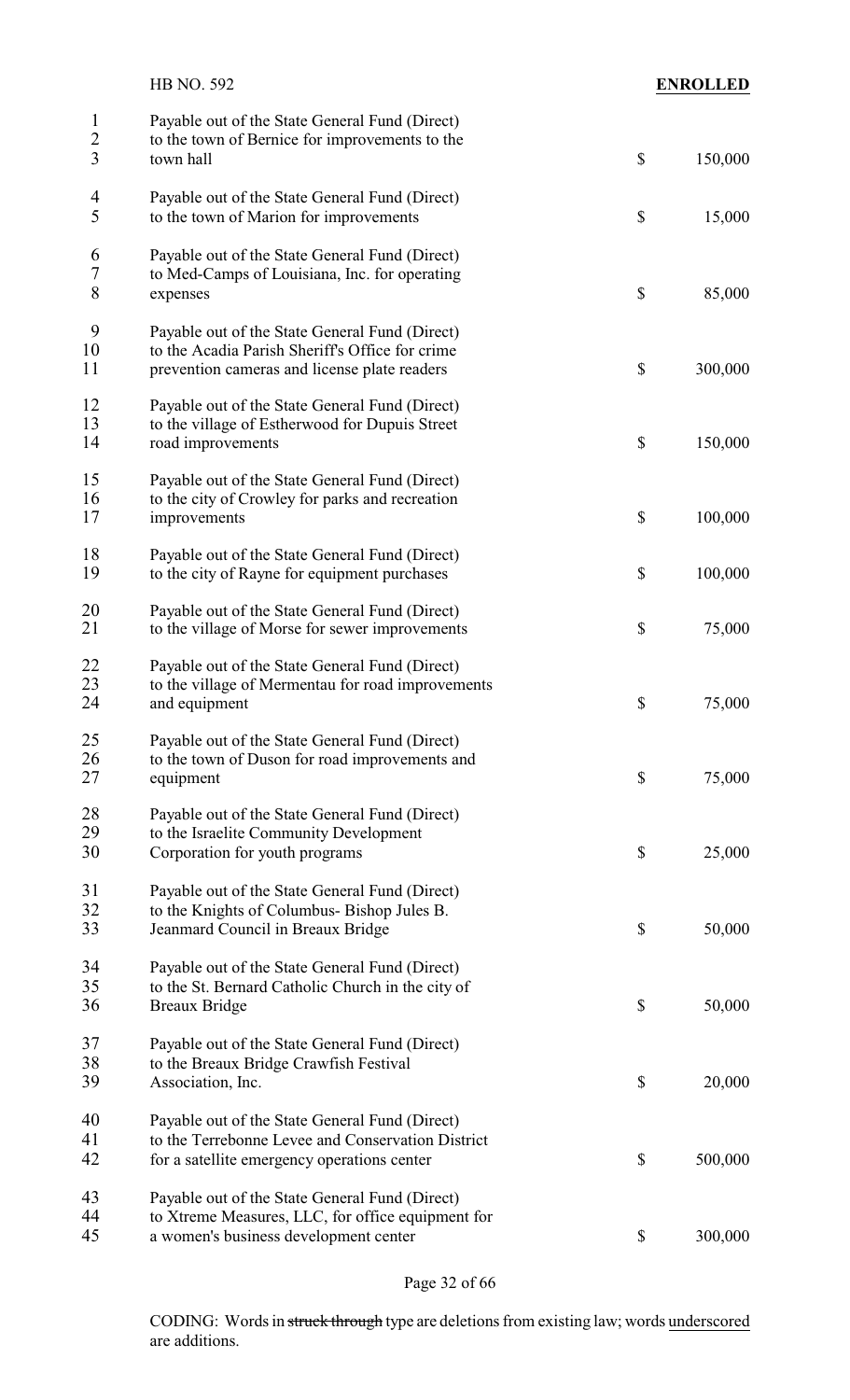|                                     | HB NO. 592                                                                                                                                                                                     | <b>ENROLLED</b> |
|-------------------------------------|------------------------------------------------------------------------------------------------------------------------------------------------------------------------------------------------|-----------------|
| $\mathbf{1}$<br>$\overline{2}$<br>3 | Payable out of the State General Fund (Direct)<br>to St. John the Baptist Parish for repairs and<br>improvements to Carrollwood Road                                                           | \$<br>100,000   |
| $\overline{\mathcal{A}}$<br>5<br>6  | Payable out of the State General Fund (Direct)<br>to the Fortieth Judicial District Court for a<br>court literacy enhancement diversion program                                                | \$<br>75,000    |
| 7<br>$8\,$<br>9                     | Payable out of the State General Fund (Direct)<br>to St. John the Baptist Parish for the Historic<br>Riverlands Heritage Site in Reserve                                                       | \$<br>25,000    |
| 10<br>11<br>12                      | Payable out of the State General Fund (Direct)<br>to the Louisiana Veterans Museum Foundation for<br>renovation expenses                                                                       | \$<br>100,000   |
| 13<br>14<br>15                      | Payable out of the State General Fund (Direct)<br>to the Louisiana Art & Science Museum, Inc. for<br>operating expenses                                                                        | \$<br>100,000   |
| 16<br>17<br>18                      | Payable out of the State General Fund (Direct)<br>to New Growth Economic Development<br>Association for operating expenses                                                                     | \$<br>65,000    |
| 19<br>20                            | Payable out of the State General Fund (Direct)<br>to Culture Zone for operating expenses                                                                                                       | \$<br>3,000     |
| 21<br>22<br>23                      | Payable out of the State General Fund (Direct)<br>to the YWCA of Greater Baton Rouge for youth<br>programs                                                                                     | \$<br>250,000   |
| 24<br>25<br>26<br>27                | Payable out of the State General Fund (Direct)<br>to the New Orleans Recreation Development<br>Foundation for uniforms and equipment for<br>participating athletic teams at parks              | \$<br>125,000   |
| 28<br>29<br>30                      | Payable out of the State General Fund (Direct)<br>to Friends of Joe W. Brown Memorial Park &<br>Louisiana Nature Center for park enhancement and                                               |                 |
| 31                                  | beautification                                                                                                                                                                                 | \$<br>50,000    |
| 32<br>33<br>34<br>35                | Payable out of the State General Fund (Direct)<br>to the East New Orleans Neighborhood Advisory<br>Commission for operating expenses and<br>beautification projects, excluding personnel costs | \$<br>50,000    |
| 36<br>37<br>38                      | Payable out of the State General Fund (Direct)<br>to the DeSoto Parish Police Jury for truck<br>inventory scales and upgrades to parish facilities                                             | \$<br>400,000   |
| 39<br>40<br>41                      | Payable out of the State General Fund (Direct)<br>to the Sabine Parish Police Jury for recreation site<br>improvements                                                                         | \$<br>200,000   |
| 42<br>43<br>44                      | Payable out of the State General Fund (Direct)<br>to the village of Grand Cane for improvements to<br>the Historical District                                                                  | \$<br>50,000    |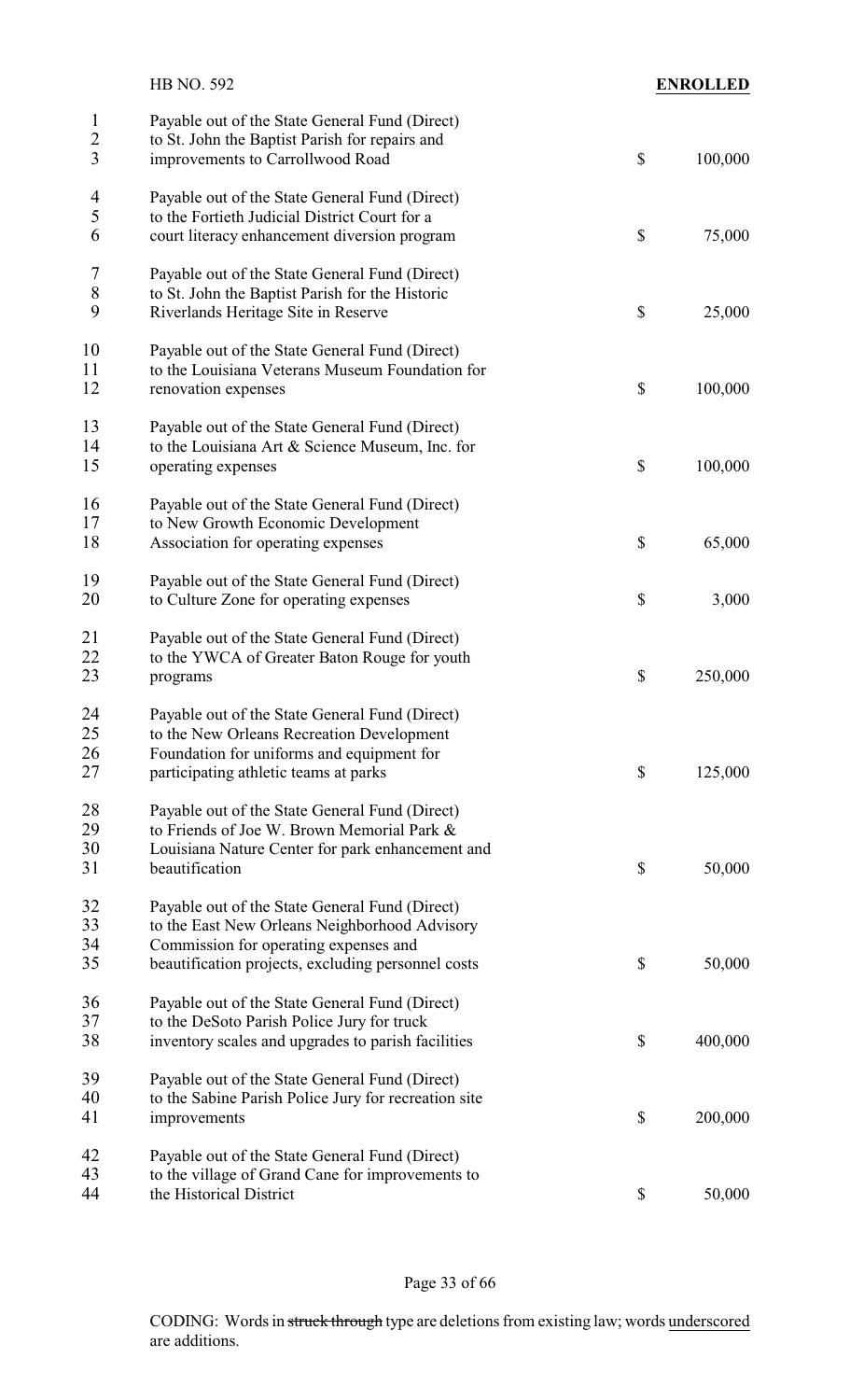|                                | HB NO. 592                                                                                                                                                                                                                  | <b>ENROLLED</b> |
|--------------------------------|-----------------------------------------------------------------------------------------------------------------------------------------------------------------------------------------------------------------------------|-----------------|
| $\mathbf{1}$<br>$\overline{2}$ | Payable out of the State General Fund (Direct)<br>to the town of Logansport for downtown renovations                                                                                                                        | \$<br>50,000    |
| 3<br>$\overline{4}$            | Payable out of the State General Fund (Direct)<br>to DeSoto Parish EMS for a new ambulance                                                                                                                                  | \$<br>300,000   |
| 5<br>6<br>7                    | Payable out of the State General Fund (Direct)<br>to the Woodmere Civic Association, Inc. for<br>operating expenses                                                                                                         | \$<br>5,000     |
| $8\,$<br>9                     | Payable out of the State General Fund (Direct)<br>to New Covenant Faith Ministries                                                                                                                                          | \$<br>5,000     |
| 10<br>11<br>12                 | Payable out of the State General Fund (Direct)<br>to St. Joseph the Worker Catholic Church in<br>Marrero for the food bank                                                                                                  | \$<br>5,000     |
| 13<br>14<br>15                 | Payable out of the State General Fund (Direct)<br>to Tea Time Etiquette, LLC, for youth<br>initiatives                                                                                                                      | \$<br>70,000    |
| 16<br>17<br>18                 | Payable out of the State General Fund (Direct)<br>to Jefferson Parish for Council District No. 3 for<br>operating expenses                                                                                                  | \$<br>90,000    |
| 19<br>20                       | Payable out of the State General Fund (Direct)<br>to the Jefferson Parish Public School System                                                                                                                              | \$<br>8,000     |
| 21<br>22<br>23                 | Payable out of the State General Fund (Direct)<br>to St. Tammany Parish for restoration expenses<br>associated with the historic lodge at Camp Salmen                                                                       | \$<br>500,000   |
| 24<br>25<br>26                 | Payable out of the State General Fund (Direct)<br>to Empowering the Community for Excellence for<br>after school tutoring services                                                                                          | \$<br>25,000    |
| 27<br>28<br>29                 | Payable out of the State General Fund (Direct)<br>to the Greater Baton Rouge Food Bank, Inc. for<br>operating expenses                                                                                                      | \$<br>75,000    |
| 30<br>31<br>32<br>33           | Payable out of the State General Fund (Direct)<br>to the Lafourche Parish School Board to satisfy<br>the obligation of the state pursuant to<br>R.S. $41:642(A)(2)$ for oil and gas royalties                               | \$<br>1,013,961 |
| 34<br>35<br>36<br>37<br>38     | Payable out of the State General Fund (Direct)<br>to the Houma Restoration District for operating<br>expenses in the event that House Bill No. 780 of<br>the 2022 Regular Session of the Legislature is<br>enacted into law | \$<br>1,000,000 |
| 39<br>40<br>41                 | Payable out of the State General Fund (Direct)<br>to the St. John the Baptist Parish Sheriff's Office<br>for storm repairs, renovations, and equipment                                                                      | \$<br>1,000,000 |
| 42<br>43<br>44                 | Payable out of the State General Fund (Direct)<br>to the St. James Sheriff's Parish Office for storm<br>repairs, renovations, and equipment                                                                                 | \$<br>1,000,000 |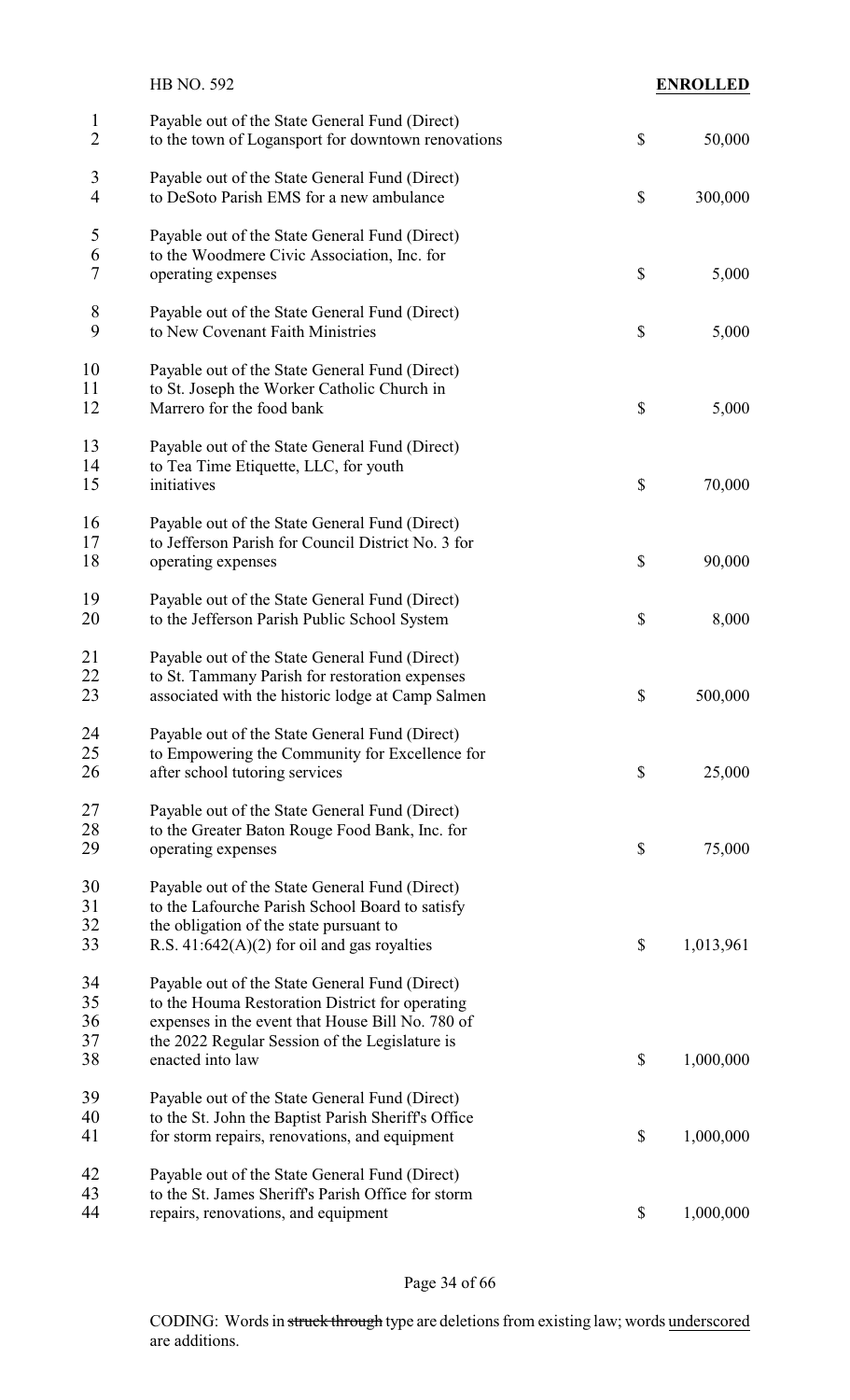|                                                  | HB NO. 592                                                                                                                                                    |                           | <b>ENROLLED</b> |
|--------------------------------------------------|---------------------------------------------------------------------------------------------------------------------------------------------------------------|---------------------------|-----------------|
| $\mathbf{1}$<br>$\overline{c}$<br>$\overline{3}$ | Payable out of the State General Fund (Direct)<br>to the town of Springfield for repairs and<br>renovations to the town hall                                  | $\mathcal{S}$             | 350,000         |
| $\overline{4}$<br>5<br>6                         | Payable out of the State General Fund (Direct)<br>to the Ascension Parish Sheriff's Office for storm repairs,<br>renovations, and equipment                   | $\mathcal{S}$             | 500,000         |
| 7<br>8<br>9                                      | Payable out of the State General Fund (Direct)<br>to the Livingston Parish School Board for storm<br>repairs, renovations, and equipment                      | $\boldsymbol{\mathsf{S}}$ | 2,500,000       |
| 10<br>11<br>12                                   | Payable out of the State General Fund (Direct)<br>to the Louisiana Rural Water Association, Inc., for<br>storm repairs and equipment                          | $\boldsymbol{\mathsf{S}}$ | 500,000         |
| 13<br>14<br>15                                   | Payable out of the State General Fund (Direct)<br>to the St. James ARC for storm repairs,<br>renovations, and equipment                                       | $\boldsymbol{\mathsf{S}}$ | 1,000,000       |
| 16<br>17<br>18                                   | Payable out of the State General Fund (Direct)<br>to the Fire Protection District No. 2 of Livingston Parish<br>for storm repairs, renovations, and equipment | \$                        | 500,000         |
| 19<br>20<br>21<br>22                             | Payable out of the State General Fund (Direct)<br>to the village of French Settlement Police<br>Department for storm repairs, renovations and<br>equipment    | \$                        | 25,000          |
| 23<br>24                                         | Payable out of the State General Fund (Direct)<br>to St. Landry Parish Police Jury for debris cleanup                                                         | \$                        | 500,000         |
| 25<br>26<br>27                                   | Payable out of the State General Fund (Direct)<br>to the city of Baton Rouge Police Department for<br>operating expenses                                      | $\boldsymbol{\mathsf{S}}$ | 1,200,000       |
| 28<br>29<br>30                                   | Payable out of the State General Fund (Direct)<br>to the Beauregard Parish School Board for an<br>oxidation pond at South Beauregard High School              | $\boldsymbol{\mathsf{S}}$ | 500,000         |
| 31<br>32                                         | Payable out of the State General Fund (Direct)<br>to the Emerge Foundation for operating expenses                                                             | $\mathcal{S}$             | 100,000         |
| 33<br>34                                         | Payable out of the State General Fund (Direct)<br>to the Gueydan Museum and Cultural Society                                                                  | $\boldsymbol{\mathsf{S}}$ | 30,000          |
| 35<br>36<br>37<br>38                             | Payable out of the State General Fund (Direct)<br>to Helping Assist Multi-Purpose Community<br>Organization, Inc. (HAMPCO, Inc.) for operating<br>expenses    | $\mathcal{S}$             | 150,000         |
| 39<br>40                                         | Payable out of the State General Fund (Direct)<br>to PEEP, Inc. in Monroe for operating expenses                                                              | \$                        | 25,000          |
| 41<br>42<br>43                                   | Payable out of the State General Fund (Direct)<br>to the Northeast Louisiana Delta African American<br>Heritage Museum for operating expenses                 | $\boldsymbol{\mathsf{S}}$ | 25,000          |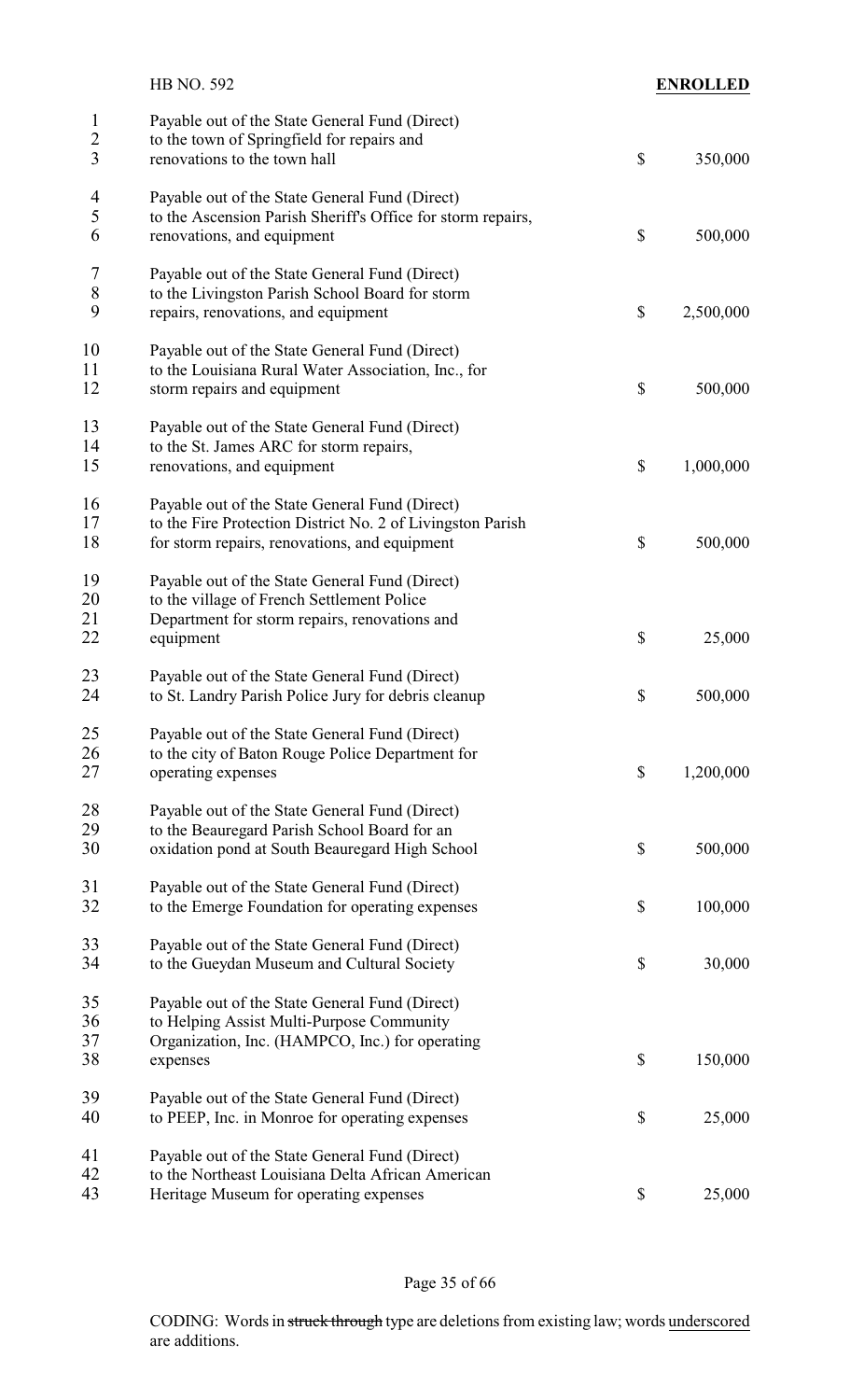|                               | HB NO. 592                                                                                                                                                                        | <b>ENROLLED</b> |
|-------------------------------|-----------------------------------------------------------------------------------------------------------------------------------------------------------------------------------|-----------------|
| $\mathbf{1}$<br>$\frac{2}{3}$ | Payable out of the State General Fund (Direct)<br>to the Northeast Louisiana Sickle Cell Anemia<br>Foundation for operating expenses                                              | \$<br>25,000    |
| $\overline{4}$<br>5           | Payable out of the State General Fund (Direct)<br>to the Hammond Northshore Regional Airport                                                                                      | \$<br>200,000   |
| 6<br>$\sqrt{ }$<br>8          | Payable out of State General Fund (Direct)<br>to the West Carroll Parish Dixie Youth Park<br>for lighting and repairs                                                             | \$<br>500,000   |
| 9<br>10<br>11                 | Payable out of the State General Fund (Direct)<br>to the Pierre Part Belle River Museum, Inc. for<br>operating expenses of the museum                                             | \$<br>100,000   |
| 12<br>13<br>14                | Payable out of the State General Fund (Direct)<br>to the Iberville Museum Association, Inc. for<br>operating expenses of the museum                                               | \$<br>100,000   |
| 15<br>16                      | Payable out of the State General Fund (Direct)<br>to the town of Sorrento for roads improvements                                                                                  | \$<br>150,000   |
| 17<br>18<br>19                | Payable out of the State General Fund (Direct)<br>to the Grant Parish Sheriff's Office for an<br>evidence storage facility                                                        | \$<br>350,000   |
| 20<br>21<br>22                | Payable out of the State General Fund (Direct)<br>to the office of the District Attorney in the Third<br>Judicial District                                                        | \$<br>100,000   |
| 23<br>24<br>25                | Payable out of the State General Fund (Direct)<br>to the Zachary Taylor Parkway Commission for<br>operating expenses                                                              | \$<br>100,000   |
| 26<br>27<br>28<br>29          | Payable out of the State General Fund (Direct)<br>to the Northwest Louisiana Youth Golf and<br>Education Foundation, Inc. for improvements at<br>the Jerry Tim Brooks Golf Course | \$<br>594,500   |
| 30<br>31<br>32                | Payable out of the State General Fund (Direct)<br>to the Lake Pontchartrain Basin Maritime Museum<br>for environmental education                                                  | \$<br>100,000   |
| 33<br>34                      | Payable out of the State General Fund (Direct)<br>to the Winn Parish Police Jury for road repairs                                                                                 | \$<br>800,000   |
| 35<br>36                      | Payable out of the State General Fund (Direct)<br>to the New Orleans Council on Aging                                                                                             | \$<br>300,000   |
| 37<br>38                      | Payable out of the State General Fund (Direct)<br>for the 7th Ward Marshal's Office in Hammond                                                                                    | \$<br>100,000   |
| 39<br>40                      | Payable out of the State General Fund (Direct)<br>for the Central Police Department                                                                                               | \$<br>500,000   |
| 41<br>42                      | Payable out of the State General Fund (Direct)<br>for the Northeast Louisiana Children's Museum                                                                                   | \$<br>175,000   |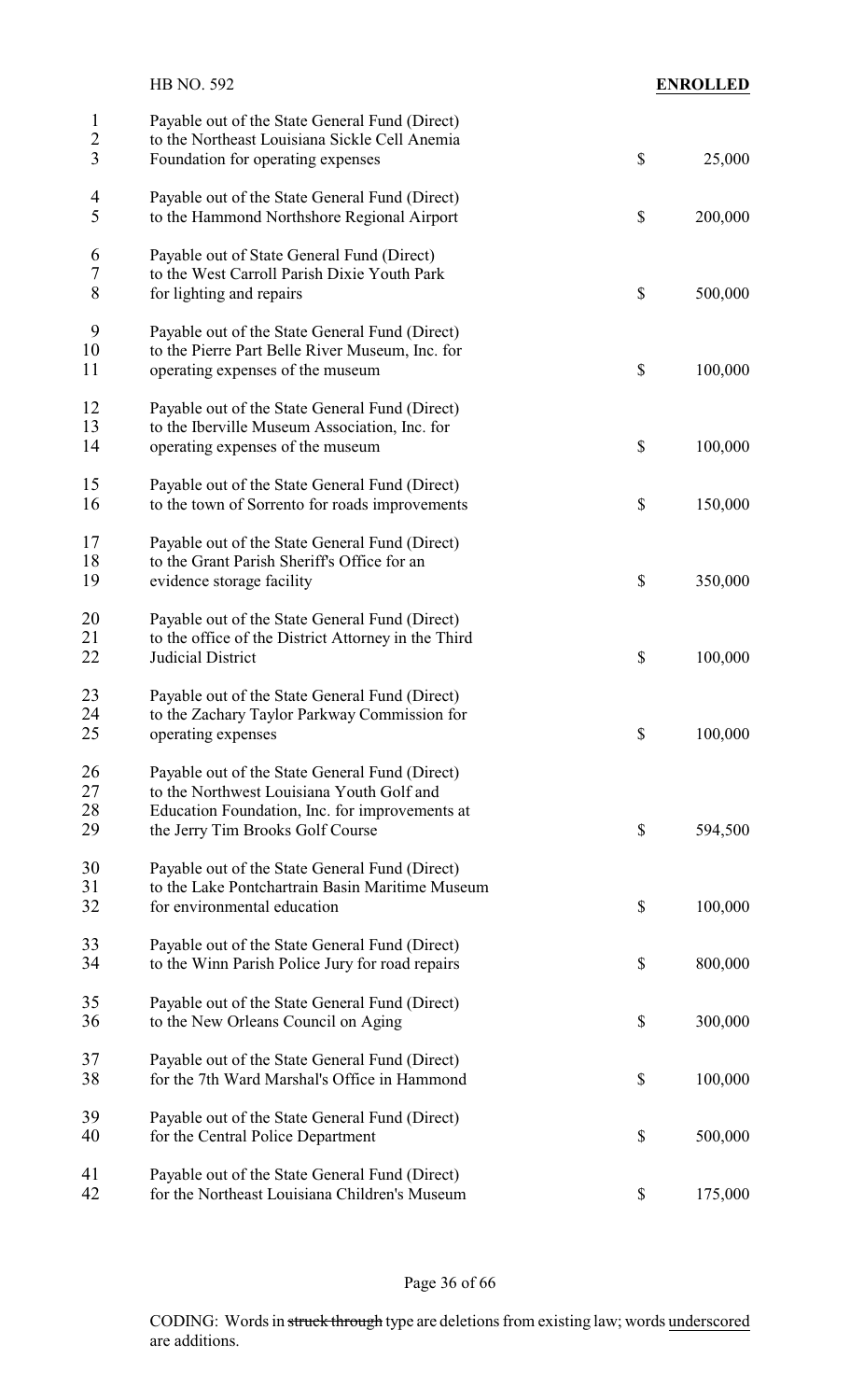|                                | <b>HB NO. 592</b>                                                                                 |                           | <b>ENROLLED</b> |
|--------------------------------|---------------------------------------------------------------------------------------------------|---------------------------|-----------------|
| $\mathbf{1}$<br>$\overline{2}$ | Payable out of the State General Fund (Direct)<br>for the River Road African-American Museum      | \$                        | 50,000          |
| 3<br>$\overline{4}$            | Payable out of the State General Fund (Direct)<br>to BREC                                         | $\mathcal{S}$             | 75,000          |
| 5<br>6                         | Payable out of the State General Fund (Direct)<br>to Crossroads NOLA for operating expenses       | $\mathcal{S}$             | 100,000         |
| 7<br>8                         | Payable out of the State General Fund (Direct)<br>to Family Road of Greater Baton Rouge           | $\mathcal{S}$             | 100,000         |
| 9<br>10                        | Payable out of the State General Fund (Direct)<br>to Healthy BR                                   | $\boldsymbol{\mathsf{S}}$ | 225,000         |
| 11<br>12                       | Payable out of the State General Fund (Direct)<br>to Jackson Parish Government for a work truck   | \$                        | 75,000          |
| 13<br>14                       | Payable out of the State General Fund (Direct)<br>to JRF Outreach for operating expenses          | $\mathcal{S}$             | 200,000         |
| 15<br>16                       | Payable out of the State General Fund (Direct)<br>to Lafourche Fire District 8A for expenses      | \$                        | 450,000         |
| 17<br>18                       | Payable out of the State General Fund (Direct)<br>to Louisiana Endowment for the Humanities       | \$                        | 3,000,000       |
| 19<br>20                       | Payable out of the State General Fund (Direct)<br>to Magnolia Care Center Veterans Home           | $\boldsymbol{\mathsf{S}}$ | 150,000         |
| 21<br>22                       | Payable out of the State General Fund (Direct)<br>to Of Moving Colors Productions                 | \$                        | 100,000         |
| 23<br>24                       | Payable out of the State General Fund (Direct)<br>to Port Wonder in Lake Charles                  | $\mathcal{S}$             | 500,000         |
| 25<br>26                       | Payable out of the State General Fund (Direct)<br>to St. Charles Parish for West Bank Splash Park | \$                        | 750,000         |
| 27<br>28                       | Payable out of the State General Fund (Direct)<br>to the American Rose Society for lighting       | $\boldsymbol{\mathsf{S}}$ | 100,000         |
| 29<br>30                       | Payable out of the State General Fund (Direct)<br>to the Calcasieu Council on Aging               | $\boldsymbol{\mathsf{S}}$ | 40,000          |
| 31<br>32                       | Payable out of the State General Fund (Direct)<br>to the Central Athletic Foundation              | \$                        | 1,100,000       |
| 33<br>34                       | Payable out of the State General Fund (Direct)<br>to the City of Carencro for operating expenses  | \$                        | 500,000         |
| 35<br>36                       | Payable out of the State General Fund (Direct)<br>to the city of Gonzales for Cares Center        | \$                        | 50,000          |
| 37<br>38                       | Payable out of the State General Fund (Direct)<br>to the city of Gretna for City Hall repairs     | \$                        | 100,000         |
| 39<br>40                       | Payable out of the State General Fund (Direct)<br>to the city of Jeanerette for road repairs      | \$                        | 500,000         |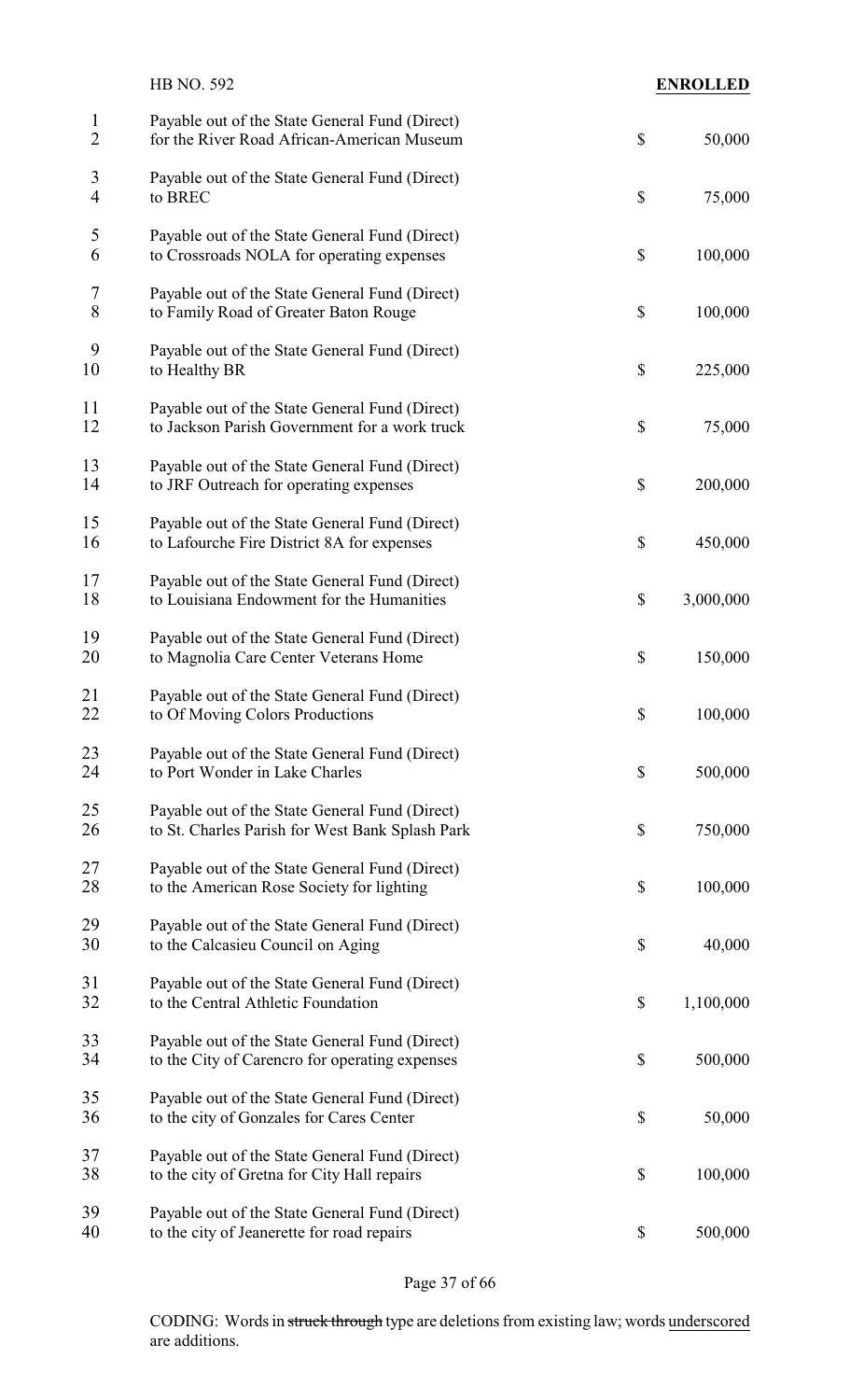|                                | HB NO. 592                                                                                                                                            |                           | <b>ENROLLED</b> |
|--------------------------------|-------------------------------------------------------------------------------------------------------------------------------------------------------|---------------------------|-----------------|
| $\mathbf{1}$<br>$\overline{2}$ | Payable out of the State General Fund (Direct)<br>to the city of New Iberia for operating expenses                                                    | $\boldsymbol{\mathsf{S}}$ | 100,000         |
| 3<br>$\overline{4}$            | Payable out of the State General Fund (Direct)<br>to the city of New Orleans                                                                          | $\mathcal{S}$             | 600,000         |
| 5<br>6                         | Payable out of the State General Fund (Direct)<br>to the city of Ruston for equipment purchases                                                       | \$                        | 45,000          |
| 7<br>$8\,$<br>9                | Payable out of the State General Fund (Direct)<br>to the City of Washington for the acquisition of<br>utility/equipment truck for systems maintenance | $\boldsymbol{\mathsf{S}}$ | 40,000          |
| 10<br>11                       | Payable out of the State General Fund (Direct)<br>to the City of Zachary for operating expenses                                                       | $\boldsymbol{\mathsf{S}}$ | 75,000          |
| 12<br>13                       | Payable out of the State General Fund (Direct)<br>to the East Baton Rouge Council on Aging                                                            | \$                        | 50,000          |
| 14<br>15                       | Payable out of the State General Fund (Direct)<br>to the East Baton Rouge Parish School System                                                        | \$                        | 50,000          |
| 16<br>17                       | Payable out of the State General Fund (Direct)<br>to the Gentilly Economic Development District                                                       | \$                        | 200,000         |
| 18<br>19                       | Payable out of the State General Fund (Direct)<br>to the Knock Knock Children's Museum, Inc.                                                          | $\boldsymbol{\mathsf{S}}$ | 400,000         |
| 20<br>21                       | Payable out of the State General Fund (Direct)<br>to the Liberty Theater Association                                                                  | \$                        | 50,000          |
| 22<br>23                       | Payable out of the State General Fund (Direct)<br>to the Louisiana Art and Science Museum, Inc.                                                       | \$                        | 200,000         |
| 24<br>25                       | Payable out of the State General Fund (Direct)<br>to the Mary Bird Perkins Cancer Center                                                              | \$                        | 200,000         |
| 26<br>27                       | Payable out of the State General Fund (Direct)<br>to the New Orleans Center for Creative Arts                                                         | $\boldsymbol{\mathsf{S}}$ | 100,000         |
| 28<br>29                       | Payable out of the State General Fund (Direct)<br>to the New Orleans Department of Capital Projects                                                   | $\boldsymbol{\mathsf{S}}$ | 100,000         |
| 30<br>31                       | Payable out of the State General Fund (Direct)<br>to the St. Mary Council on Aging                                                                    | $\boldsymbol{\mathsf{S}}$ | 250,000         |
| 32<br>33                       | Payable out of the State General Fund (Direct)<br>to the Teche Action Clinic                                                                          | \$                        | 750,000         |
| 34<br>35                       | Payable out of the State General Fund (Direct)<br>to the town of Blanchard                                                                            | \$                        | 100,000         |
| 36<br>37                       | Payable out of the State General Fund (Direct)<br>to the town of Gilbert for sewer repairs                                                            | \$                        | 30,000          |
| 38<br>39                       | Payable out of the State General Fund (Direct)<br>to the town of Grayson for sewer and drainage repairs                                               | \$                        | 30,000          |
|                                |                                                                                                                                                       |                           |                 |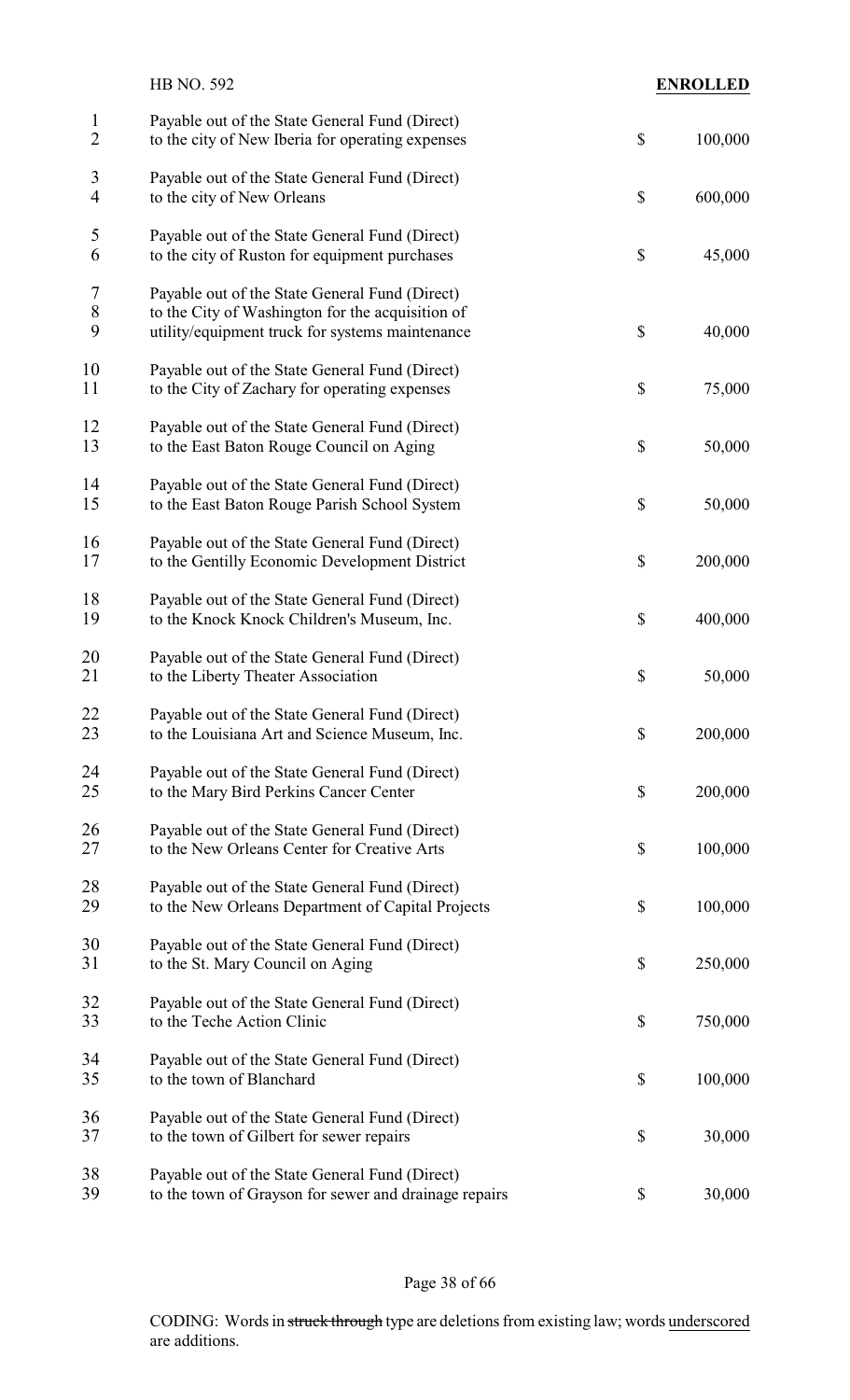|                                | <b>HB NO. 592</b>                                                                                      | <b>ENROLLED</b> |
|--------------------------------|--------------------------------------------------------------------------------------------------------|-----------------|
| $\mathbf{1}$<br>$\overline{2}$ | Payable out of the State General Fund (Direct)<br>to the town of Jena for equipment                    | \$<br>100,000   |
| 3<br>4                         | Payable out of the State General Fund (Direct)<br>to the town of Many for the fire station             | \$<br>300,000   |
| 5<br>6                         | Payable out of the State General Fund (Direct)<br>to the town of Melville for operating expenses       | \$<br>100,000   |
| 7<br>8                         | Payable out of the State General Fund (Direct)<br>to the town of New Llano for fire station repairs    | \$<br>181,000   |
| 9<br>10                        | Payable out of the State General Fund (Direct)<br>to the town of Oil City                              | \$<br>50,000    |
| 11<br>12                       | Payable out of the State General Fund (Direct)<br>to the town of Olla for road repairs                 | \$<br>30,000    |
| 13<br>14                       | Payable out of the State General Fund (Direct)<br>to the town of Urania for sewer repairs              | \$<br>30,000    |
| 15<br>16                       | Payable out of the State General Fund (Direct)<br>to the town of Vivian                                | \$<br>100,000   |
| 17<br>18                       | Payable out of the State General Fund (Direct)<br>to the town of Winnsboro for office equipment        | \$<br>75,000    |
| 19<br>20                       | Payable out of the State General Fund (Direct)<br>to the village of Clarks for road repairs            | \$<br>20,000    |
| 21<br>22                       | Payable out of the State General Fund (Direct)<br>to the village of Ida                                | \$<br>50,000    |
| 23<br>24                       | Payable out of the State General Fund (Direct)<br>to the village of Mooringsport                       | \$<br>50,000    |
| 25<br>26                       | Payable out of the State General Fund (Direct)<br>to the village of Rodessa                            | \$<br>50,000    |
| 27<br>28                       | Payable out of the State General Fund (Direct)<br>to the YWCA Greater Baton Rouge                      | \$<br>50,000    |
| 29<br>30                       | Payable out of the State General Fund (Direct)<br>to the Zachary Community School District             | \$<br>50,000    |
| 31<br>32                       | Payable out of the State General Fund (Direct)<br>to Feeding Louisiana                                 | \$<br>2,500,000 |
| 33<br>34                       | Payable out of the State General Fund (Direct)<br>to the City of Sulphur for public works              | \$<br>200,000   |
| 35<br>36                       | Payable out of the State General Fund (Direct)<br>to the Family Justice Center of Central Louisiana    | \$<br>1,000,000 |
| 37<br>38                       | Payable out of the State General Fund (Direct)<br>to the Jefferson Davis Police Jury                   | \$<br>500,000   |
| 39<br>40                       | Payable out of the State General Fund (Direct)<br>to the Louisiana Leadership Institute for operations | \$<br>1,500,000 |

## Page 39 of 66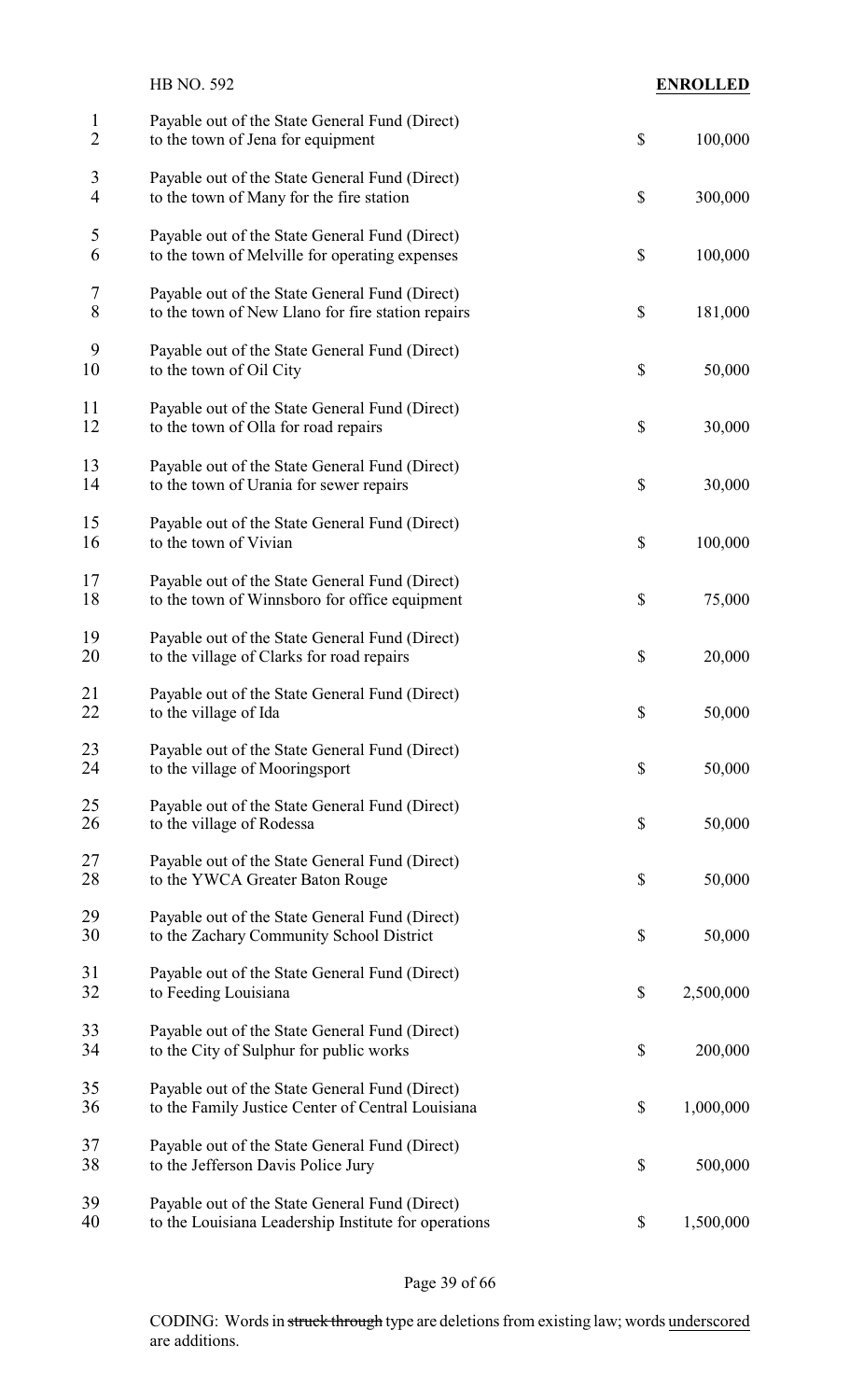|                                                  | HB NO. 592                                                                                                                                                                                                  |                           | <b>ENROLLED</b> |
|--------------------------------------------------|-------------------------------------------------------------------------------------------------------------------------------------------------------------------------------------------------------------|---------------------------|-----------------|
| $\mathbf{1}$<br>$\overline{c}$<br>$\overline{3}$ | Payable out of the State General Fund (Direct)<br>for the Concordia Parish Community Swimming<br>Pool upgrade                                                                                               | $\mathcal{S}$             | 150,000         |
| $\overline{4}$<br>5<br>6                         | Payable out of the State General Fund (Direct)<br>to the town of Livingston for renovation of the<br>old courthouse                                                                                         | $\mathcal{S}$             | 100,000         |
| 7<br>8<br>9<br>10                                | Payable out of the State General Fund (Direct)<br>to Ascension Parish Government for fire districts, to<br>be distributed as follows: \$30,000 for Fire District<br>No. 1; \$5,000 for Fire District No. 2; |                           |                 |
| 11                                               | and \$5,000 for Fire District No. 3                                                                                                                                                                         | \$                        | 40,000          |
| 12<br>13<br>14                                   | Payable out of the State General Fund (Direct)<br>to Bossier City for street improvements on<br>Benton Road at Interstate 220                                                                               | $\boldsymbol{\mathsf{S}}$ | 75,000          |
| 15<br>16<br>17                                   | Payable out of the State General Fund (Direct)<br>to Bossier City for street improvements on<br>Hamilton Road at the KCS underpass                                                                          | \$                        | 75,000          |
| 18<br>19<br>20                                   | Payable out of the State General Fund (Direct)<br>to Family Promise of St. Tammany Willie<br>Paretti Day Center for operating expenses                                                                      | $\boldsymbol{\mathsf{S}}$ | 100,000         |
| 21<br>22<br>23                                   | Payable out of the State General Fund (Direct)<br>to Grambling State University to overlay<br>Central Avenue                                                                                                | $\boldsymbol{\mathsf{S}}$ | 200,000         |
| 24<br>25<br>26                                   | Payable out of the State General Fund (Direct)<br>to Iberville Parish Government for dredging<br>Breaux Bayou                                                                                               | $\mathcal{S}$             | 300,000         |
| 27<br>28<br>29<br>30                             | Payable out of the State General Fund (Direct)<br>to Jefferson Parish for Parc Des Familles for<br>construction of new soccer fields, lighting, and<br>drainage                                             | $\mathcal{S}$             | 200,000         |
| 31<br>32<br>33                                   | Payable out of the State General Fund (Direct)<br>to Jefferson Parish for the Pontiff Booster Club<br>for Pontiff Playground                                                                                | $\boldsymbol{\mathsf{S}}$ | 1,600,000       |
| 34<br>35<br>36                                   | Payable out of the State General Fund (Direct)<br>to Mercy Medical Health Center in Jackson<br>Parish for a portable X-ray machine                                                                          | $\boldsymbol{\mathsf{S}}$ | 35,000          |
| 37<br>38<br>39                                   | Payable out of the State General Fund (Direct)<br>to Northshore Technical and Community<br>College - Livingston Branch                                                                                      | $\mathcal{S}$             | 100,000         |
| 40<br>41<br>42                                   | Payable out of the State General Fund (Direct)<br>to Ouachita Parish Government for audio-visual<br>equipment for the courthouse                                                                            | $\boldsymbol{\mathsf{S}}$ | 140,000         |
| 43<br>44<br>45                                   | Payable out of the State General Fund (Direct)<br>to Pointe Coupee Parish Government for<br>courthouse annex repairs                                                                                        | $\boldsymbol{\mathsf{S}}$ | 390,000         |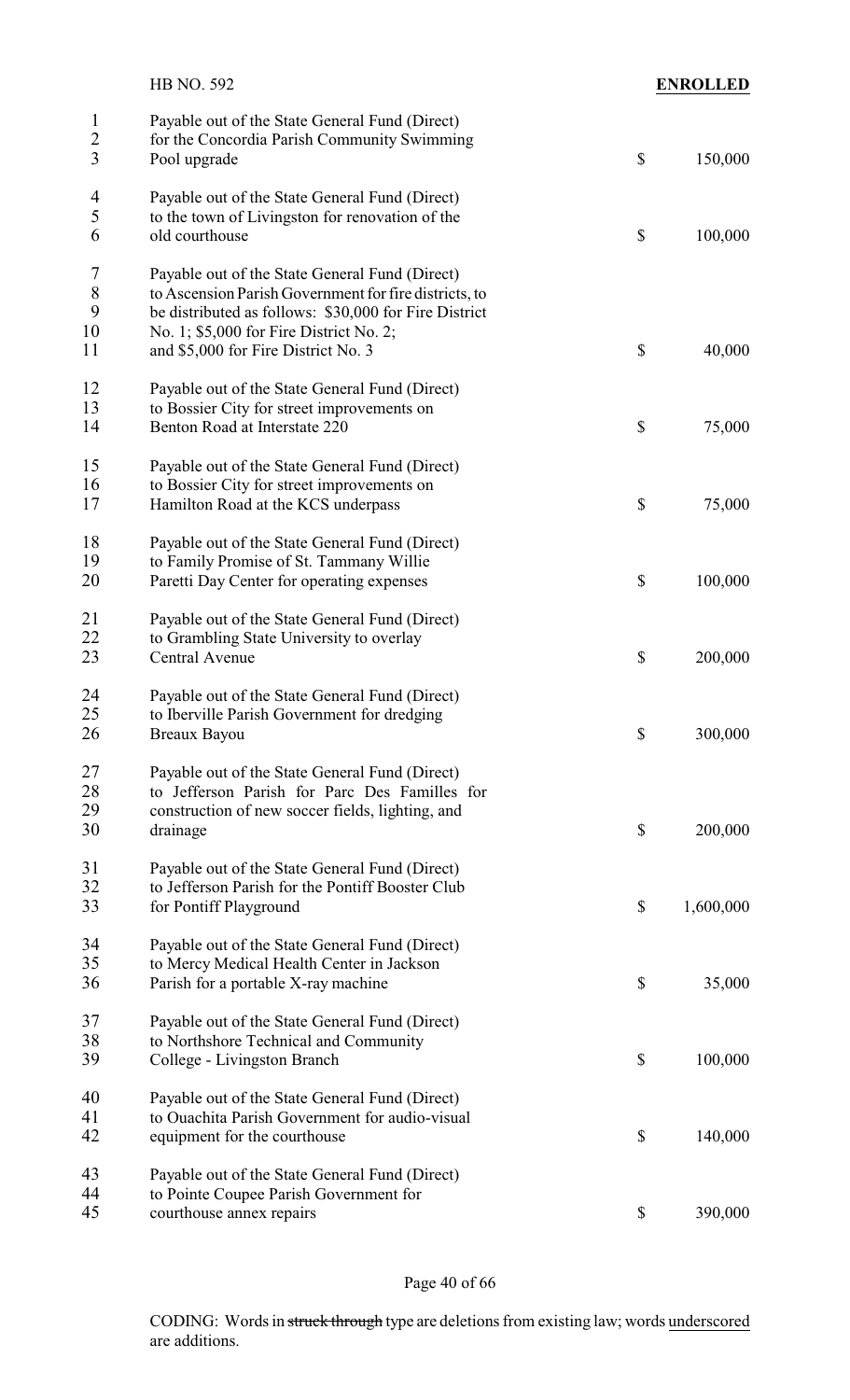|                               | HB NO. 592                                                                                                                                                                             | <b>ENROLLED</b> |
|-------------------------------|----------------------------------------------------------------------------------------------------------------------------------------------------------------------------------------|-----------------|
| $\mathbf{1}$<br>$\frac{2}{3}$ | Payable out of the State General Fund (Direct)<br>to Pointe Coupee Parish Government for Richey<br>Street drainage                                                                     | \$<br>260,000   |
| $\overline{4}$<br>5<br>6      | Payable out of the State General Fund (Direct)<br>to Southeast Louisiana Underwater Search and<br>Recovery for the Mesotech sonar system                                               | \$<br>80,000    |
| 7<br>8<br>9                   | Payable out of the State General Fund (Direct)<br>to St. Charles Parish for West Bank Bridge Park<br>for revitalization after Hurricane Ida                                            | \$<br>750,000   |
| 10<br>11<br>12                | Payable out of the State General Fund (Direct)<br>to St. Helena Economic Development<br>Foundation for expenses                                                                        | \$<br>44,000    |
| 13<br>14<br>15                | Payable out of the State General Fund (Direct)<br>to St. James Parish Government to be equally<br>divided among volunteer fire departments                                             | \$<br>30,000    |
| 16<br>17<br>18<br>19          | Payable out of the State General Fund (Direct)<br>to St. James Parish School Board for the intern and<br>apprentice program and other operations<br>and maintenance for parish schools | \$<br>200,000   |
| 20<br>21<br>22                | Payable out of the State General Fund (Direct)<br>to St. Martin Parish Government for security<br>cameras for parks and boat landings                                                  | \$<br>20,000    |
| 23<br>24<br>25                | Payable out of the State General Fund (Direct)<br>to the 23rd Judicial District Attorney's Office for<br>computer and security upgrades                                                | \$<br>40,000    |
| 26<br>27<br>28                | Payable out of the State General Fund (Direct)<br>to the ABC Pregnancy Resource Center in Lake<br>Charles for operation                                                                | \$<br>62,500    |
| 29<br>30<br>31                | Payable out of the State General Fund (Direct)<br>to the Algiers Development District for<br>beautification and litter abatement                                                       | \$<br>100,000   |
| 32<br>33<br>34                | Payable out of the State General Fund (Direct)<br>to the Algiers Development District for<br>recreational infrastructure                                                               | \$<br>100,000   |
| 35<br>36<br>37                | Payable out of the State General Fund (Direct)<br>to the Algiers Development District for Federal<br>City infrastructure and maintenance                                               | \$<br>100,000   |
| 38<br>39<br>40                | Payable out of the State General Fund (Direct)<br>to the Algiers Development District for the Human<br><b>Assistance Needs and Development Program</b>                                 | \$<br>100,000   |
| 41<br>42<br>43<br>44          | Payable out of the State General Fund (Direct)<br>to the Algiers Economic Development Foundation<br>for the Algiers Career and Educational<br>Development Program                      | \$<br>100,000   |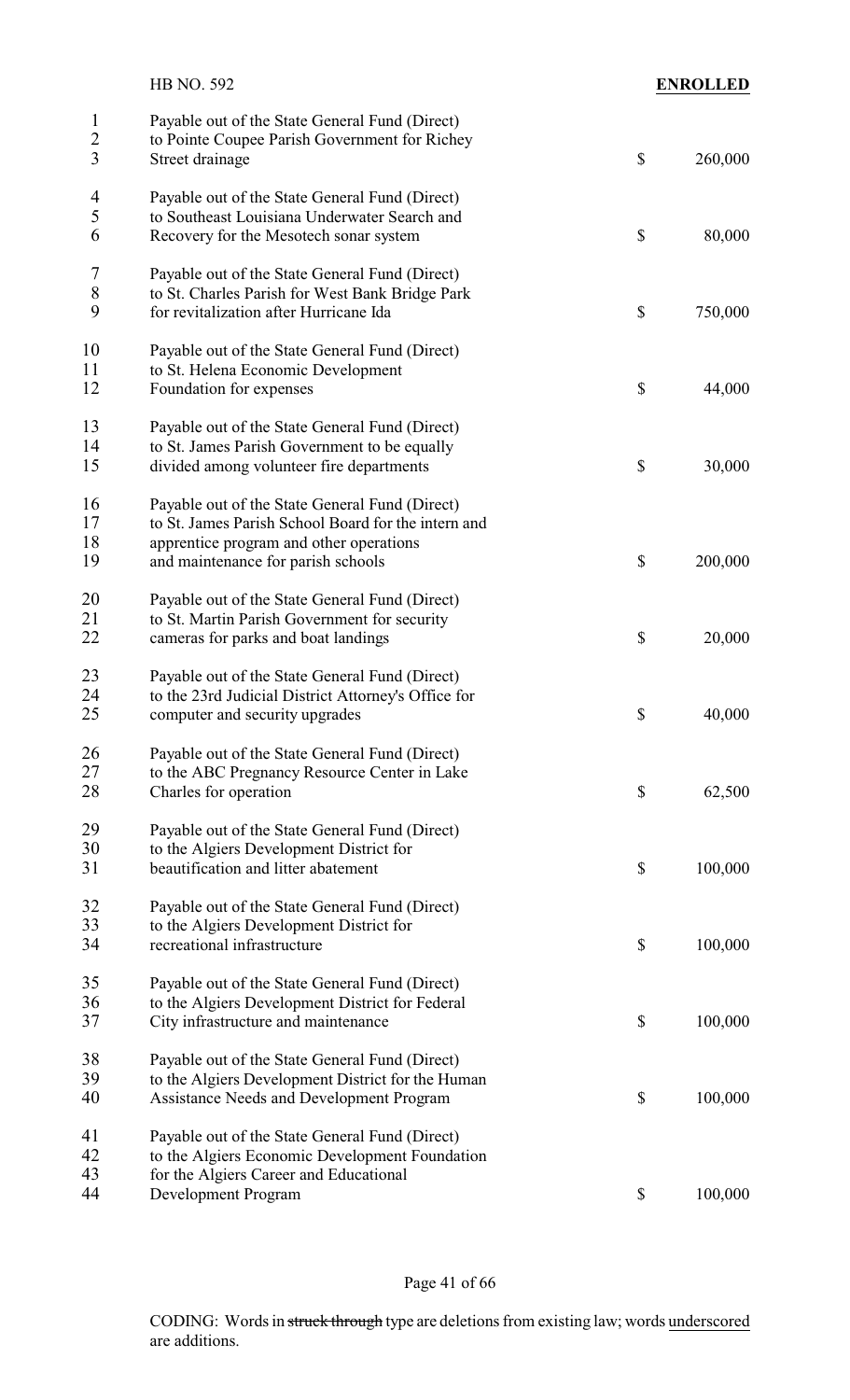|                                    | HB NO. 592                                                                                                                                                                                                                  | <b>ENROLLED</b> |
|------------------------------------|-----------------------------------------------------------------------------------------------------------------------------------------------------------------------------------------------------------------------------|-----------------|
| $\mathbf{1}$<br>$\frac{2}{3}$<br>4 | Payable out of the State General Fund (Direct)<br>to the Allen Parish Police Jury for road<br>construction and drainage maintenance<br>equipment                                                                            | \$<br>70,000    |
| 5<br>6<br>$\overline{7}$<br>8<br>9 | Payable out of the State General Fund (Direct)<br>to the Allen Parish Police Jury for the Clerk of<br>Court E-File and redaction software system and<br>installation services for civil records digital<br>storage          | \$<br>25,000    |
| 10<br>11<br>12<br>13<br>14         | Payable out of the State General Fund (Direct)<br>to the Allen Parish Sheriff's Office for construction<br>and materials for emergency response staging area<br>and two school resource police units for<br>parish-wide use | \$<br>200,000   |
| 15<br>16<br>17<br>18               | Payable out of the State General Fund (Direct)<br>to the Ascension Parish Government for La.<br>Highway 44 and Parker Road roundabout and<br>intersection improvements                                                      | \$<br>600,000   |
| 19<br>20<br>21                     | Payable out of the State General Fund (Direct)<br>to the Assumption Parish Sheriff's Office to<br>update radio equipment                                                                                                    | \$<br>75,000    |
| 22<br>23<br>24                     | Payable out of the State General Fund (Direct)<br>to the Avoyelles Parish Police Jury for<br>drainage improvements and equipment                                                                                            | \$<br>50,000    |
| 25<br>26<br>27                     | Payable out of the State General Fund (Direct)<br>to the Avoyelles Parish Police Jury for Log Road<br>drainage, repairs, and materials in Bordelonville                                                                     | \$<br>150,000   |
| 28<br>29<br>30<br>31               | Payable out of the State General Fund (Direct)<br>to the Avoyelles Parish Police Jury for the<br>Avoyelles Youth Community Based Program for<br>planning, construction, acquisition and equipment                           | \$<br>350,000   |
| 32<br>33<br>34<br>35               | Payable out of the State General Fund (Direct)<br>to the Avoyelles Parish Sheriff's Office for<br>twenty (20) officer body cameras and a litter<br>abatement truck for parish-wide use                                      | \$<br>50,000    |
| 36<br>37<br>38                     | Payable out of the State General Fund (Direct)<br>to the Barbe High School Bucaneers Baseball<br>Program for improvements                                                                                                   | \$<br>800,000   |
| 39<br>40<br>41                     | Payable out of the State General Fund (Direct)<br>to the Baton Rouge North Economic<br><b>Development District</b>                                                                                                          | \$<br>150,000   |
| 42<br>43<br>44                     | Payable out of the State General Fund (Direct)<br>to the Baton Rouge Police Department for<br>operational expenses                                                                                                          | \$<br>750,000   |
| 45<br>46<br>47                     | Payable out of the State General Fund (Direct)<br>to the Beauregard Parish Police Jury for building<br>renovations                                                                                                          | \$<br>250,000   |

Page 42 of 66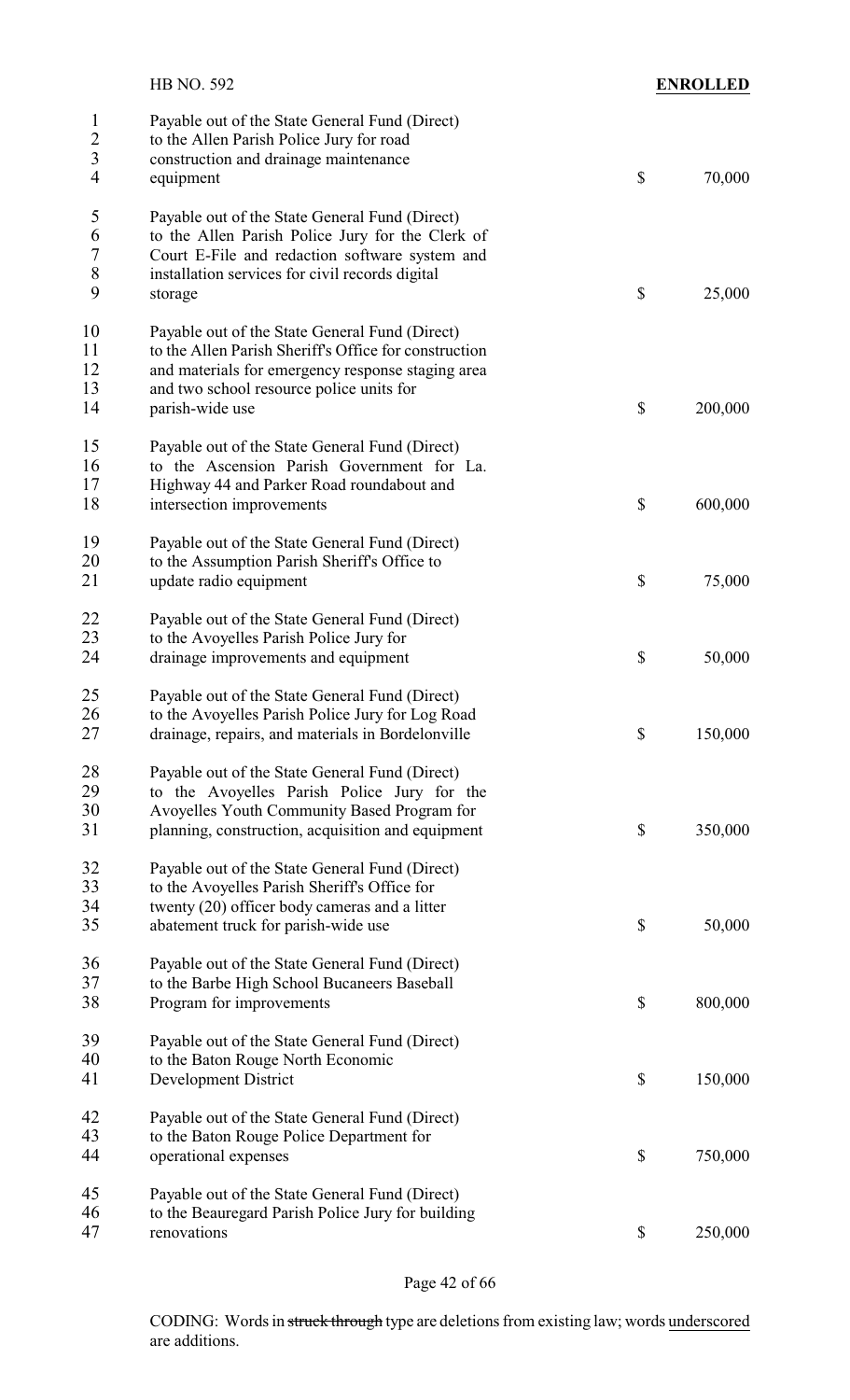|                                                  | HB NO. 592                                                                                                                           |                           | <b>ENROLLED</b> |
|--------------------------------------------------|--------------------------------------------------------------------------------------------------------------------------------------|---------------------------|-----------------|
| $\mathbf{1}$<br>$\overline{2}$<br>$\overline{3}$ | Payable out of the State General Fund (Direct)<br>to the Bienville Parish Police Jury for repairs<br>and improvement of parish roads | $\boldsymbol{\mathsf{S}}$ | 100,000         |
| $\overline{4}$                                   | Payable out of the State General Fund (Direct)                                                                                       |                           |                 |
| 5<br>6                                           | to the Bossier Parish Police Jury for<br>improvements to South Bossier Park                                                          | \$                        | 75,000          |
| $\overline{7}$                                   | Payable out of the State General Fund (Direct)                                                                                       |                           |                 |
| $\,8\,$                                          | to the Bossier Parish Police Jury for sewer and                                                                                      |                           |                 |
| 9                                                | water lines for a new sawmill                                                                                                        | $\boldsymbol{\mathsf{S}}$ | 300,000         |
| 10<br>11                                         | Payable out of the State General Fund (Direct)<br>to the Bright School for the Deaf in New Orleans                                   | \$                        | 50,000          |
| 12<br>13                                         | Payable out of the State General Fund (Direct)                                                                                       |                           |                 |
| 14                                               | to the Caldwell Parish Police Jury for drainage<br>improvements and equipment                                                        | \$                        | 100,000         |
| 15                                               | Payable out of the State General Fund (Direct)                                                                                       |                           |                 |
| 16<br>17                                         | to the Catahoula Parish Police Jury for drainage<br>improvements and equipment                                                       | $\boldsymbol{\mathsf{S}}$ | 100,000         |
| 18                                               | Payable out of the State General Fund (Direct)                                                                                       |                           |                 |
| 19                                               | to the Catholic Cemetery Restoration Project for                                                                                     |                           |                 |
| 20<br>21                                         | renovation and repairs to the Old Catholic<br>Cemetery in Lake Charles                                                               | $\boldsymbol{\mathsf{S}}$ | 175,000         |
| <u>22</u>                                        | Payable out of the State General Fund (Direct)                                                                                       |                           |                 |
| 23<br>24                                         | to the Central Community School District for<br>Autism Park                                                                          | \$                        | 500,000         |
| 25                                               | Payable out of the State General Fund (Direct)                                                                                       |                           |                 |
| 26                                               | to the Children's Advocacy Center - Hope                                                                                             |                           |                 |
| 27                                               | House of Covington for operating expenses                                                                                            | $\boldsymbol{\mathsf{S}}$ | 340,000         |
| 28<br>29                                         | Payable out of the State General Fund (Direct)                                                                                       |                           |                 |
| 30                                               | to the City of Alexandria for Southland Street<br>repairs project                                                                    | $\boldsymbol{\mathsf{S}}$ | 100,000         |
| 31                                               | Payable out of the State General Fund (Direct)                                                                                       |                           |                 |
| 32                                               | to the City of Central Chamber of Commerce for                                                                                       |                           |                 |
| 33                                               | economic development                                                                                                                 | $\boldsymbol{\mathsf{S}}$ | 50,000          |
| 34                                               | Payable out of the State General Fund (Direct)                                                                                       |                           |                 |
| 35<br>36                                         | to the Central Community School<br>System for restoration of old                                                                     |                           |                 |
| 37                                               | monuments in Greenwell Springs                                                                                                       | \$                        | 25,000          |
| 38                                               | Payable out of the State General Fund (Direct)                                                                                       |                           |                 |
| 39                                               | to the city of Covington Police Department                                                                                           |                           |                 |
| 40                                               | for equipment                                                                                                                        | $\boldsymbol{\mathsf{S}}$ | 100,000         |
| 41                                               | Payable out of the State General Fund (Direct)                                                                                       |                           |                 |
| 42                                               | to the city of Denham Springs for drainage projects                                                                                  | $\boldsymbol{\mathsf{S}}$ | 300,000         |
| 43<br>44                                         | Payable out of the State General Fund (Direct)<br>to the city of DeQuincy for police department                                      |                           |                 |
| 45                                               | equipment                                                                                                                            | $\boldsymbol{\mathsf{S}}$ | 70,000          |
|                                                  |                                                                                                                                      |                           |                 |

Page 43 of 66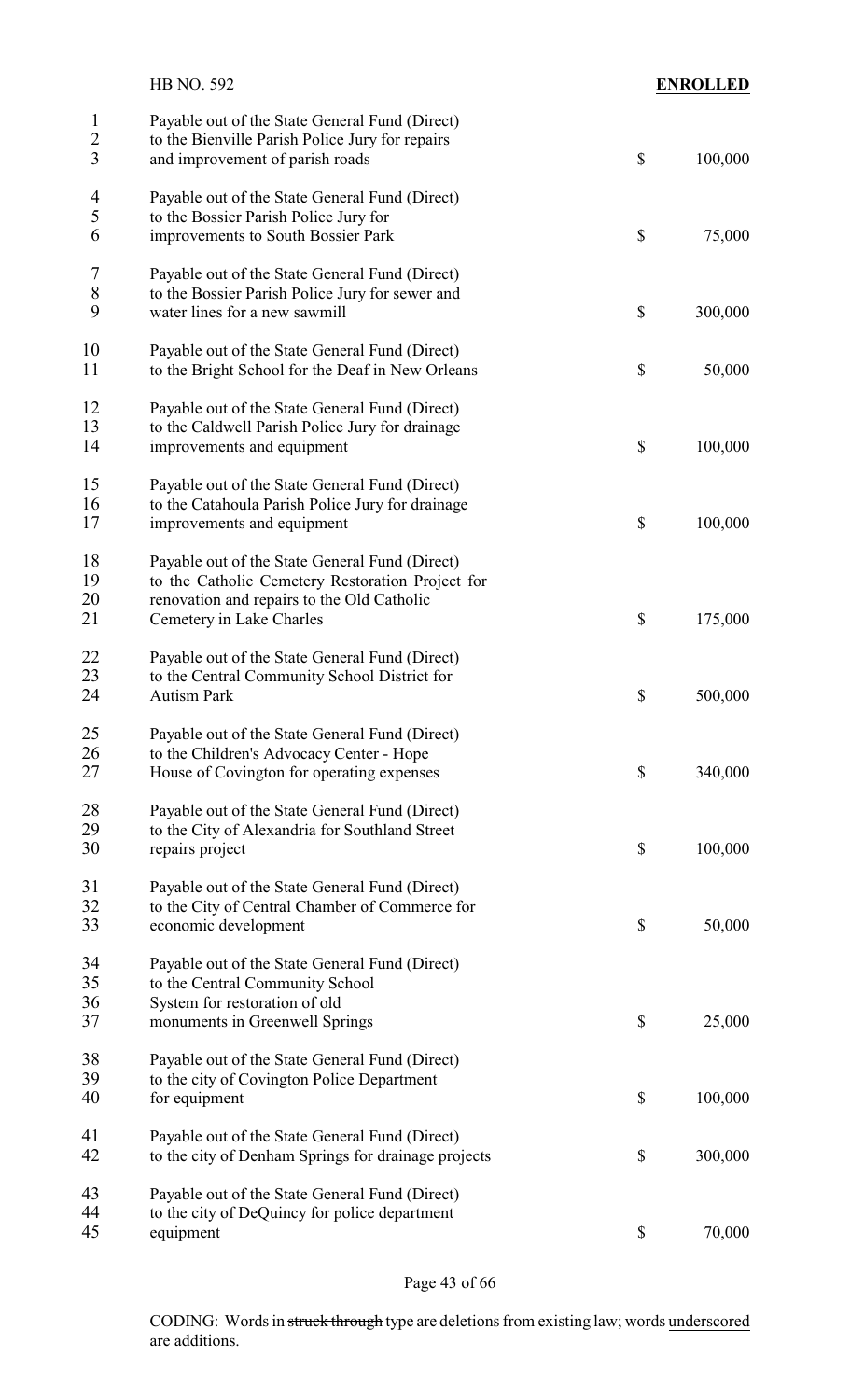|                                                  | HB NO. 592                                                                                                               | <b>ENROLLED</b> |
|--------------------------------------------------|--------------------------------------------------------------------------------------------------------------------------|-----------------|
| $\mathbf{1}$<br>$\overline{c}$<br>$\overline{3}$ | Payable out of the State General Fund (Direct)<br>to the city of DeRidder for the Kingdom Center<br>after school program | \$<br>75,000    |
|                                                  |                                                                                                                          |                 |
| 4                                                | Payable out of the State General Fund (Direct)                                                                           |                 |
| 5<br>6                                           | to the city of Franklin for the replacement of the<br>historic lamp posts on Northwest Boulevard                         | \$<br>300,000   |
|                                                  |                                                                                                                          |                 |
| 7                                                | Payable out of the State General Fund (Direct)                                                                           |                 |
| 8                                                | to the City of Harahan for a sewer plant                                                                                 |                 |
| 9                                                | centrifugation system and two blowers                                                                                    | \$<br>470,638   |
| 10                                               | Payable out of the State General Fund (Direct)                                                                           |                 |
| 11                                               | to the city of Henderson for back overhang for                                                                           |                 |
| 12                                               | parking and furniture                                                                                                    | \$<br>28,000    |
| 13                                               | Payable out of the State General Fund (Direct)                                                                           |                 |
| 14                                               | to the city of Henderson for Huval Street                                                                                |                 |
| 15                                               | drainage improvements                                                                                                    | \$<br>100,000   |
|                                                  |                                                                                                                          |                 |
| 16                                               | Payable out of the State General Fund (Direct)                                                                           |                 |
| 17<br>18                                         | to the City of Kenner for body cameras and<br>radios for police                                                          | \$<br>529,362   |
|                                                  |                                                                                                                          |                 |
| 19                                               | Payable out of the State General Fund (Direct)                                                                           |                 |
| 20                                               | to the city of Leesville for the Martin Luther                                                                           |                 |
| 21                                               | King Center after school program                                                                                         | \$<br>75,000    |
| 22                                               | Payable out of the State General Fund (Direct)                                                                           |                 |
| 23                                               | to the city of Mandeville Police Department                                                                              |                 |
| 24                                               | for equipment                                                                                                            | \$<br>122,000   |
| 25                                               |                                                                                                                          |                 |
| 26                                               | Payable out of the State General Fund (Direct)<br>to the city of Minden for improvements to                              |                 |
| 27                                               | <b>Victory Park</b>                                                                                                      | \$<br>100,000   |
|                                                  |                                                                                                                          |                 |
| 28                                               | Payable out of the State General Fund (Direct)                                                                           |                 |
| 29<br>30                                         | to the city of Monroe for a vacuum truck<br>for wastewater                                                               | \$<br>112,000   |
|                                                  |                                                                                                                          |                 |
| 31                                               | Payable out of the State General Fund (Direct)                                                                           |                 |
| 32                                               | to the city of Monroe for Twin City BMX                                                                                  |                 |
| 33                                               | facility upgrades                                                                                                        | \$<br>200,000   |
| 34                                               | Payable out of the State General Fund (Direct)                                                                           |                 |
| 35                                               | to the city of Natchitoches for Big Brothers                                                                             |                 |
| 36                                               | <b>Big Sisters</b>                                                                                                       | \$<br>75,000    |
| 37                                               | Payable out of the State General Fund (Direct)                                                                           |                 |
| 38                                               | to the city of New Orleans for two (2) waste                                                                             |                 |
| 39                                               | drop-off sites to control illegal dumping                                                                                | \$<br>1,100,000 |
|                                                  |                                                                                                                          |                 |
| 40                                               | Payable out of the State General Fund (Direct)                                                                           |                 |
| 41<br>42                                         | to the City of Pineville for Burns Street/College<br>Drive Street and Sewer improvements                                 | \$<br>100,000   |
|                                                  |                                                                                                                          |                 |
| 43                                               | Payable out of the State General Fund (Direct)                                                                           |                 |
| 44                                               | to the city of Ponchatoula for Ponchatoula                                                                               |                 |
| 45                                               | <b>Athletic Park</b>                                                                                                     | \$<br>150,000   |

Page 44 of 66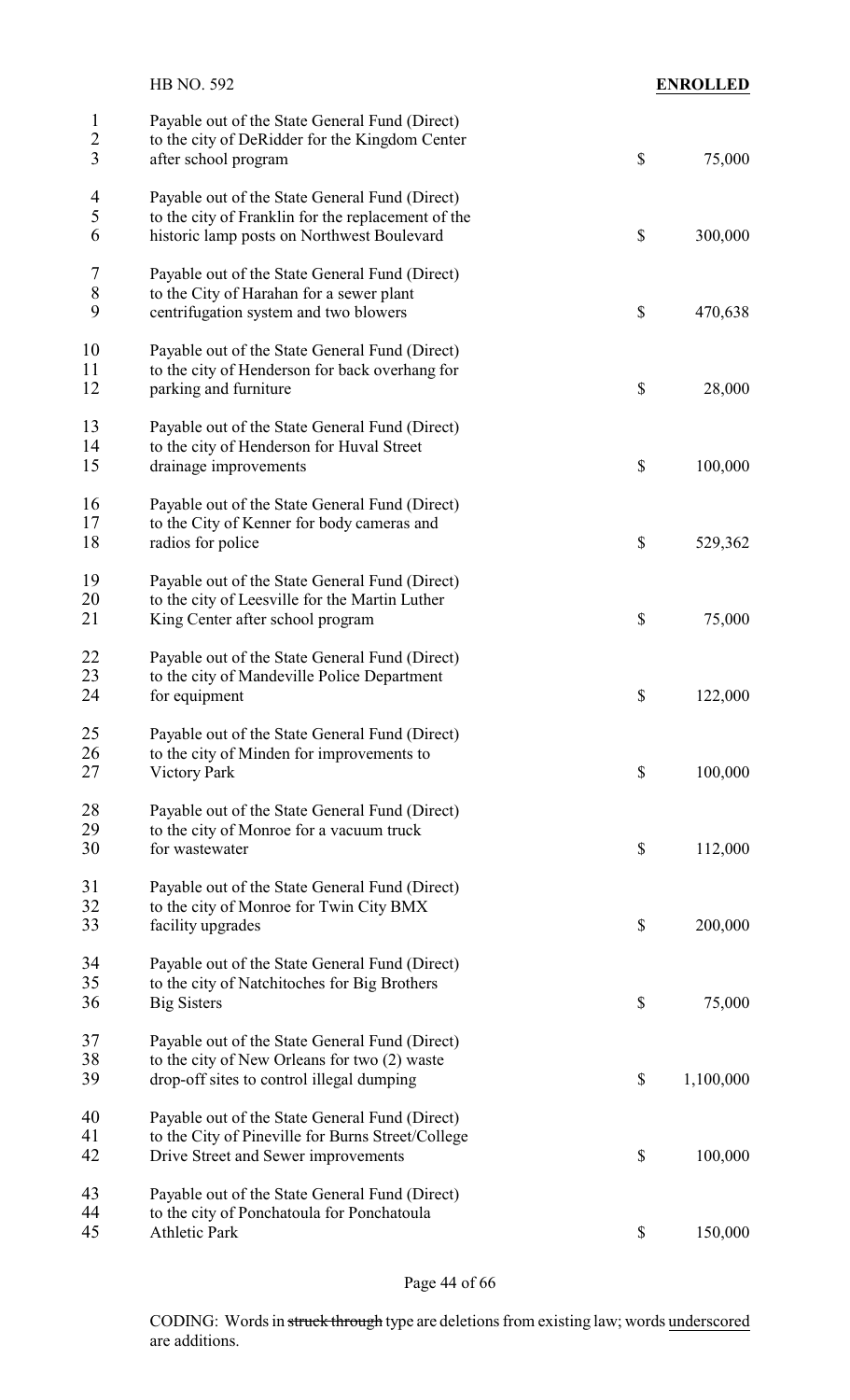|                                     | HB NO. 592                                                                                                                                                                                     | <b>ENROLLED</b> |
|-------------------------------------|------------------------------------------------------------------------------------------------------------------------------------------------------------------------------------------------|-----------------|
| $\mathbf{1}$<br>$\overline{2}$<br>3 | Payable out of the State General Fund (Direct)<br>to the city of Rayne for roof repairs to the<br>Rayne Civic Center                                                                           | \$<br>200,000   |
| 4<br>5<br>6                         | Payable out of the State General Fund (Direct)<br>to the city of Shreveport for the Southern Hills<br>Business Association for a dog park                                                      | \$<br>50,000    |
| 7<br>$\,8\,$<br>9                   | Payable out of the State General Fund (Direct)<br>to the city of Slidell for Olde Towne Main<br>Street streetscaping                                                                           | \$<br>200,000   |
| 10<br>11<br>12                      | Payable out of the State General Fund (Direct)<br>to the city of Slidell for SCADA for floodgates<br>in Lee Street Basin                                                                       | \$<br>250,000   |
| 13<br>14                            | Payable out of the State General Fund (Direct)<br>to the city of St. Martinville for operating expenses                                                                                        | \$<br>75,000    |
| 15<br>16<br>17                      | Payable out of the State General Fund (Direct)<br>to the city of Walker for a generator and lights<br>for disability and recreation parks                                                      | \$<br>400,000   |
| 18<br>19<br>20<br>21                | Payable out of the State General Fund (Direct)<br>to the city of West Monroe for new sidewalks for<br>safe access to Kiroli Elementary School and<br>Kiroli Park                               | \$<br>290,000   |
| 22<br>23<br>24                      | Payable out of the State General Fund (Direct)<br>to the City of Westlake for Gas Meter<br>Drive-by System                                                                                     | \$<br>200,000   |
| 25<br>26<br>27                      | Payable out of the State General Fund (Direct)<br>to the Claiborne Parish Police Jury for<br>emergency road repairs                                                                            | \$<br>300,000   |
| 28<br>29<br>30                      | Payable out of the State General Fund (Direct)<br>to the Concordia Parish Police Jury for drainage<br>improvements and equipment                                                               | \$<br>150,000   |
| 31<br>32<br>33                      | Payable out of the State General Fund (Direct)<br>to the De Soto Parish Bible Charity School<br>Society for building repairs                                                                   | \$<br>10,000    |
| 34<br>35<br>36                      | Payable out of the State General Fund (Direct)<br>to the Dr. James Gilmore, Jr. Institute for<br>Human Development and Excellence                                                              | \$<br>150,000   |
| 37<br>38<br>39<br>40                | Payable out of the State General Fund (Direct)<br>to the East Baton Rouge Sheriff's Office for Rapid<br>Response DNA Testing and the Central Area<br>Fentanyl and Human Trafficking Task Force | \$<br>1,000,000 |
| 41<br>42<br>43<br>44                | Payable out of the State General Fund (Direct)<br>to the Ecole Pointe-au-Chien Elementary school, in<br>the event House Bill No. 261 of the 2022                                               |                 |
| 45                                  | Regular Session of the Louisiana Legislature<br>is enacted into law                                                                                                                            | \$<br>2,000,000 |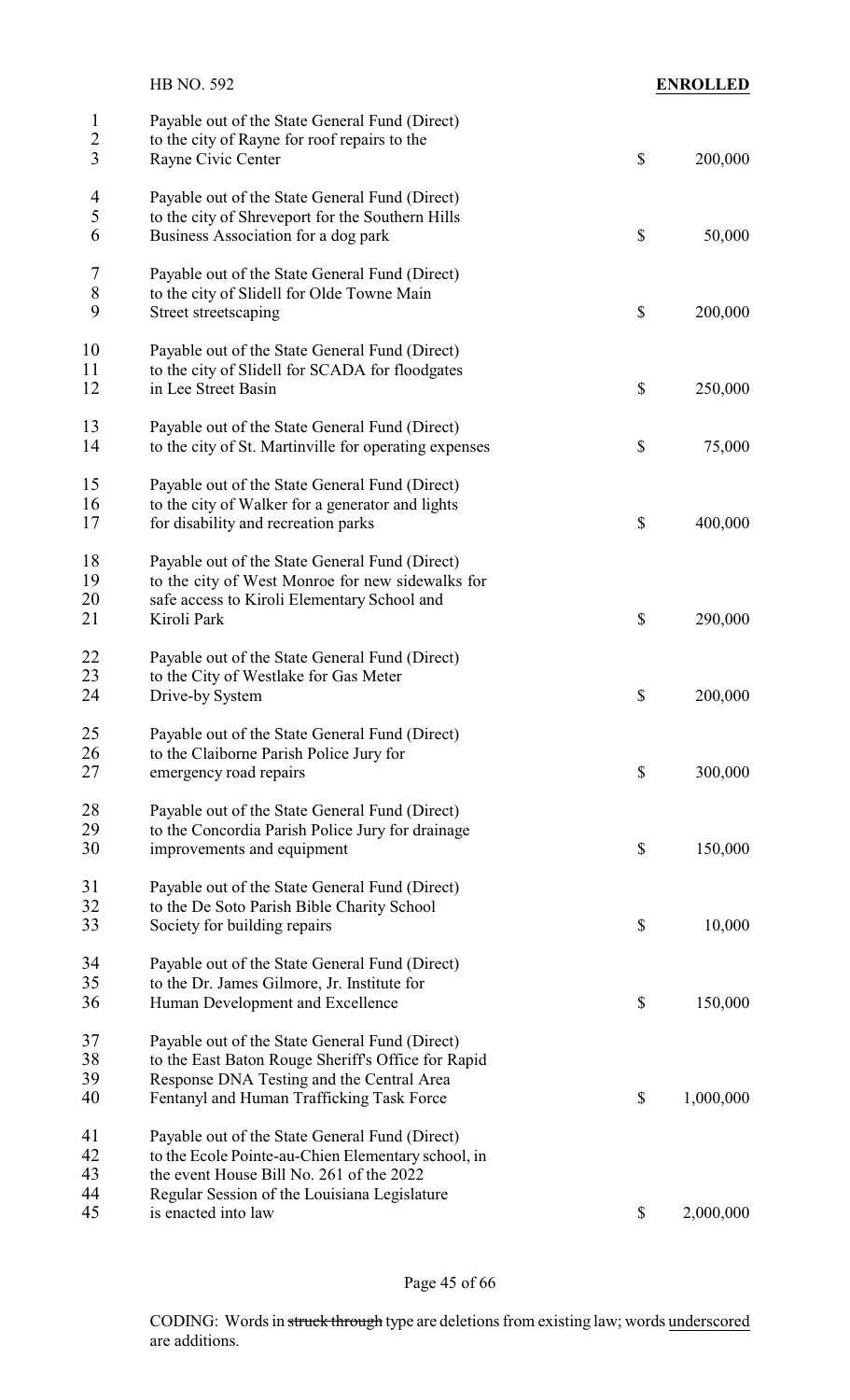|                                     | HB NO. 592                                                                                                                                                                   | <b>ENROLLED</b> |
|-------------------------------------|------------------------------------------------------------------------------------------------------------------------------------------------------------------------------|-----------------|
| $\mathbf{l}$<br>$\overline{c}$<br>3 | Payable out of the State General Fund (Direct)<br>to the Evangeline Parish Police Jury for road<br>construction and drainage maintenance equipment                           | \$<br>70,000    |
| $\overline{4}$<br>5<br>6            | Payable out of the State General Fund (Direct)<br>to the Evangeline Parish Sheriff's Office for<br>officer body cameras                                                      | \$<br>15,000    |
| 7<br>$\,8\,$<br>9                   | Payable out of the State General Fund (Direct)<br>to the Franklin Parish Police Jury for drainage<br>improvements and equipment                                              | \$<br>150,000   |
| 10<br>11<br>12                      | Payable out of the State General Fund (Direct)<br>to the Friends of Safety Town/Caddo Sheriff<br>Department for new equipment                                                | \$<br>50,000    |
| 13<br>14<br>15                      | Payable out of the State General Fund (Direct)<br>to the Grant Parish Police Jury for the<br>voting precinct                                                                 | \$<br>50,000    |
| 16<br>17<br>18                      | Payable out of the State General Fund (Direct)<br>to the Grant Parish Sheriff's Office for the<br>evidence room                                                              | \$<br>280,000   |
| 19<br>20<br>21<br>22                | Payable out of the State General Fund (Direct)<br>to the Grant Parish Sheriff's Office for the Grant<br>Parish Law Enforcement District for annex<br>improvements            | \$<br>109,125   |
| 23<br>24<br>25                      | Payable out of the State General Fund (Direct)<br>to the Gretna Police Department for dash<br>camera equipment                                                               | \$<br>250,000   |
| 26<br>27<br>28                      | Payable out of the State General Fund (Direct)<br>to the H.O.P.E. Outreach (Monroe) for<br>operating expenses                                                                | \$<br>75,000    |
| 29<br>30<br>31                      | Payable out of the State General Fund (Direct)<br>to the Houma-Terrebonne Airport for the Remotely<br>Piloted Aircraft Theater and drone program                             | \$<br>3,000,000 |
| 32<br>33<br>34                      | Payable out of the State General Fund (Direct)<br>to the Iberia Parish Government for<br>improvements to Labit Road                                                          | \$<br>400,000   |
| 35<br>36<br>37<br>38                | Payable out of the State General Fund (Direct)<br>to the Iberia Parish Government for the Acadiana<br>Regional Airport Dash North Taxi<br>Lane improvements, North Connector | \$<br>1,207,000 |
| 39<br>40<br>41                      | Payable out of the State General Fund (Direct)<br>to the Iberia Parish Sheriff's Office for<br>police radios                                                                 | \$<br>200,000   |
| 42<br>43<br>44                      | Payable out of the State General Fund (Direct)<br>to the Iberia Parish Sheriff's Office for radios,<br>drones, and software                                                  | \$<br>145,000   |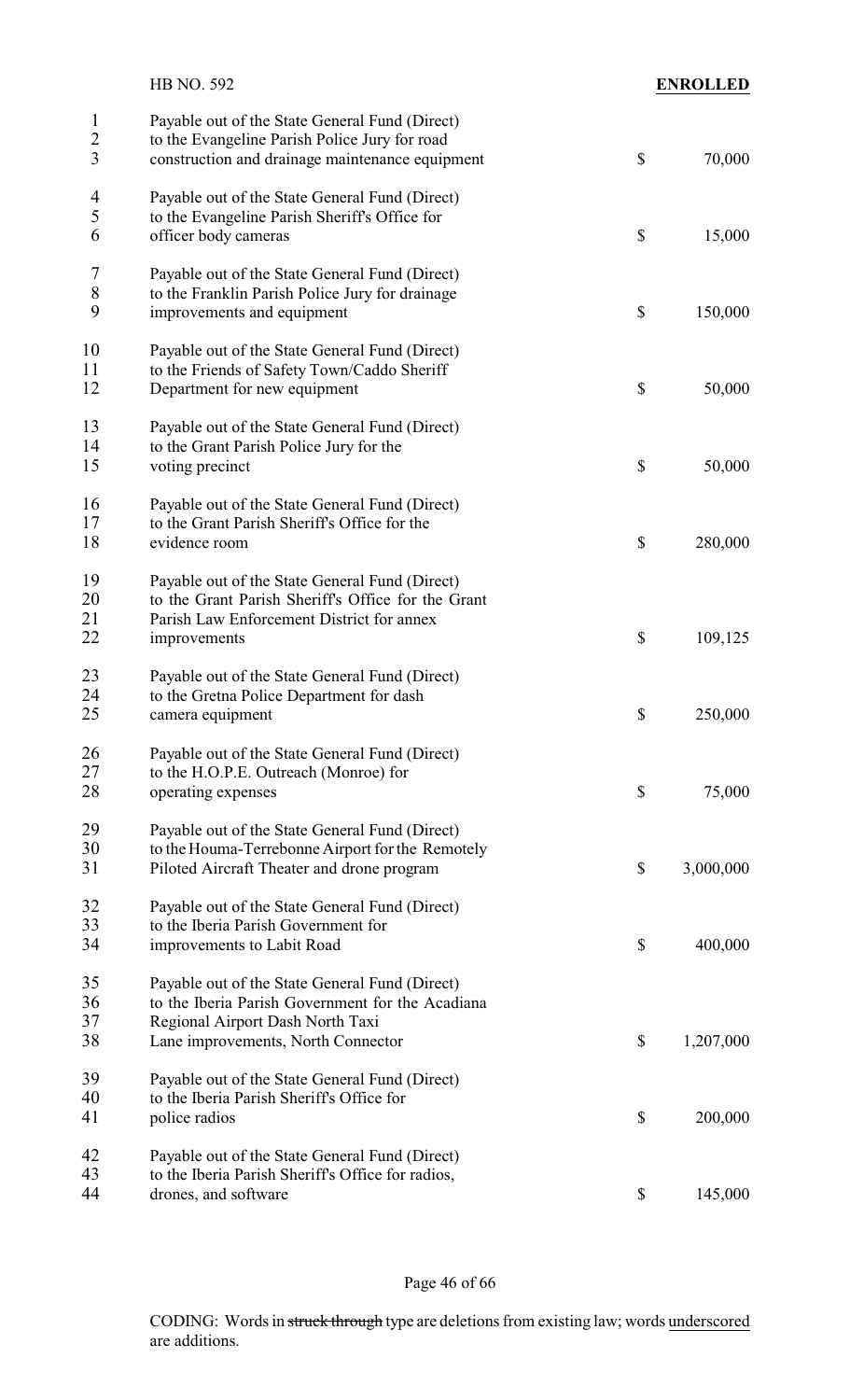|                                                  | HB NO. 592                                                                                                                                                                                                   | <b>ENROLLED</b> |
|--------------------------------------------------|--------------------------------------------------------------------------------------------------------------------------------------------------------------------------------------------------------------|-----------------|
| $\mathbf{1}$<br>$\overline{c}$<br>$\overline{3}$ | Payable out of the State General Fund (Direct)<br>to the Iberville Parish Sheriff's Office for<br>portable radios for units                                                                                  | \$<br>75,000    |
| $\overline{4}$<br>5<br>6<br>$\overline{7}$       | Payable out of the State General Fund (Direct)<br>to the Jefferson Parish Council for historical,<br>recreational, and athletic facilities located in<br>Jefferson Parish Council District No. 2             | \$<br>1,000,000 |
| 8<br>9<br>10                                     | Payable out of the State General Fund (Direct)<br>to the Jefferson Parish Council, District 3 for<br>recreational infrastructure                                                                             | \$<br>100,000   |
| 11<br>12<br>13                                   | Payable out of the State General Fund (Direct)<br>to the Jefferson Parish Sheriff's Office for the<br>Mesotech sonar system                                                                                  | \$<br>80,000    |
| 14<br>15<br>16                                   | Payable out of the State General Fund (Direct)<br>to the Jefferson Parish Sheriff's Office Narcotics<br>Group for thirty-eight (38) modernized patrol rifles                                                 | \$<br>50,600    |
| 17<br>18<br>19                                   | Payable out of the State General Fund (Direct)<br>to the Jefferson Parish Sheriff's Office Narcotics<br>Group for upgrades of existing rifles                                                                | \$<br>24,100    |
| 20<br>21<br>22                                   | Payable out of the State General Fund (Direct)<br>to the Jefferson Parish Sheriff's Office Narcotics<br>Group for fifteen $(15)$ night vision goggles                                                        | \$<br>68,300    |
| 23<br>24<br>25                                   | Payable out of the State General Fund (Direct)<br>to the Jefferson Parish Sheriff's Office Narcotics<br>Group for fifteen (15) sets of body armor                                                            | \$<br>33,000    |
| 26<br>27<br>28<br>29                             | Payable out of the State General Fund (Direct)<br>to the Jefferson Parish Sheriff's Office Narcotics<br>Group for flashlights, optics, sights, and<br>mounting hardware for rifles                           | \$<br>65,600    |
| 30<br>31<br>32                                   | Payable out of the State General Fund (Direct)<br>to the Jefferson Parish Sheriff's Office SWAT<br>Team for thirty (30) replacement rifles                                                                   | \$<br>40,000    |
| 33<br>34<br>35                                   | Payable out of the State General Fund (Direct)<br>to the Jefferson Parish Sheriff's Office SWAT<br>Team for stand-alone rifle threat plates                                                                  | \$<br>60,000    |
| 36<br>37<br>38                                   | Payable out of the State General Fund (Direct)<br>to the Jefferson Parish Sheriff's Office SWAT<br>Team for eight (8) truck camper tops                                                                      | \$<br>38,000    |
| 39<br>40<br>41                                   | Payable out of the State General Fund (Direct)<br>to the Jefferson Parish Sheriff's Office SWAT<br>Team for one (1) air compressor to fill scuba tanks                                                       | \$<br>5,700     |
| 42<br>43<br>44<br>45                             | Payable out of the State General Fund (Direct)<br>to the Lafayette Economic Development Authority<br>(LEDA) for the Louisiana Entrepreneurship and<br>Economic Development Center (LEED) Accelerate Programs | \$<br>500,000   |
|                                                  |                                                                                                                                                                                                              |                 |

## Page 47 of 66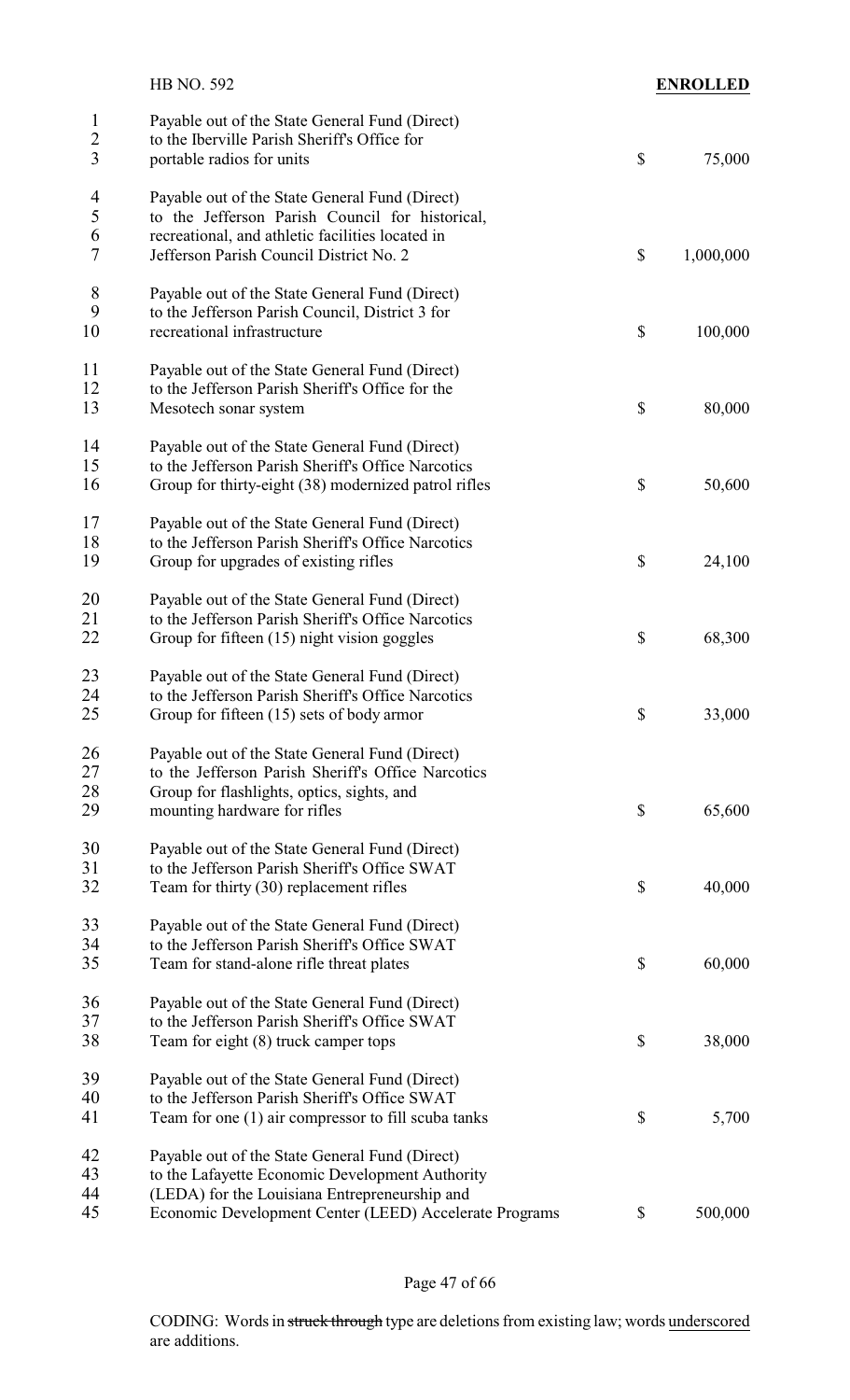|                                                  | HB NO. 592                                                                                                                     |                           | <b>ENROLLED</b> |
|--------------------------------------------------|--------------------------------------------------------------------------------------------------------------------------------|---------------------------|-----------------|
| $\mathbf{l}$<br>$\overline{2}$<br>$\overline{3}$ | Payable out of the State General Fund (Direct)<br>to the LaSalle Parish Police Jury for drainage<br>improvements and equipment | $\mathcal{S}$             | 150,000         |
|                                                  |                                                                                                                                |                           |                 |
| $\overline{4}$<br>5                              | Payable out of the State General Fund (Direct)                                                                                 |                           |                 |
| 6                                                | to the Lincoln Parish Sheriff's Office for a<br>vehicle purchase                                                               | \$                        | 20,000          |
|                                                  |                                                                                                                                |                           |                 |
| 7                                                | Payable out of the State General Fund (Direct)                                                                                 |                           |                 |
| $\,8\,$<br>9                                     | to the Livingston Parish Government for road<br>improvements to Miller Road                                                    | \$                        | 300,000         |
|                                                  |                                                                                                                                |                           |                 |
| 10<br>11                                         | Payable out of the State General Fund (Direct)                                                                                 |                           |                 |
| 12                                               | to the Livingston Parish School Board for<br>improvements to French Settlement High School,                                    |                           |                 |
| 13                                               | Maurepas schools, and Springfield High School                                                                                  | \$                        | 75,000          |
|                                                  |                                                                                                                                |                           |                 |
| 14<br>15                                         | Payable out of the State General Fund (Direct)<br>to the Logansport Chamber of Commerce for a                                  |                           |                 |
| 16                                               | new building                                                                                                                   | \$                        | 50,000          |
|                                                  |                                                                                                                                |                           |                 |
| 17<br>18                                         | Payable out of the State General Fund (Direct)<br>to the Louisiana Alliance of Boys and                                        |                           |                 |
| 19                                               | Girls Clubs                                                                                                                    | \$                        | 500,000         |
| 20                                               | Payable out of the State General Fund (Direct)                                                                                 |                           |                 |
| 21                                               | to the Louisiana Center Against Poverty for                                                                                    |                           |                 |
| 22                                               | operating expenses                                                                                                             | \$                        | 300,000         |
| 23                                               | Payable out of the State General Fund (Direct)                                                                                 |                           |                 |
| 24                                               | to the Louisiana National Guard Foundation,                                                                                    |                           |                 |
| 25                                               | Inc. for utility and infrastructure improvements                                                                               | \$                        | 5,000,000       |
| 26                                               | Payable out of the State General Fund (Direct)                                                                                 |                           |                 |
| 27                                               | to the Louisiana Sheriff's Task Force for mobile                                                                               |                           |                 |
| 28                                               | operations command post                                                                                                        | \$                        | 300,000         |
| 29                                               | Payable out of the State General Fund (Direct)                                                                                 |                           |                 |
| 30                                               | to the Louisiana Sports Hall of Fame for                                                                                       |                           |                 |
| 31                                               | operating expenses                                                                                                             | $\boldsymbol{\mathsf{S}}$ | 250,000         |
| 32                                               | Payable out of the State General Fund (Direct)                                                                                 |                           |                 |
| 33                                               | to the Lower Ninth Ward Economic                                                                                               |                           |                 |
| 34                                               | Development District                                                                                                           | \$                        | 200,000         |
| 35                                               | Payable out of the State General Fund (Direct)                                                                                 |                           |                 |
| 36                                               | to the Morehouse Parish Police Jury for                                                                                        |                           |                 |
| 37                                               | emergency repairs to George Franklin Road                                                                                      | \$                        | 500,000         |
| 38                                               | Payable out of the State General Fund (Direct)                                                                                 |                           |                 |
| 39                                               | to the National Alliance on Mental Illness -                                                                                   |                           |                 |
| 40                                               | St. Tammany for operating expenses                                                                                             | \$                        | 200,000         |
| 41                                               | Payable out of the State General Fund (Direct)                                                                                 |                           |                 |
| 42                                               | to the New Life Pregnancy Center in Lake                                                                                       |                           |                 |
| 43                                               | Charles for operation                                                                                                          | \$                        | 62,500          |
| 44                                               | Payable out of the State General Fund (Direct)                                                                                 |                           |                 |
| 45                                               | to the New Orleans Office of Economic                                                                                          |                           |                 |
| 46                                               | Development                                                                                                                    | \$                        | 100,000         |

Page 48 of 66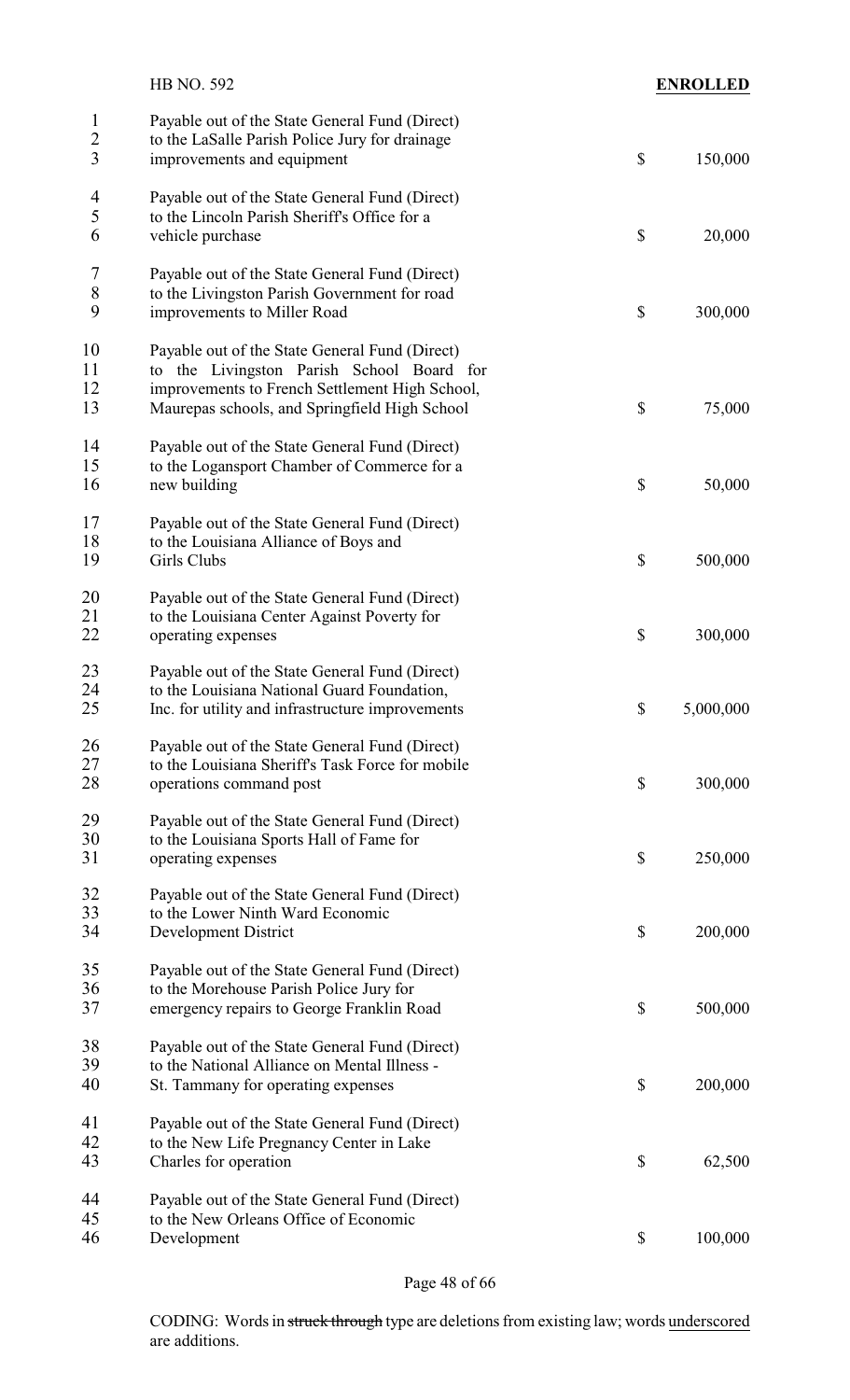|                                                  | HB NO. 592                                                                                                                                                                      | <b>ENROLLED</b> |
|--------------------------------------------------|---------------------------------------------------------------------------------------------------------------------------------------------------------------------------------|-----------------|
| $\mathbf{1}$<br>$\overline{c}$<br>$\overline{3}$ | Payable out of the State General Fund (Direct)<br>to the New Orleans Parks and Parkway<br>Department                                                                            | \$<br>200,000   |
| $\overline{4}$<br>5<br>6<br>7                    | Payable out of the State General Fund (Direct)<br>to the New Orleans Police Department for<br>operational materials and information<br>technology equipment                     | \$<br>100,000   |
| 8<br>9<br>10                                     | Payable out of the State General Fund (Direct)<br>to the Northwest Louisiana Game and Fish<br>Preserve Commission                                                               | \$<br>150,000   |
| 11<br>12<br>13                                   | Payable out of the State General Fund (Direct)<br>to the Opportunities Industrialization Center of<br>Quachita, Inc. for operating expenses                                     | \$<br>175,000   |
| 14<br>15<br>16                                   | Payable out of the State General Fund (Direct)<br>to the Orleans Parish Civil District Court for the<br><b>Assistive Outpatient Treatment Program</b>                           | \$<br>100,000   |
| 17<br>18<br>19                                   | Payable out of the State General Fund (Direct)<br>to the Ouachita Parish Sheriff's Office for a<br>vehicle purchase                                                             | \$<br>30,000    |
| 20<br>21<br>22                                   | Payable out of the State General Fund (Direct)<br>to the Plaquemines Parish Sheriff's Office for the<br>acquisition of body cameras                                             | \$<br>150,000   |
| 23<br>24<br>25                                   | Payable out of the State General Fund (Direct)<br>to the Pointe Coupee Parish Detention Center<br>for repairs                                                                   | \$<br>500,000   |
| 26<br>27<br>28                                   | Payable out of the State General Fund (Direct)<br>to the Rapides Parish Police Jury for<br>drainage improvements and equipment                                                  | \$<br>100,000   |
| 29<br>30<br>31                                   | Payable out of the State General Fund (Direct)<br>to the Rapides Parish Police Jury for the acquisition<br>of a mini excavator with mower attachment                            | \$<br>105,000   |
| 32<br>33<br>34                                   | Payable out of the State General Fund (Direct)<br>to the Richland Parish Police Jury for<br>drainage improvements and equipment                                                 | \$<br>100,000   |
| 35<br>36<br>37                                   | Payable out of the State General Fund (Direct)<br>to the Robinson/Williams Restoration of Hope<br>Community Center for operating expenses                                       | \$<br>25,000    |
| 38<br>39<br>40<br>41                             | Payable out of the State General Fund (Direct)<br>to the Shreveport-Bossier Sports Commission for<br>the 2022 FIVB Volleyball Nations League<br>Women's Preliminary Round event | \$<br>300,000   |
| 42<br>43<br>44                                   | Payable out of the State General Fund (Direct)<br>to the Society of the Holy Family for<br>elevator equipment                                                                   | \$<br>100,000   |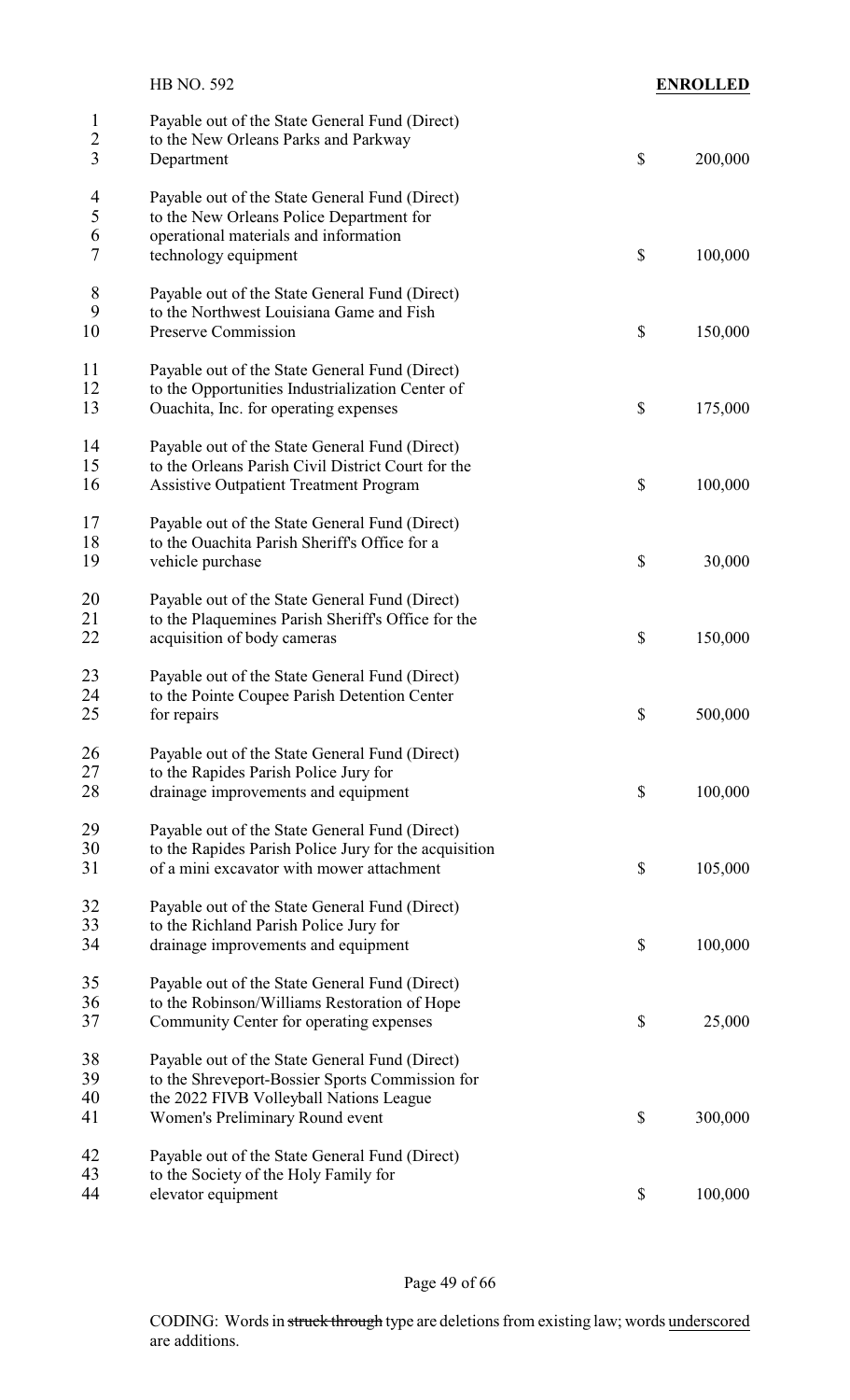|                                    | HB NO. 592                                                                                                                                                                     |                           | <b>ENROLLED</b> |
|------------------------------------|--------------------------------------------------------------------------------------------------------------------------------------------------------------------------------|---------------------------|-----------------|
| $\mathbf{1}$<br>$\frac{2}{3}$<br>4 | Payable out of the State General Fund (Direct)<br>to the Southern University Board of Supervisors for<br>the Southern University Museum of Art<br>(SUMA) - Baton Rouge         | \$                        | 100,000         |
| $\mathfrak s$<br>6<br>7            | Payable out of the State General Fund (Direct)<br>to the St. Bernard Parish Housing and<br>Redevelopment                                                                       | $\boldsymbol{\mathsf{S}}$ | 200,000         |
| 8<br>9<br>10                       | Payable out of the State General Fund (Direct)<br>to the St. George Firefighters Foundation for first<br>responder and community training and equipment                        | \$                        | 500,000         |
| 11<br>12                           | Payable out of the State General Fund (Direct)<br>to the St. George Transition District for expenses                                                                           | \$                        | 1,000,000       |
| 13<br>14<br>15                     | Payable out of the State General Fund (Direct)<br>to the Ascension-St. James Airport Authority<br>for operations, maintenance, and improvements                                | \$                        | 300,000         |
| 16<br>17<br>18                     | Payable out of the State General Fund (Direct)<br>to the St. Landry Parish Government for the<br>St. Landry Parish Veterans Memorial Welcome Center                            | \$                        | 150,000         |
| 19<br>20<br>21<br>22               | Payable out of the State General Fund (Direct)<br>to the St. Martin Parish Government for the Bayou<br>Ami-West Atchafalaya Levee Borrow Pit<br>Hydrologic and Hydraulic Study | \$                        | 150,000         |
| 23<br>24<br>25                     | Payable out of the State General Fund (Direct)<br>to the St. Martin Parish Sheriff's Office for<br>radios, drones, and software                                                | \$                        | 124,000         |
| 26<br>27<br>28                     | Payable out of the State General Fund (Direct)<br>to the St. Tammany Parish Sheriff's Office for<br>equipment                                                                  | $\boldsymbol{\mathsf{S}}$ | 520,000         |
| 29<br>30<br>31                     | Payable out of the State General Fund (Direct)<br>to the Terrebonne Parish Levee Board for<br>building improvements                                                            | \$                        | 500,000         |
| 32<br>33<br>34                     | Payable out of the State General Fund (Direct)<br>to the town of Albany for emergency equipment<br>and drainage                                                                | \$                        | 150,000         |
| 35<br>36<br>37                     | Payable out of the State General Fund (Direct)<br>to the town of Benton for street repairs and<br>improvement                                                                  | \$                        | 75,000          |
| 38<br>39<br>40                     | Payable out of the State General Fund (Direct)<br>to the town of Boyce for the purchase of<br>grounds maintenance equipment                                                    | \$                        | 50,000          |
| 41<br>42<br>43                     | Payable out of the State General Fund (Direct)<br>to the Town of Grambling for Plan B<br>Subdivision Lift Station Rehabilitation project                                       | \$                        | 100,000         |
| 44<br>45                           | Payable out of the State General Fund (Direct)<br>to the town of Grand Cane for patio improvements                                                                             | \$                        | 40,000          |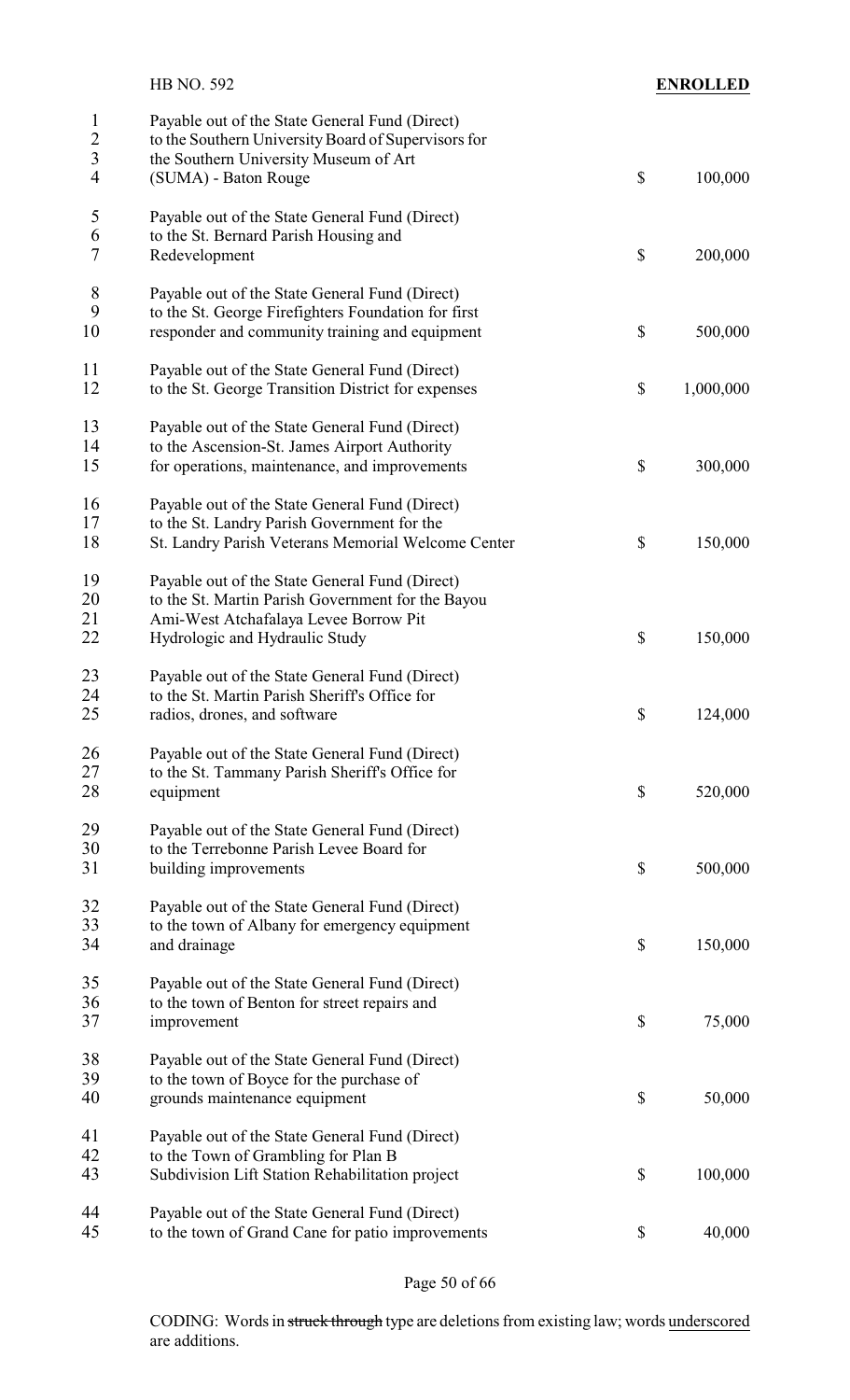|                                    | HB NO. 592                                                                                                                                   |                           | <b>ENROLLED</b> |
|------------------------------------|----------------------------------------------------------------------------------------------------------------------------------------------|---------------------------|-----------------|
| $\mathbf{1}$<br>$\overline{2}$     | Payable out of the State General Fund (Direct)<br>to the town of Greenwood for park improvements                                             | $\boldsymbol{\mathsf{S}}$ | 200,000         |
| 3<br>$\overline{\mathcal{A}}$<br>5 | Payable out of the State General Fund (Direct)<br>to the town of Harrisonburg for equipment and<br>road repairs                              | \$                        | 50,000          |
| 6<br>7                             | Payable out of the State General Fund (Direct)<br>to the town of Leonville for boat launch improvements                                      | \$                        | 300,000         |
| 8<br>9                             | Payable out of the State General Fund (Direct)<br>to the town of Logansport for downtown canopies                                            | \$                        | 125,000         |
| 10<br>11<br>12                     | Payable out of the State General Fund (Direct)<br>to the town of Madisonville Police Department<br>for equipment                             | \$                        | 20,000          |
| 13<br>14<br>15                     | Payable out of the State General Fund (Direct)<br>to the town of Pearl River for lift station<br>generators                                  | \$                        | 200,000         |
| 16<br>17<br>18                     | Payable out of the State General Fund (Direct)<br>to the town of Pearl River for parks and<br>recreation                                     | \$                        | 100,000         |
| 19<br>20<br>21                     | Payable out of the State General Fund (Direct)<br>to the town of Plain Dealing for sewer and<br>water supply lines to a new lumber mill      | \$                        | 300,000         |
| 22<br>23<br>24                     | Payable out of the State General Fund (Direct)<br>to the town of Plain Dealing for street and<br>bridge repairs and improvement              | \$                        | 75,000          |
| 25<br>26<br>27                     | Payable out of the State General Fund (Direct)<br>to the town of Stonewall for playground<br>equipment                                       | \$                        | 75,000          |
| 28<br>29<br>30                     | Payable out of the State General Fund (Direct)<br>to the town of Vinton for first responder<br>equipment for the police and fire departments | \$                        | 100,000         |
| 31<br>32<br>33                     | Payable out of the State General Fund (Direct)<br>to the town of Washington for street and<br>drainage improvements                          | \$                        | 50,000          |
| 34<br>35<br>36                     | Payable out of the State General Fund (Direct)<br>to the town of Washington for the purchase of<br>vehicles and public works projects        | \$                        | 50,000          |
| 37<br>38<br>39                     | Payable out of the State General Fund (Direct)<br>to the town of Wisner for equipment and<br>road repairs                                    | \$                        | 30,000          |
| 40<br>41<br>42                     | Payable out of the State General Fund (Direct)<br>to the town of Woodworth for the Mollie Wise<br>Senior Living Center                       | \$                        | 300,000         |
| 43<br>44<br>45                     | Payable out of the State General Fund (Direct)<br>to the Union Parish Police Jury for the<br>acquisition of a hydraulic excavator            | \$                        | 300,000         |

Page 51 of 66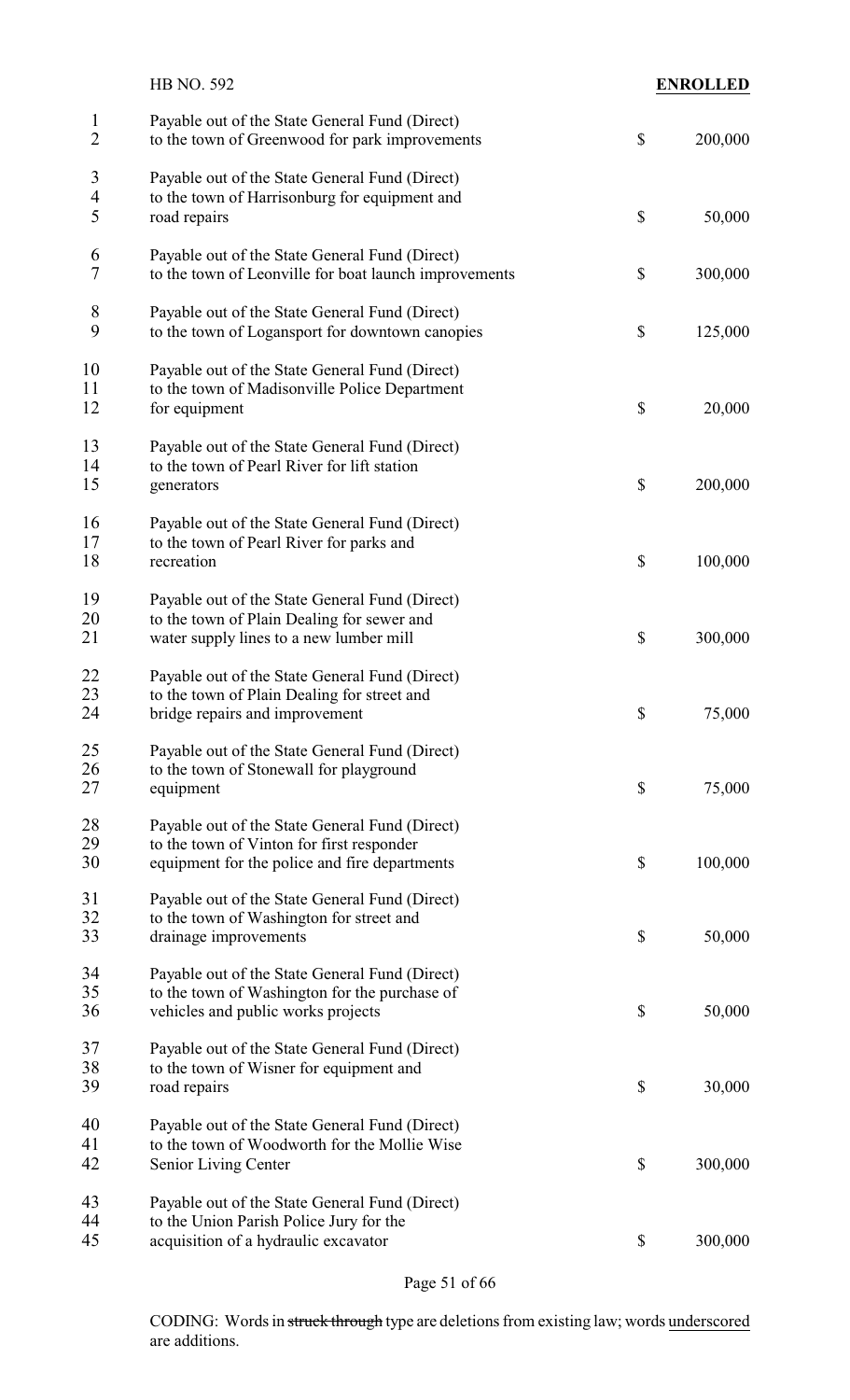|                                                  | HB NO. 592                                                                                                                                                                                     |                           | <b>ENROLLED</b> |
|--------------------------------------------------|------------------------------------------------------------------------------------------------------------------------------------------------------------------------------------------------|---------------------------|-----------------|
| $\mathbf{1}$<br>$\overline{c}$<br>$\overline{3}$ | Payable out of the State General Fund (Direct)<br>to the Vermilion Parish Police Jury for drainage<br>improvements                                                                             | $\mathcal{S}$             | 100,000         |
| $\overline{4}$<br>5<br>6                         | Payable out of the State General Fund (Direct)<br>to the Vermilion Parish Police Jury for roof<br>repairs to the Cecil McCrory Exhibit Building                                                | $\mathcal{S}$             | 300,000         |
| 7<br>8<br>9                                      | Payable out of the State General Fund (Direct)<br>to the Vernon Parish Police Jury for road repairs<br>and equipment                                                                           | $\boldsymbol{\mathsf{S}}$ | 400,000         |
| 10<br>11<br>12                                   | Payable out of the State General Fund (Direct)<br>to the Vernon Parish School Board for sewer<br>treatment system                                                                              | $\boldsymbol{\mathsf{S}}$ | 250,000         |
| 13<br>14<br>15                                   | Payable out of the State General Fund (Direct)<br>to the Vernon Parish Sheriff's Office for law<br>enforcement equipment                                                                       | $\boldsymbol{\mathsf{S}}$ | 75,000          |
| 16<br>17<br>18                                   | Payable out of the State General Fund (Direct)<br>to the village of Hessmer for road repairs and<br>drainage, maintenance, materials and construction                                          | \$                        | 30,000          |
| 19<br>20                                         | Payable out of the State General Fund (Direct)<br>to the village of Loreauville for operating expenses                                                                                         | $\boldsymbol{\mathsf{S}}$ | 75,000          |
| 21<br>22                                         | Payable out of the State General Fund (Direct)<br>to the village of Loreauville for operating expenses                                                                                         | $\boldsymbol{\mathsf{S}}$ | 100,000         |
| 23<br>24<br>25                                   | Payable out of the State General Fund (Direct)<br>to the village of Norwood for restoration of the<br>town hall                                                                                | $\boldsymbol{\mathsf{S}}$ | 235,000         |
| 26<br>27<br>28                                   | Payable out of the State General Fund (Direct)<br>to the village of Parks for parks and recreational<br>improvements                                                                           | $\boldsymbol{\mathsf{S}}$ | 50,000          |
| 29<br>30<br>31                                   | Payable out of the State General Fund (Direct)<br>to the village of Sicily Island for equipment and<br>road repairs                                                                            | $\boldsymbol{\mathsf{S}}$ | 25,000          |
| 32<br>33<br>34<br>35<br>36                       | Payable out of the State General Fund (Direct)<br>to the village of Turkey Creek<br><b>Community Based Youth Program</b><br>for planning, construction, materials<br>and equipment acquisition | $\boldsymbol{\mathsf{S}}$ | 300,000         |
| 37<br>38<br>39                                   | Payable out of the State General Fund (Direct)<br>to the West Carroll Police Jury for emergency<br>road repairs                                                                                | $\boldsymbol{\mathsf{S}}$ | 300,000         |
| 40<br>41<br>42                                   | Payable out of the State General Fund (Direct)<br>to the West Feliciana Police Jury for<br>drainage improvements and equipment                                                                 | $\boldsymbol{\mathsf{S}}$ | 100,000         |
| 43<br>44<br>45                                   | Payable out of the State General Fund (Direct)<br>to the Zwolle Historical Museum for operating<br>expenses                                                                                    | $\mathcal{S}$             | 25,000          |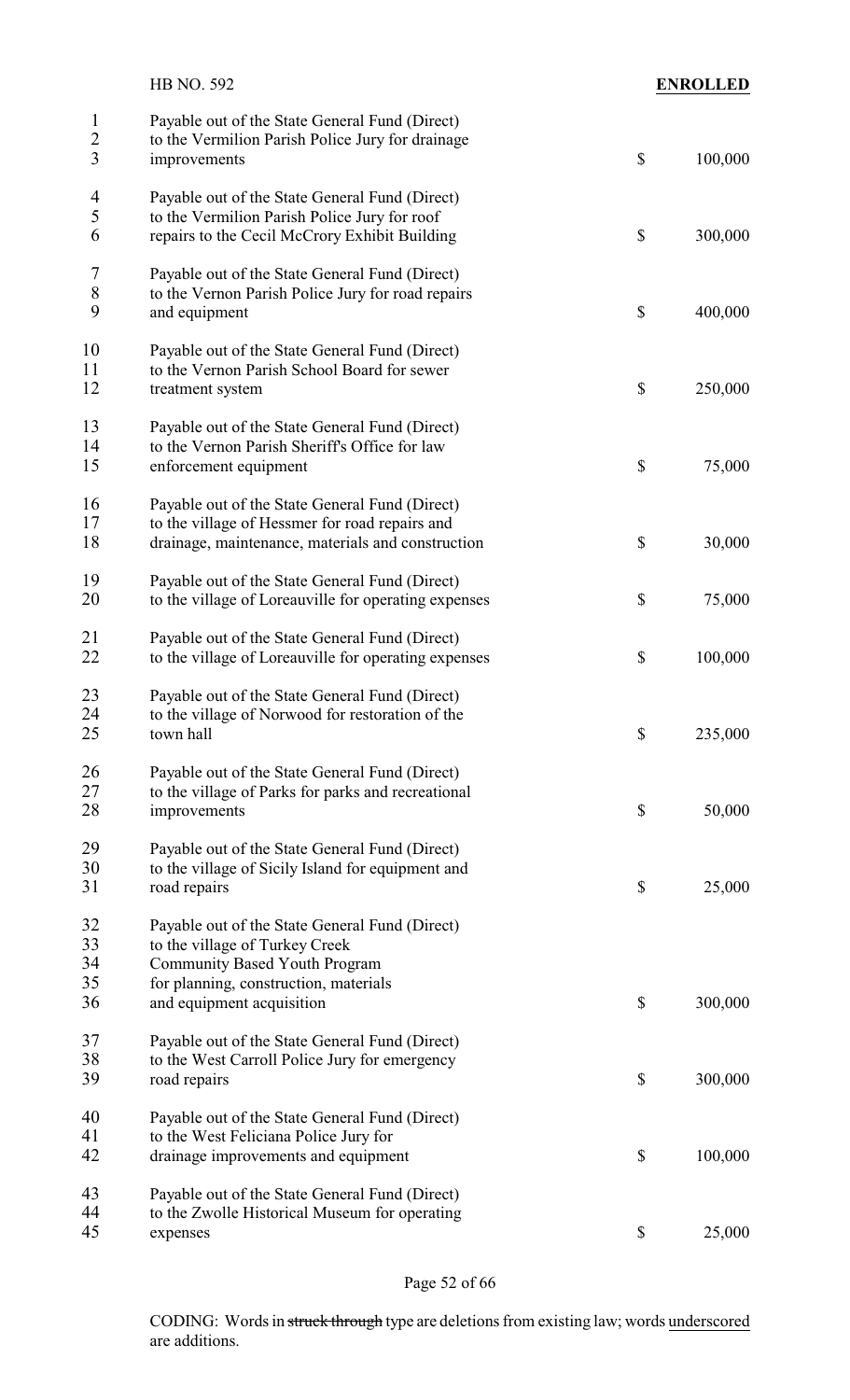|                | <b>HB NO. 592</b>                                                                                                                                | ENROLLED      |
|----------------|--------------------------------------------------------------------------------------------------------------------------------------------------|---------------|
| 2<br>3         | Payable out of the State General Fund (Direct)<br>to the town of Columbia for equipment, drainage<br>improvements, and road repairs              | \$<br>50,000  |
| 4<br>5<br>6    | Payable out of the State General Fund (Direct)<br>to the Avoyelles Parish Airport Authority for<br>the Aviation Weather Monitoring System (AWOS) | \$<br>100,000 |
| 8<br>9         | Payable out of the State General Fund (Direct)<br>to the city of Zachary for upgrades to the Sports<br>Complex                                   | \$<br>400,000 |
| 10<br>11<br>12 | Payable out of the State General Fund (Direct)<br>to the town of Albany for police and emergency<br>vehicles                                     | \$<br>100,000 |

#### 13 **20-950 JUDGMENTS**

14 Notwithstanding the provisions of R.S. 49:112, the sum of \$6,747,787 or so much 15 thereof as may be necessary, is hereby appropriated out of the State General Fund (Direct) 16 for Fiscal Year 2021-2022 to be allocated to pay consent judgments and other final 17 judgments against the state, Board of Tax Appeals judgments and recommendations for<br>18 novement of a claim against the state, and reimbursements of attorney fees, all as provided 18 payment of a claim against the state, and reimbursements of attorney fees, all as provided<br>19 in this Section. A judgment or recommendation may only be paid from this appropriation 19 in this Section. A judgment or recommendation may only be paid from this appropriation<br>20 if it is final. All judgments and recommendations provided for in this Section shall be paid 20 if it is final. All judgments and recommendations provided for in this Section shall be paid<br>21 as to principal. interest, court costs, and expert witness fees as awarded in each judgment or 21 as to principal, interest, court costs, and expert witness fees as awarded in each judgment or recommendation, it being the intent herein that when the provisions of a judgment or 22 recommendation, it being the intent herein that when the provisions of a judgment or recommendation conflict with the provisions of this Act. the provisions of the iudgment or 23 recommendation conflict with the provisions of this Act, the provisions of the judgment or<br>24 recommendation shall be controlling. Any other provision of this Act not in conflict with recommendation shall be controlling. Any other provision of this Act not in conflict with 25 the provisions of a judgment or recommendation shall control. Payment shall be made as 26 to each judgement, Board of Tax Appeals judgment or recommendation, or reimbursement 27 for attorney fees only after presentation to the state treasurer of documentation required by 28 the state treasurer. Further, all judgments and recommendations provided for in this Section<br>29 shall be deemed to have been paid on the effective date of the Act, and interest shall cease 29 shall be deemed to have been paid on the effective date of the Act, and interest shall cease<br>30 to run as of that date. 30 to run as of that date.<br>31 A. Payment of the

31 A. Payment of the following judgments and recommendations shall be in the amounts specified below for each: specified below for each:

33 (1) The sum of \$1,418 for payment of the consent judgment captioned "Jason Schwab and Brantley Grundmann versus Louisiana Department of Transportation and Development, 35 Board of Commissioners of the Port of New Orleans, and Board of Levee Commissioners 36 of the Orleans Levee District", signed on April 8, 2019, between the state of Louisiana, 37 through the Department of Transportation and Development, and State Farm Mutual 38 Automobile Insurance Company as subrogee of Blue Water Shipping Company, Inc.,<br>39 bearing Number 2011-6709 Division J. Section 5 on the docket of the Civil District Court 39 bearing Number 2011-6709, Division J, Section 5, on the docket of the Civil District Court<br>40 for the Parish of Orleans, state of Louisiana. for the Parish of Orleans, state of Louisiana.

 (2) The sum of \$87,500 for payment of the consent judgment captioned "Alexandra Broussard vs. the State of Louisiana, through the Department of Transportation and 43 Development, et al", signed on July 30, 2018, between the State of Louisiana, through the<br>44 Department of Transportation and Development and Alexandra Broussard, bearing Number Department of Transportation and Development and Alexandra Broussard, bearing Number 114,033, Div. F, on the docket of the Sixteenth Judicial District Court, parish of Iberia, state of Louisiana.

 (3) The sum of \$1,500 for payment of the consent judgment captioned "State Farm 48 Mutual Automobile Insurance Company and Alvin McMillian versus the City of New<br>49 Orleans, Sewerage and Water Board of New Orleans, and the State of Louisiana through the 49 Orleans, Sewerage and Water Board of New Orleans, and the State of Louisiana through the<br>50 Department of Transportation and Development", signed on November 4, 2020, between the Department of Transportation and Development", signed on November 4, 2020, between the state of Louisiana, through the Department of Transportation and Development, and State Farm Mutual Automobile Insurance Company as subrogee of Alvin McMillian, bearing Number 2015-9647, Division C-10, on the docket of the Civil District Court for the Parish of Orleans, state of Louisiana.

#### Page 53 of 66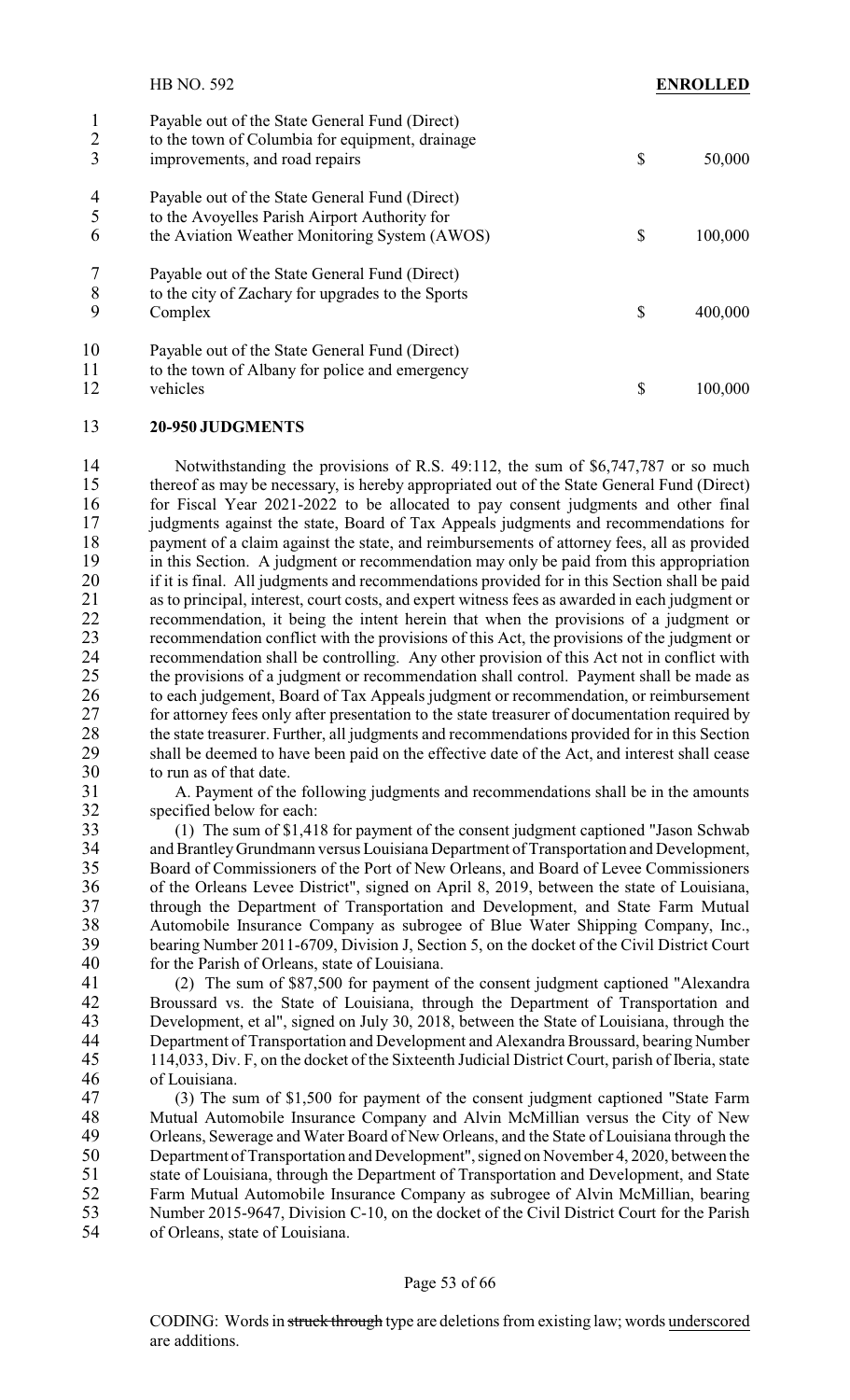1 (4) The sum of \$225,000 for payment of the consent judgment captioned "Adrienne 2 Lezina versus the State of Louisiana through the Department of Transportation and<br>3 Development and State Farm Mutual Automobile Insurance Company as the 3 Development and State Farm Mutual Automobile Insurance Company as the Uninsured/Underinsured Insurance Carrier of Adrienne Lezina and State Farm Fire & 4 Uninsured/Underinsured Insurance Carrier of Adrienne Lezina and State Farm Fire & Casualty Company as the Business Insurer of Adrienne Lezina d/b/a Hair Gallery", signed 5 Casualty Company as the Business Insurer of Adrienne Lezina d/b/a Hair Gallery", signed<br>6 on January 26, 2022, between the state of Louisiana, through the Department of 6 on January 26, 2022, between the state of Louisiana, through the Department of Transportation and Development, and Adrienne Lezina, bearing Number 62-312, Division 7 Transportation and Development, and Adrienne Lezina, bearing Number 62-312, Division 8 A, on the docket of the Twenty-Fifth Judicial District Court, parish of Plaquemines, state of<br>9 Iouisiana 9 Louisiana.<br>10 (5) The

 $(5)$  The sum of \$150,000 for payment of the consent judgment captioned "Elizabeth M. Scott, Willard M. Scott, Eddie T. Scott and Susan M. (Scott) Fisher, individually and on behalf of their deceased husband and father, Willard Scott, Jr. versus Taylor Contracting and 13 Supply Company, Inc. formerly known as Taylor-Seidenbach Co., Inc., et al", granted on July 14, 2021, between the State of Louisiana, through the Board of Supervisors for the July 14, 2021, between the State of Louisiana, through the Board of Supervisors for the University of Louisiana System and Elizabeth M. Scott, Willard M. Scott, Eddie T. Scott, 16 and Susan M. (Scott) Fisher, bearing Number C-697654 on the docket of the Nineteenth Judicial District Court, parish of East Baton Rouge, state of Louisiana.

18 (6) The sum of \$195,000.00 for payment of the consent judgment captioned "Karen<br>19 Soulet versus Lou-Con, Inc., et al", signed on December 14, 2021, between the state of Soulet versus Lou-Con, Inc., et al", signed on December 14, 2021, between the state of 20 Louisiana, through the Board of Supervisors of the Louisiana State University and 21 Agricultural and Mechanical College through Louisiana State University Health Sciences 22 Center, University Hospital, and plaintiffs Calvin Soulet, Raquelle Pavlovich, Chantelle<br>23 Rohr, Rebecca Doll, and Calvin Henry Soulet, individually and as proper parties-in-interest Rohr, Rebecca Doll, and Calvin Henry Soulet, individually and as proper parties-in-interest 24 for Karen Soulet, bearing Number 2019-12389, Division C, Section 10, on the docket of the<br>25 Civil District Court for the Parish of Orleans, state of Louisiana. Civil District Court for the Parish of Orleans, state of Louisiana.

 (7) The sum of \$2,000 for payment of the consent judgment captioned "Louisiana Farm Bureau Casualty Insurance Company versus State of Louisiana, through the Department of 28 Transportation and Development", signed on May 25, 2021, between the state of Louisiana,<br>29 through the Department of Transportation and Development, and Louisiana Farm Bureau through the Department of Transportation and Development, and Louisiana Farm Bureau Casualty Insurance Company as subrogee of Denise Skipper, bearing Number 23,164 on the docket of the Sixth Judicial District Court, parish of East Carroll, state of Louisiana.

32 (8) The sum of \$250,000 for payment of the consent judgment captioned "Benjamin 33 Wayne Owen versus State of Louisiana, Department of Transportation and Development,<br>34 et al", signed on May 3, 2021, between the state of Louisiana, through the Department of 34 et al", signed on May 3, 2021, between the state of Louisiana, through the Department of<br>35 Transportation and Development and Benjamin Wayne Owen, bearing Number 74,150 on Transportation and Development and Benjamin Wayne Owen, bearing Number 74,150 on 36 the docket of the Twenty-Sixth Judicial District Court, parish of Webster, state of Louisiana.

37 (9) The sum of \$2,500 for payment of the consent judgment captioned "Tommy Herring 38 versus Vance McAlister, Kelly McAlister and the State of Louisiana through the Department<br>39 of Transportation and Development", signed on September 14, 2021, between the state of of Transportation and Development", signed on September 14, 2021, between the state of 40 Louisiana, through the Department of Transportation and Development, and Tommy 41 Herring, bearing Number 19-0988, on the docket of the Fourth Judicial District, parish of Quachita, state of Louisiana. Ouachita, state of Louisiana.

43 (10)(a) The sum of \$201,255.00 is payable for damages, plus the sum of \$45,354.30 for<br>44 expenses and expert witness fees plus the sum of \$9 260 00 for court costs plus interest on 44 expenses and expert witness fees, plus the sum of \$9,260.00 for court costs, plus interest on the sums from the date of iudicial demand until paid as provided by law and the iudgment the sums from the date of judicial demand until paid as provided by law and the judgment 46 for the portion of the amended judgment signed on September 17, 2019, as amended by the 47 Court of Appeal for the Third Circuit on September 22, 2021, against the state of Louisiana, 48 through the Department of Transportation and Development, and in favor of Victoria Roach<br>49 bearing Number 2014-4275. Division "D" consolidated with 2014-4289. Division "D", on 49 bearing Number 2014-4275, Division "D" consolidated with 2014-4289, Division "D", on 50 the docket of the Fourteenth Judicial District Court, parish of Calcasieu, state of Louisiana.

 (b) The sum of \$504,000.00 for damages, plus the sum of \$31,890.59 for expenses and expert witness fees, plus the sum of \$2,960.90 for court costs, plus interest on the sums from 53 the date of judicial demand until paid as provided by law and the judgment for the portion<br>54 of the amended judgment signed on September 17, 2019, as amended by the Court of Appeal 54 of the amended judgment signed on September 17, 2019, as amended by the Court of Appeal<br>55 for the Third Circuit on September 22, 2021, against the state of Louisiana, through the for the Third Circuit on September 22, 2021, against the state of Louisiana, through the Department of Transportation and Development, and in favor of Michael McVeyand Norma McVey bearing Number 2014-4275, Division "D" consolidated with 2014-4289, Division "D", on the docket of the Fourteenth Judicial District Court, parish of Calcasieu, state of Louisiana.

#### Page 54 of 66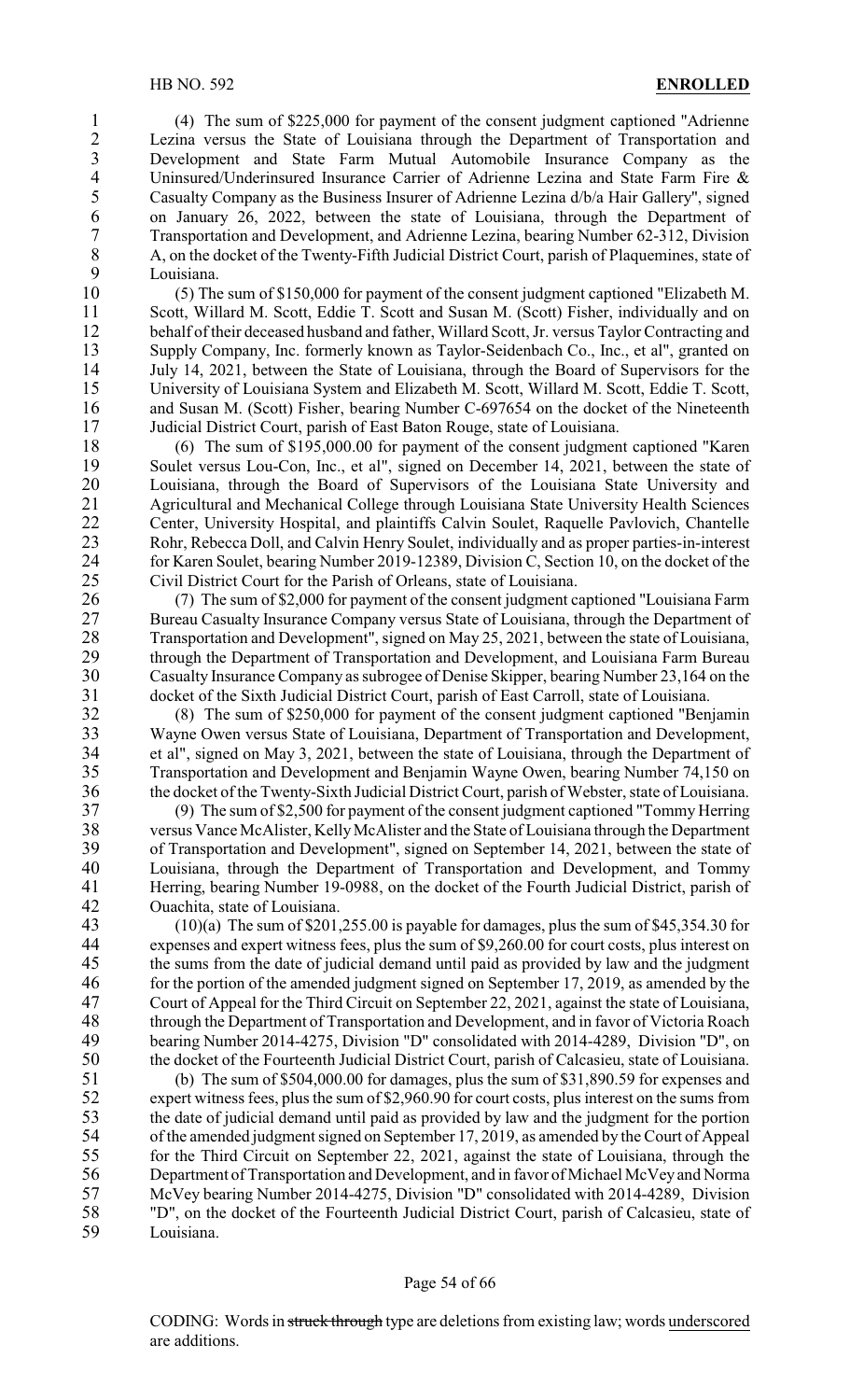1 (11) The sum of \$200,000 for payment of the consent judgment captioned "Brooke<br>2 Laborde versus the State of Louisiana, through the Department of Transportation and 2 Laborde versus the State of Louisiana, through the Department of Transportation and<br>3 Development, et al", signed on October 8, 2021, between the state of Louisiana, through the 3 Development, et al", signed on October 8, 2021, between the state of Louisiana, through the<br>4 Department of Transportation and Development, and Brooke Laborde, bearing Number 4 Department of Transportation and Development, and Brooke Laborde, bearing Number<br>5 2015-1637-B, on the docket of the Twelfth Judicial District, parish of Avoyelles, state of 5 2015-1637-B, on the docket of the Twelfth Judicial District, parish of Avoyelles, state of  $\begin{array}{cc} 6 & \text{Louisiana.} \\ 7 & (12) \end{array}$ 

7 (12) The sum of \$5,000 for payment of the consent judgment captioned "Erika Wagner 8 versus Melissa M. Bordelon, Allstate Property and Casualty Insurance Company, State Farm<br>9 Mutual Automobile Insurance Company and State of Louisiana through the Department 9 Mutual Automobile Insurance Company, and State of Louisiana through the Department 10 of Transportation and Development", signed on October 26, 2018, between the state of of Transportation and Development", signed on October 26, 2018, between the state of 11 Louisiana, through the Department of Transportation and Development and Erika Wagner, 12 bearing Number 2014-1096 A, on the docket of the Twelfth Judicial District, parish of 13 Avoyelles, state of Louisiana.<br>14 (13) The sum of \$28.215

14 (13) The sum of \$28,215 for payment of the judgment rendered by the Board of Tax 15 Appeals in the claim against the state captioned "Bruce Jordan & Sandra Jordan versus State" 16 of Louisiana, through Its Attorney General, Jeff Landry", signed on December 9, 2020, 17 against the state of Louisiana and in favor of Bruce Jordan and Sandra Jordan, bearing 18 Number 12564C on the docket of the Board of Tax Appeals, state of Louisiana.

19 (14) The sum of \$50,000 for payment of the consent judgment captioned "David 20 Sanders versus Hudson Insurance Company; J.S. Helwig & Son, L.L.C.; the Estate of Karl 21 S. Lindberg; RLI Insurance Company; Prime Inc.; Devon A. White; and the State of 22 Louisiana, Department of Transportation and Development", signed on August 9, 2018,<br>23 between the state of Louisiana, through the Department of Transportation and Development. between the state of Louisiana, through the Department of Transportation and Development, 24 and David Sanders, bearing Number 75774, Division B, on the docket of the Eighteenth<br>25 Judicial District, parish of Iberville, state of Louisiana. Judicial District, parish of Iberville, state of Louisiana.

 (15) The sum of \$25,000 for payment of the consent judgment captioned "Mitchell Morton and Audrey Oliver versus State of Louisiana Department of Transportation and Development and Calvin Voisin", signed on April 26, 2013, between the State of Louisiana, through the Department of Transportation and Development and Mitchell Morton, bearing Number 69,490 on the docket of the Eighteenth Judicial District Court, parish of Iberville, state of Louisiana.

32 (16) The sum of \$150,000 for payment of the consent judgment captioned "John Dixon 33 Shupe and Kristin Aubin, on behalf of their minor child Hannah Shupe versus State of Louisiana, through the Department of Transportation and Development", signed on January 34 Louisiana, through the Department of Transportation and Development", signed on January<br>35 31, 2022, between the state of Louisiana, through the Department of Transportation and 31, 2022, between the state of Louisiana, through the Department of Transportation and 36 Development and John Dixon Shupe and Kristin Aubin on behalf of their minor child 37 Hannah Shupe, bearing Number 117,410, Section D, on the docket of the Twenty-Third 38 Judicial District, parish of Ascension, state of Louisiana.<br>39 (17)(a) The sum of \$31.500 to Hudson Glass of De

 $(17)(a)$  The sum of \$31,500 to Hudson Glass of DeRidder, LLC, for payment of the 40 consent judgment captioned "Hudson Glass of DeRidder, LLC and To-Do, LLC versus City 41 of DeRidder and Louisiana Department of Transportation 'DOTD'", between the state of 42 Louisiana, through the Department of Transportation and Development, and plaintiffs 43 Hudson Glass of DeRidder, LLC, and To-Do, LLC, signed on April 3, 2019, bearing<br>44 Number C-2016-0165 "B" on the docket of the Thirty-Sixth Judicial District parish of 44 Number C-2016-0165 "B", on the docket of the Thirty-Sixth Judicial District, parish of<br>45 Beauregard, state of Louisiana. 45 Beauregard, state of Louisiana.<br>46 (b) The sum of \$13,500 to 1

 (b) The sum of \$13,500 to To-Do, LLC, for payment of the consent judgment captioned "Hudson Glass of DeRidder, LLC and To-Do, LLC versus City of DeRidder and Louisiana Department of Transportation 'DOTD'", between the state of Louisiana, through the Department of Transportation and Development, and plaintiffs Hudson Glass of DeRidder, LLC, and To-Do, LLC, signed on April 3, 2019, bearing Number C-2016-0165 "B", on the docket of the Thirty-Sixth Judicial District, parish of Beauregard, state of Louisiana.

 (18) The sum of \$25,000 for payment of the consent judgment captioned "Liza Edmond 53 versus St. Landry Parish Gov't, Grand Coteau Police Department, Chief of Police Wilton<br>54 Guidry, and Louisiana Department of Transportation and Development", signed on January Guidry, and Louisiana Department of Transportation and Development", signed on January 27, 2021, between the state of Louisiana, through the Department of Transportation and Development, and Liza Edmond, bearing Number 16-C-3080-C, on the docket of the Twenty-Seventh Judicial District, parish of St. Landry, state of Louisiana.

58 (19) The sum of \$10,000 for payment of the consent judgment captioned "Kirk Waters 59 and Deborah Waters versus United Fire & Casualty, Acme Glass & Mirror Co., Inc., and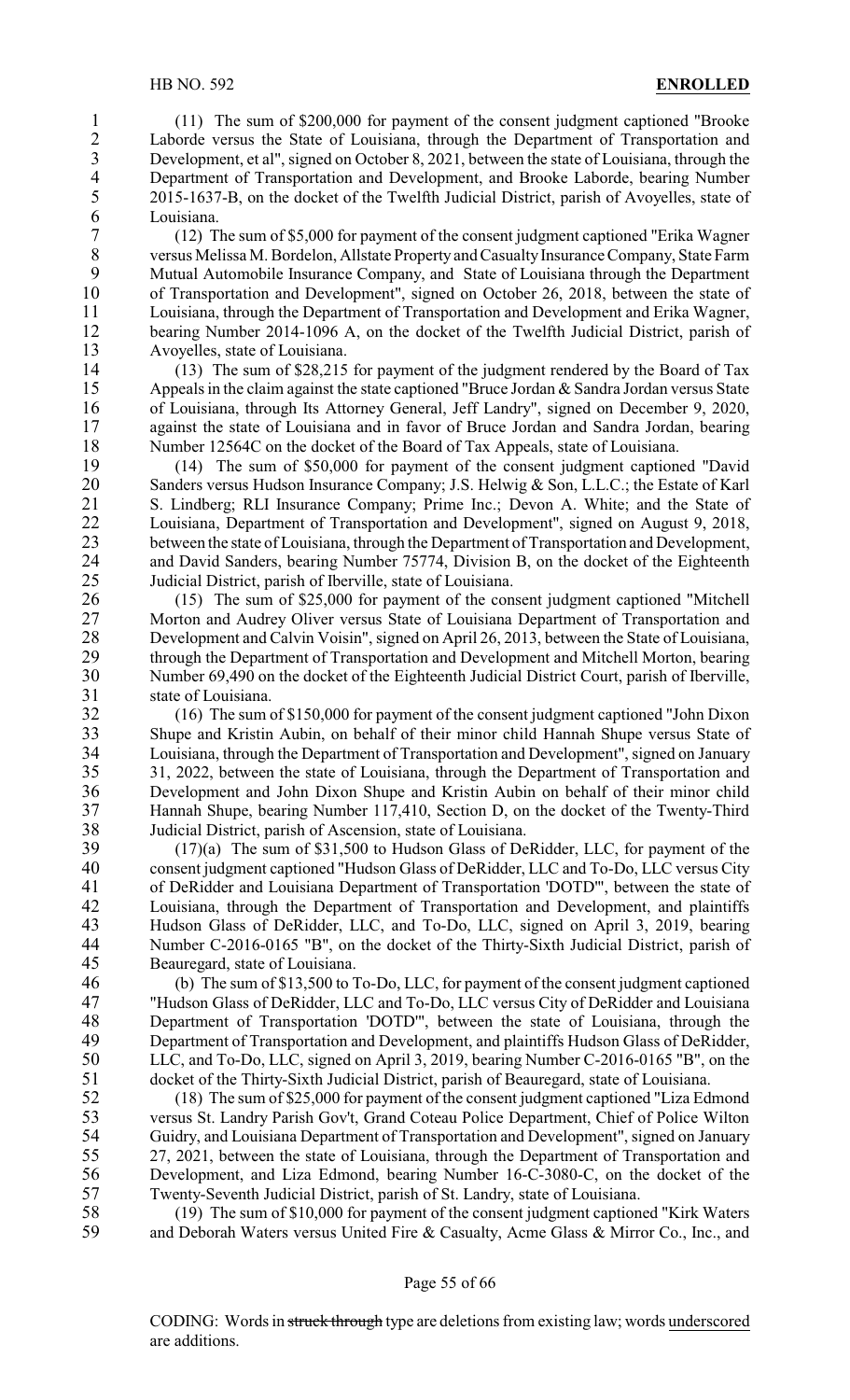1 State of Louisiana Department of Transportation and Development", signed on January 27,<br>2015, between the state of Louisiana, through the Department of Transportation and 2 2015, between the state of Louisiana, through the Department of Transportation and<br>3 Development, and Kirk Waters and Deborah Waters, bearing Number 52,872, on the civil 3 Development, and Kirk Waters and Deborah Waters, bearing Number 52,872, on the civil<br>4 docket of the Third Judicial District, parish of Lincoln, state of Louisiana. 4 docket of the Third Judicial District, parish of Lincoln, state of Louisiana.<br>5 (20) The sum of \$15,000 for payment of the consent judgment capti

5 (20) The sum of \$15,000 for payment of the consent judgment captioned "David L.<br>6 Ocmand and Linda C. Ocmand versus Town of Brusly and the State of Louisiana, through 6 Ocmand and Linda C. Ocmand versus Town of Brusly and the State of Louisiana, through<br>
<sup>7</sup> the Department of Transportation consolidated with Louisiana Farm Bureau Casualty 7 the Department of Transportation consolidated with Louisiana Farm Bureau Casualty 8 Insurance Company versus the State of Louisiana, through the Department of Transportation<br>9 consolidated with State Farm Mutual Automobile Insurance Compressus the State of 9 consolidated with State Farm Mutual Automobile Insurance Com. versus the State of Louisiana, through the Department of Transportation", signed on February 4, 2020, between Louisiana, through the Department of Transportation", signed on February 4, 2020, between 11 the state of Louisiana, through the Department of Transportation and Development and State 12 Farm Mutual Automobile Insurance Company, bearing Number 1042919, Division D, on 13 the docket of the Eighteenth Judicial District, parish of West Baton Rouge, state of Louisiana." Louisiana."

 (21) The sum of \$765,000.00 for payment of the recommendation for payment of a claim against the state rendered by the Board of Tax Appeals in the claim against the state captioned "TipTop US Holding Corporation versus Tim Barfield, Secretary, Department of 18 Revenue, State of Louisiana", signed on November 29, 2016, against the state of Louisiana<br>19 and in favor of TipTop US Holding Corporation, bearing Number 9155 on the docket of the and in favor of TipTop US Holding Corporation, bearing Number 9155 on the docket of the Board of Tax Appeals, state of Louisiana.

21 (22) The sum of \$87,245.70 for payment of the recommendation for payment of a claim 22 against the state rendered by the Board of Tax Appeals in the claim against the state<br>23 captioned "Tortoise Energy Infrastructure Corp. Successor in Interest by Merger with 23 captioned "Tortoise Energy Infrastructure Corp. Successor in Interest by Merger with<br>24 Tortoise Energy Capital Corp. verses Kimberly L. Robinson Secretary of the Department of 24 Tortoise Energy Capital Corp. verses Kimberly L. Robinson Secretary of the Department of<br>25 Revenue. State of Louisiana", signed on December 7, 2016, against the state of Louisiana Revenue, State of Louisiana", signed on December 7, 2016, against the state of Louisiana 26 and in favor of Tortoise Energy Infrastructure Corp. Successor in Interest by Merger with 27 Tortoise Energy Capital Corp., bearing Number 10107D on the docket of the Board of Tax 28 Appeals, state of Louisiana.<br>29 (23) The sum of \$152.

 (23) The sum of \$152,631.10 for payment of the recommendation for payment of a claim against the state rendered by the Board of Tax Appeals in the claim against the state captioned "Tortoise Energy Infrastructure Corp. verses Kimberly L. Robinson Secretary of the Department of Revenue, State of Louisiana", signed on December 7, 2016, against the 33 state of Louisiana and in favor of Tortoise Energy Infrastructure Corp., bearing Number<br>34 10108D on the docket of the Board of Tax Appeals, state of Louisiana. 34 10108D on the docket of the Board of Tax Appeals, state of Louisiana.<br>35 (24) The sum of \$618,692.00 for payment of the recommendation

 $(24)$  The sum of \$618,692.00 for payment of the recommendation for payment of a 36 claim against the state rendered by the Board of Tax Appeals in the claim against the state 37 captioned "EP Energy Corporation vs. Kimberly L. Robinson, Secretary of the Department 38 of Revenue, State of Louisiana; and the State of Louisiana", signed on April 11, 2017,<br>39 against the state of Louisiana and in favor of EP Energy Corporation, bearing Number against the state of Louisiana and in favor of EP Energy Corporation, bearing Number 40 10369D on the docket of the Board of Tax Appeals, state of Louisiana.

41 (25) The sum of \$350,000.00 for payment of the recommendation for payment of a<br>42 claim against the state rendered by the Board of Tax Appeals in the claim against the state 42 claim against the state rendered by the Board of Tax Appeals in the claim against the state<br>43 captioned "Florida East Coast Industries. Inc. verses Department of Revenue ad State of 43 captioned "Florida East Coast Industries, Inc. verses Department of Revenue ad State of Louisiana and in favor of Florida 44 Louisiana", signed on April 12, 2016, against the state of Louisiana and in favor of Florida<br>45 East Coast Industries. Inc., bearing Number 7711 on the docket of the Board of Tax Appeals. East Coast Industries, Inc., bearing Number 7711 on the docket of the Board of Tax Appeals, 46 state of Louisiana.

47 (26) The sum of \$100,000.00 for payment of the consent judgment to LUBU Casualty 18 Insurance Company, Inc. as intervenor in the matter captioned "Vickie Ormand, on behalf<br>19 of the minor child Joshua J. Ormand and Jessie J. Ormand versus the State of Louisiana of the minor child Joshua J. Ormand and Jessie J. Ormand versus the State of Louisiana 50 through the Department of Transportation and Development", signed on July 27, 2018, 51 between the state of Louisiana, through the Department of Transportation and Development 52 and Vickie Ormand, bearing Number 20035, Division B, on the docket of the Twenty-first 53 Judicial District Court, parish of St. Helena, state of Louisiana.<br>54 (27) The sum of \$75,000.00 for payment of the consent

54 (27) The sum of \$75,000.00 for payment of the consent judgment captioned "Jerry<br>55 Watson and Debra Watson, individually and on behalf of their minor child, Amber L. Watson and Debra Watson, individually and on behalf of their minor child, Amber L. Watson versus the State of Louisiana through the Department of Transportation and Development, Parish of East Baton Rouge and State Farm Mutual Automobile Insurance Company", signed on June 3, 2021, between the state of Louisiana, through the Department of Transportation and Development and Jerry Watson and Debra Watson, bearing Number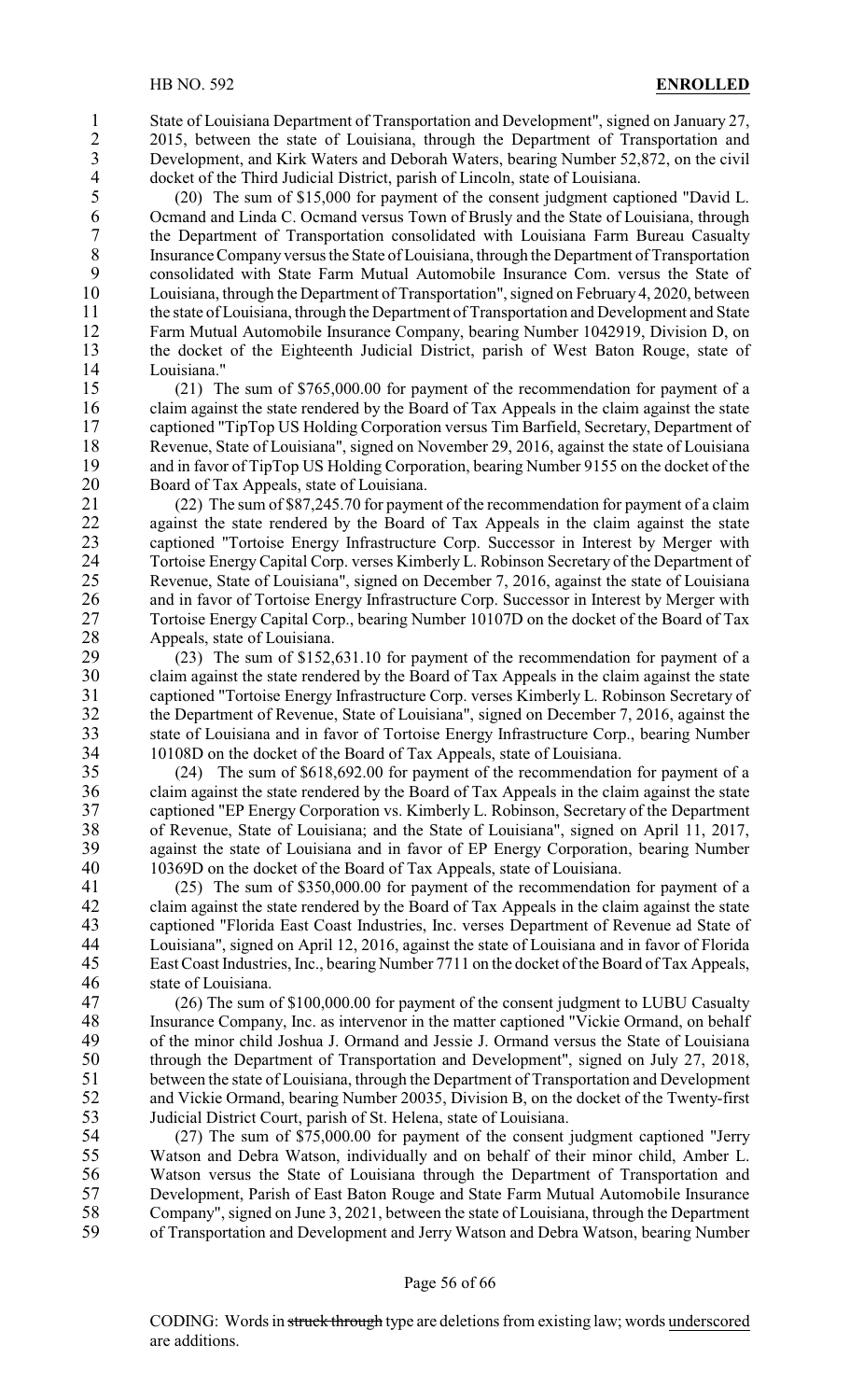1 532445, Section 25, on the docket of the Nineteenth Judicial District Court, parish of East<br>2 Baton Rouge, state of Louisiana. 2 Baton Rouge, state of Louisiana.<br>3 (28) The sum of \$18,860.00

3 (28) The sum of \$18,860.00 for payment of the consent judgment captioned "Steven 4 Frost versus the State of Louisiana through the Department of Transportation and<br>5 Development, and Jatavious Logwood", signed on October 11, 2021, between the state of 5 Development, and Jatavious Logwood", signed on October 11, 2021, between the state of Louisiana, through the Department of Transportation and Development and Steven Frost. 6 Louisiana, through the Department of Transportation and Development and Steven Frost,<br>7 bearing Number C-20200884 CV3, on the docket of the Fourth Judicial District Court, parish bearing Number C-20200884 CV3, on the docket of the Fourth Judicial District Court, parish 8 of Ouachita, state of Louisiana.<br>9 (29) The sum of \$495 000

9 (29) The sum of \$495,000.00 for payment of the consent judgment captioned "Anna<br>10 Menard versus SPX Cooling Technologies. Inc., f/k/a/ Marley Cooling Technologies. Inc., 10 Menard versus SPX Cooling Technologies, Inc., f/k/a/ Marley Cooling Technologies,Inc., 11 f/k/a The Marley Cooling Tower Company, et al", signed on November 19, 2021, between 12 the state of Louisiana, through the Board of Supervisors for the University of Louisiana 13 System, bearing Number C-682510, Section 25, on the docket of the Nineteenth Judicial<br>14 District Court, parish of East Baton Rouge, state of Louisiana. District Court, parish of East Baton Rouge, state of Louisiana.

15 (30) The sum of \$130,000.00 for payment of the consent judgment captioned "Gerald 16 Guillot versus the State of Louisiana through the Department of Transportation and 17 Development and St. Landry Parish", signed on March 14, 2022, between the state of 18 Louisiana, through the Department of Transportation and Development and Gerald Guillot,<br>19 bearing Number 17-C-0685 C, on the docket of the Twenty-seventh Judicial District Court, bearing Number 17-C-0685 C, on the docket of the Twenty-seventh Judicial District Court, 20 parish of St. Landry, state of Louisiana.

21 (31) The sum of \$30,000.00 for payment of the consent judgment captioned "Jeffery 22 Canterbury versus the State of Louisiana through the Department of Transportation and<br>23 Development and the Village of Hall Summit", signed on May 9, 2022, between the state 23 Development and the Village of Hall Summit", signed on May 9, 2022, between the state<br>24 of Louisiana, through the Department of Transportation and Development and Jefferv 24 of Louisiana, through the Department of Transportation and Development and Jeffery<br>25 Canterbury, bearing Number 37,007, on the docket of the Thirty-ninth Judicial District 25 Canterbury, bearing Number 37,007, on the docket of the Thirty-ninth Judicial District 26 Court, parish of Red River, state of Louisiana.

 (32) The sum of \$5,564.73 for payment of the consent judgment captioned "Janesse 28 Brown versus the State of Louisiana through the Department of Transportation and Development", signed on May 10, 2022, between the state of Louisiana, through the Development", signed on May 10, 2022, between the state of Louisiana, through the Department of Transportation and Development and Janesse Brown, bearing Number 20-C- 2721 "B", on the docket of the Twenty-seventh Judicial District Court, parish of St. Landry, state of Louisiana.

33 (33) The sum of \$150,000.00 for payment of the consent judgment captioned "Nina 34 Keele, individually and on behalf of the deceased, Kenneth Keele versus FCA US LLC, the<br>35 State of Louisiana through the Department of Transportation and Development", signed on State of Louisiana through the Department of Transportation and Development", signed on 36 May 10, 2022, between the state of Louisiana, through the Department of Transportation and 37 Development and Nina Keele, bearing Number 258,312, on the docket of the Ninth Judicial 38 District Court, parish of Rapides, state of Louisiana.<br>39 (34) The sum of \$25,761.90, for reimbursement of

39 (34) The sum of \$25,761.90, for reimbursement of the cost of attorney fees for Mr. Todd 40 Price, an employee of the Louisiana Department of Veteran Affairs, in accordance with the 41 April 22, 2022, determination by the Attorney Fee Review Board that such attorney fees<br>42 were reasonable.

43 (35) The sum of \$164,287.00 for payment of the recommendation of a claim against the state rendered by the Board of Tax Appeals in the claim against the state captioned 44 state rendered by the Board of Tax Appeals in the claim against the state captioned<br>45 Southold Properties Inc. v. Department of Revenue. State of Louisiana'', signed on January "Southold Properties Inc. v. Department of Revenue, State of Louisiana", signed on January 46 13, 2016, against the State of Louisiana and in favor of Southold Properties, Inc., bearing 47 Docket No. 7584 on the docket of the Board of Tax Appeals, state of Louisiana.

48 (36) The sum of \$125,619.45 for payment of the recommendation of a claim against the state rendered by the Board of Tax Appeals and the claim against the state captioned state rendered by the Board of Tax Appeals and the claim against the state captioned 50 "Bessemer LGB, Inc. v Department of Revenue, State of Louisiana", signed on March 9, 51 2016, against the State of Louisiana and in favor of Bessemer LGB, Inc., bearing Docket No. 52 7488 on the docket of the Board of Tax Appeals, state of Louisiana.

53 (37) The sum of \$113,524.00 for payment of the recommendation of a claim against the state rendered by the Board of Tax Appeals in the claim against the state captioned "Crown" state rendered by the Board of Tax Appeals in the claim against the state captioned "Crown" Castle Operating Company v. Department of Revenue, State of Louisiana", signed on August 8, 2017, against the State of Louisiana and in favor of Crown Castle Operating Company, bearing Docket No. 8813 on the docket of the Board of Tax Appeals, state of Louisiana.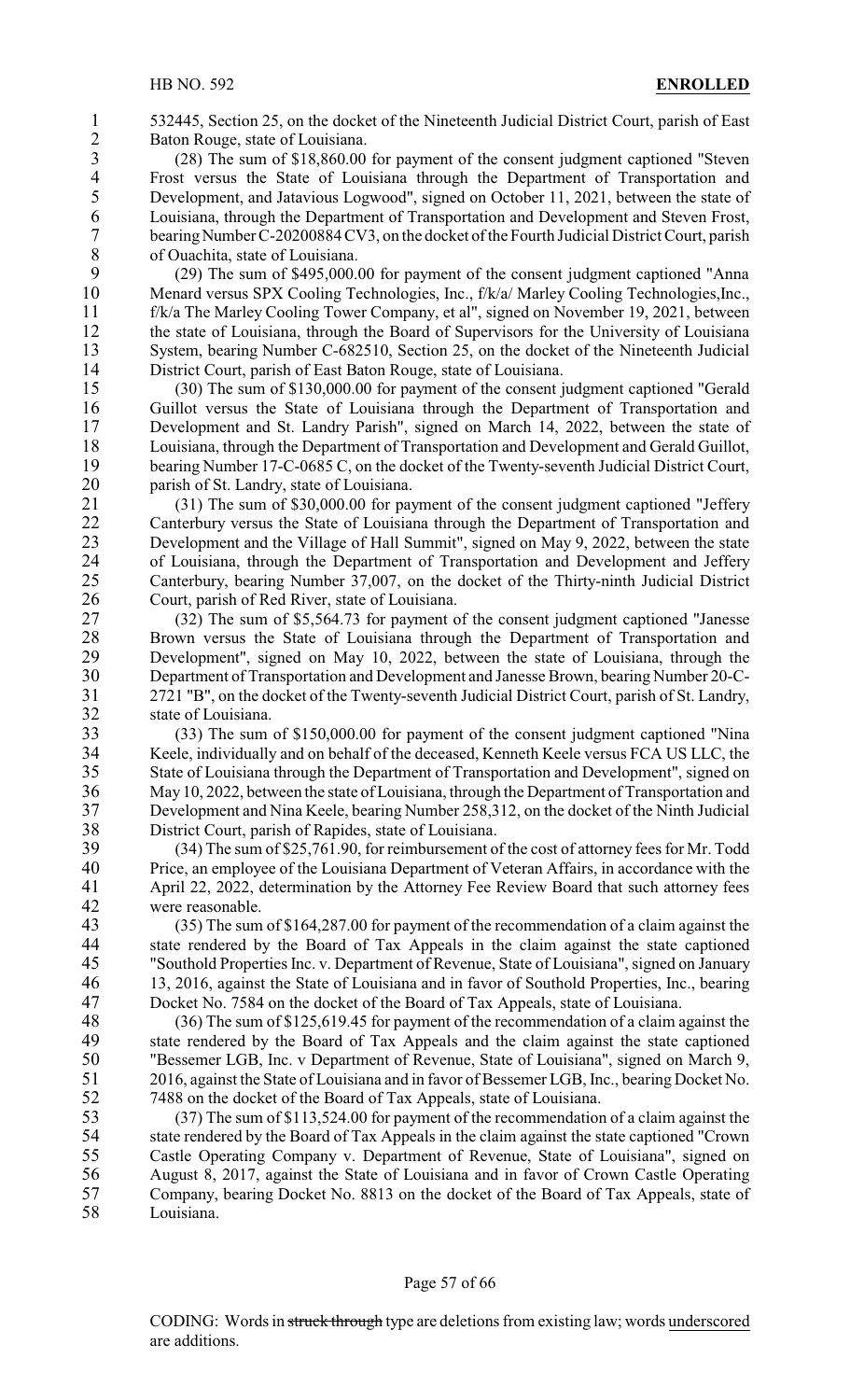1 (38) The sum of \$215,063.00 for payment of the recommendation of a claim against the state rendered by the Board of Tax Appeals in the claim against the state captioned "VEC 2 state rendered by the Board of Tax Appeals in the claim against the state captioned "VEC<br>3 SPV, LLC v. Department of Revenue, State of Louisiana", signed on September 12, 2017, SPV, LLC v. Department of Revenue, State of Louisiana", signed on September 12, 2017,<br>against the State of Louisiana and in favor of VEC SPV. LLC. bearing Docket No. 10792D 4 against the State of Louisiana and in favor of VEC SPV, LLC, bearing Docket No. 10792D<br>5 on the docket of the Board of Tax Appeals, state of Louisiana. 5 on the docket of the Board of Tax Appeals, state of Louisiana.<br>6 (39) The sum of \$36,012,00 for payment of the recommence

6 (39) The sum of \$36,012.00 for payment of the recommendation of a claim against the 7 state rendered by the Board of Tax Appeals in the claim against the state captioned <br><sup>8</sup> TBrowning-Ferris Industries, Inc v. Secretary, Department of Revenue, State of Louisiana", 8 "Browning-Ferris Industries, Inc v. Secretary, Department of Revenue, State of Louisiana",<br>9 signed on April 11 2017 against the State of Louisiana and in favor of Browning-Ferris 9 signed on April 11, 2017, against the State of Louisiana and in favor of Browning-Ferris 10 Industries. Inc., bearing Docket No. 7745 on the docket of the Board of Tax Appeals, state Industries, Inc., bearing Docket No. 7745 on the docket of the Board of Tax Appeals, state 11 of Louisiana.

12 (40) The sum of \$5,136.00 for payment of the recommendation for payment of a claim 13 against the state rendered by the Board of Tax Appeals in the claim against the state<br>14 captioned "Claudia B. Phillips. Trustee of The Robert McClain Phillips 2016 GST Exempt captioned "Claudia B. Phillips, Trustee of The Robert McClain Phillips 2016 GST Exempt 15 Trust versus State of Louisiana, through its Attorney General, Jeff Landry," signed on April 16 7, 2022, against the State of Louisiana and in favor of Claudia B. Phillips, Trustee of the 17 Robert McClain Phillips 2016 GST Exempt Trust, bearing Number 11800C on the docket 18 of the Board of Tax Appeals, state of Louisiana.<br>19 (41) The sum of \$5,132.00 for payment of th

 $(41)$  The sum of \$5,132.00 for payment of the recommendation for payment of a claim 20 against the state rendered by the Board of Tax Appeals in the claim against the state 21 captioned "Claudia B. Phillips, Trustee of the Andrew Baker Phillips 2016 GST Exempt 22 Trust versus State of Louisiana, through its Attorney General, Jeff Landry," signed on April<br>23 7. 2022, against the state of Louisiana and in favor of Claudia B. Phillips, Trustee of the 23 7, 2022, against the state of Louisiana and in favor of Claudia B. Phillips, Trustee of the<br>24 Andrew Baker Phillips 2016 OST Exempt Trust, bearing Number 11802C on the docket of 24 Andrew Baker Phillips 2016 OST Exempt Trust, bearing Number 11802C on the docket of the Board of Tax Appeals, state of Louisiana. the Board of Tax Appeals, state of Louisiana.

 (42) The sum of \$5,136.00 for payment of the recommendation for payment of a claim against the state rendered by the Board of Tax Appeals in the claim against the state 28 captioned "Claudia B. Phillips, Trustee of the Elizabeth Anne Phillips 2016 GST Exempt<br>29 Trust versus State of Louisiana, through its Attorney General, Jeff Landry," signed on April Trust versus State of Louisiana, through its Attorney General, Jeff Landry," signed on April 7, 2022, against the state of Louisiana and in favor of Claudia B. Phillips, Trustee of the Elizabeth Anne Phillips 2016 GST Exempt Trust, bearing Number 11803C on the docket of the Board of Tax Appeals, state of Louisiana.

33 (43) The sum of \$58,788.00 for payment of the recommendation for payment of a claim 34 against the state rendered by the Board of Tax Appeals in the claim against the state<br>35 captioned "Gary L. Phillips, Trustee of the Elizabeth Anne Phillips Testamentary Trust captioned "Gary L. Phillips, Trustee of the Elizabeth Anne Phillips Testamentary Trust 36 versus State of Louisiana, through its Attorney General, Jeff Landry," signed on April 7, 37 2022, against the state of Louisiana and in favor of GaryL. Phillips, Trustee of the Elizabeth 38 Anne Phillips Testamentary Trust, bearing Number 11804D on the docket of the Board of Tax Anneals, state of Louisiana. Tax Appeals, state of Louisiana.

40 (44) The sum of \$55,832.00 for payment of the recommendation for payment of a claim 41 against the state rendered by the Board of Tax Appeals in the claim against the state<br>42 captioned "Gary L. Phillips. Trustee of the Andrew Baker Phillips Testamentary Trust versus 42 captioned "Gary L. Phillips, Trustee of the Andrew Baker Phillips Testamentary Trust versus<br>43 State of Louisiana, through its Attorney General, Jeff Landry, " signed on April 7, 2022. 43 State of Louisiana, through its Attorney General, Jeff Landry," signed on April 7, 2022,<br>44 against the state of Louisiana and in favor of Gary L. Phillips Trustee of the Andrew Baker 44 against the state of Louisiana and in favor of Gary L. Phillips, Trustee of the Andrew Baker<br>45 Phillips Testamentary Trust, bearing Number 11805C on the docket of the Board of Tax Phillips Testamentary Trust, bearing Number 11805C on the docket of the Board of Tax 46 Appeals, state of Louisiana.

 (45) The sum of \$133,484.00 for payment of the recommendation for payment of a claim 48 against the state rendered by the Board of Tax Appeals in the claim against the state<br>49 captioned "Gary L. Phillips and Claudia B. Phillips versus State of Louisiana, through its captioned "Gary L. Phillips and Claudia B. Phillips versus State of Louisiana, through its Attorney General, Jeff Landry," signed on April 7, 2022, against the state of Louisiana and in favor of Gary L. Phillips and Claudia B. Phillips, bearing Number 11806C on the docket of the Board of Tax Appeals, state of Louisiana.

53 (46) The sum of \$58,790.00 for payment of the recommendation for payment of a claim<br>54 against the state rendered by the Board of Tax Appeals in the claim against the state against the state rendered by the Board of Tax Appeals in the claim against the state captioned "Gary L. Phillips, Trustee of the Robert McClain Phillips Testamentary Trust versus State of Louisiana, through its Attorney General, Jeff Landry," signed on May 4, 2022, against the state of Louisiana and in favor of Gary L. Phillips, Trustee of the Robert McClain Phillips Testamentary Trust, bearing Number l 1807D on the docket of the Board of Tax Appeals, state of Louisiana.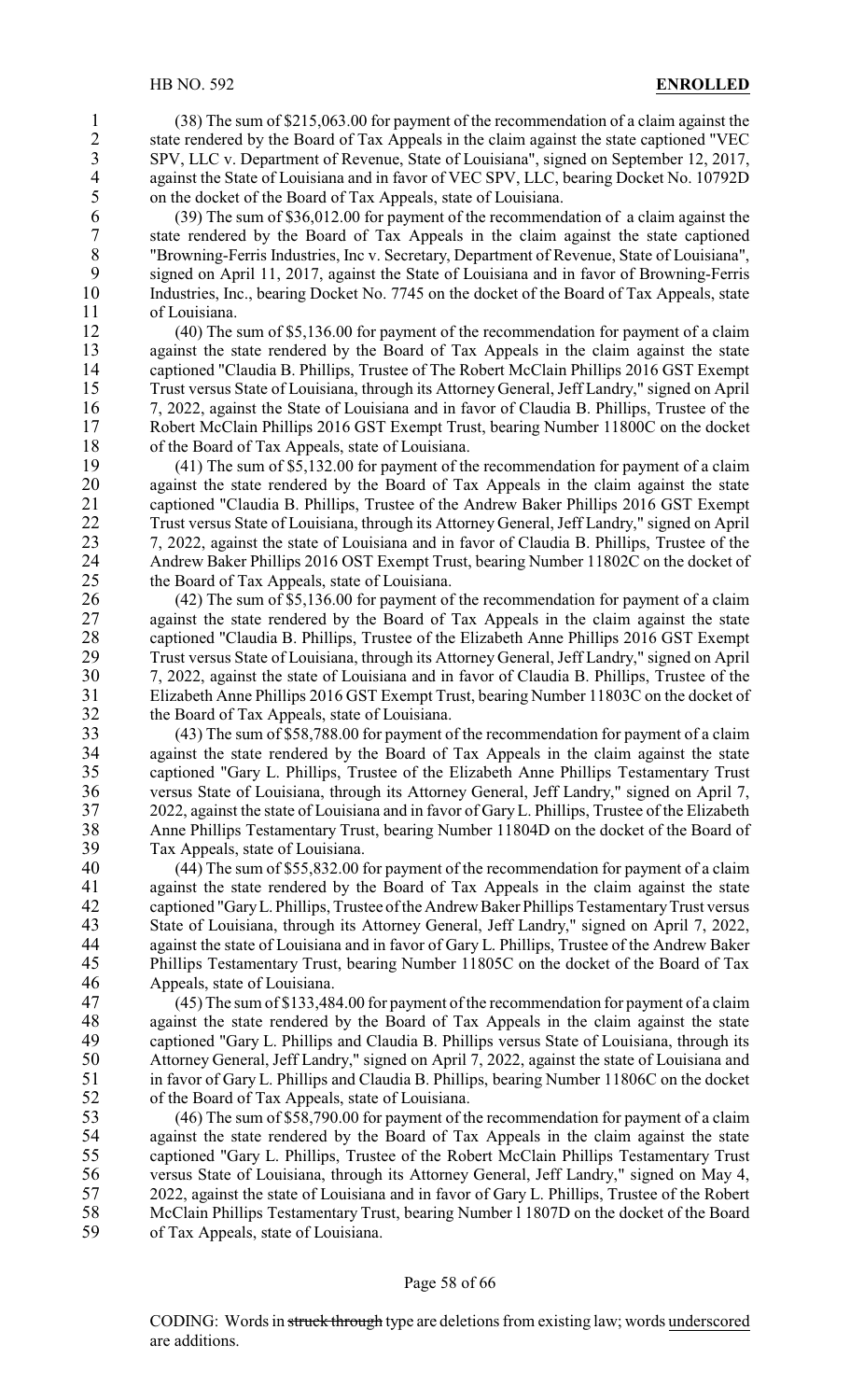(47) The sum of \$6,500 for payment of the consent judgment captioned "Clinton Pollen 2 versus East Baton Rouge Parish, State of Louisiana through the Department of Transportation and Development", signed on January 20, 2022, between the state of 3 Transportation and Development", signed on January 20, 2022, between the state of<br>4 Louisiana through the Department of Transportation and Development and Clinton Pollen 4 Louisiana through the Department of Transportation and Development and Clinton Pollen,<br>5 bearing Number 662,282; Sec. "24", on the docket of the Nineteenth Judicial District Court, bearing Number 662,282; Sec. "24", on the docket of the Nineteenth Judicial District Court, parish of East Baton Rouge, state of Louisiana.

#### **20-966 SUPPLEMENTAL PAYMENTS TO LAW ENFORCEMENT PERSONNEL**

- Payable out of the State General Fund (Direct)
- to the Firefighters' Supplemental Payments Program
- 11 for payments to eligible recipients  $\qquad \qquad$  120,000

 The commissioner of administration is hereby authorized and directed to adjust the means 13 of finance for the Municipal Police Supplemental Payments Program, as contained in Act No. 119 of the 2021 Regular Session of the Legislature, by reducing the appropriation out No. 119 of the 2021 Regular Session of the Legislature, by reducing the appropriation out of the State General Fund (Direct) by (\$1,600,000).

 The commissioner of administration is hereby authorized and directed to adjust the means of finance for the Constables and Justices of the Peace Supplemental Payments Program, as 18 contained in Act No. 119 of the 2021 Regular Session of the Legislature, by reducing the appropriation out of the State General Fund (Direct) by (\$25,000). appropriation out of the State General Fund (Direct) by (\$25,000).

 The commissioner of administration is hereby authorized and directed to adjust the means of finance for the DeputySheriffs' Supplemental Payments Program, as contained in Act No. 22 119 of the 2021 Regular Session of the Legislature, by reducing the appropriation out of the 23 State General Fund (Direct) by (\$2,000,000).

#### **ANCILLARY APPROPRIATIONS**

#### **21-815 OFFICE OF TECHNOLOGY SERVICES**

| 26<br>27<br>28<br>29       | Payable out of the State General Fund by<br>Interagency Transfers from the Department to<br>of Public Safety and Corrections to the<br>Technology Services Program for IT projects,                                                  |                  |
|----------------------------|--------------------------------------------------------------------------------------------------------------------------------------------------------------------------------------------------------------------------------------|------------------|
| 30                         | services, and acquisitions                                                                                                                                                                                                           | \$<br>1,675,000  |
| 31<br>32<br>33<br>34       | Payable out of the State General Fund by<br>Interagency Transfers from the Department of<br>Children and Family Services to the Technology<br>Services Program for IT projects, services,                                            |                  |
| 35                         | and acquisitions                                                                                                                                                                                                                     | \$<br>4,035,050  |
| 36<br>37<br>38<br>39       | Payable out of the State General Fund by<br>Interagency Transfers to the Technology<br>Services Program for information<br>technology projects, services, and acquisitions                                                           | \$<br>21,877,952 |
| 40<br>41<br>42<br>43<br>44 | Payable out of the State General Fund<br>by Interagency Transfers from the Southern<br>University Board of Supervisors, Department<br>of Agriculture and Forestry, and the Department<br>of Wildlife and Fisheries to the Technology |                  |
| 45                         | Services Program for Cyber and IT projects                                                                                                                                                                                           | \$<br>3,700,000  |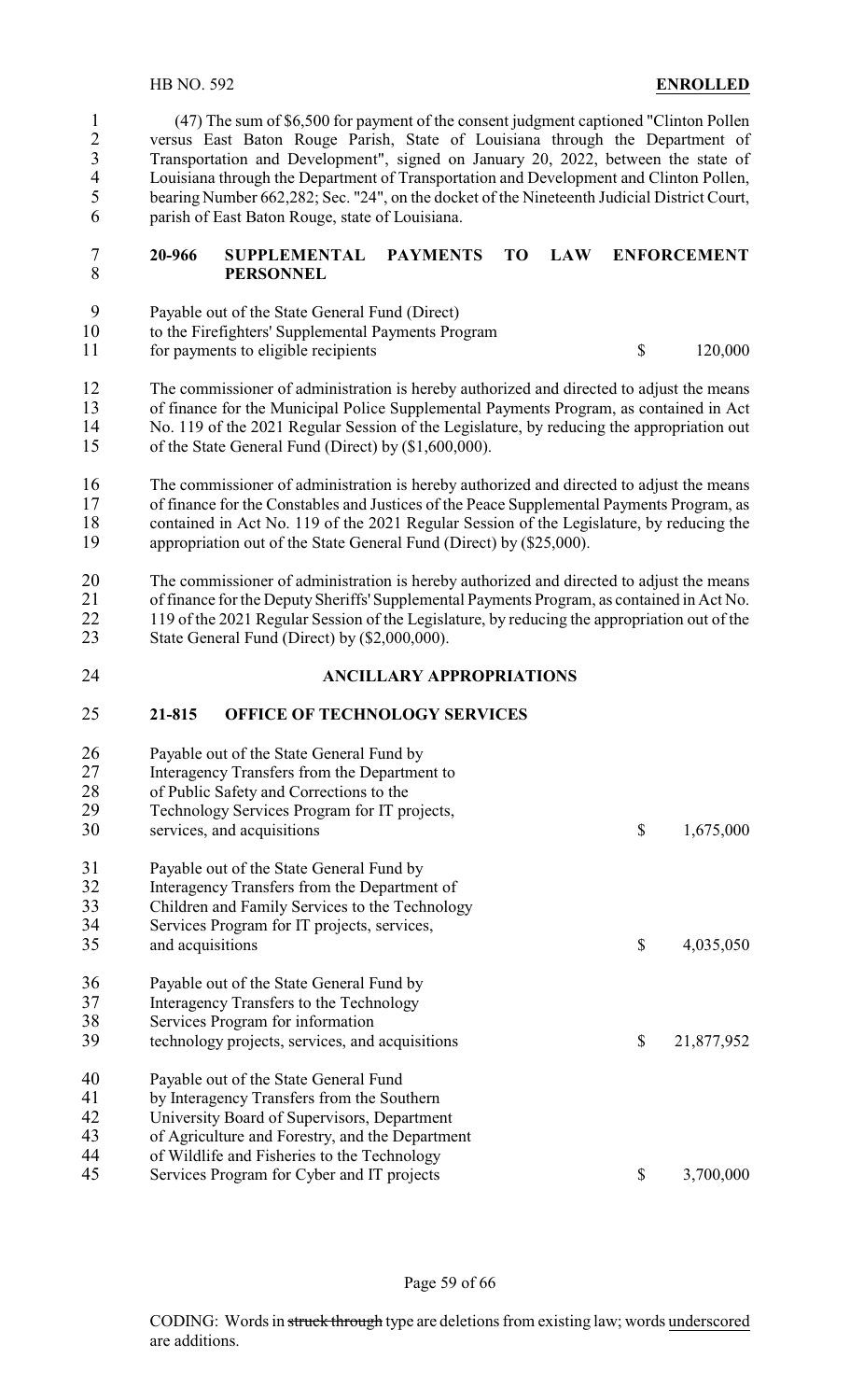|                                                                                  | <b>ENROLLED</b><br><b>HB NO. 592</b>                                                                                                                                                                                                                                                                                                |
|----------------------------------------------------------------------------------|-------------------------------------------------------------------------------------------------------------------------------------------------------------------------------------------------------------------------------------------------------------------------------------------------------------------------------------|
| $\mathbf{1}$<br>$\overline{2}$<br>$\overline{\mathbf{3}}$<br>$\overline{4}$<br>5 | Payable out of the State General Fund<br>by Interagency Transfers from the Office<br>of Motor Vehicles to the Technology Services<br>Program for conversion of an outdated<br>data imaging system<br>$\mathcal{S}$<br>7,000,000                                                                                                     |
| 6                                                                                | 21-860 ENVIRONMENTAL STATE REVOLVING LOAN FUNDS                                                                                                                                                                                                                                                                                     |
| 7<br>$8\,$<br>9<br>10<br>11                                                      | Payable out of the Federal Funds<br>to the Environmental State Revolving<br>Funds Program for local municipalities<br>to plan, design and construct water quality<br>improvement and protection projects<br>$\mathbb{S}$<br>755,000                                                                                                 |
| 12                                                                               | <b>LEGISLATIVE EXPENSE</b>                                                                                                                                                                                                                                                                                                          |
| 13                                                                               | <b>24-960 LEGISLATIVE BUDGETARY CONTROL COUNCIL</b>                                                                                                                                                                                                                                                                                 |
| 14<br>15<br>16<br>17<br>18<br>19                                                 | Payable out of the State General Fund (Direct)<br>to the Legislative Budgetary Control Council for<br>expenses related to the study required by the<br>Judicial Structure Task Force in the event that<br>House Resolution No. 30 of the 2022 Regular<br>$\mathbb{S}$<br>Session of the Louisiana Legislature is adopted<br>300,000 |
| 20                                                                               | Section 2.A. Notwithstanding any provision of law to the contrary, each of the                                                                                                                                                                                                                                                      |
| 21                                                                               | appropriations in this Act is deemed a bona fide obligation of the state through June 30,                                                                                                                                                                                                                                           |
| 22                                                                               | 2023.                                                                                                                                                                                                                                                                                                                               |
| 23                                                                               | B.(1) Except as provided in Paragraph (2) of this Subsection, notwithstanding any                                                                                                                                                                                                                                                   |
| 24                                                                               | provision of law to the contrary, each of the appropriations contained in Other Requirements,                                                                                                                                                                                                                                       |
| 25                                                                               | Schedule 20-945 State Aid to Local Government Entities, contained in Act Nos. 119 and 120                                                                                                                                                                                                                                           |
| 26                                                                               | of the 2021 Regular Session of the Legislature, which appropriation has a valid Cooperative                                                                                                                                                                                                                                         |
| 27                                                                               | Endeavor Agreement on June 30, 2022, is deemed a bona fide obligation of the state through                                                                                                                                                                                                                                          |
| 28                                                                               | June 30, 2023, and all other provisions of the Cooperative Endeavor Agreement, including                                                                                                                                                                                                                                            |
| 29                                                                               | but not limited to reporting requirements, shall be performed as agreed.                                                                                                                                                                                                                                                            |
| 30                                                                               | (2) The provisions of Paragraph (1) of this Subsection shall not apply to the following                                                                                                                                                                                                                                             |
| 31                                                                               | appropriations in Act. No. 120 of the 2021 Regular Session of the Legislature:                                                                                                                                                                                                                                                      |
| 32                                                                               | (a) The \$250,000 appropriation to MidCity Baptist Community Fellowship.                                                                                                                                                                                                                                                            |
| 33                                                                               | (b) The \$40,000 appropriation to the town of Jackson for fire station roof repairs.                                                                                                                                                                                                                                                |
| 34                                                                               | (c) The \$126,000 appropriation to the town of Oberlin for emergency road repairs.                                                                                                                                                                                                                                                  |
|                                                                                  |                                                                                                                                                                                                                                                                                                                                     |

Page 60 of 66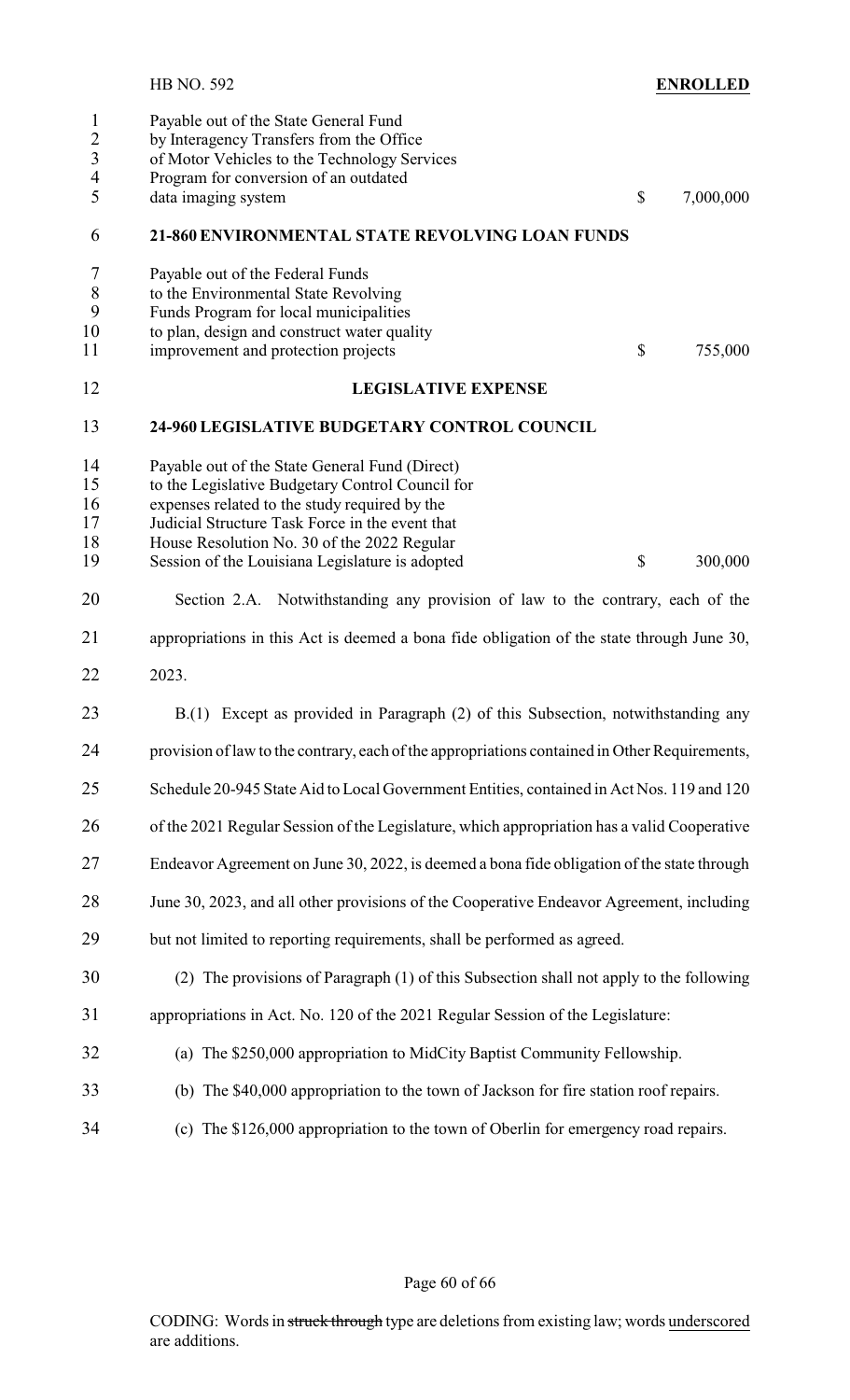Section 3.A. Notwithstanding any provision of law to the contrary, any appropriation contained in Other Requirements, Schedule 20-901 Sales Tax Dedications for the city of Westwego in Act 10 of the 2019 Regular Session of the Legislature, Act 1 of the 2020 First Extraordinary Session of the Legislature, and Act 119 of the 2021 Regular Session of the Legislature, which has a valid Cooperative Endeavor Agreement on June 30, 2022, shall be deemed a bona fide obligation of the state through June 30, 2023, and all provisions of the Cooperative Endeavor Agreement between the city of Westwego and the Department of Treasury, including but not limited to the reporting requirements, shall be performed as agreed.

 B. Notwithstanding any provision of law to the contrary, any appropriation contained in Other Requirements, Schedule 20-901 Sales Tax Dedications in Act 1 of the 2020 First Extraordinary Session of the Legislature for the Houma Downtown Development Corporation which had a valid Cooperative Endeavor Agreement on June 30, 2021, shall be deemed a bona fide obligation of the state through June 30, 2023, and all provisions of the 15 Cooperative Endeavor Agreement between the Houma Downtown Development Corporation 16 and the Department of Treasury, including but not limited to reporting requirements, shall be performed as agreed.

 C. Notwithstanding any provision of law to the contrary, any appropriation contained in Other Requirements, Schedule 20-945 of the State General Fund in Act 120 of the 2021 Regular Session of the Legislature for the Greater Baton Rouge Economic Partnership which has a valid Cooperative Endeavor Agreement on June 30, 2022, shall be deemed a bona fide 22 obligation of the state through June 30, 2023, and all provisions of the Cooperative Endeavor Agreement between the Greater Baton Rouge Economic Partnership and the Department of Treasury, including but not limited to the requirements, shall be performed as agreed.

 D.(1) Notwithstanding any provision of law to the contrary, any appropriation contained 26 in Other Requirements, Schedule 20-945 State Aid to Local Government Entities in Act 10 of the 2019 Regular Session of the Legislature for Beautification Project for New Orleans

Page 61 of 66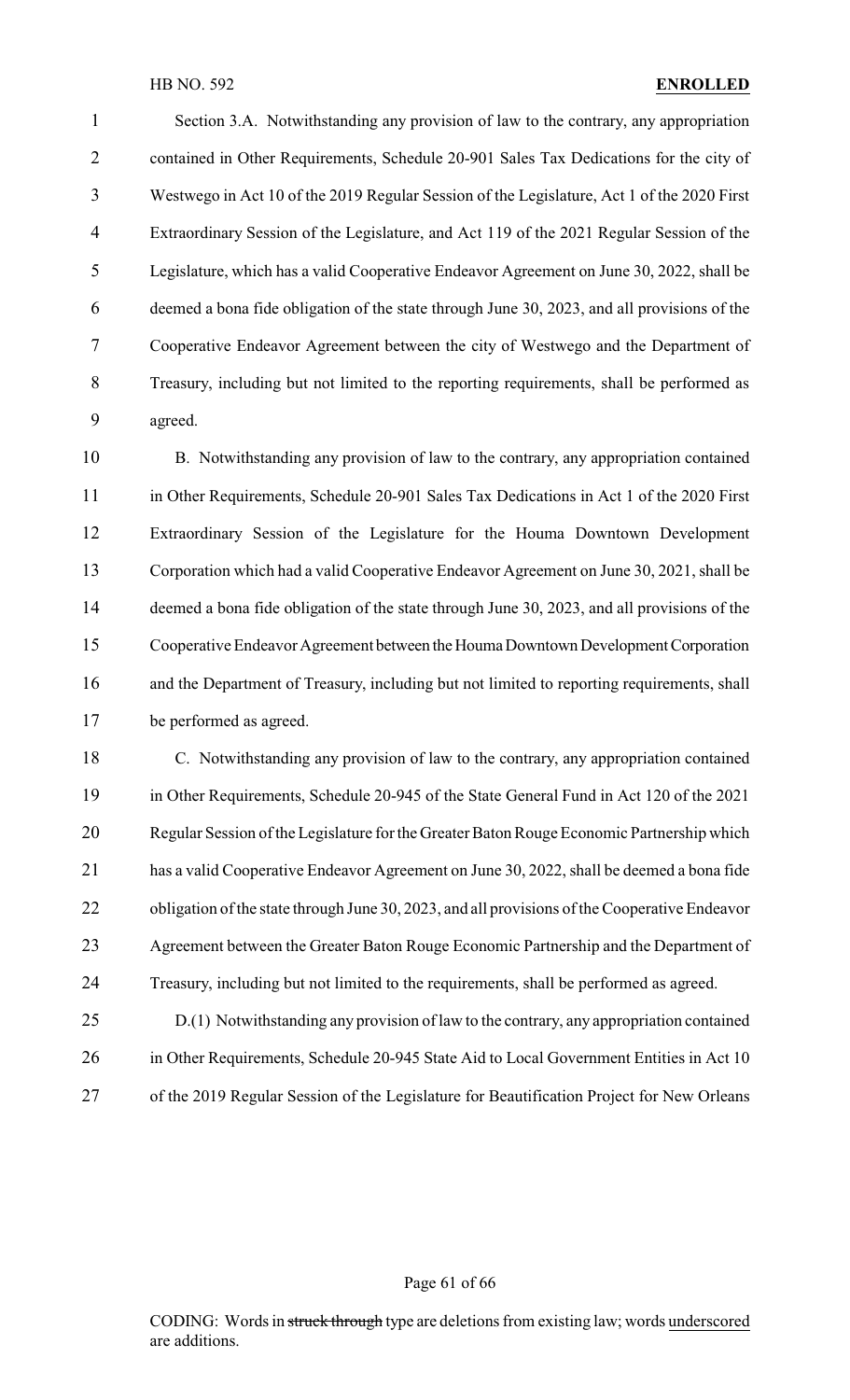Neighborhoods which has a valid Cooperative Endeavor Agreement on June 30, 2020, shall be deemed a bona fide obligation of the state through June 30, 2023, and all provisions of the Cooperative Endeavor Agreement between Beautification Project for New Orleans Neighborhoods and the Department of Treasury, including but not limited to the reporting requirements, shall be performed as agreed.

 (2) Notwithstanding any provision of law to the contrary, any appropriation contained in Other Requirements, Schedule 20-945 State Aid to Local Government Entities in Act 1 of the 2020 First Extraordinary Session of the Legislature for Beautification Projects for New Orleans Neighborhoods which has a valid Cooperative Endeavor Agreement on June 30, 2021, shall be deemed a bona fide obligation of the state through June 30, 2023, and all provisions of the Cooperative Endeavor Agreement between Beautification Project for New Orleans Neighborhoods and the Department of Treasury, including but not limited to the reporting requirements, shall be performed as agreed.

 (3) Notwithstanding any provision of law to the contrary, any appropriation contained in Other Requirements, Schedule 20-945 State Aid to Local Government Entities in Act 45 of the 2020 Second Extraordinary Session of the Legislature for Beautification Project for New Orleans Neighborhoods which has a valid Cooperative Endeavor Agreement on June 30, 2021, shall be deemed a bona fide obligation of the state through June 30, 2023, and all provisions of the Cooperative Endeavor Agreement between Beautification Project for New Orleans Neighborhoods and the Department of Treasury, including but not limited to the reporting requirements, shall be performed as agreed.

 E. Notwithstanding any provision of law to the contrary, any appropriation contained in 23 Other Requirements, Schedule 20-945 State Aid to Local Government Entities in Act 1 of 24 the 2020 First Extraordinary Session of the Legislature for the Gentilly Development District which has a valid Cooperative Endeavor Agreement on June 30, 2021, shall be deemed a 26 bona fide obligation of the state through June 30, 2023, and all provisions of the Cooperative Endeavor Agreement between the Gentilly Development District and the Department of Treasury, including but not limited to the reporting requirements, shall be performed as agreed.

#### Page 62 of 66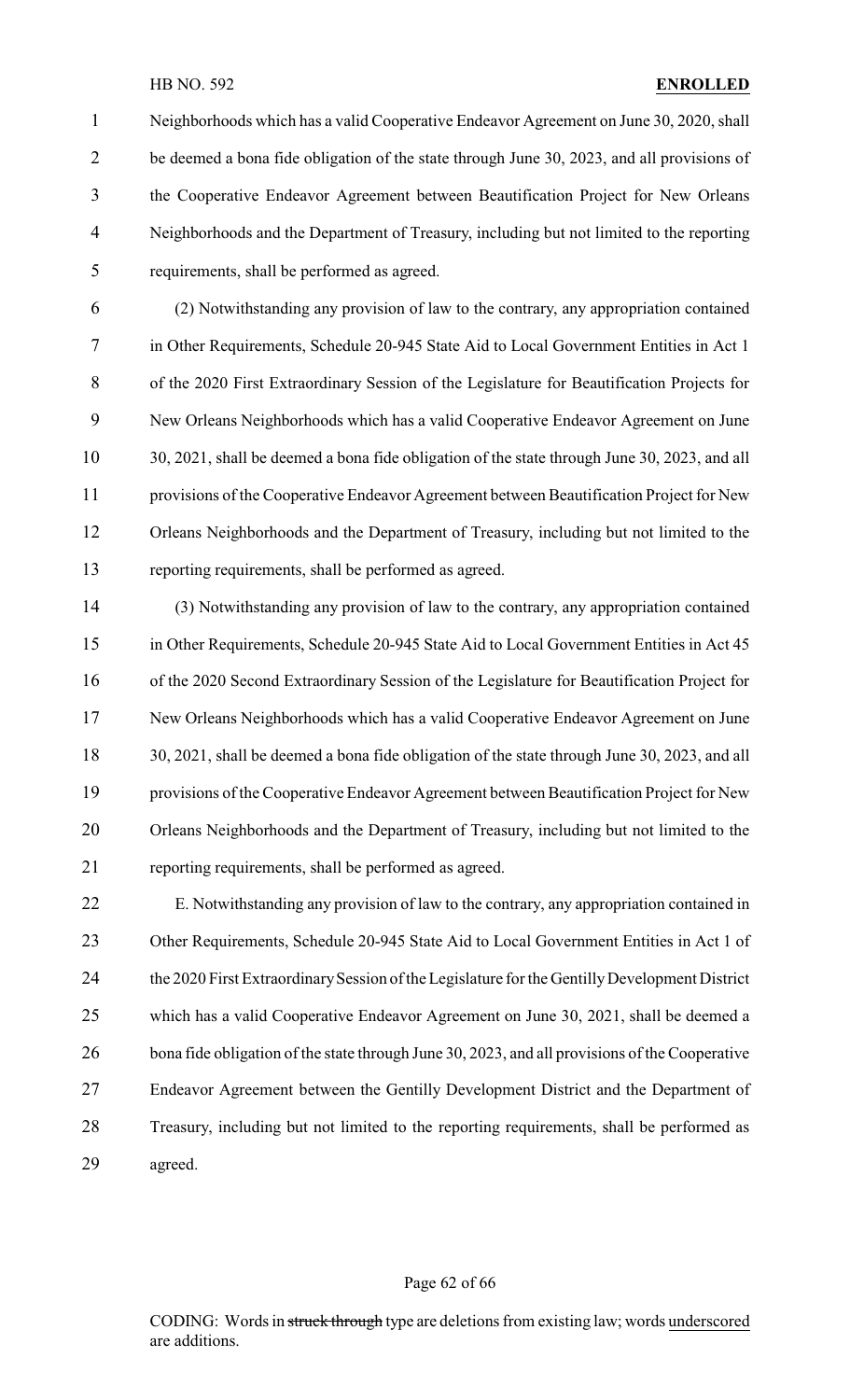F. Notwithstanding any provision of law to the contrary, any appropriation contained in Other Requirements, Schedule 20-901 Sales Tax Dedications out of the St. Charles Parish Enterprise Fund in Act 119 of the 2021 Regular Session of the Legislature, in Other Requirements, Schedule 20-945 out of the State General Fund in Act 119 of the 2021 Regular Session, and in Other Requirements, Schedule 20-945 out of the State General Fund in Act 120 of the 2021 Regular Session of the Legislature for St. Charles Parish which has a valid Cooperative Endeavor Agreement on June 30, 2022, shall be deemed a bona fide obligation of the state through June 30, 2023, and all provisions of the Cooperative Endeavor Agreement between St. Charles Parish and the Department of Treasury, including but not 10 limited to the reporting requirements, shall be performed as agreed.

 G. Notwithstanding any provisions of law to the contrary, any appropriation contained in Other Requirements, Schedule 20-945 State Aid to Local Government Entities in Act No. 45 of the 2020 Second Extraordinary Session of the Legislature to the city of Central for the Central Community Sports Complex that was further clarified by the Joint Legislative Committee on the Budget at its meeting on March 19, 2021, to be to the Central Community 16 School System for improvements to the Central Community Sports Complex and has a valid Cooperative Endeavor Agreement on June 30, 2021, shall be deemed a bona fide obligation through June 30, 2023, and all provisions of the Cooperative Endeavor Agreement executed between the Central Community School System and the Department of Treasury, including but not limited to, the reporting requirements, shall be performed as agreed.

 H.(1) Notwithstanding anyprovision of law to the contrary, anyappropriations contained in Other Requirements, Schedule 20-901 Sales Tax Dedications – Local Entities in Act 1 of 23 the 2020 Regular Session of the Legislature payable to the City of Franklin for renovations to the Old Franklin Post Office in the amount of \$20,000 shall be deemed a bona fide obligation through June 30, 2023 and all provisions of the Cooperative Endeavor Agreement executed between the City of Franklin and the Department of Treasury, including but not limited to the reporting requirements, shall be performed as agreed.

Page 63 of 66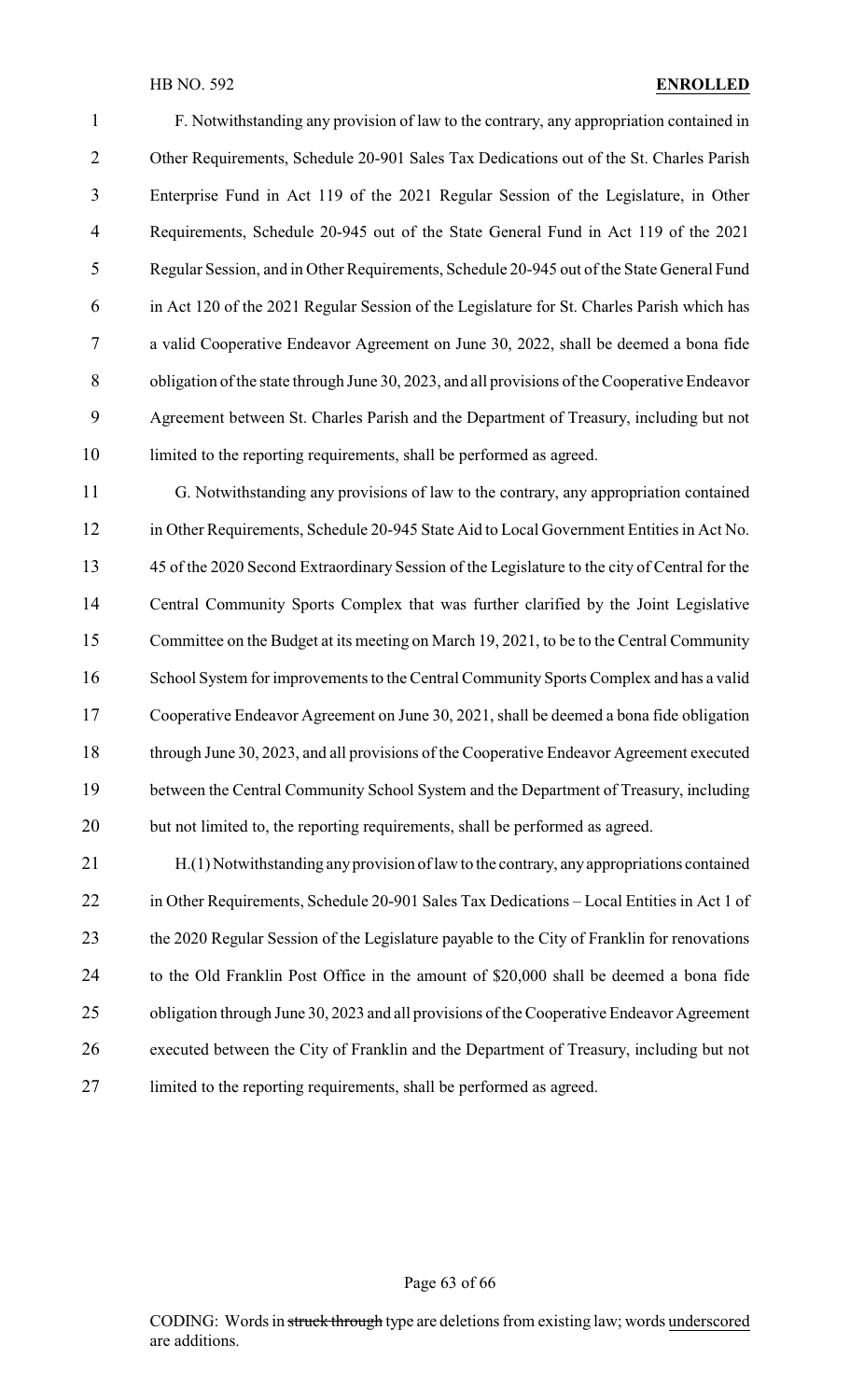(2) Notwithstanding any provision of law to the contrary, any appropriations contained 2 in Other Requirements, Schedule 20-901 Sales Tax Dedications – Local Entities in Act 10 of the 2019 Regular Session of the Legislature payable to the City of Franklin for renovations to the Old Franklin Post Office in the amount of \$25,000 shall be deemed a bona fide obligation through June 30, 2023 and all provisions of the Cooperative Endeavor Agreement executed between the City of Franklin and the Department of Treasury, including but not limited to the reporting requirements, shall be performed as agreed.

 (3) Notwithstanding any provision of law to the contrary, any appropriations contained in Other Requirements, Schedule 20-901 Sales Tax Dedications – Local Entities in Act 10 of the 2019 Regular Session of the Legislature payable to the City of Franklin for the Teche Theatre for the Performing Arts in the amount of \$20,000 shall be deemed a bona fide 12 obligation through June 30, 2023 and all provisions of the Cooperative Endeavor Agreement executed between the City of Franklin and the Department of Treasury, including but not 14 limited to the reporting requirements, shall be performed as agreed.

 I. Notwithstanding any provision of law to the contrary, any appropriation contained in Other Requirements, Schedule 20-945 State Aid to Local Government Entities in Act 45 of the 2020 Second Extraordinary Session of the Legislature to the Assumption Parish Government for installation of parish-wide fire hydrants which has a valid Cooperative Endeavor Agreement on June 30, 2021, shall be deemed a bona fide obligation of the state through June 30, 2023, and all provisions of the Cooperative Endeavor Agreement between Assumption Parish and the Department of Treasury, including but not limited to the reporting requirements, shall be performed as agreed.

 Section 4.A. The following revision is hereby made to Act No. 119 of the 2021 Regular Session of the Legislature: On p. 184 of the Act, between lines 13 and 14, insert the following: "Provided, however, that of the funds appropriated herein to East Carroll Parish 26 out of the East Carroll Parish Visitor Enterprise Fund, an amount equal to one hundred percent of such funds shall be allocated and distributed to the East Carroll Parish Tourism Commission D/B/A Doorway to Louisiana, Inc."

 B. The appropriation contained in Section 1 of Act 120 of the 2021 Regular Session of the Legislature for Schedule 20-945 State Aid to Local Government Entities of \$25,000 to

Page 64 of 66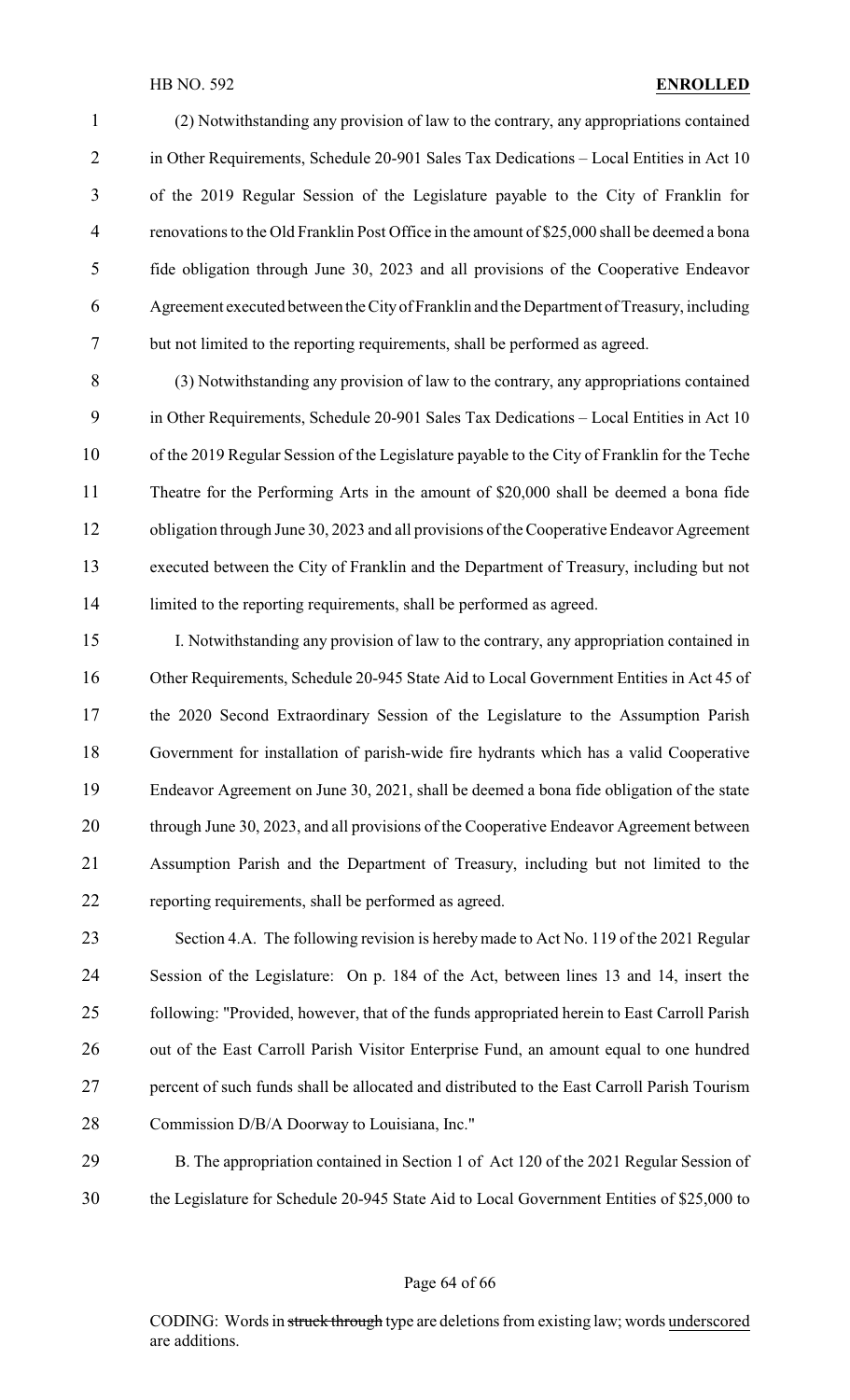| $\mathbf{1}$   |                                                                                                                                                                                 | the Bossier Parish Police Jury for the Save 537 Coalition Engineering Report is hereby       |                           |             |  |
|----------------|---------------------------------------------------------------------------------------------------------------------------------------------------------------------------------|----------------------------------------------------------------------------------------------|---------------------------|-------------|--|
| $\overline{2}$ |                                                                                                                                                                                 | amended and reenacted to read as follows:                                                    |                           |             |  |
| 3              |                                                                                                                                                                                 | On page 29, delete lines 16 and 17, and insert the following:                                |                           |             |  |
| 4              |                                                                                                                                                                                 | "to the Bossier Parish Police Jury for the Bossier Parish                                    |                           |             |  |
| 5              |                                                                                                                                                                                 | Kingston Park pavilion and equipment                                                         | \$                        | 25,000"     |  |
| 6              |                                                                                                                                                                                 | C. The appropriation contained in Section 20 of Act 119 of the 2021 Regular Session of       |                           |             |  |
| 7              |                                                                                                                                                                                 | the Legislature for Schedule 20-945 State Aid to Local Government Entities of \$225,000 to   |                           |             |  |
| 8              |                                                                                                                                                                                 | the Beauregard Parish Police Jury for building demolition and site preparation for road      |                           |             |  |
| 9              |                                                                                                                                                                                 | realignment is hereby amended and reenacted to read as follows:                              |                           |             |  |
| 10             |                                                                                                                                                                                 | On page 198, delete line 31, and insert the following:                                       |                           |             |  |
| 11             |                                                                                                                                                                                 | "renovations                                                                                 | $\boldsymbol{\mathsf{S}}$ | 225,000"    |  |
| 12             |                                                                                                                                                                                 | Section 5.A. The following revisions are hereby made to the referenced legislation for       |                           |             |  |
| 13             |                                                                                                                                                                                 | the purpose of making supplemental capital outlay appropriations for Fiscal Year 2021-2022.  |                           |             |  |
| 14             | Provided, however, that the provisions of Sections 2 through 18, inclusive, of Act No. 485                                                                                      |                                                                                              |                           |             |  |
| 15             |                                                                                                                                                                                 | of the 2021 Regular Session of the Legislature are adopted and incorporated by reference for |                           |             |  |
| 16             |                                                                                                                                                                                 | the appropriations contained in this Section.                                                |                           |             |  |
| 17             |                                                                                                                                                                                 | B. The following sums are hereby appropriated from the sources specified for the             |                           |             |  |
| 18             |                                                                                                                                                                                 | purpose of making a supplemental capital outlay appropriation for Fiscal Year 2021-2022:     |                           |             |  |
| 19             |                                                                                                                                                                                 | <b>EXECUTIVE DEPARTMENT</b>                                                                  |                           |             |  |
| 20             | 01/107                                                                                                                                                                          | DIVISION OF ADMINISTRATION                                                                   |                           |             |  |
| 21             | (5)                                                                                                                                                                             | <b>Community Water Enrichment Program</b>                                                    |                           |             |  |
| 22<br>23       |                                                                                                                                                                                 | (Statewide)<br>Payable from State General Fund (Direct)                                      |                           | 10,000,000  |  |
| 24             | (12)                                                                                                                                                                            | Local Government Assistance Program                                                          |                           |             |  |
| 25<br>26       |                                                                                                                                                                                 | (Statewide)<br>Payable from State General Fund (Direct)                                      |                           | 10,000,000  |  |
| 27             |                                                                                                                                                                                 | DEPARTMENT OF TRANSPORTATION AND DEVELOPMENT                                                 |                           |             |  |
| 28             | 07/270                                                                                                                                                                          | <b>ADMINISTRATION</b>                                                                        |                           |             |  |
| 29             | (93)                                                                                                                                                                            | Highway Program (Up to \$4,000,000 for Secretary's Emergency Fund)                           |                           |             |  |
| 30<br>31       |                                                                                                                                                                                 | (Statewide)<br>Payable from State General Fund (Direct)                                      |                           | 127,500,000 |  |
| 32<br>33       | Provided, however, \$75,000,000 of the above appropriation shall be utilized for the DOTD<br>Opportunity Fund and \$10,000,000 shall be utilized for the Northern Rail Project. |                                                                                              |                           |             |  |

Page 65 of 66